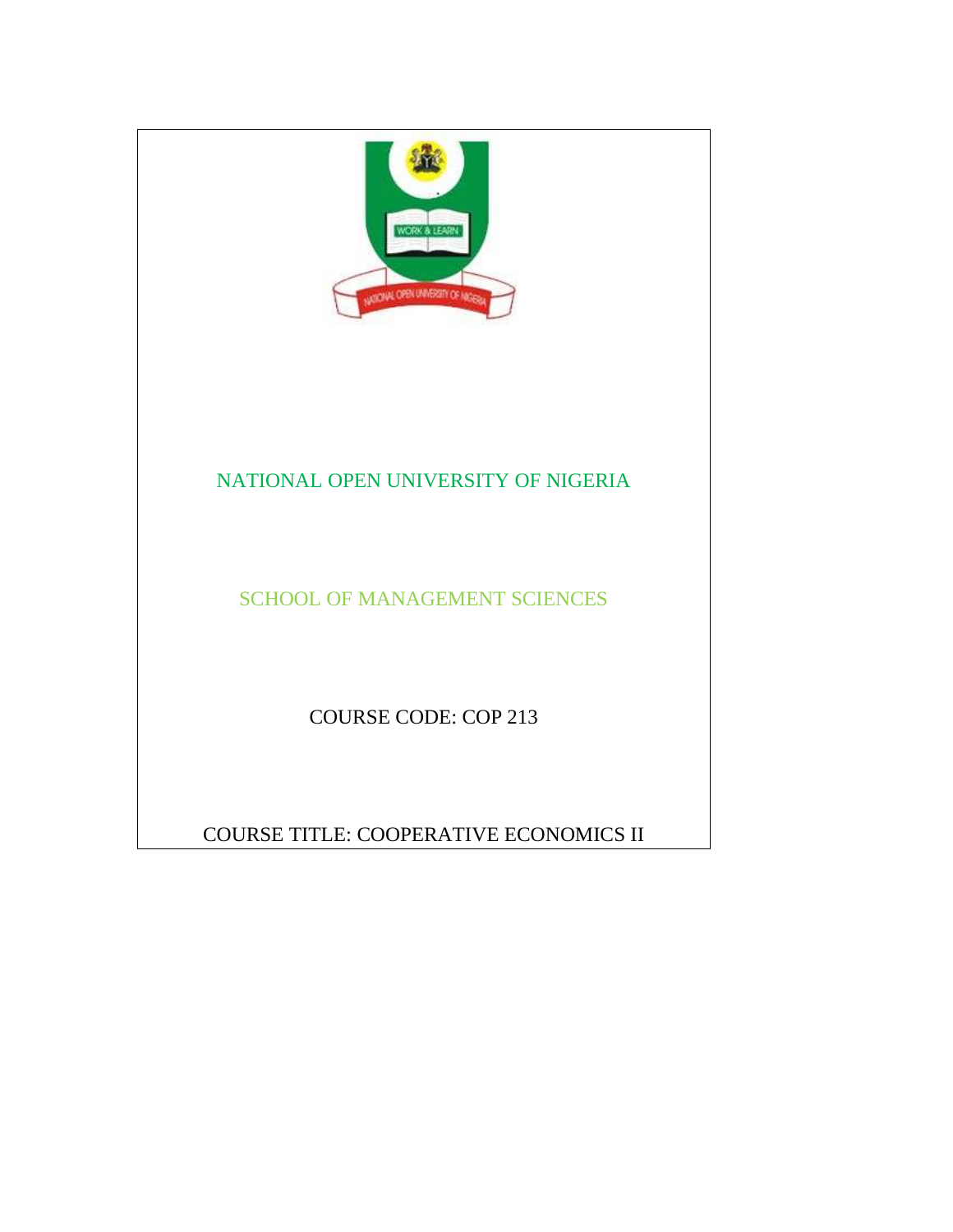**COURSE GUIDE** 

# **COP213 COOPERATIVE ECONOMICS II**

Course TeamDr. Dimis I. Mai-Lafia (Developer/Programme Leader) - NOUN Dr. I. Ogboru (Editor) - UNIMAID Mrs. O. Inua (Coordinator) - NOUN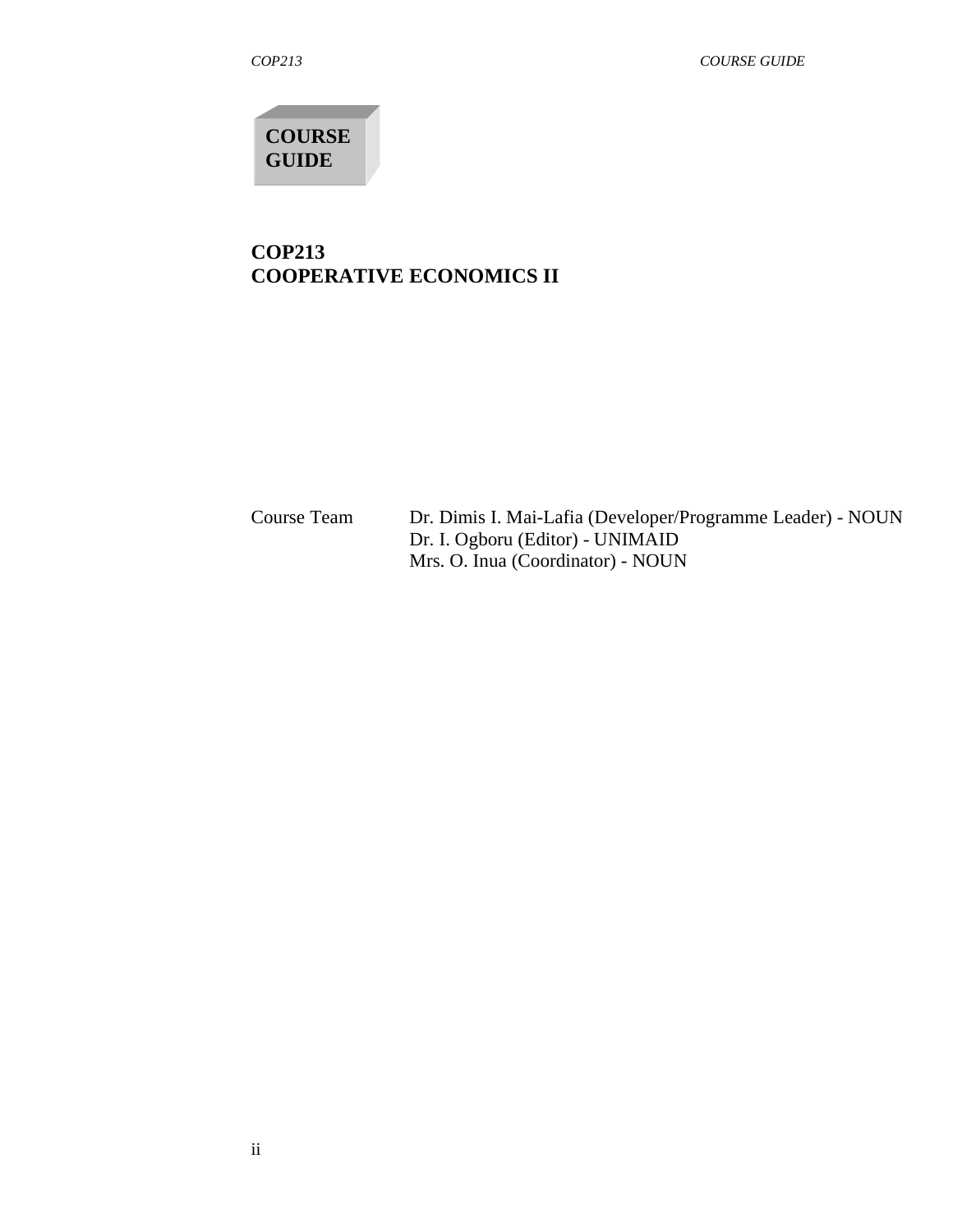

National Open University of Nigeria Headquarters 14/16 Ahmadu Bello Way Victoria Island Lagos

Abuja Office No. 5 Dar es Salaam Street Off Aminu Kano Crescent Wuse II, Abuja

e-mail: centralinfo@nou.edu.ng URL: www.nou.edu.ng

Published By: National Open University of Nigeria

First Printed 2012

ISBN: 978-058-731-4

All Rights Reserved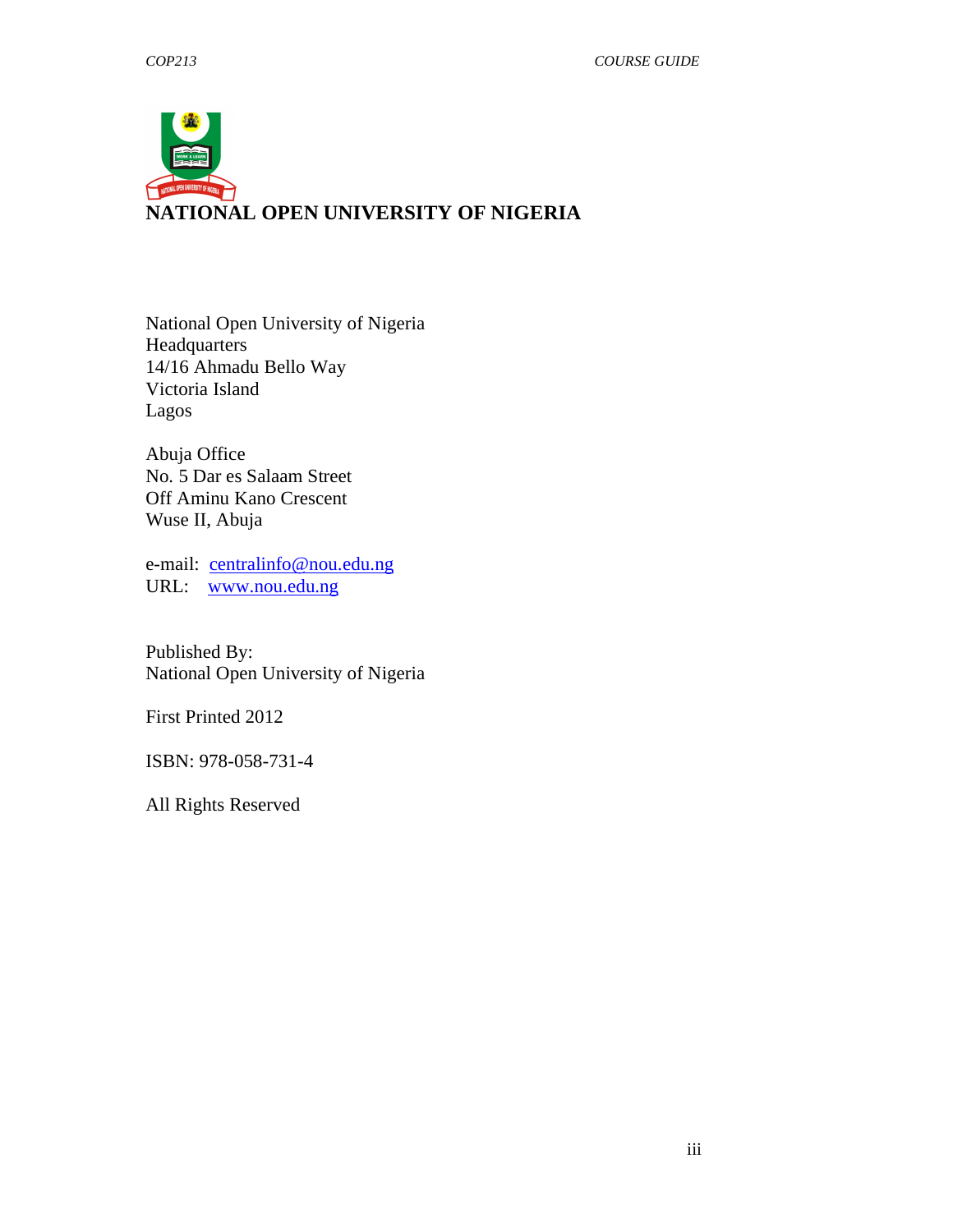# **CONTENTS PAGE**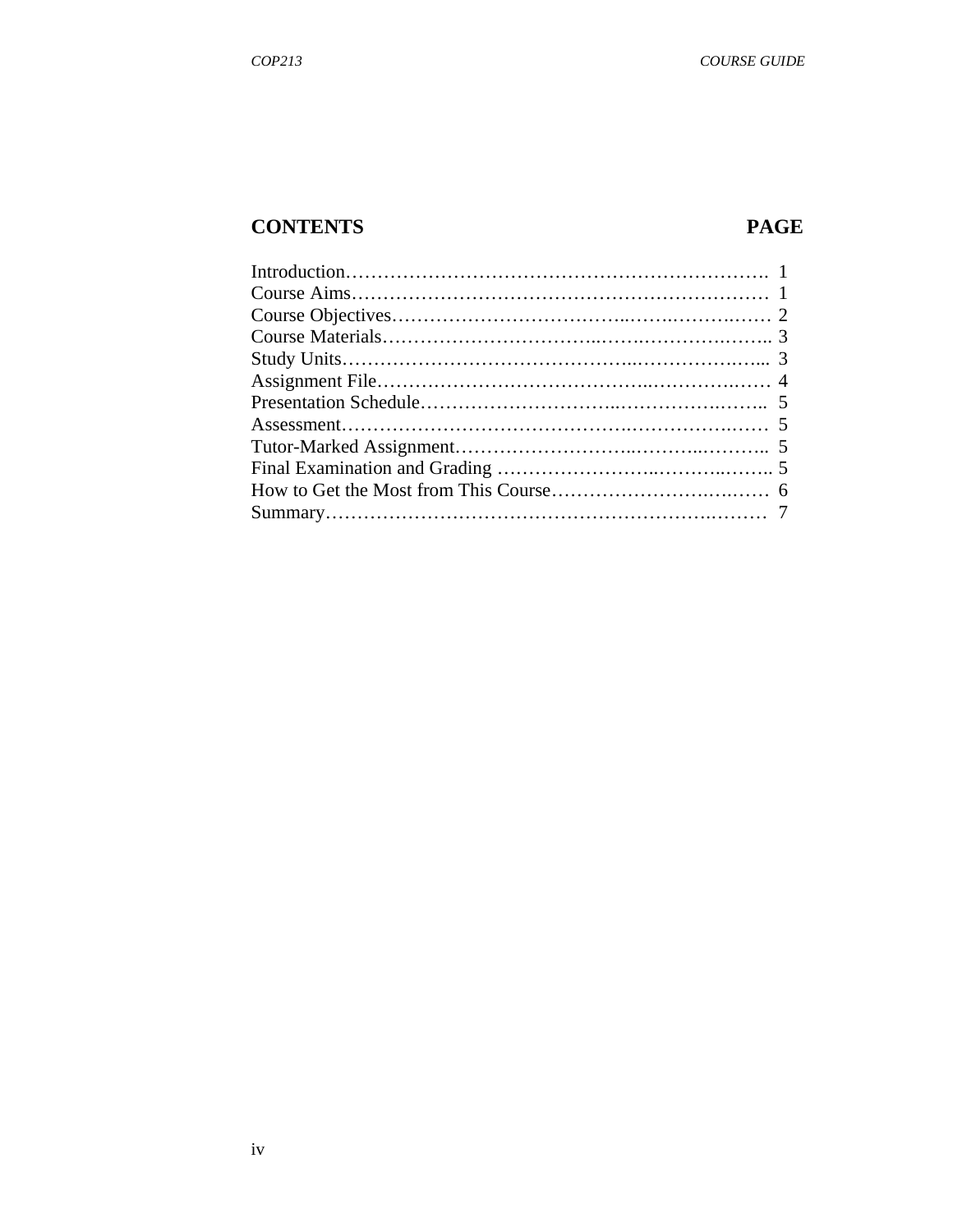# **Introduction**

Cop213: Cooperative Economics II is a semester course for students pursuing B.Sc. Cooperative Management programme. This course will also be available to students who want to do a post – graduate course in Cooperative Management. It is assumed that these students do not have cooperative background.

This course guide tells you the nature of the course, the materials you are going to use and how you are going to use the materials for meaningful benefits. It is expected that, at least 2 hours should be devoted to the study of every course unit. For each course unit, there are exercises. You are encouraged to attempt these exercises. They obviously serve as points of reflections, which are necessary for proper understanding of the facts contained in the course.

At the end of each unit, there is a tutor –marked assignment which you are expected to answer. It serves as revision and continuous assessment. Tutorial lectures will be provided, which is an opportunity for you to have a face-to-face contact with your facilitator. Any area you do not understand will be explained during the tutorial classes at your study center.

## **Course Aims**

The course aims at further exposing you to the nature and economics of cooperative business enterprise as well as to how cooperative organisations are organised.

The course aims at the following.

- Introducing you to the definition and differences between horizontal and vertical integration.
- Knowing the effects of horizontal and vertical integration as well as problems associated with both horizontal and vertical integration.
- Knowing the concept of pricing in cooperative enterprise, pricing with respect to cost concepts of marginal cost, marginal revenue, average total cost and the margins, as well as applying monopolist's short-run costs analysis to cooperative pricing policy and cooperative optimisation problems.
- Identifying and explaining various price policies of the cooperative business enterprise and how price policy relates to making of surplus (profits).
- Explaining the appropriation of net surplus in the cooperative business.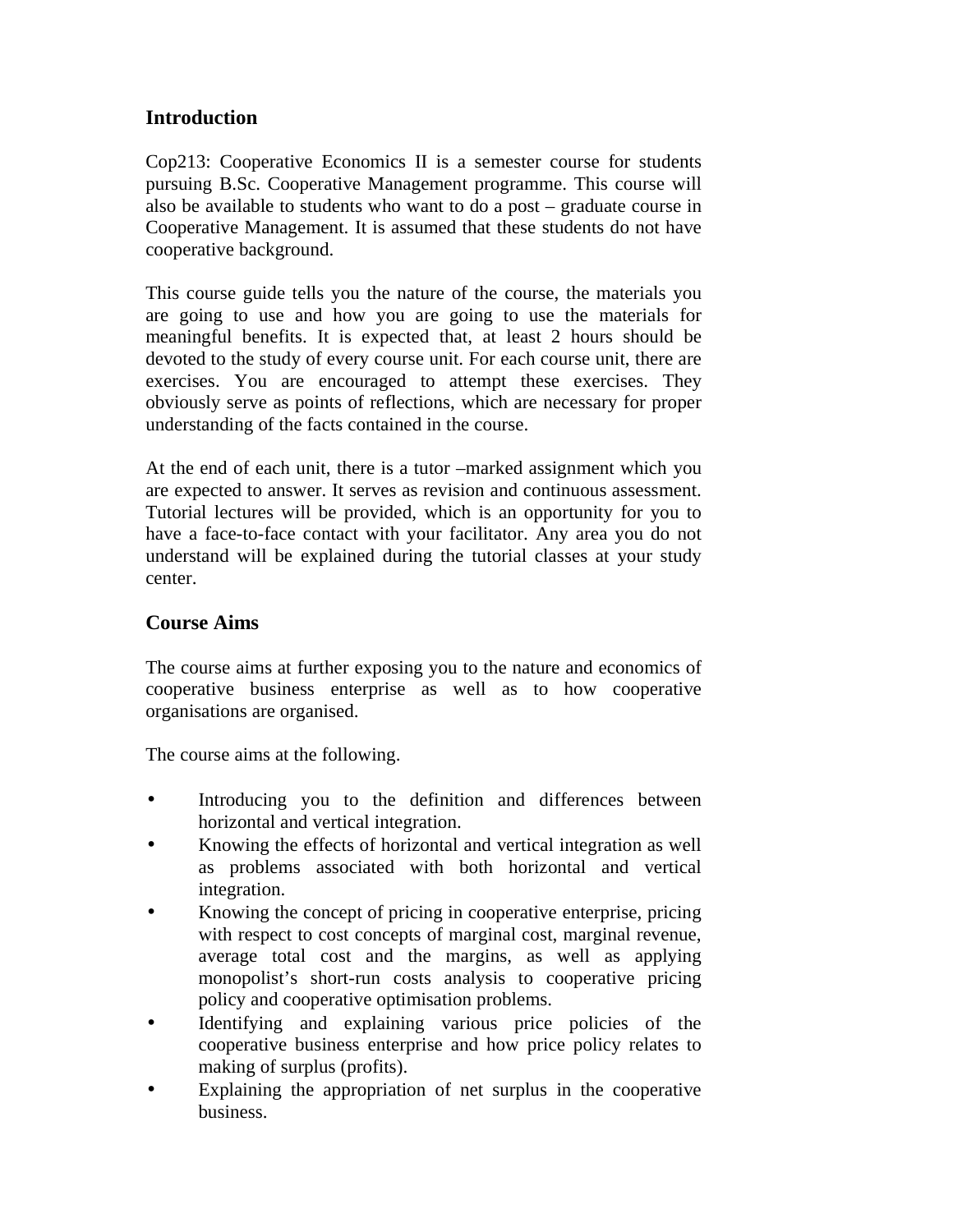- Identifying non-member business in a cooperative.
- Describing organisational forms and structural types of cooperative.
- Explaining the nature of productive cooperative, characteristics of productive cooperatives and reasons for high mortality rate, high failure rate of productive cooperative.
- Identifying success of some productive cooperatives like kibbutzim and moshaw shitufi of Israel.
- Knowing the concepts of mergers and legal provision on cooperative mergers, the need for mergers in cooperatives and problems associated with mergers in cooperatives.

# **Course Objectives**

At the end of this course, you should be able to:

- define and differentiate between horizontal and vertical integration.
- describe the effects of horizontal and vertical integration and problems associated with both horizontal and vertical integration.
- explain the concept of pricing in cooperative enterprise.
- describe pricing with respect to cost concepts of marginal cost, marginal revenue, average total cost and margins.
- apply monopolist's short-run costs analysis to the cooperative pricing, policy and solutions to cooperative optimisation problems.
- explain the various price policies of cooperative business enterprise and how price policy relates to making of surplus (profit).
- explain the appropriation of net surplus in the cooperative business, and non-member business in cooperative.
- classify cooperatives based on the organisational farms and structural types of cooperatives.
- describe the nature and, characteristics of productive cooperatives.
- give reasons for the high mortality rate, high failure rate of productive cooperatives as well as the success of some productive cooperatives.
- explain the concept of mergers and legal provision on cooperative mergers, the need for merger in cooperatives and problems associated with mergers in cooperatives.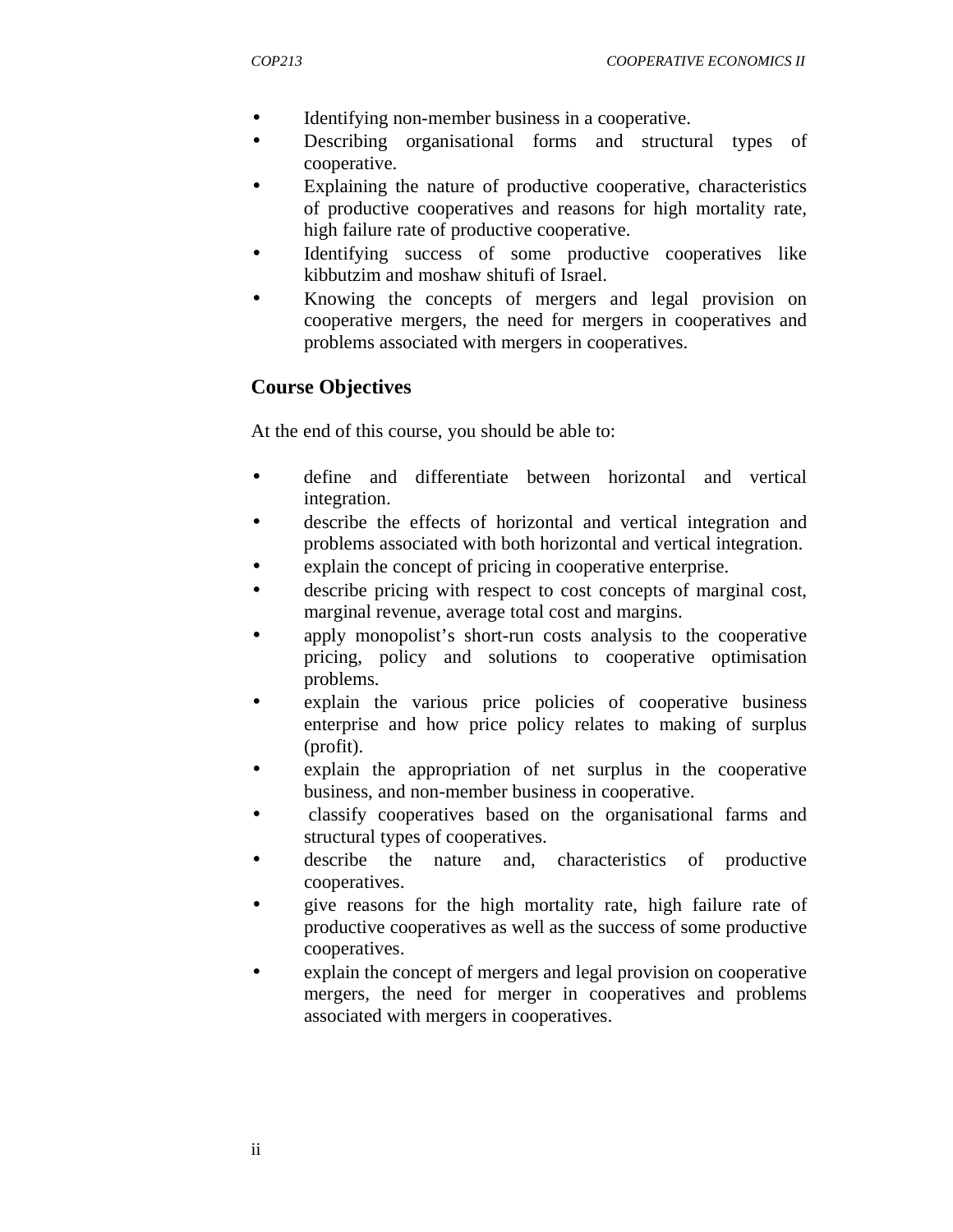# **Course Materials**

- i. Course Guide
- ii. Study Units
- iii. Textbooks
- iv. Assignment File
- v. Tutorials

# **Study Units**

The study units are divided into two modules with a total of 15 units as listed below:

#### **Module 1**

| Unit 1 | Definition and Differences between Horizontal<br>and        |  |  |  |  |  |
|--------|-------------------------------------------------------------|--|--|--|--|--|
|        | <b>Vertical Integration</b>                                 |  |  |  |  |  |
| Unit 2 | Effects of Horizontal and Vertical Integration and          |  |  |  |  |  |
|        | Problems Associated with both Horizontal and Vertical       |  |  |  |  |  |
|        | Integration                                                 |  |  |  |  |  |
| Unit 3 | The Concept of Pricing in Cooperative Enterprises           |  |  |  |  |  |
| Unit 4 | Pricing with Respect to Cost Concepts of Marginal Cost,     |  |  |  |  |  |
|        | Marginal Revenue, Average Total Cost and Margin             |  |  |  |  |  |
| Unit 5 | Monopoly Short-run Costs Analysis and Cooperative           |  |  |  |  |  |
|        | <b>Optimisation Problem</b>                                 |  |  |  |  |  |
| Unit 6 | Identification and Explanation of Various Price Policies of |  |  |  |  |  |
|        | the Cooperative Business Enterprise and how Price Policy    |  |  |  |  |  |
|        | Relates to Making of Surplus (Profit)                       |  |  |  |  |  |
| Unit 7 | Appropriation of Net Surplus in the Cooperative Business    |  |  |  |  |  |
| Unit 8 | Non-member Business in a Cooperative                        |  |  |  |  |  |
| Unit 9 | Organisational Forms and<br>Structural<br>Types<br>οf       |  |  |  |  |  |
|        | Cooperatives                                                |  |  |  |  |  |

## **Module 2**

| Unit 1 | The Nature of Productive Cooperative                  |  |  |
|--------|-------------------------------------------------------|--|--|
| Unit 2 | <b>Characteristic of Productive Cooperatives</b>      |  |  |
| Unit 3 | Reasons for High Mortality Rate, High Failure Rate of |  |  |
|        | Productive Cooperative                                |  |  |
| Unit 4 | Success of some Productive Cooperatives               |  |  |
| Unit 5 | Concept of Mergers                                    |  |  |
| Unit 6 | Legal Provision on Cooperative Mergers, the Need for  |  |  |
|        | Mergers in Cooperatives and Problems Associated with  |  |  |
|        | Mergers in Cooperatives                               |  |  |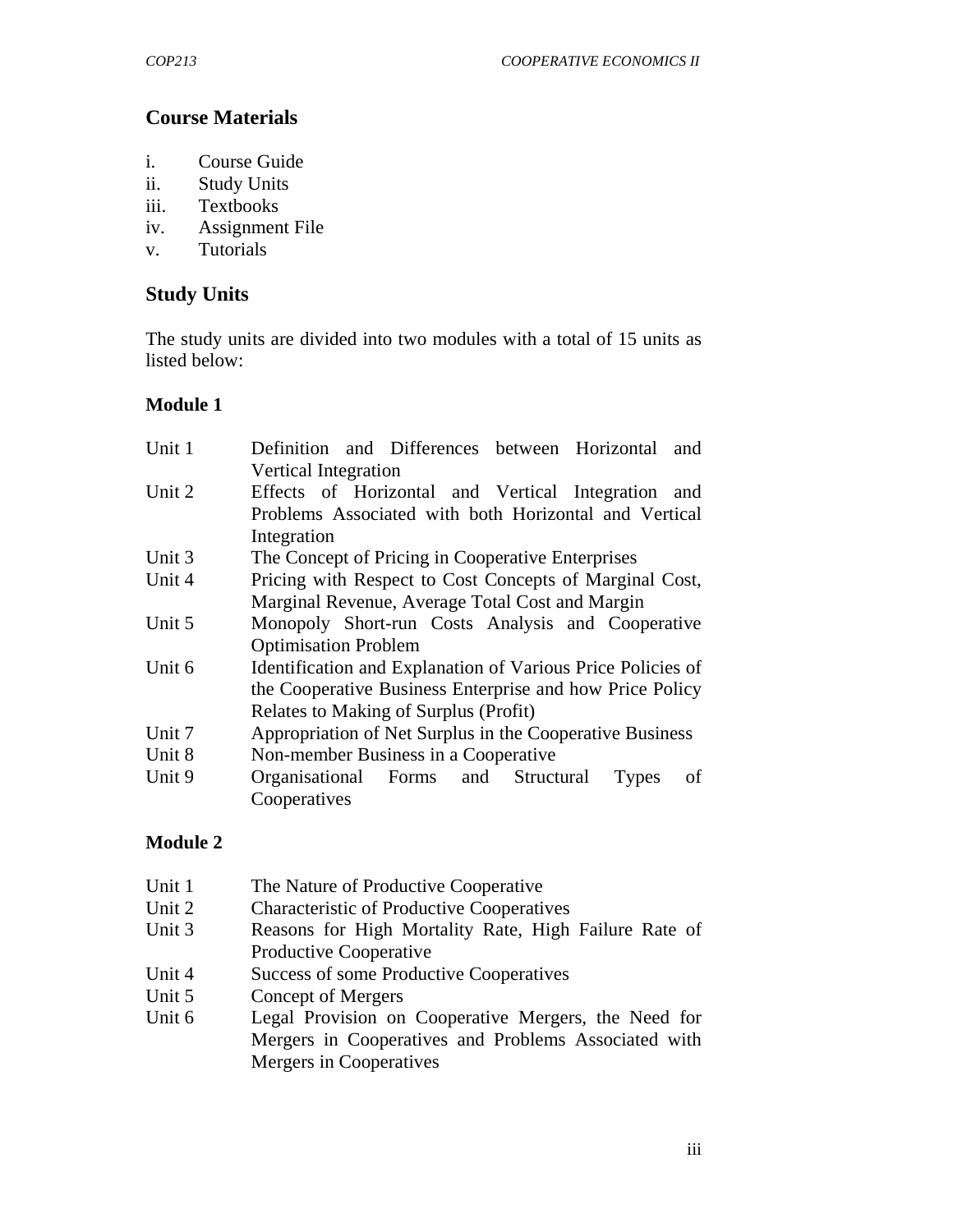All the units are important for proper understanding of cooperative economics.

For each study unit, you are to spare at least 2 hours, there are specific objectives. At the end of each unit, measure what you have learnt against the objectives. If there is any deviation, go back to the contents of that unit. There are textbooks, which you may go through for additional information. These textbooks are listed under "References/Further Reading" after each unit.

Please attempt all the self-assessment exercises in each unit. This will help to assess yourself and see if you have followed the ideas being presented. In addition, there are tutor-marked assignments. You are advised to attempt them, as some of them will be part of the continuous assessment.

#### **Assignment File**

There will be 5 assignments, which will cover the following areas.

- i. Definition and differences between horizontal and vertical integration, effects of horizontal and vertical integration and problems associated with both horizontal and vertical integration. (units 1 and 2)
- ii. The concept of pricing in cooperative enterprise, pricing with respect to cost concepts of marginal cost, marginal revenue, average total cost and margins, monopolist's short-run costs analysis, cooperative optimisation problems and identification and explanation of various price policies of the cooperative business enterprise and how price policy relates to making of surplus (profit) (units 3, 4, 5 and 6).
- iii. Appropriation of net surplus in the cooperative business, nonmember business in a cooperative and organisational forms and structural types of cooperatives. (Units 7, 8, and 9)
- iv. The nature of productive cooperative, characteristics of productive cooperative and reasons for high mortality rate, high failure rate of productive cooperatives and success of some productive cooperatives (Units 10, 11, 12 and 13).
- v. Concept of mergers and legal provision on cooperative mergers, the need for mergers in cooperatives and problems associated with mergers in cooperatives (Units 14 and 15).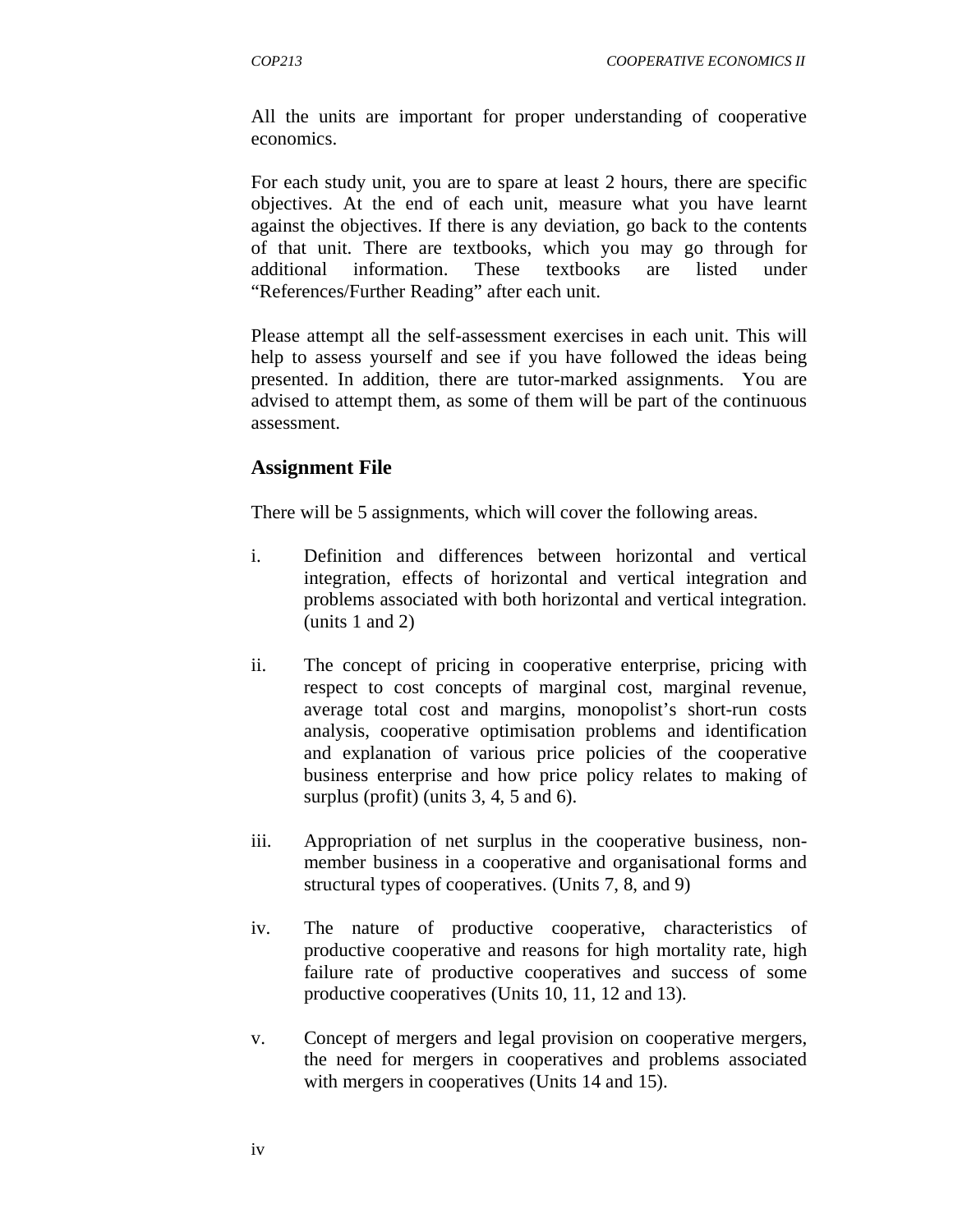# **Presentation Schedule**

This is about dates for tutorials submission of assignments which will be sent to you in due course.

#### **Assessment**

This will be in 2 forms, namely:

- i. The continuous assessment, which will be based on 30%.
- ii. The final semester examination that you will write after you have completed the materials will be based on 70%.

#### **Tutor-Marked Assignment**

There are two of them in each unit of this course but you are to attempt only 5 out of a total of 30 as grouped under Assignment File. You are to submit 5 in which each of them carries 6%. As soon as you complete your assignment, send it immediately to the tutor.

## **Final Examination Grading**

There will be a three hour examination covering the whole course. You are expected to answer 5 questions on the whole.

| Unit           | <b>Titles of Work</b>                      | <b>Weeks'</b><br><b>Activities</b> | <b>Assignment</b><br>of unit |
|----------------|--------------------------------------------|------------------------------------|------------------------------|
|                | <b>Module 1</b>                            |                                    |                              |
| $\mathbf{1}$   | Definition and Differences between         | 1                                  |                              |
|                | Horizontal and Vertical Integration        |                                    |                              |
| $\overline{2}$ | Effects of Horizontal and Vertical         |                                    |                              |
|                | <b>Integration and Problems Associated</b> |                                    |                              |
|                | with both Horizontal and Vertical          |                                    | 1 <sup>st</sup>              |
|                | Integration                                |                                    | Assignment                   |
| 3              | The Concept of Pricing<br>in               |                                    |                              |
|                | Cooperative Enterprises                    |                                    |                              |
| $\overline{4}$ | Pricing with Respect to Cost               |                                    |                              |
|                | Concepts of Marginal<br>Cost,              |                                    |                              |
|                | Marginal Revenue, Average Total            |                                    |                              |
|                | Cost and Margin                            |                                    |                              |
| 5              | Monopoly Short-run Costs Analysis          |                                    |                              |
|                | Cooperative Optimisation<br>and            |                                    |                              |
|                | Problem                                    |                                    |                              |
| 6              | Identification and Explanation of          |                                    |                              |
|                | Various Price Policies of the              |                                    |                              |
|                | Cooperative Business Enterprise and        |                                    |                              |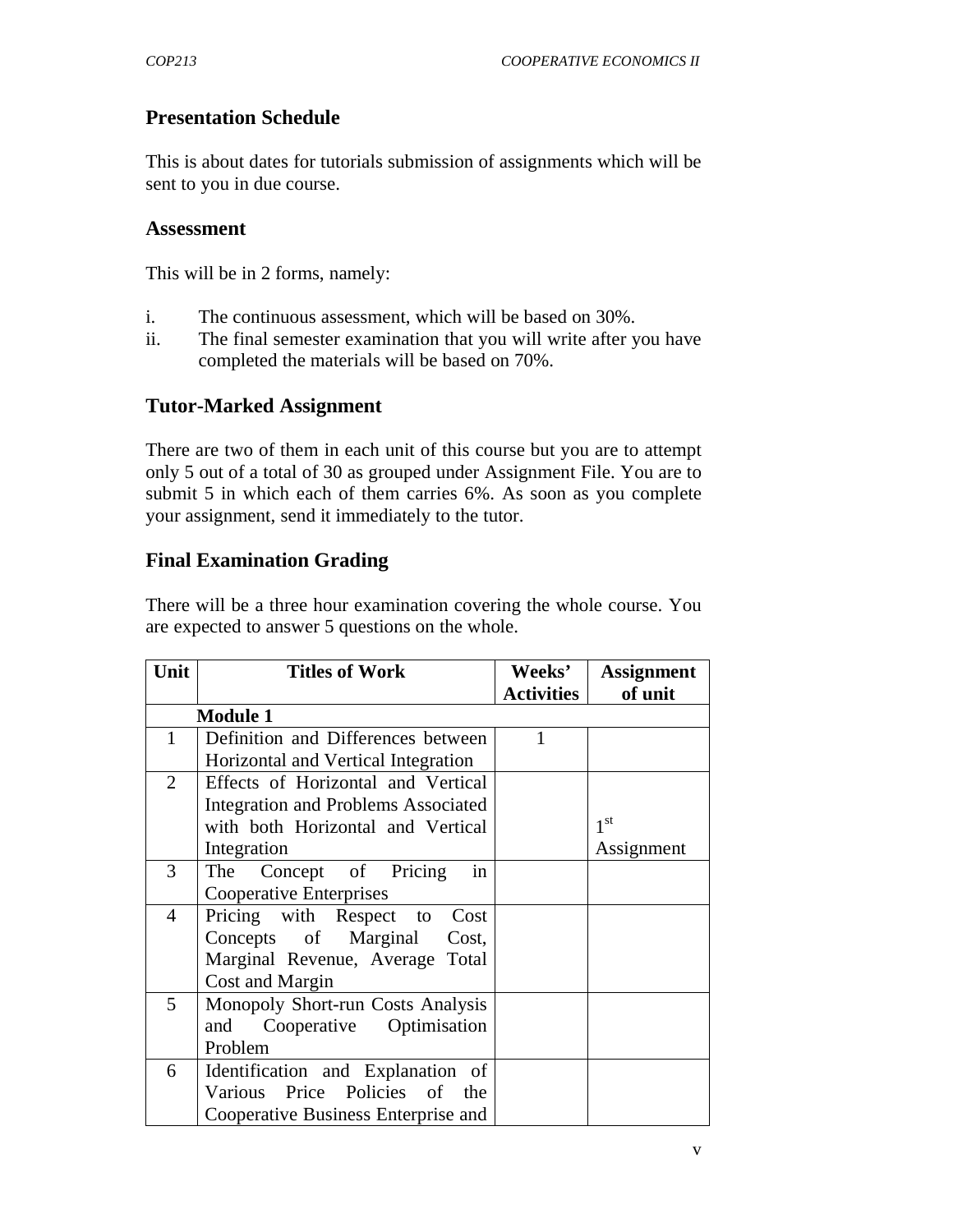|                | how Price Policy Relates to Making  | 2 <sup>nd</sup> |
|----------------|-------------------------------------|-----------------|
|                | of Surplus (Profit)                 | Assignment      |
| 7              | Appropriation of Net Surplus in the |                 |
|                | <b>Cooperative Business</b>         |                 |
| 8              | in<br>Non-member Business<br>a      |                 |
|                | Cooperative                         |                 |
| 9              | Organisational Forms and Structural | 3 <sup>rd</sup> |
|                | <b>Types of Cooperatives</b>        | Assignment      |
|                | <b>Module 2</b>                     |                 |
| $\mathbf{1}$   | The Nature of Productive            |                 |
|                | Cooperative                         |                 |
| $\overline{2}$ | Characteristic of Productive        |                 |
|                | Cooperatives                        |                 |
| 3              | Reasons for High Mortality Rate,    |                 |
|                | High Failure Rate of Productive     |                 |
|                | Cooperative                         |                 |
| $\overline{4}$ | Success of some Productive          | 4 <sup>th</sup> |
|                | Cooperatives                        | Assignment      |
| 5              | <b>Concept of Mergers</b>           |                 |
| 6              | Legal Provision on Cooperative      |                 |
|                | Mergers, the Need for Mergers in    |                 |
|                | Cooperatives<br>and Problems        |                 |
|                | Associated with Mergers<br>in       | 5 <sup>th</sup> |
|                | Cooperatives                        | Assignment      |
|                | <b>Total</b>                        | 5               |
|                |                                     | Assignments     |

## **How to Get the Most from This Course**

- i. As a diligent student, you are expected to devote at least 2 hours to go through each unit. You are going to play a dual role, that is, as a lecturer and a student. This means that some confidence has been reposed in you. Read the course carefully just as you will listen carefully to a lecturer.
- ii. As you read each paragraph, try to interpret and evaluate so as to bring out the sense contained therein.
- iii. After going through the instruction, read the objectives. As you read the main content, ask yourself whether or not what you are reading tallies with the objective.
- iv. Make sure you take time to work through the self –assessment exercises. You may discuss these with other students studying the same programme.
- v. If you know your tutor's address, do not hesitate to contact him or her whenever you encounter any problem in your course.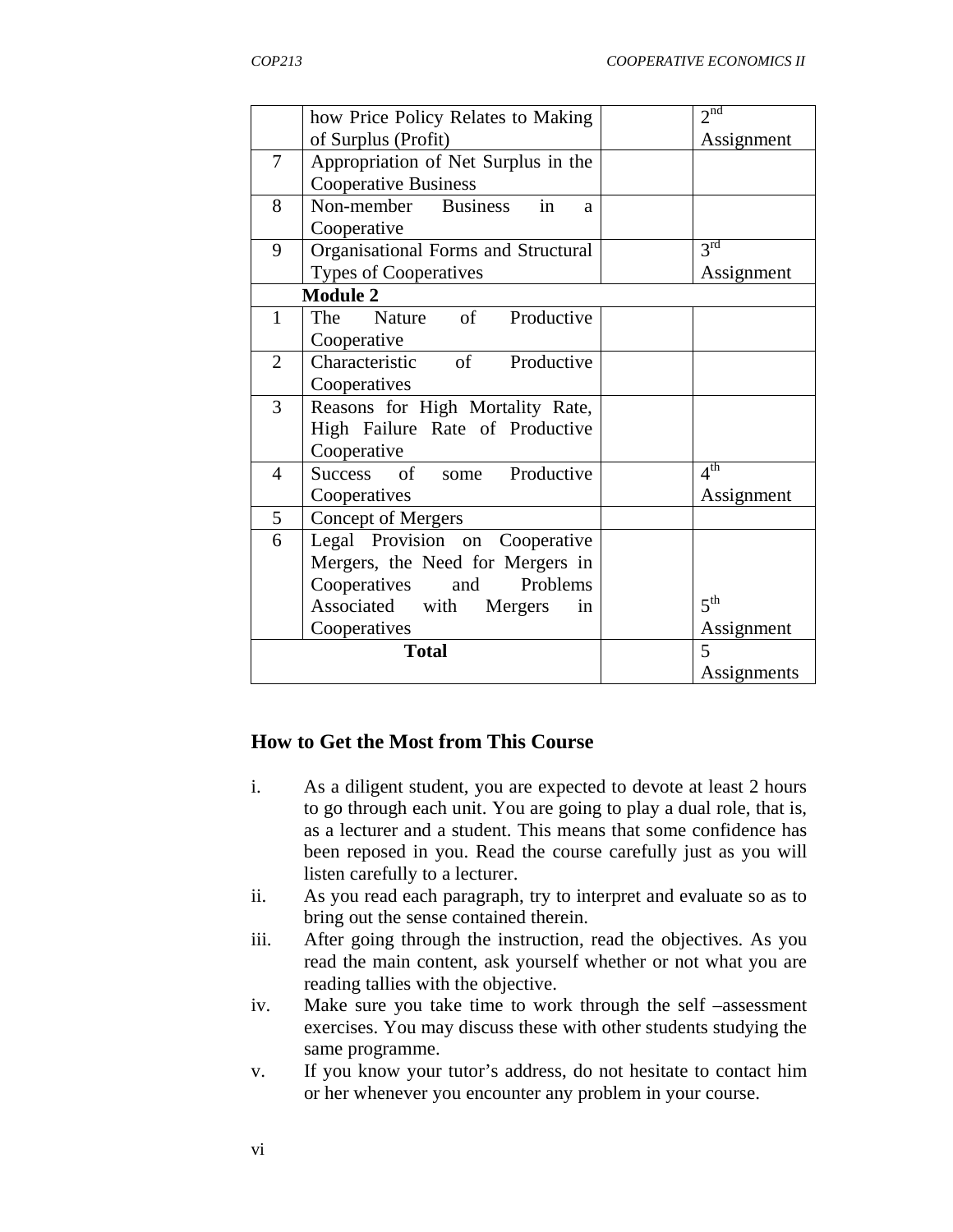- vi. Always send your tutor –marked assignments on time. Also, note the tutor's comments against future assignments.
- vii. Above all, never involve in examination malpractices.

#### **Summary**

Cooperative economics II gives you the basic knowledge that will put you steadily on B. Sc. Cooperative Management. Having completed the course, you would have known what a cooperative is and can separate it from other forms of business enterprises. You will also know how to manage a cooperative including how prices are fixed by a cooperative and how to manage them if you are a manager. If the need arises, you will know the procedure for the merger of two or more cooperatives. You will also be able to identify productive cooperative and the reasons behind their success and failures.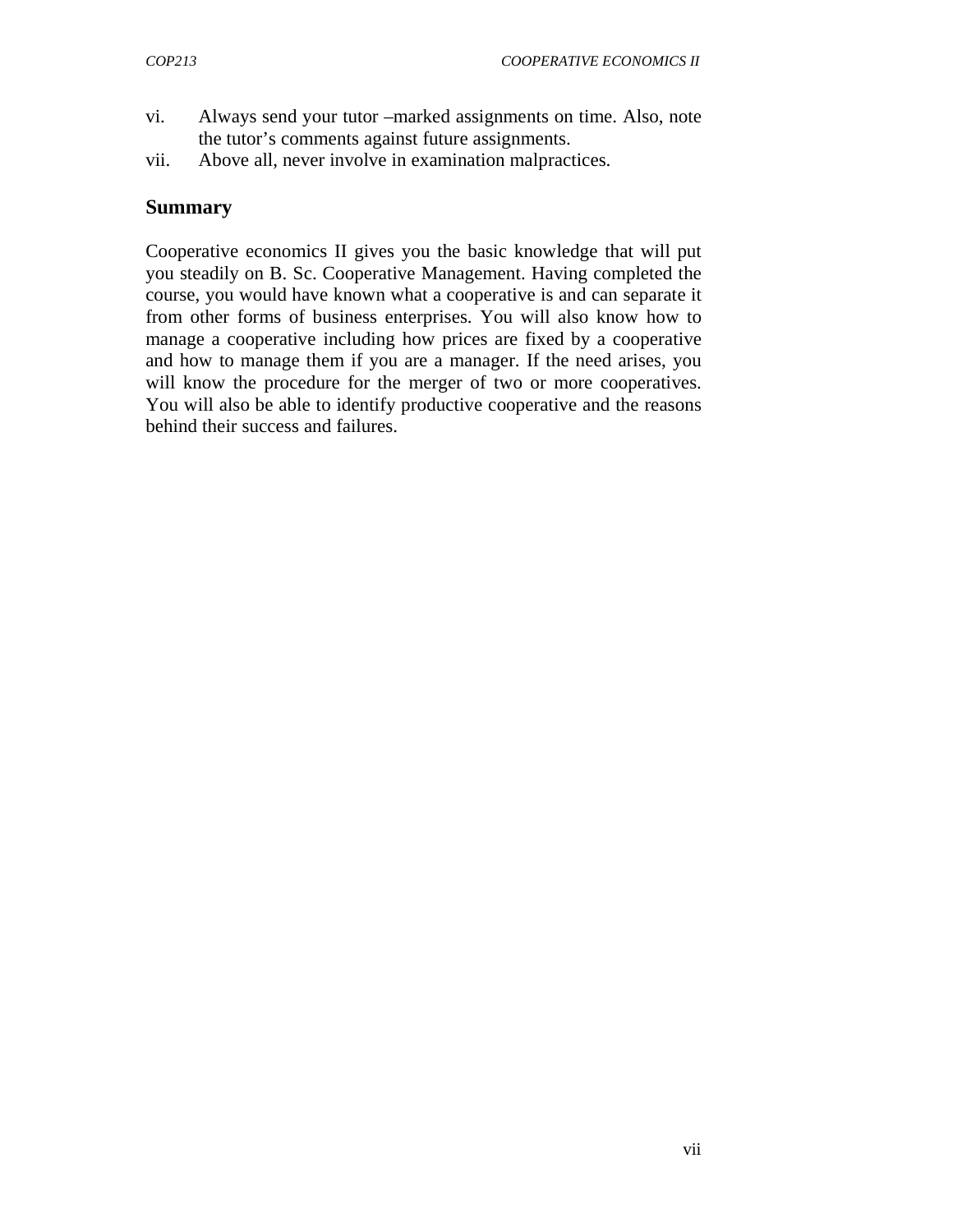Course Code COP213 Course Title Cooperative Economics II

Course TeamDr. Dimis I. Mai-Lafia (Developer/Programme Leader) - NOUN Dr. I. Ogboru (Editor) - UNIMAID Mrs. O. Inua (Coordinator) - NOUN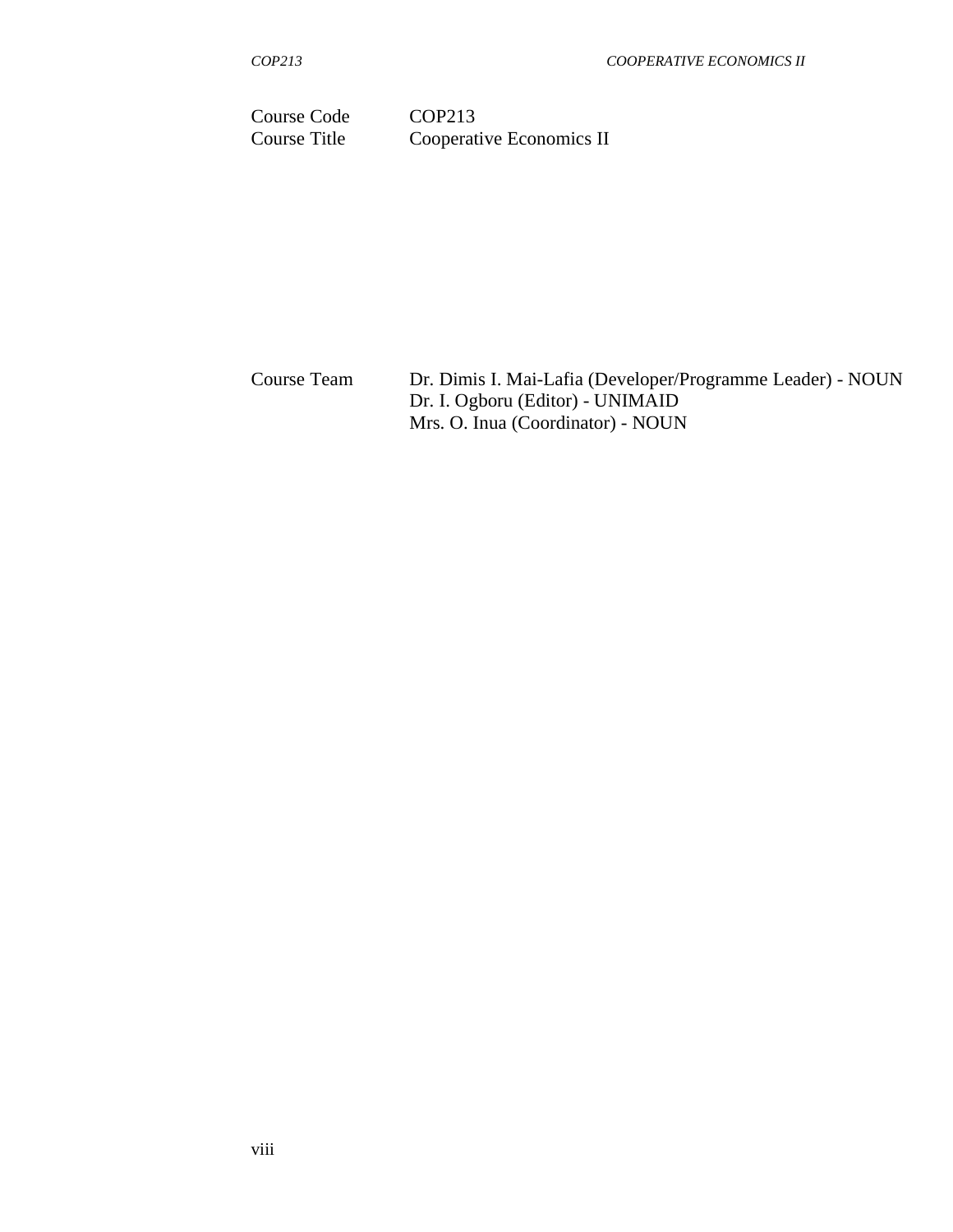

National Open University of Nigeria **Headquarters** 14/16 Ahmadu Bello Way Victoria Island Lagos

Abuja Office No. 5 Dar es Salaam Street Off Aminu Kano Crescent Wuse II, Abuja

e-mail: centralinfo@nou.edu.ng URL: www.nou.edu.ng

Published By: National Open University of Nigeria

First Printed 2012

ISBN: 978-058-731-4

All Rights Reserved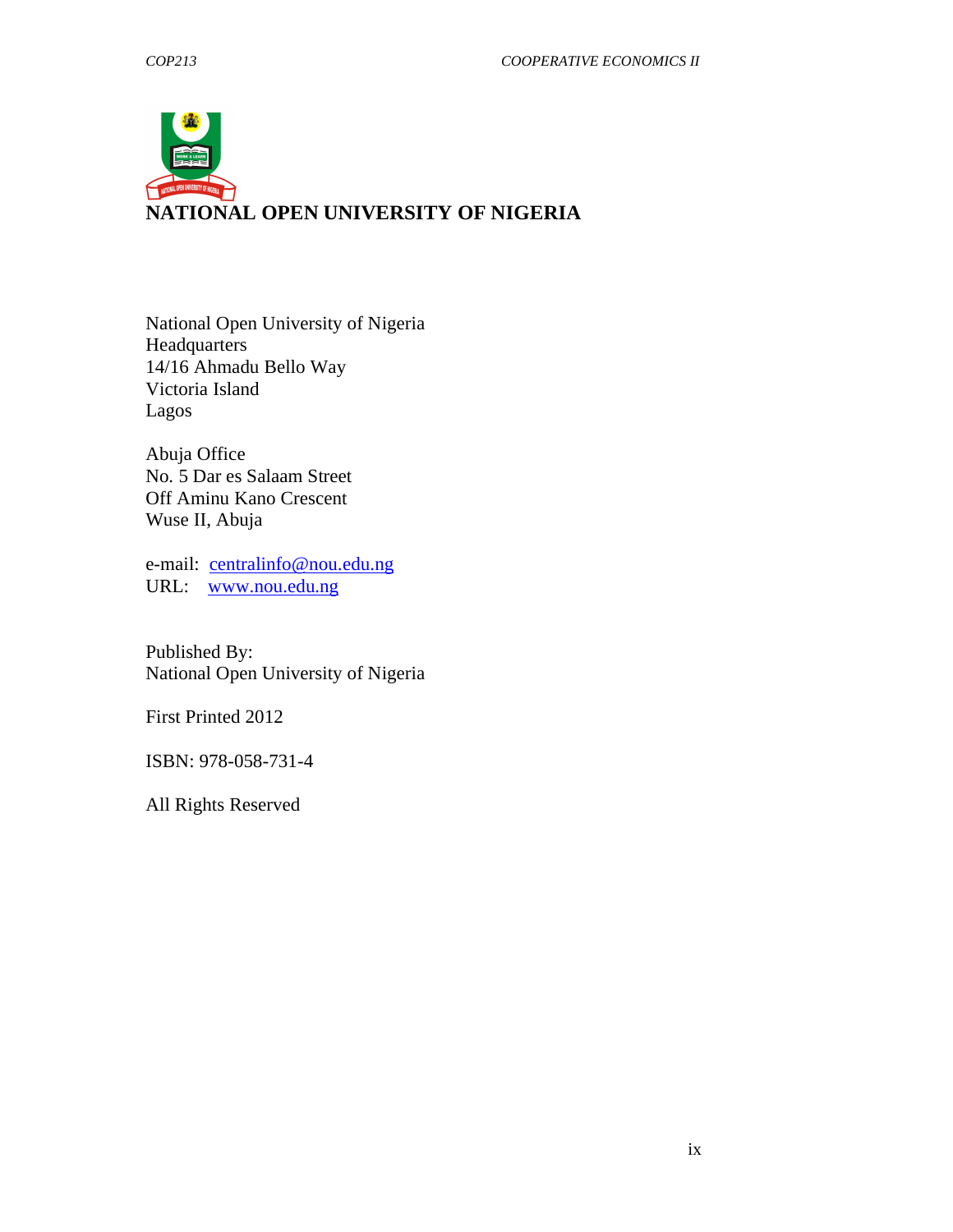# **CONTENTS PAGE**

| <b>Module 1</b> | $\mathbf 1$                                           |
|-----------------|-------------------------------------------------------|
| Unit 1          | Definition and Differences between                    |
|                 |                                                       |
| Unit 2          | Effects of Horizontal and Vertical Integration and    |
|                 | Problems Associated with Both Horizontal and          |
|                 |                                                       |
| Unit 3          | The Concept of Pricing in Cooperative Enterprises 12  |
| Unit 4          | Pricing with Respect to Cost Concepts of Marginal     |
|                 | Cost, Marginal Revenue, Average Total Cost and        |
|                 |                                                       |
| Unit 5          | Monopoly Short-run Costs Analysis and Cooperative     |
|                 |                                                       |
| Unit 6          | Identification and Explanation of Various Price       |
|                 | Policies of the Cooperative Business Enterprise and   |
|                 | How Price Policy Relates to Making of                 |
|                 |                                                       |
| Unit 7          | Appropriation of Net Surplus in the Cooperative       |
|                 |                                                       |
| Unit 8          | Non-member Business in a Cooperative<br>50            |
| Unit 9          | Organisational Forms and Structural Types of          |
|                 |                                                       |
|                 |                                                       |
| <b>Module 2</b> |                                                       |
| Unit 1          |                                                       |
| Unit 2          | Characteristic of Productive Cooperatives<br>71       |
| Unit 3          | Reasons for High Mortality Rate, High Failure Rate of |
|                 | 78                                                    |
| Unit 4          | Success of some Productive Cooperatives<br>84         |
| Unit 5          | 91                                                    |
| Unit 6          | Legal Provision on Cooperative Mergers, the Need for  |
|                 | Mergers in Cooperatives and Problems Associated with  |
|                 | 97                                                    |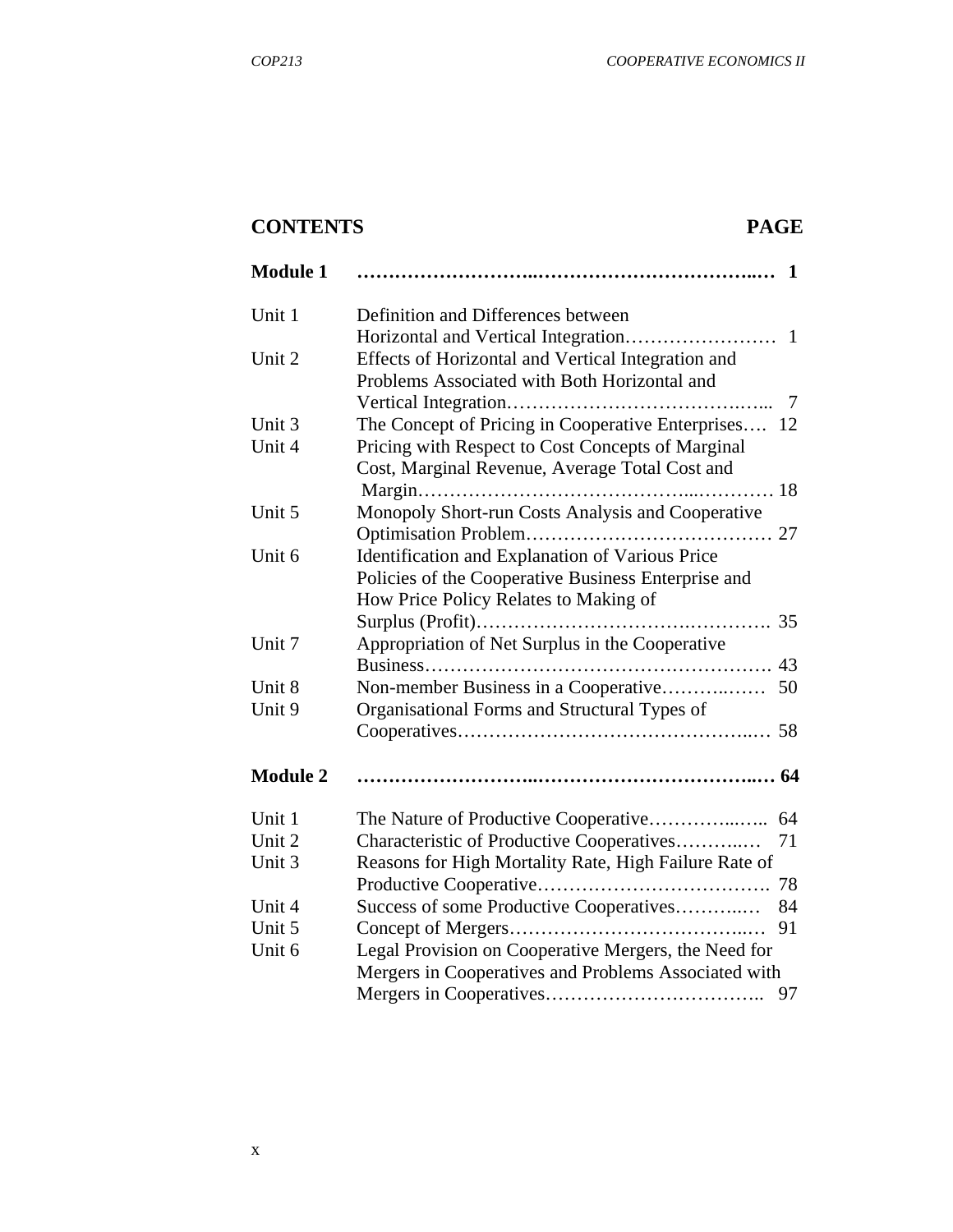# **MODULE 1**

| Unit 1 | Definition and Differences between Horizontal<br>and        |  |  |  |  |  |
|--------|-------------------------------------------------------------|--|--|--|--|--|
|        | <b>Vertical Integration</b>                                 |  |  |  |  |  |
| Unit 2 | Effects of Horizontal and Vertical Integration and          |  |  |  |  |  |
|        | Problems Associated with both Horizontal and Vertical       |  |  |  |  |  |
|        | Integration                                                 |  |  |  |  |  |
| Unit 3 | The Concept of Pricing in Cooperative Enterprises           |  |  |  |  |  |
| Unit 4 | Pricing with Respect to Cost Concepts of Marginal Cost,     |  |  |  |  |  |
|        | Marginal Revenue, Average Total Cost and Margin             |  |  |  |  |  |
| Unit 5 | Monopoly Short-run Costs Analysis and Cooperative           |  |  |  |  |  |
|        | <b>Optimisation Problem</b>                                 |  |  |  |  |  |
| Unit 6 | Identification and Explanation of Various Price Policies of |  |  |  |  |  |
|        | the Cooperative Business Enterprise and How Price Policy    |  |  |  |  |  |
|        | Relates to Making of Surplus (Profit)                       |  |  |  |  |  |
| Unit 7 | Appropriation of Net Surplus in the Cooperative Business    |  |  |  |  |  |
| Unit 8 | Non-member Business in a Cooperative                        |  |  |  |  |  |
| Unit 9 | Organisational Forms and Structural<br>οf<br>Types          |  |  |  |  |  |
|        | Cooperatives                                                |  |  |  |  |  |

# **UNIT 1 DEFINITION AND DIFFERENCES BETWEEN HORIZONTAL AND VERTICAL INTEGRATION**

## **CONTENTS**

- 1.0 Introduction
- 2.0 Objectives
- 3.0 Main Content
	- 3.1 Meaning of Horizontal Integration
	- 3.2 Meaning of Vertical Integration
	- 3.3 Differences between Horizontal and Vertical Integration
	- 3.4 Reasons for Horizontal Integration
	- 3.5 Reasons for Vertical Integration
- 4.0 Conclusion
- 5.0 Summary
- 6.0 Tutor-Marked Assignment
- 7.0 References/Further Reading

# **1.0 INTRODUCTION**

How time flies! You are now in the second semester of the 200 level of your B.Sc. in cooperative management programme and you are now going to take Cooperative Economics II, which is a continuation of Cooperative Economics I. Just as COP 212 was engaging and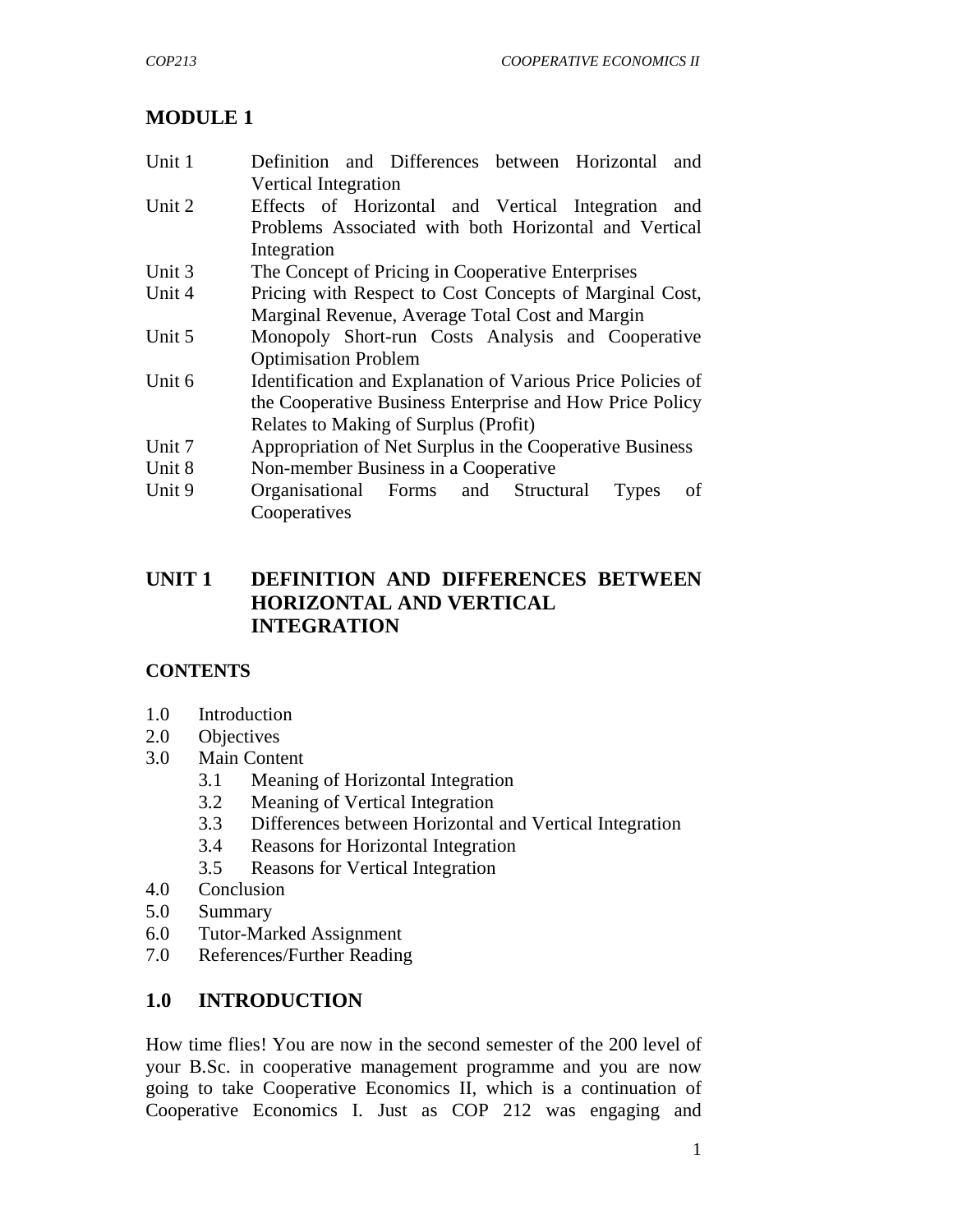interesting, COP 213 will equally engage your attention. In this unit, which is the first in this course, you are going to define and differentiate between horizontal and vertical integration as well as give reasons for their adoption by some entities.

## **2.0 OBJECTIVES**

At the end of this unit, you should be able to:

- define horizontal and vertical integration
- differentiate between horizontal and vertical integration
- explain why some firms adopt horizontal and/or vertical integration.

#### **3.0 MAIN CONTENT**

#### **3.1 Meaning of Horizontal Integration**

In microeconomics, the term horizontal integration describes a type of ownership and control of an enterprise. It is a strategy used by a business that seeks to sell a type of product in numerous markets. This occurs when a company expands its business with different products that are similar to current lines.

Horizontal integration could also occur when a firm absorbs several firms involved in the same level of production and sharing resources at that level. It is like a company dominating a market at one stage of the production process by monopolising resources at that stage.

Consequently, horizontal integration occurs when a firm is being taken over by, or merged with, another firm which is in the same industry and in the same stage of production as the merged firm, e. g. a car manufacturer merging with another car manufacturer. In this case, both companies are in the same stage of production and also in the same industry.

Another good example is the idea of owning many media outlets, which run almost the same content like Daar Communications Plc, which owns both radio and television broadcasting stations.

#### **3.2 Meaning of Vertical Integration**

Microeconomics also describes vertical integration as a style of management control of an enterprise. Thus, vertical integrated companies are united through a hierarchy with a common owner. Usually, each member of the hierarchy produces a different product or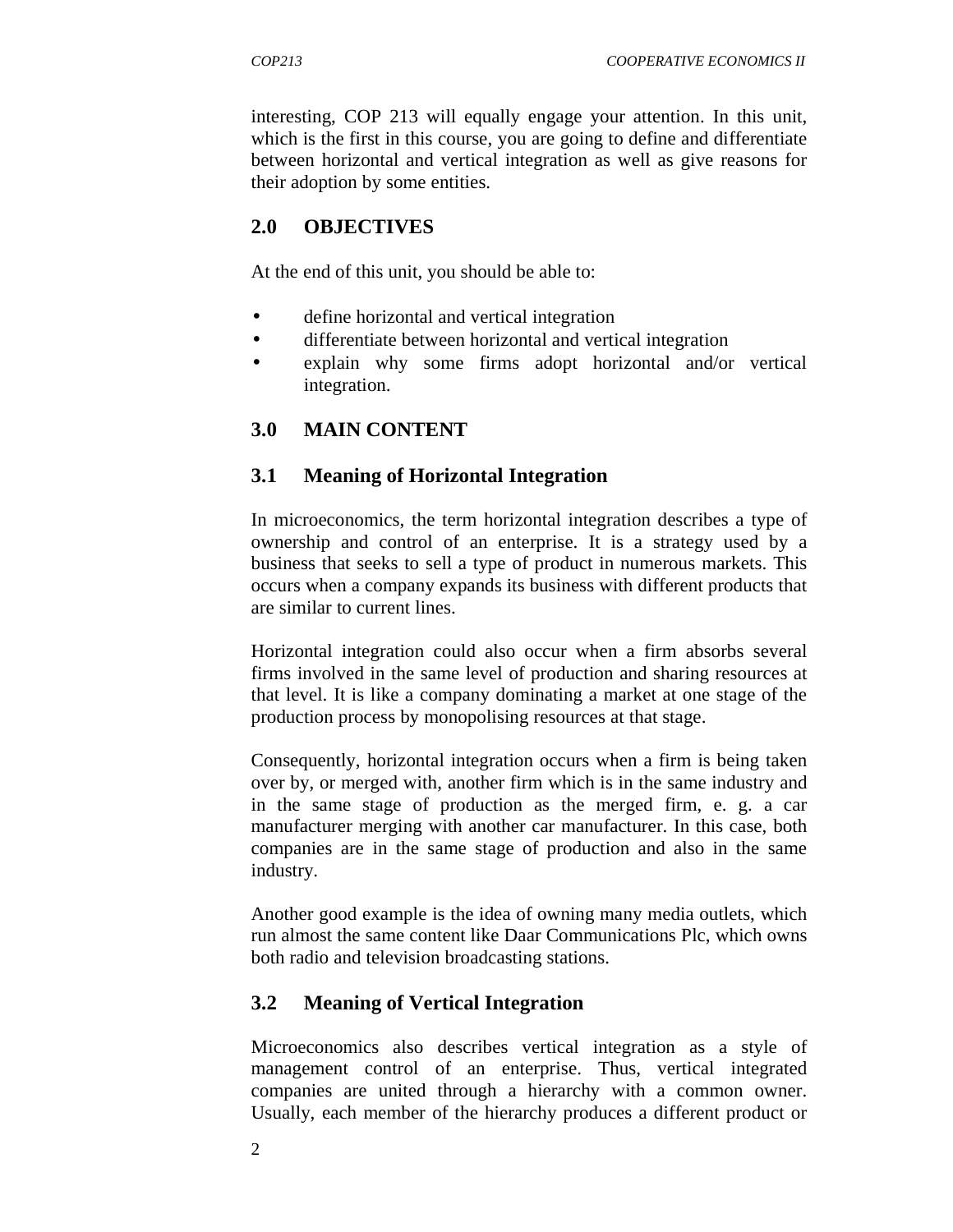(market-specific) service, and the products combine to satisfy a common need.

Consequently, vertical integration is the degree to which a firm owns its upstream suppliers and its downstream buyers. It is typified by one firm engaged in different parts of production (e. g. grouping raw materials manufacturing, transporting, marketing and/or retailing).

It was the nineteenth century steel tycoon, Andrew Carnegie who introduced the idea of vertical integration. This led other business people to use the system to promote better financial growth and efficiency in their companies and businesses.

One of the earliest, largest and most famous examples of vertical integration was the Carnegie Steel Company. The company controlled, not only the mills where the steel was manufactured, but also the mines where the iron ore was extracted, the coal mines that supplied the coal, the shops that transported the iron ore and the rail roads that transported the coal to the factory, the coke ovens where the coal was cooked, etc. Local examples of vertical integration could be those of oil companies such as Exxon Mobil and Royal Dutch Shell. This means that they are active all the way along the supply chain from locating crude oil deposits, drilling and extracting crude, transporting it and refining it into petroleum products such as petrol/gasoline, to distributing the fuel to company-owned retail stations, where it is sold to consumers.

There are three types of vertical integration, namely:

- backward (upstream) vertical integration
- forward (downstream) vertical integration
- balanced (horizontal) vertical integration.

A company exhibits backward vertical integration when it controls subsidiaries that produce some of the inputs used in the production of its products. For example, an automobile company may own a tyre company, a glass company, and a metal company.

On the other hand, a company tends towards vertical integration when it controls distribution centers and retailers where its products are sold. Balanced vertical integration means a firm controls all of these components, from raw materials to final delivery.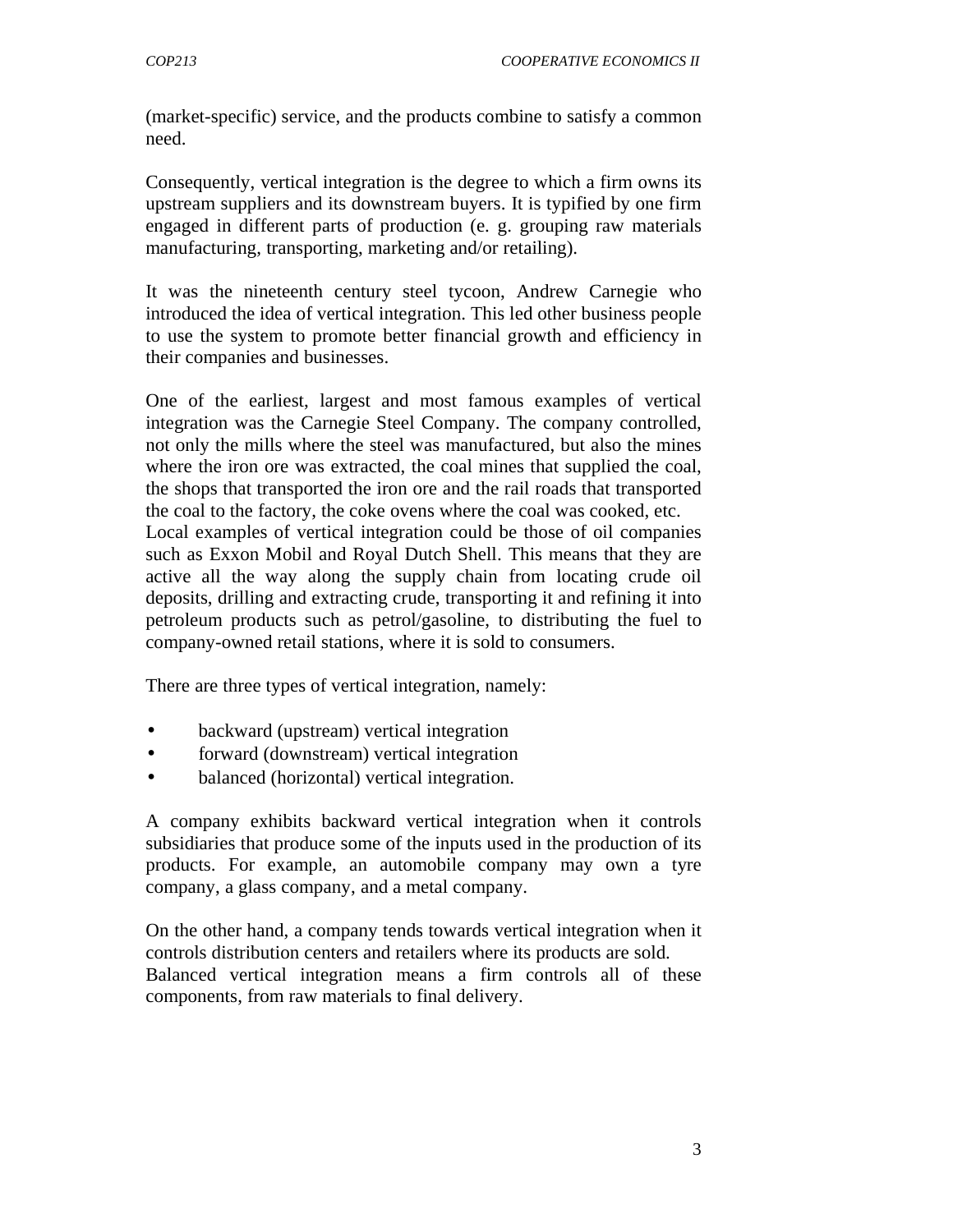# **3.3 Differences between Horizontal and Vertical Integration**

In horizontal integration, a company attempts to control a single stage of production or a single industry completely whereas in vertical integration a company tries to dominate a market by controlling all steps in the production process.

Horizontal integration is the expansion of a firm within an industry in which it is already active for the purpose of increasing its share of the market for a particular product or service.

On the other hand vertical integration is when a company expands its business into areas that are at different points of the same production path.

A monopoly created through horizontal integration is called a horizontal monopoly. In contrast, a monopoly produced through vertical integration is called a vertical monopoly, although it might be more appropriate to speak of this as some form of cartel.

Horizontal integration in marketing is much more common than what vertical integration is in production.

#### **SELF-ASSESSMENT EXERCISE 1**

Look around you and mention two companies that practise horizontal integration.

## **3.4 Reasons for Horizontal Integration**

We may at this stage ask why some companies are interested in integrating horizontally. Why would a suya vendor, for instance, expand into selling meat-pie? Why would a book publisher acquire another publishing house? Why is it that media nowadays tend to be in the hands of those who are rich enough to buy the media such as Rupert Murdoch? The answers to all these questions are that horizontal integration allows:

- economies of scale
- economies of scope
- economies of stocks; and
- strong presence in the reference market.

## **3.5 Reasons for Vertical Integration**

In contrast to horizontal integration, why would some firms be integrated vertically? Why would an automobile company diversify into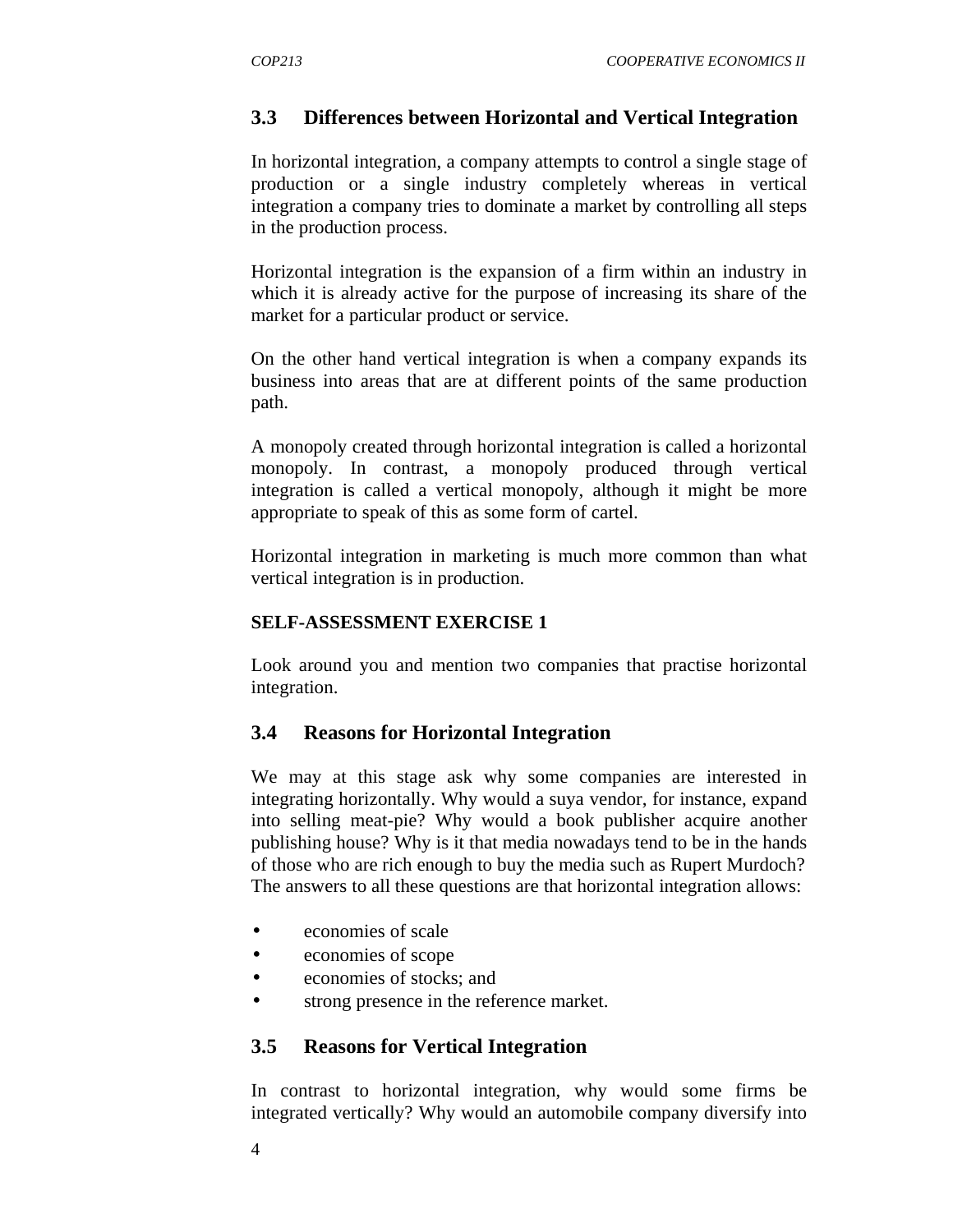tyre manufacturing? Why would Dangote Sugar Plc own its sugar plantation as well as its haulage fleet?

Obviously, vertical integration is one method of avoiding the hold-up problem. This is because it is typified by one firm engaged in different stages of production e.g. growing raw materials, manufacturing, transporting, marketing and/or retailing. The reasons for a firm to engage in vertical integration are as follows.

- a) Internal gains such as:
- i. lower transaction costs
- ii. synchronisation of supply and demand along the chain of products.
- iii. lower uncertainty and higher investment.
- iv. ability to monopolise market throughout the chain by market foreclosure.
- b) Benefits to society such as:
- i. better opportunities for investment growth through reduced uncertainty.
- ii. products availability due to non-disruption of production.

## **SELF-ASSESSMENT EXERCISE 2**

Apart from Dangote Sugar Plc that practises vertical integration, which company in the Dangote Group practise vertical integration?

# **4.0 CONCLUSION**

This is the first unit in COP 213: Cooperative Economics II. In this unit, you have learnt the meaning of horizontal and vertical integration as well as the differences between the two terms.

You are now conversant with the reasons why some firms engage in horizontal integration while others practise vertical integration.

# **5.0 SUMMARY**

You have now learnt the definition, the differences between horizontal and vertical integration as well as the reasons for the need for horizontal and vertical integration. In unit 2, which is a continuation of the topic, you will learn about the effects of horizontal and vertical integration and problems associated them.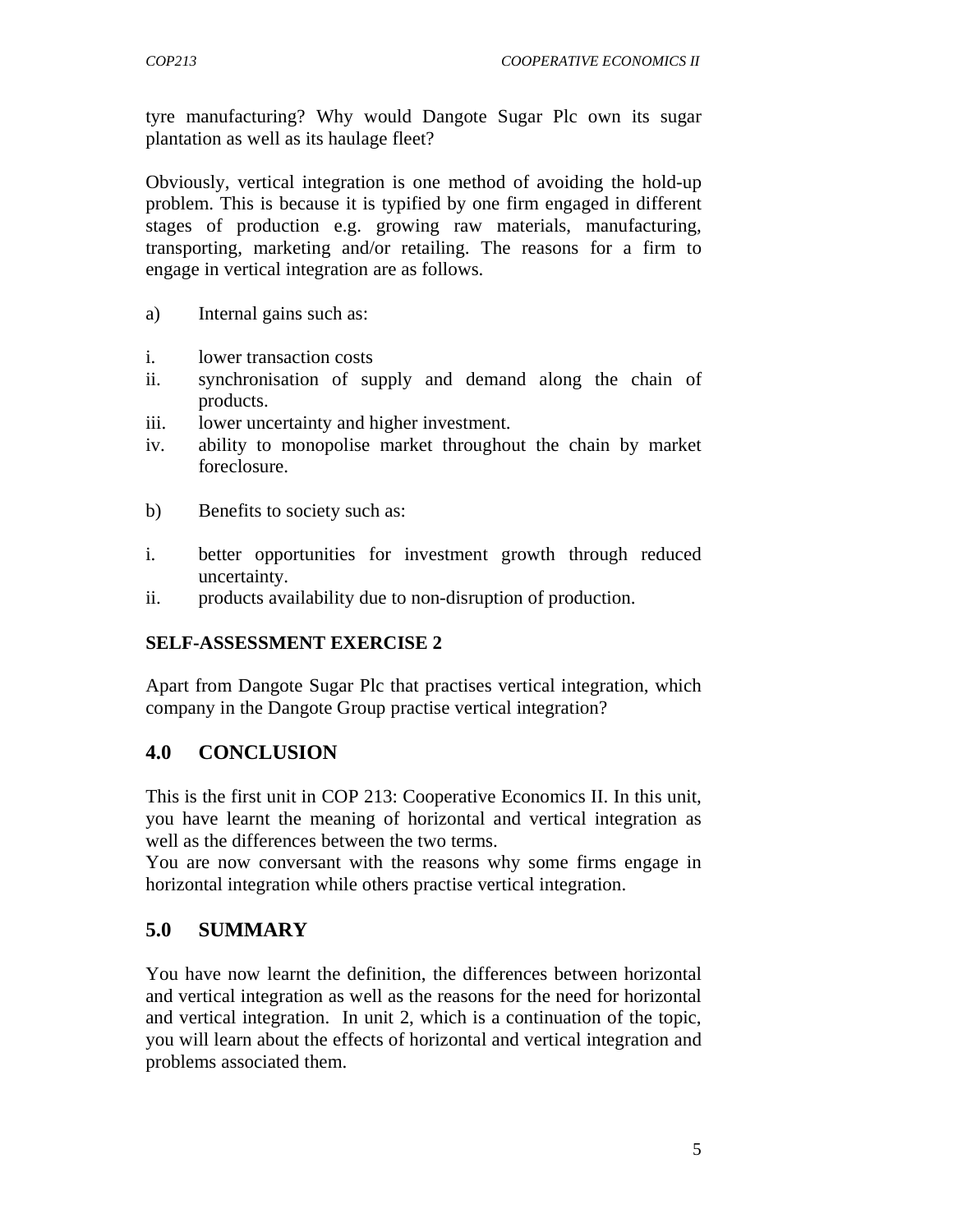## **6.0 TUTOR-MARKED ASSIGNMENT**

- 1. In your own words, what do you understand by expansion through integration?
- 2. Differentiate between vertical and horizontal integration giving local examples.

## **7.0 REFERENCES/FURTHER READING**

- Investor words (2009). *Integration***.** Retrieved on August 1, 2009 from http://www.investorwords.com/5977/vertical\_integration.html
- Joseph, R. C. (2007). *Vertical Integration.* Belmont, C. A.: Thompson Wadsworth.
- Thorburn, David & Jenkins, Henry (Eds.) (2003). *Rethinking Media Change*. Cambridge, Massachusetts: MIT Press.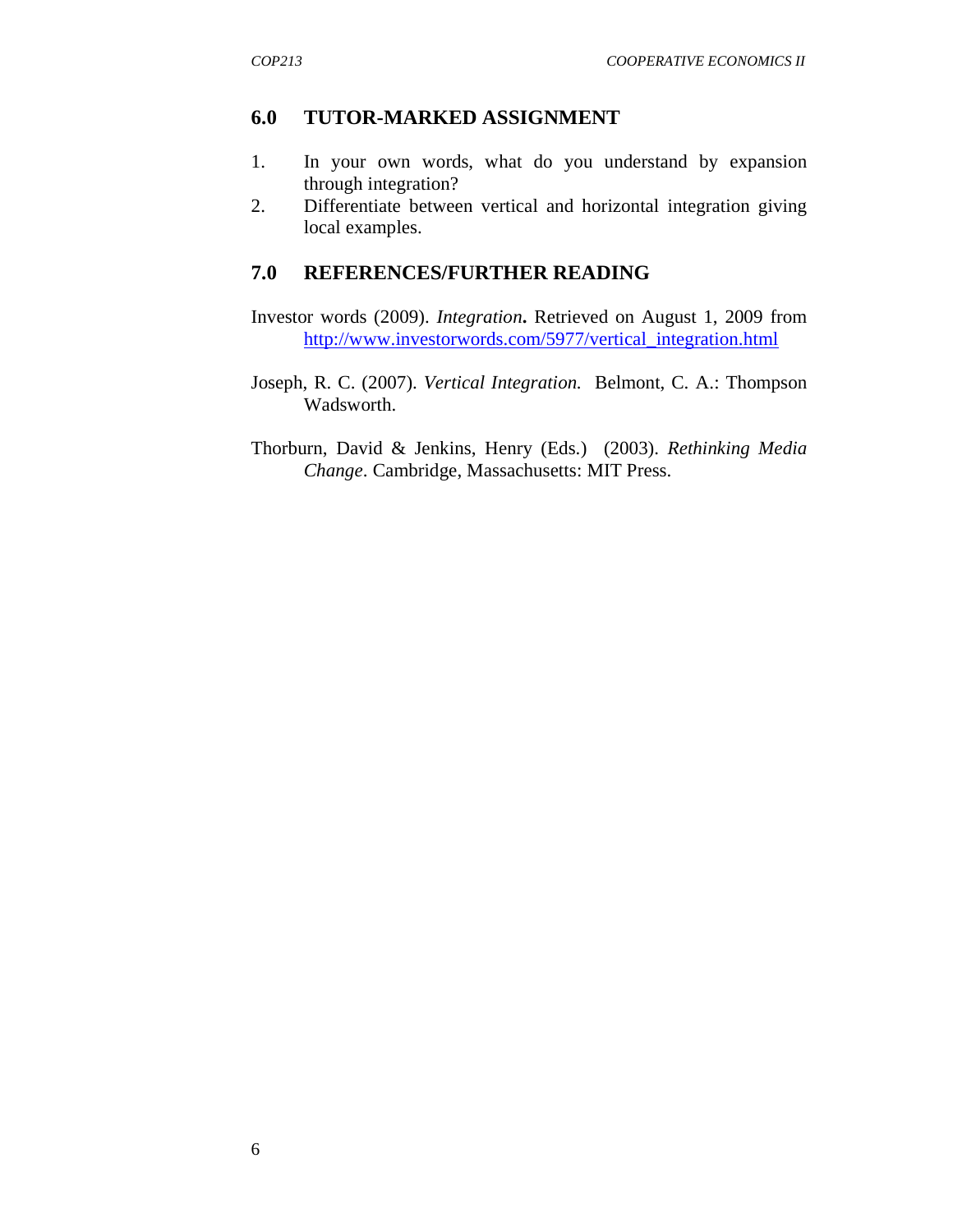# **UNIT 2 EFFECTS OF HORIZONTAL AND VERTICAL INTEGRATION AND PROBLEMS ASSOCIATED WITH BOTH HORIZONTAL AND VERTICAL INTEGRATION**

#### **CONTENTS**

- 1.0 Introduction
- 2.0 Objectives
- 3.0 Main Content
	- 3.1 Effects of Horizontal Integration
	- 3.2 Effects of Vertical Integration
	- 3.3 Problems Associated with Horizontal Integration
	- 3.4 Problems Associated with Vertical Integration
	- 3.5 Examples of Local and Foreign Firms that Practice Horizontal and Vertical Integration
- 4.0 Conclusion
- 5.0 Summary
- 6.0 Tutor-Marked Assignment
- 7.0 References/Further Reading

# **1.0 INTRODUCTION**

In the first unit, you defined and differentiated between horizontal and vertical integration. Unit 2 is going to be an extension of unit 1. This is because you are still going to closely look at the effects of horizontal and vertical integration and problems associated with both horizontal and vertical integration.

## **2.0 OBJECTIVES**

At the end of this unit, you should be able to:

- state the effects of horizontal integration
- state the effects of vertical integration
- explain the problems associated with both horizontal and vertical Integration
- cite examples of local and foreign entities that practice horizontal and vertical integration.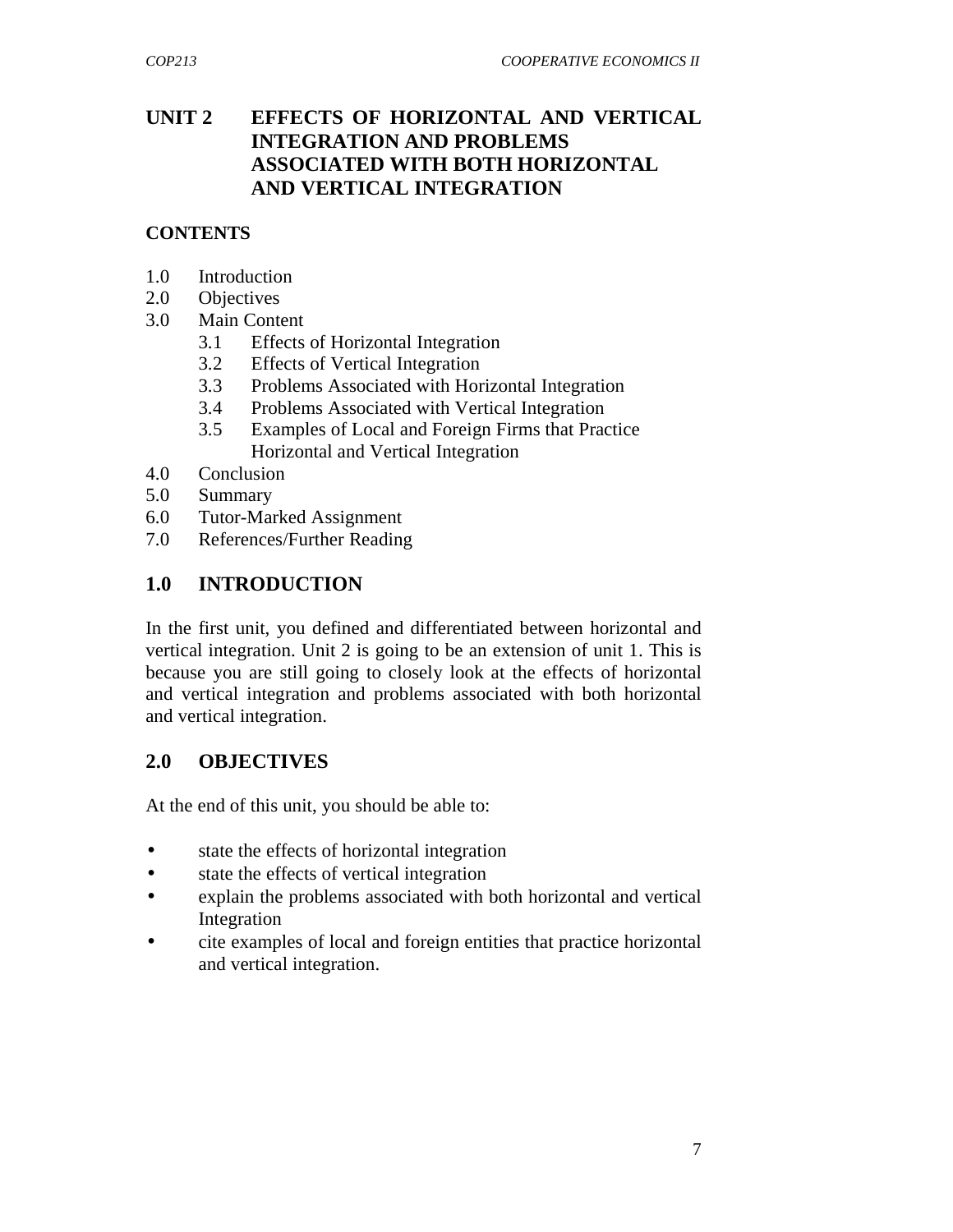# **3.0 MAIN CONTENT**

#### **3.1 Effects of Horizontal Integration**

You may recall that horizontal integration is when a firm is being taken over by, or merged with, another firm which is in the same industry and in the same stage of production as the merged firm. You also learned about the examples of a car manufacturer merging with another car manufacturer, and a book publisher acquiring another publishing house to increase its stable of editors and authors or to otherwise enhance its competitiveness.

Horizontal integration can have so many consequences (effects) as we can see below.

- (a) It enables a firm sell a type of product in numerous markets. This is possible when a company expands its business into different products that are similar to current lines.
- (b) It increases the firm's share of the market for a particular product or service. For instance, the book publisher that acquires another publishing house takes over the market of the acquired publisher.
- (c) It is productive. For example, owning many media outlets, which run almost the same content is very productive, since it requires only minor changes of format and information to use in multiple media forms. For instance, within a media conglomerate, the content used in broadcasting television would be used in broadcasting radio as well, or the content used in hard copy of the newspaper would also be used in online newspaper website.
- (d) It leads to domination of the market at one stage of the production process.
- (e) It leads to absorption into a single firm of several firms involved in the same level of production and sharing resources at that level.

## **3.2 Effects of Vertical Integration**

In vertical integration, a company owns its upstream suppliers and its downstream buyers.

- a. Vertically integrated companies are united through a hierarchy and share a common owner.
- b. It avoids the "hold up" problem.
- c. It could lead to monopoly.
- d. Vertical integration creates a stable supply of inputs as well as ensures a consistent quality in the final product.
- e. It minimises cost by centralising the production processes.
- f. It could lead to more efficient utilisation of resources and more profit.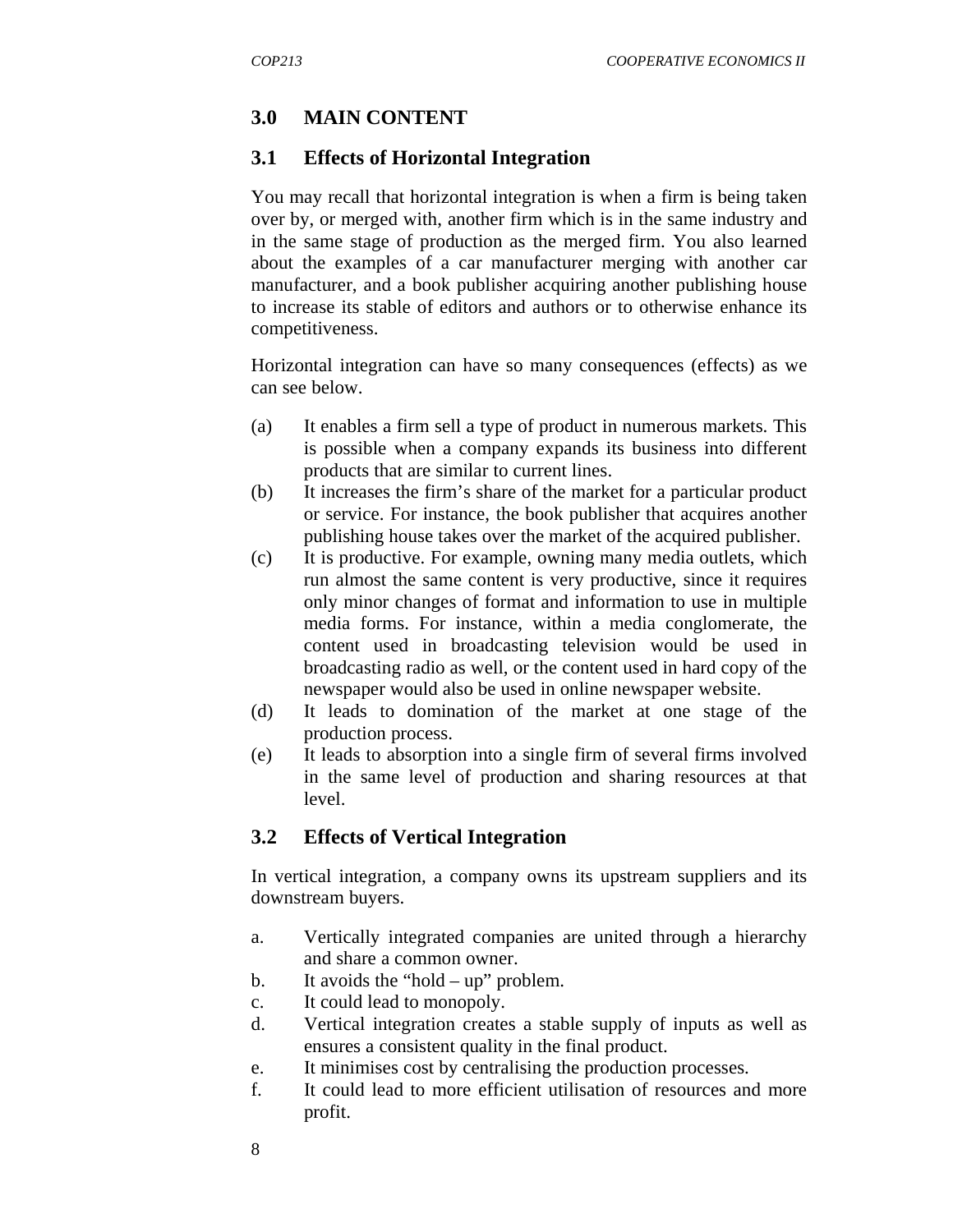## **3.3 Problems Associated with Horizontal Integration**

Even though there are many benefits of horizontal integration such as economies of scale, economies of scope, economies of stocks and strong presence in the reference market, there are also several problems associated with it. Some of these problems are as follows.

- (a) Unemployment or loss of jobs. This could occur when a firm is merged with another as happened during banking consolidation where weaker banks merged with stronger ones, led to loss of thousands of jobs.
- (b) It could lead to unfair dominance of markets. For instance, media critics, such as Robert Machesney, have noted that the current trend within the entertainment industry has been toward the increased concentration of media ownership into the hands of a smaller number of transmedia and transnational conglomerates. Media nowadays tend to be in the hands of those who are rich enough to buy the media such as Rupert Murdoch, who own Sky News Television and several media houses.
- (c) It could lead to monopoly.
- (d) There is strict management control.
- (e) It is highly regulated by antitrust laws (Acts).

#### **3.4 Problems of Vertical Integration**

- (i) Vertical integration results in reduced competition.
- (ii) It leads to static technology.
- (iii) Some argue that it may also lead to dynamic technology. They said that vertical integration will eventually hurt a company because when new technologies are available, the company is forced to reinvest in its infrastructures in order to keep up with competition. Some say that today, when technologies evolve very quickly, this can cause a company to invest into new technologies only to reinvest in even newer technologies later, thus costing a company financially.
- (iv) There could be internal losses such as higher monetary and organisational costs of switching to other suppliers/buyers.
- (v) It could lead to monopolisation of markets.
- (vi) It could lead to rigid organisational structure, having much the same shortcomings as the socialist economy.
- (vii) It may result in monopoly on intermediate components.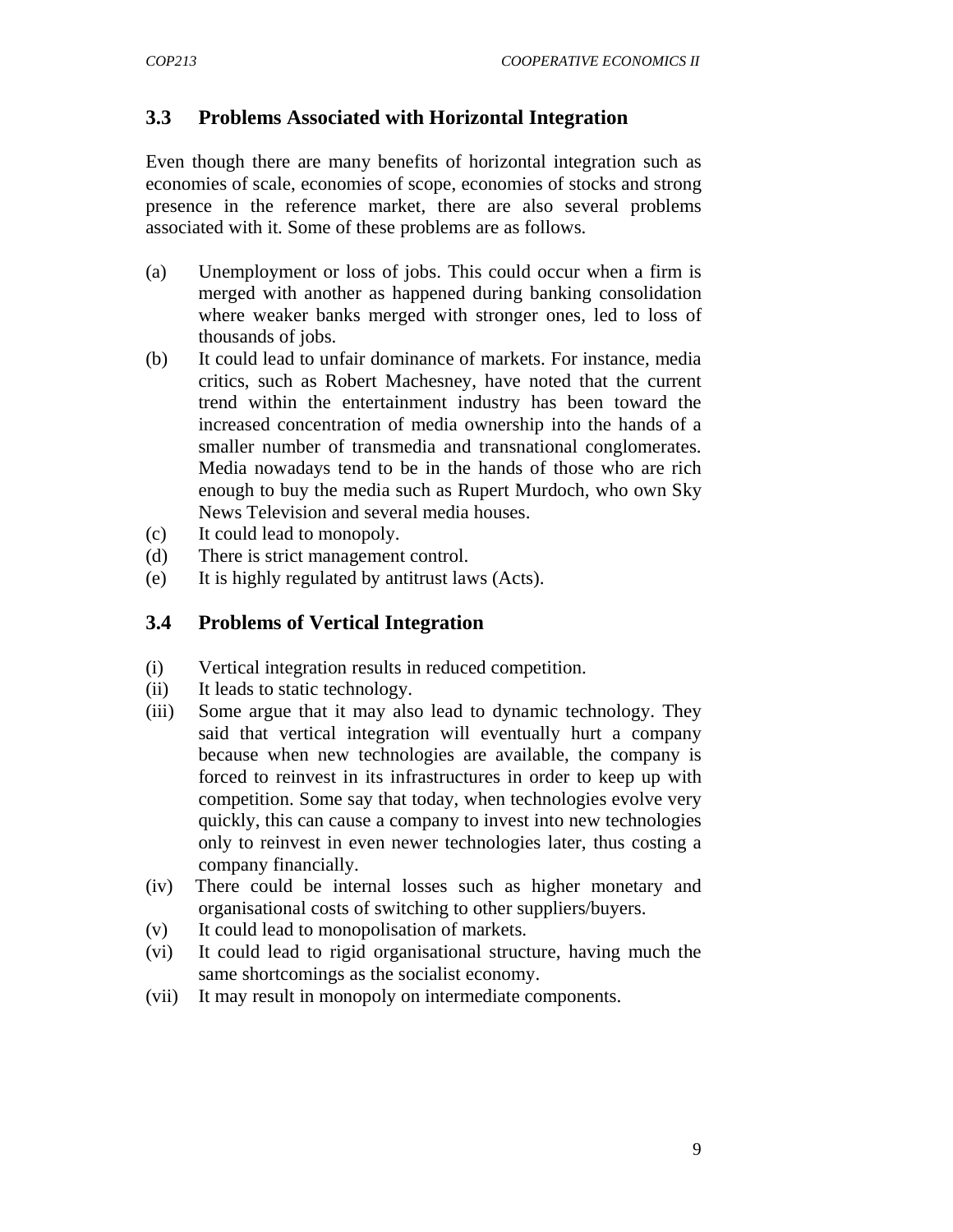#### **SELF-ASSESSMENT EXERCISE 2**

Mention two firms in Nigeria that practise horizontal integration and two foreign firms that practise vertical integration.

#### **3.5 Examples of Local and Foreign Firms that Practise Horizontal and Vertical Integration**

You must know from the onset that the varieties of integration being discussed are only abstractions; actual firms employ a wide variety of subtle variations. Suppliers are often contractors, not legally owed subsidiaries. In addition, a client may effectively control a supplier if their contract solely assures the supplier's profitability. Moreover, distribution and retail partnerships exhibit similarly wide range of complexity and interdependence. In relatively open capitalist contexts, pure vertical integration by explicit ownership is uncommon and distributing ownership is commonly a strategy for distributing risk.

Nevertheless, we can still point to some companies that practise a semblance of horizontal and vertical integration. In Nigeria, we have the Dangote Group, which is into cement manufacturing, sugar production, rice production as well as haulage. This is a good example of vertical integration.

Another good example of a Nigerian company that practises horizontal integration is Daar Communications Plc, with its radio and television outlets. Daar has also added multi-channels pay-per-view satellite television channels to enhance her market share in the entertainment industry.

At the international level, examples of vertically integrated firms are Carnegie Steel and oil companies such as Exxon Mobile, Royal Dutch Shell and Conoco- Phillips or Bp.

Foreign entities that are horizontally integrated are Daimlar-Chrysler and Murdoch Media Empire.

#### **SELF-ASSESSMENT EXERCISE 3**

Is Ajaokuta Steel Company Limited a vertically or a horizontally integrated company?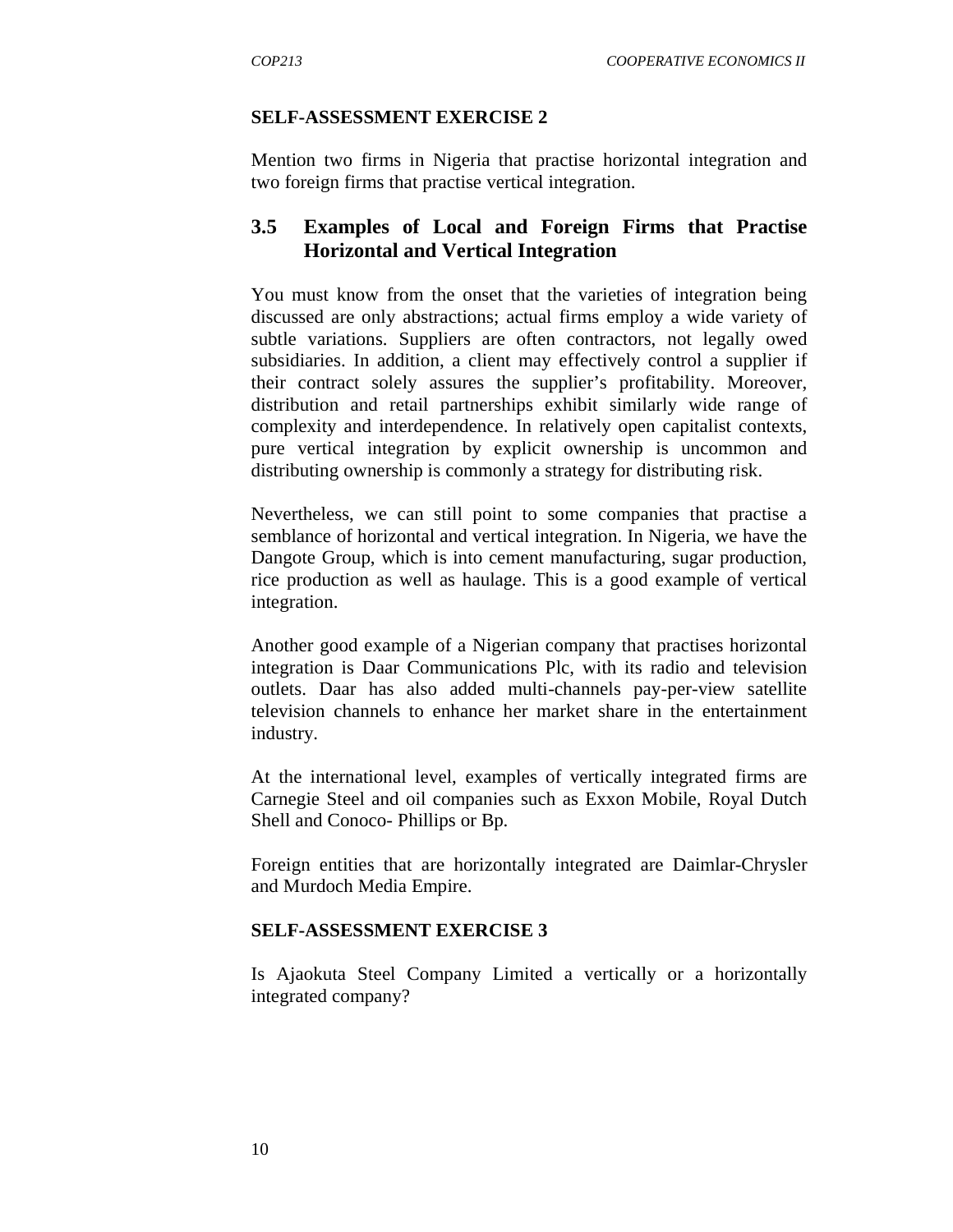# **4.0 CONCLUSION**

So far, you have seen the effects of horizontal and vertical integration as well as the problems associated with both terms. You have also noted that pure horizontal and pure vertical integrations are only abstractions because actual firms employ a wide variety of subtle variations.

# **5.0 SUMMARY**

You are obviously progressing steadily in your journey through Cooperative Economics II. You have taken two important steps by studying the first unit of the course that is the definition and differences between horizontal and vertical integration. In the second step, you will examine the effects of horizontal and vertical integration and the problems associated with both.

# **6.0 TUTOR-MARKED ASSIGNMENT**

- 1. Which Nigerian company practises horizontal integration and vertical integration?
- 2. Vertical expansion is also known as vertical acquisition. Discuss.

# **7.0 REFERENCES/FURTHER READING**

- Investorwords (2009). *Integration*. Retrieved on August 1, 2009 from http://www.investorwords.com/5977/vertical\_integration.html
- Joseph, R. C. (2007). *Vertical Integration*. Belmont, C. A.; Thompson Wadsworth.
- Thorburn, David & Jenkins, Henry (Eds.) (2003). *Rethinking Media Change*. Cambridge, Massachusetts: MIT Press. Pp 283-284.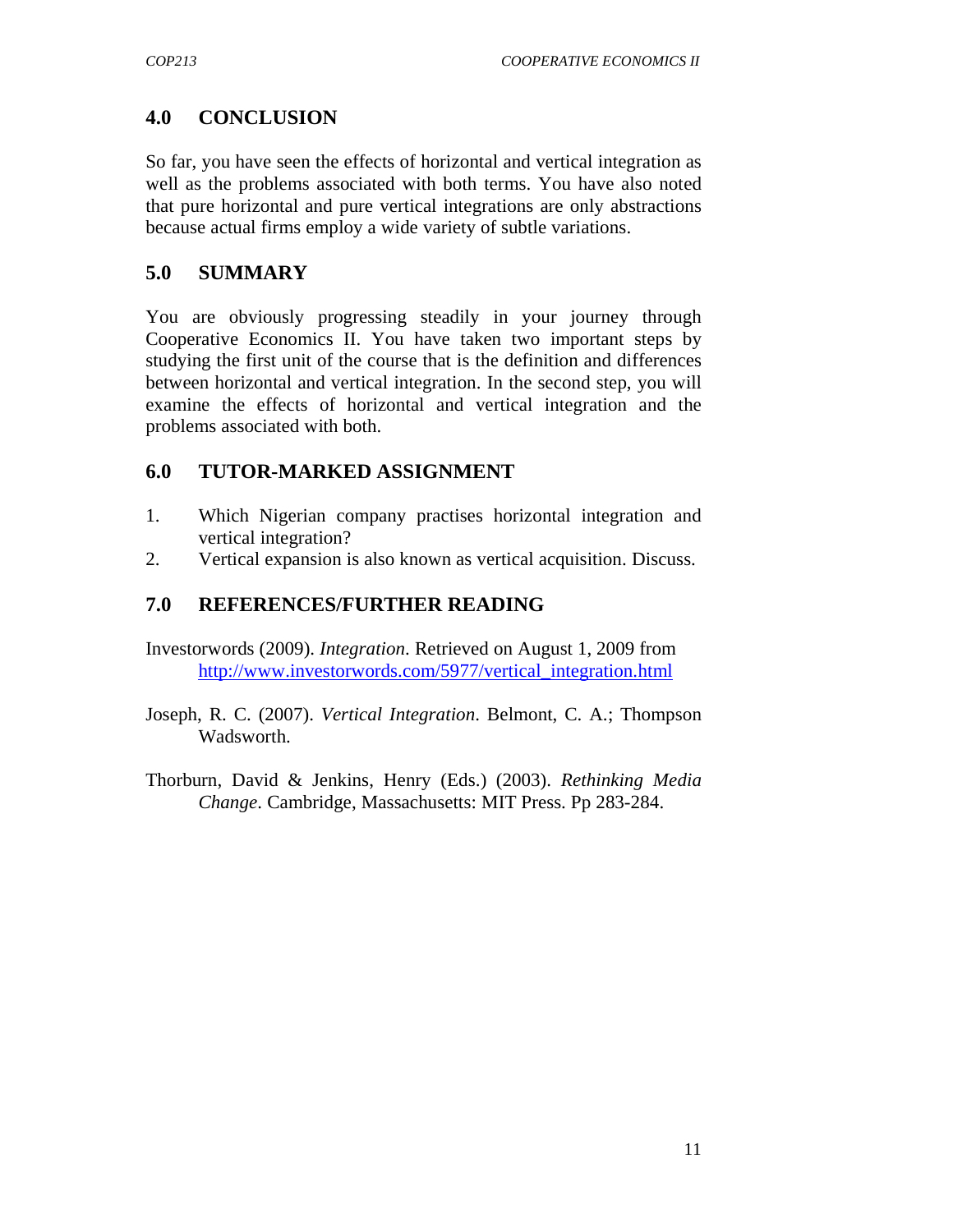# **UNIT 3 THE CONCEPT OF PRICING IN COOPERATIVE ENTERPRISES**

#### **CONTENTS**

- 1.0 Introduction
- 2.0 Objectives
- 3.0 Main Content
	- 3.1 The Price Policy of the Cooperative Societies
	- 3.2 Price of Product or Service to Members
	- 3.3 Cooperative's Pricing System
	- 3.4 Cooperative Cost Price Principle
	- 3.5 Cooperative Financial Policy
- 4.0 Conclusion
- 5.0 Summary
- 6.0 Tutor-Marked Assignment
- 7.0 References/Further Reading

## **1.0 INTRODUCTION**

In this unit, you are going to examine the concept of pricing in cooperative enterprises having looked at the definition and differences between horizontal and vertical integration as well as the effects and problems associated with both horizontal and vertical integration.

In attempting to describe the concept of pricing in cooperative enterprises, you are going to follow some concepts developed by reputable scholars on the subject.

There are several concepts on cooperative enterprises developed by eminent scholars. You are going to interact with these concepts in the main content below.

#### **2.0 OBJECTIVES**

At the end of this unit, you should be able to:

- explain the price policy of the cooperative societies
- describe the price of products and services to members
- explain the cooperative's pricing system
- describe the cooperative cost price principle
- state the cooperative financial policy.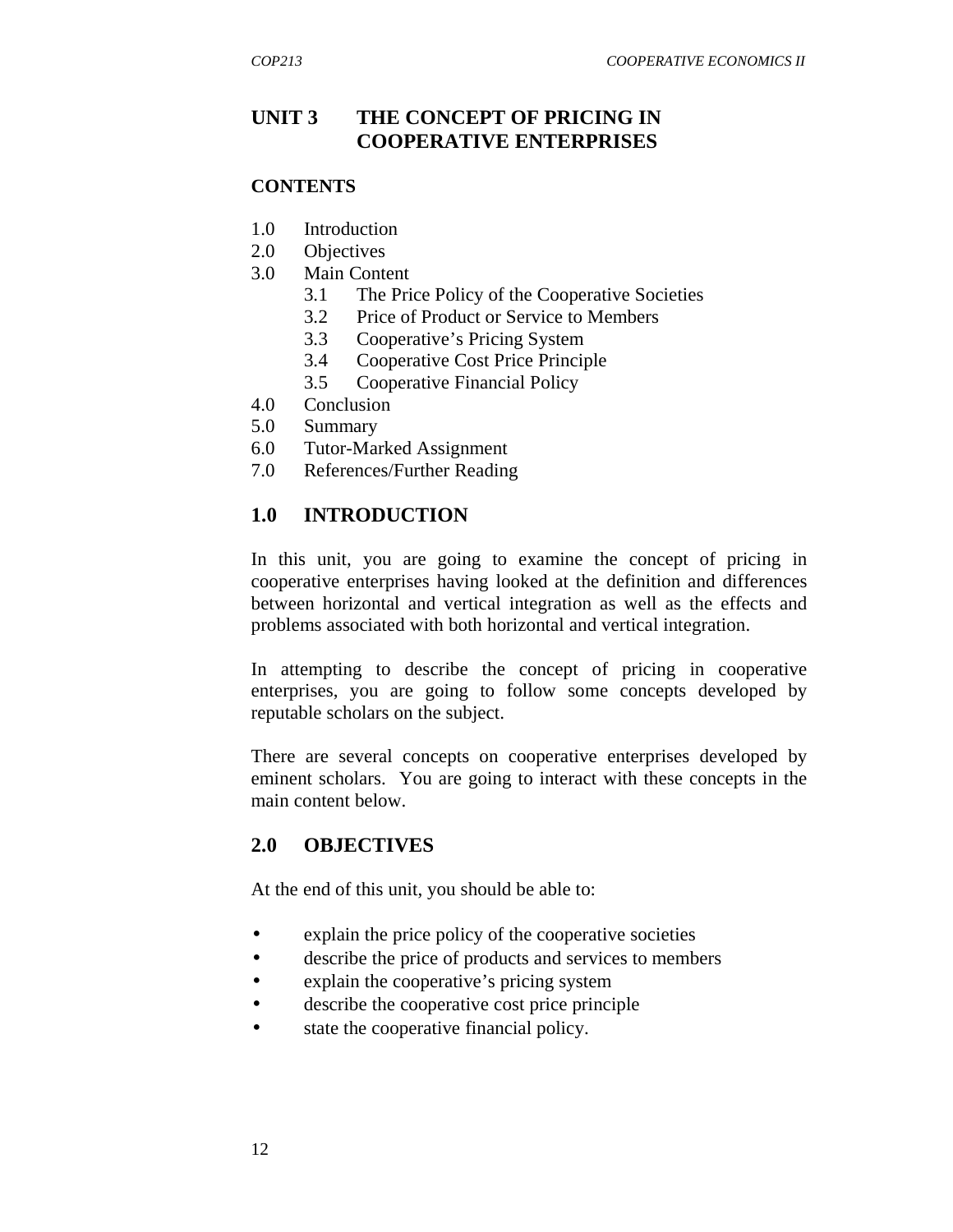# **3.0 MAIN CONTENT**

# **3.1 The Price Policy of Cooperative Societies**

In his publication titled, "The price policy of cooperative societies", which was published in Economica by London School of Economics and Political Science, Yamey, B.S., developed a concept for cooperative pricing.

Yamey's treatment of the price policy of cooperative societies takes the form of an attempted analysis of the "economics (theory) of the firm". The firm in this case means a cooperative retail society.

His consideration of cooperative price policy was in situations where consumers regard the dividends they receive merely as price-reducing rebates.

Yamey states the consequence of the practice of "open membership" which is a feature of cooperative enterprise. He extends the analysis to include cooperative societies (not necessarily retail societies) in which the payment of dividends to consumers is an unimportant feature of cooperative business.

He examines various possible objectives of price policy. It is from his analysis and that of Jeffrey S. Royer and Holger Matthy that units 4, 5, 6, 8 and 11 will be developed. In unit 4, you are going to learn cooperative pricing with respect to cost concepts of marginal cost, marginal revenue, average total cost and margins using the example of a perfectly competitive firm while that of a monopoly will be treated in unit 5.

# **3.2 Price of Product of Service to Members**

There is a question among scholars whether the members should be charged at the market price, thereby creating a large surplus or not.

The costs to the member can be reduced by taking a small amount of the surplus to cover unexpected expenses (margin of security). The second possibility results in the best possible service to the member, by offering the lowest feasible selling price.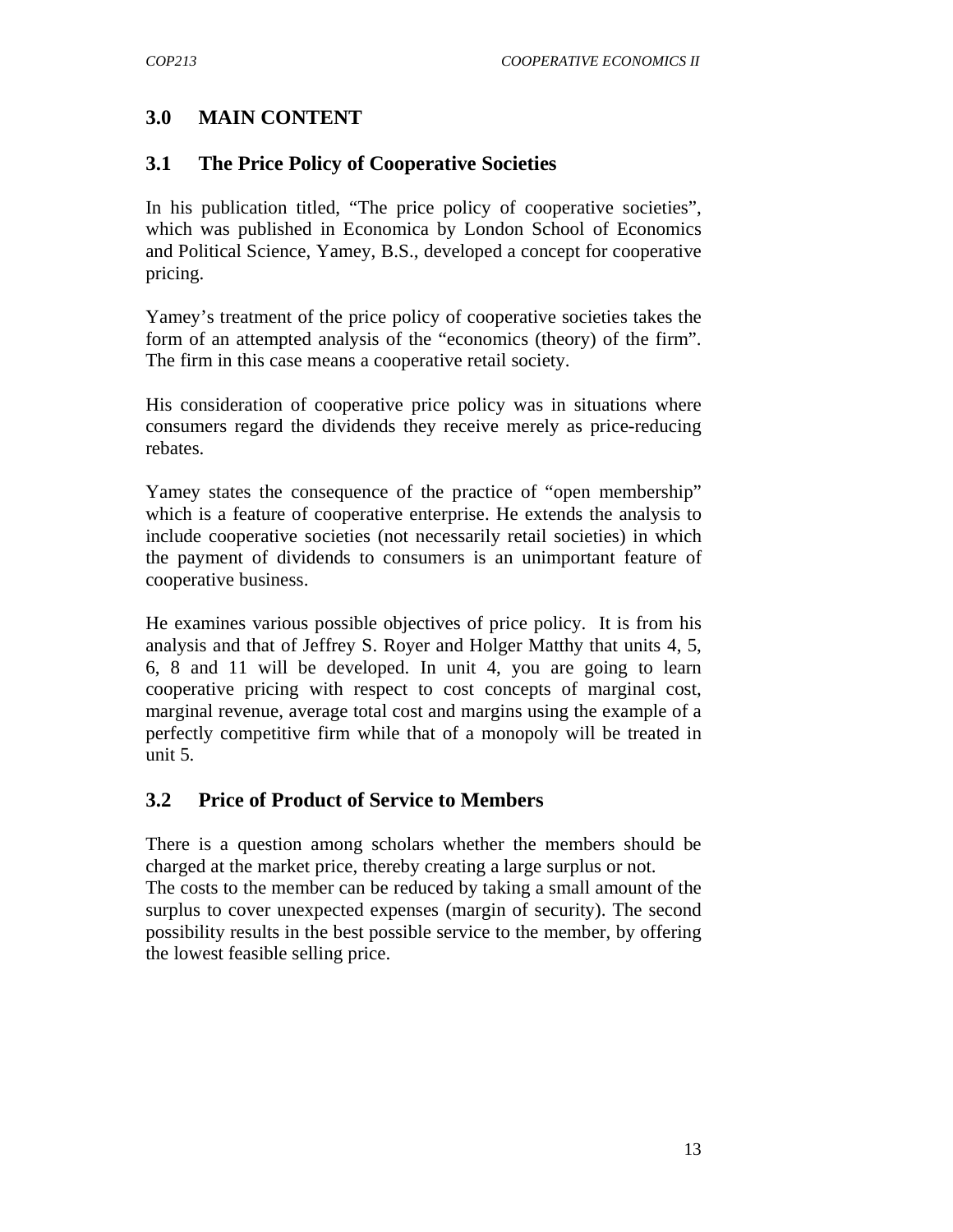Price of product or service to members



*Fig. 3.2:* Price of Product or service to members

You should note that the first alternative of selling to the members at the market price, and the allocation of the resulting high surplus will not benefit him in any way. The first point you will learn is the large surplus. The surplus is usually divided up after the end of the financial year. The treatment of surplus will be in unit 7, so watch out for it.

#### **SELF- ASSESSMENT EXERCISE 1**

Look around you for a cooperative. Compare the prices of the products and/or services sold to members at market price.

#### **3.3 Cooperative Pricing System**

Every cooperative's pricing system is based on the simple formula thus. Purchase Price + Direct Operating Expenses + Surplus Fund = Sale Price.

You should note that the cooperative direct operating expenses include wages paid by the cooperative.

If wages are lowered, the size of the surplus fund (reserve) can be increased. If you decide that you only want a small surplus as a reserve against unexpected expenses ("security margin"), you can of course, increase the amount of remuneration to the members. The resulting equation used by the cooperative will, therefore, differ from that shown in figure 3.1.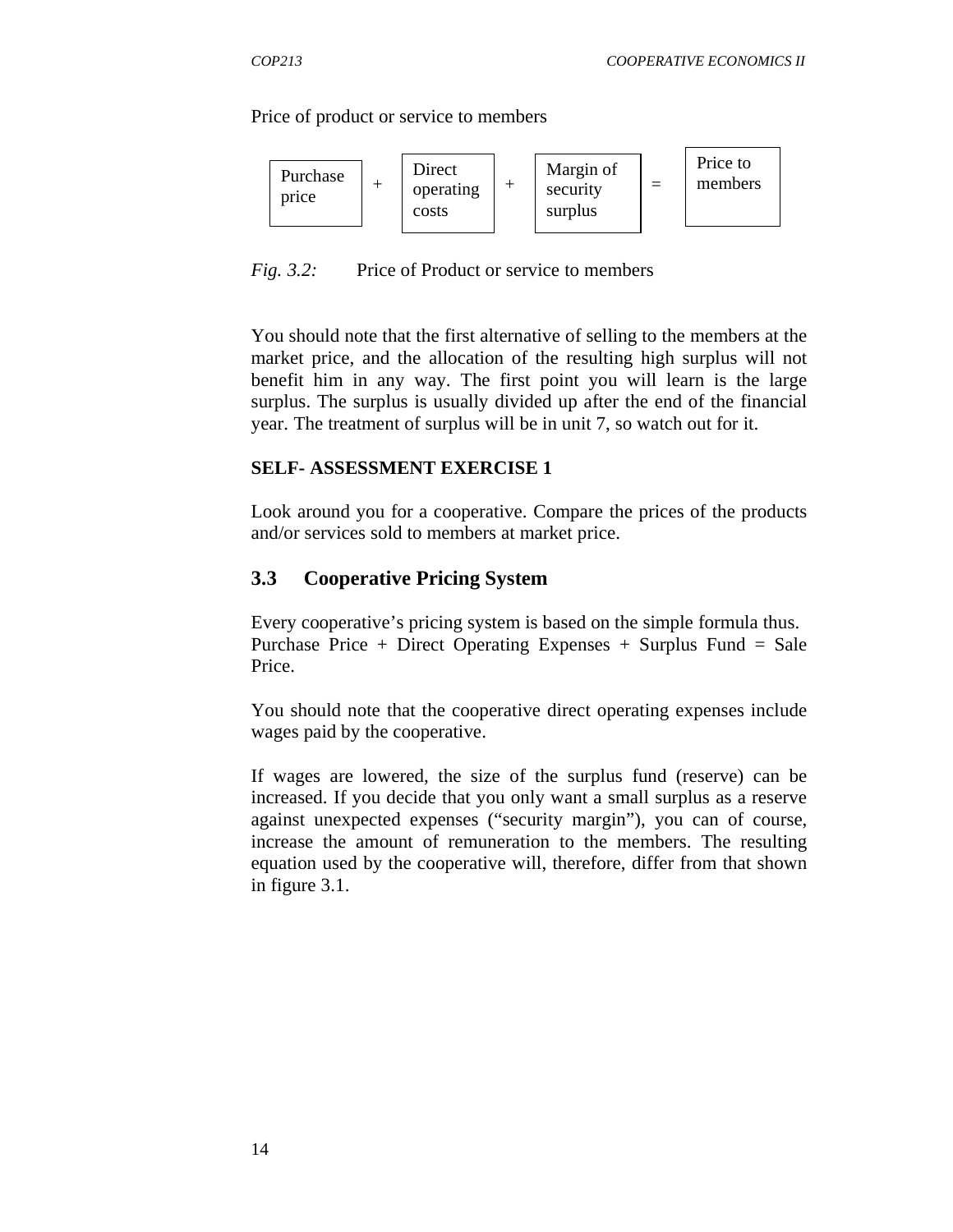

*Fig. 3.2:* Pricing in the Productive Cooperative

To reiterate, if we decrease wages, the surplus remaining will be increased, while if we ignore the surplus, members can be directly remunerated more generously for their work.

# **3.4 Cooperative Cost Price Principle**

You should note that the cooperative usually deliver goods/services to its members at cost price. This means, for instance, a supply cooperative delivers supplies to farmers at cost price plus a so-called "mark – up" to cover operational costs of the cooperative and net surplus. The net surplus is used to cover unforeseen costs and risks, to build up financial reserves and to pay bonuses or interest to the members. Only part of net surplus should be considered as "profit". The profit is often kept as reserve fund for future investments or used as so – called appropriation profit to replace borrowed capital by the cooperatives. This is important since many new cooperatives in developing countries have difficulty in finding sufficient capital of their own.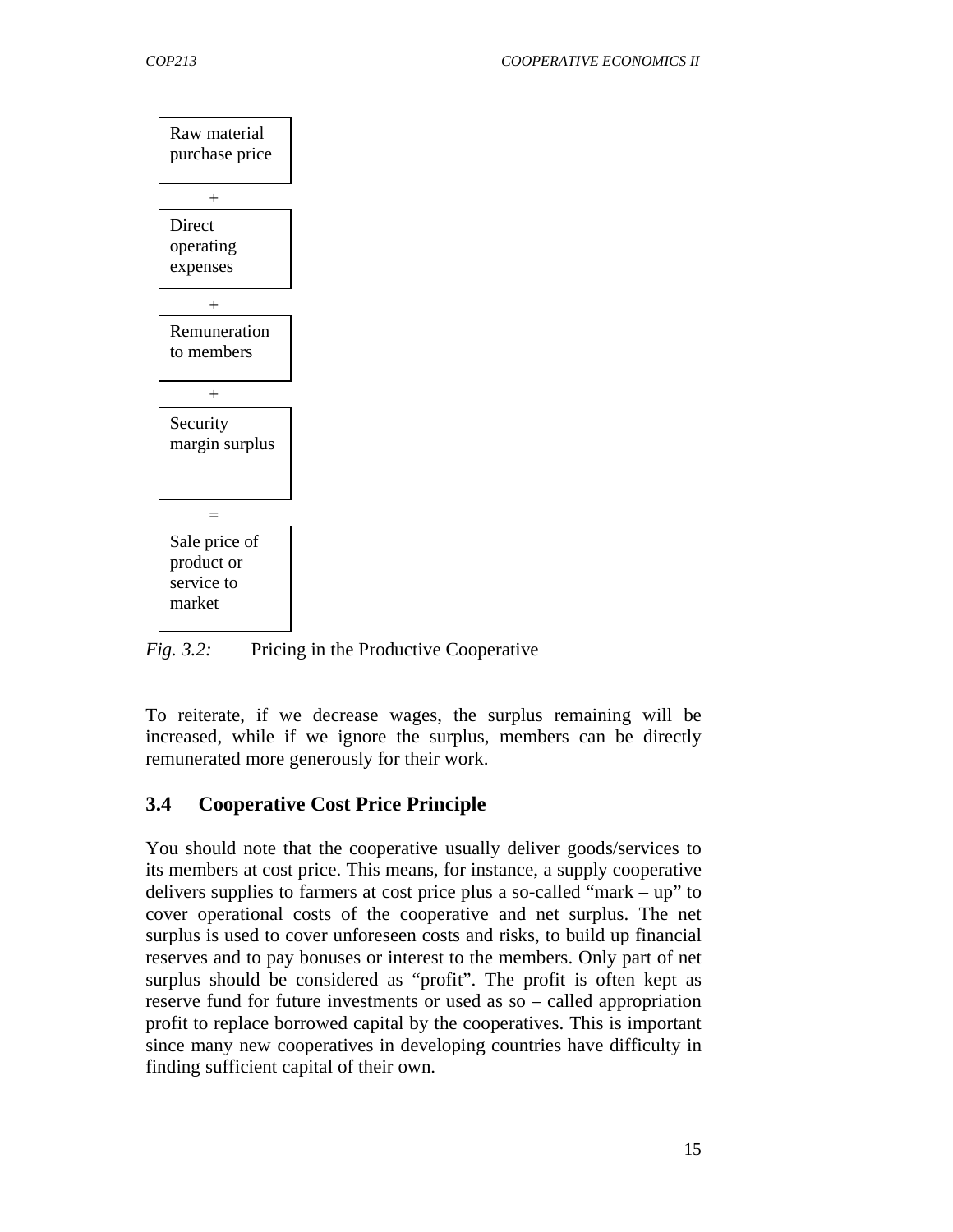#### **3.5 Cooperative Financial Policy**

The cooperative financial policy may be simplified in the following manner, using an example of a farmer's cooperative society.





The cooperative has to offer secure price to its members in such a way that it succeeds in making "profits" (surplus).

Pre-payments may differ in the course of the year, but differences should be eliminated in post-payments. In order to avoid post harvest losses, production will be purchased immediately upon the harvest in a period of more or less two months.

The following diagram shows the allocation of revenues and reserves.



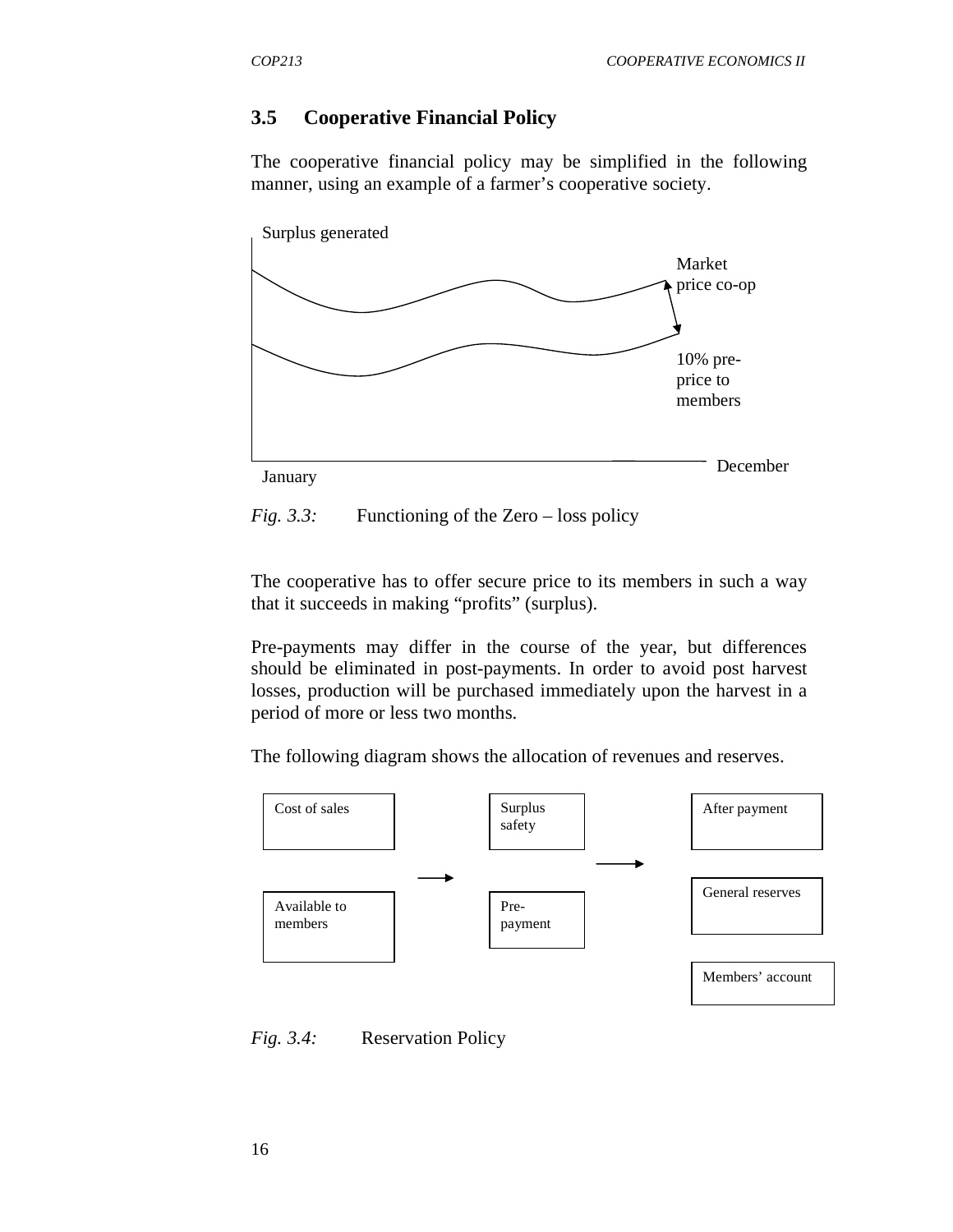#### **SELF- ASSESSMENT EXERCISE 2**

Look around you for a farmers' cooperative society and find out how the members are paid for their produce. Compare the price the farmers sell their produce with the prevailing market prices. Which is higher?

## **4.0 CONCLUSION**

You have examined the concept of pricing in cooperative enterprises. You also learnt that the pricing policy of cooperative differs from that of the conventional business enterprises.

# **5.0 SUMMARY**

Now that you have learned the concept of pricing in cooperative enterprises, you will now move on to look at pricing with respect to cost concepts of marginal costs, marginal revenue, average total cost and margins.

# **6.0 TUTOR-MARKED ASSIGNMENT**

- 1. With the aid of appropriate diagram(s), explain how a cooperative will fix price of product or service to its members.
- 2. With the aid of appropriate diagram(s), explain the pricing policy in the productive cooperative.

## **7.0 REFERENCES/FURTHER READING**

Yamey, B. S. (1951). *The Price Policy of Cooperative Societies*. Economica, London: Blackwell Publishing. New Series, Volume 17 number 65, pp 23-42.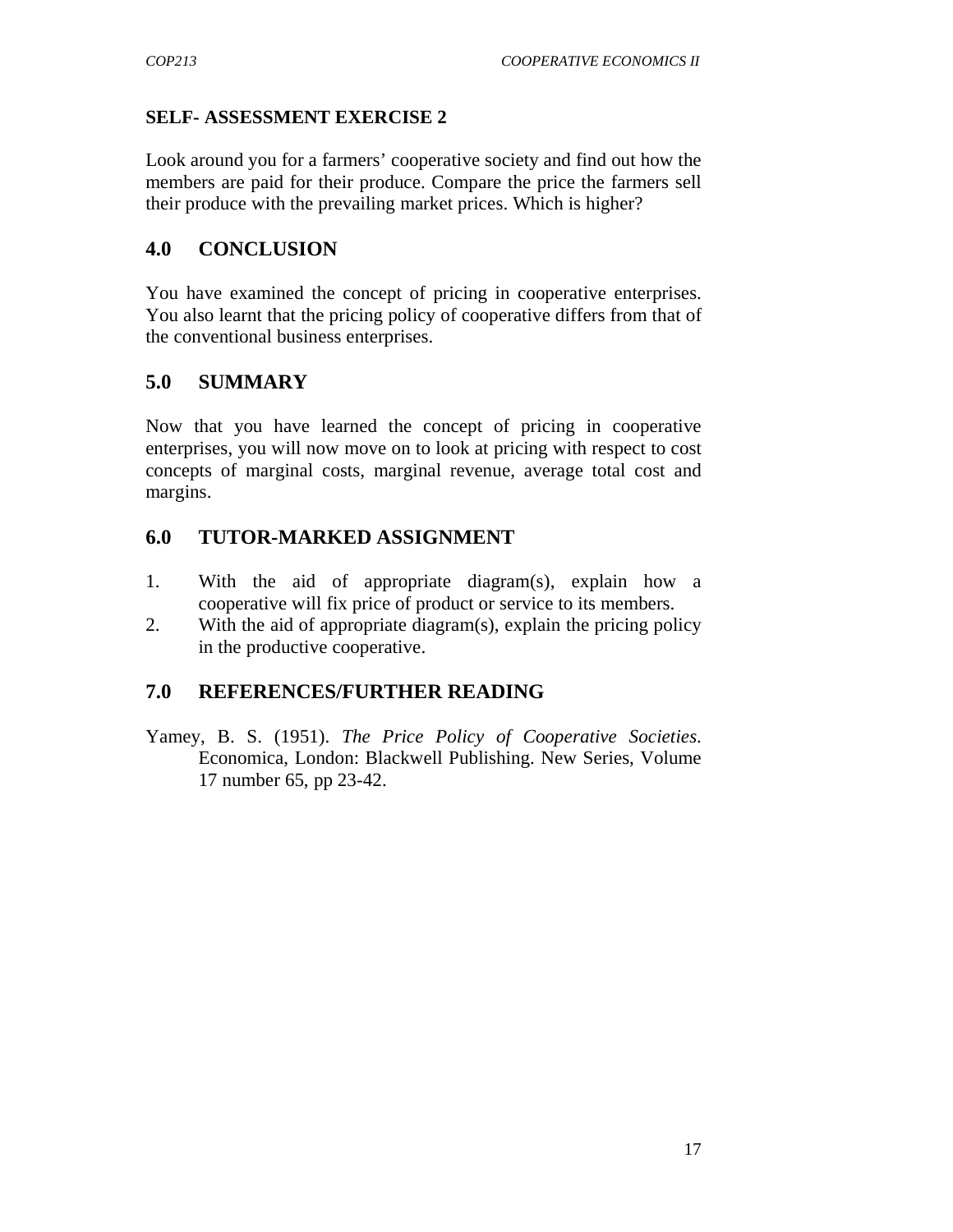# **UNIT 4 PRICIN***G* **WITH** *RESPECT TO COST CONCEPTS* **OF** *MARGINAL* **COST, MARGINAL REVENUE, AVERAGE TOTAL COST AND MARGINS**

#### **CONTENTS**

- 1.0 Introduction
- 2.0 Objectives
- 3.0 Main Content
	- 3.1 Concepts of Costs
	- 3.2 Marginal Cost
	- 3.3 Marginal Revenue
	- 3.4 Average Total Cost
		- 3.4.1 Price Determination
	- 3.5 Simple Cooperative Model
- 4.0 Conclusion
- 5.0 Summary
- 6.0 Tutor-Marked Assignment
- 7.0 References/Further Reading

## **1.0 INTRODUCTION**

 The preceding unit looked into the concept of pricing in cooperative enterprises.

In this unit, you will continue with pricing with special reference to the cost concepts of marginal cost, manual revenue, average total cost and margins.

The treatment of this unit will, like the preceding one, take the form of an attempted analysis of the economics of the firm. In other words, you will be using the pricing and cost concepts of a perfectly competitive firm to drive home the points. The firm in this case is the cooperative.

## **2.0 OBJECTIVES**

At the end of this unit, you should be able to:

- explain pricing with reference to cost concepts of marginal cost, marginal revenue, average total cost and margins
- explain price determination in a firm.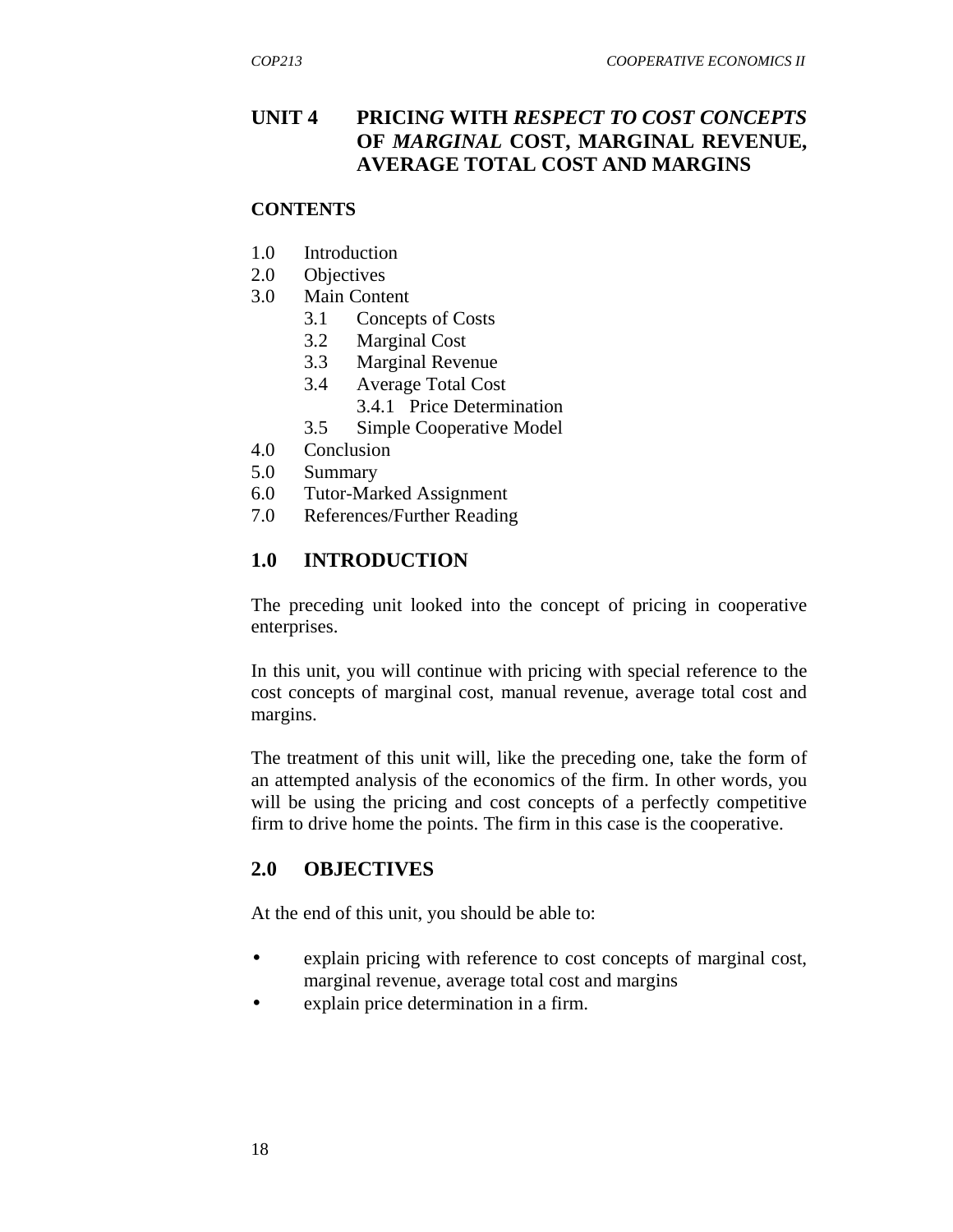# **3.0 MAIN CONTENT**

#### **3.1 Concepts of Cost**

Costs are being incurred in the production of goods and services. The traditional theory of cost differentiates between the long-run and the short-run.

#### **(a) The short-run**

A firm is operating in the short-run when it cannot vary at least one of the resources it uses in the production process. In the short-run, a firm employs a given (fixed) amount of some resources. The cost of these resources is called fixed cost (FC). Also, in the short-run, there are other resources that a firm can vary their utilisation. These types of resources that a firm can vary are called variable resources. The cost of these variable resources is called variable cost (VC). Therefore, in the shortrun, total cost of production (TC) is equal to fixed cost and variable cost.

*TC = FC + VC* 

#### **(b) The long-run**

The long-run represents a period within which the firm can vary its utilisation of all productive resources. Therefore, in the long-run, there are no fixed costs. All costs are variable. How long is the long-run? Or how short is the short-run?



*Fig. 4.1:* Types of costs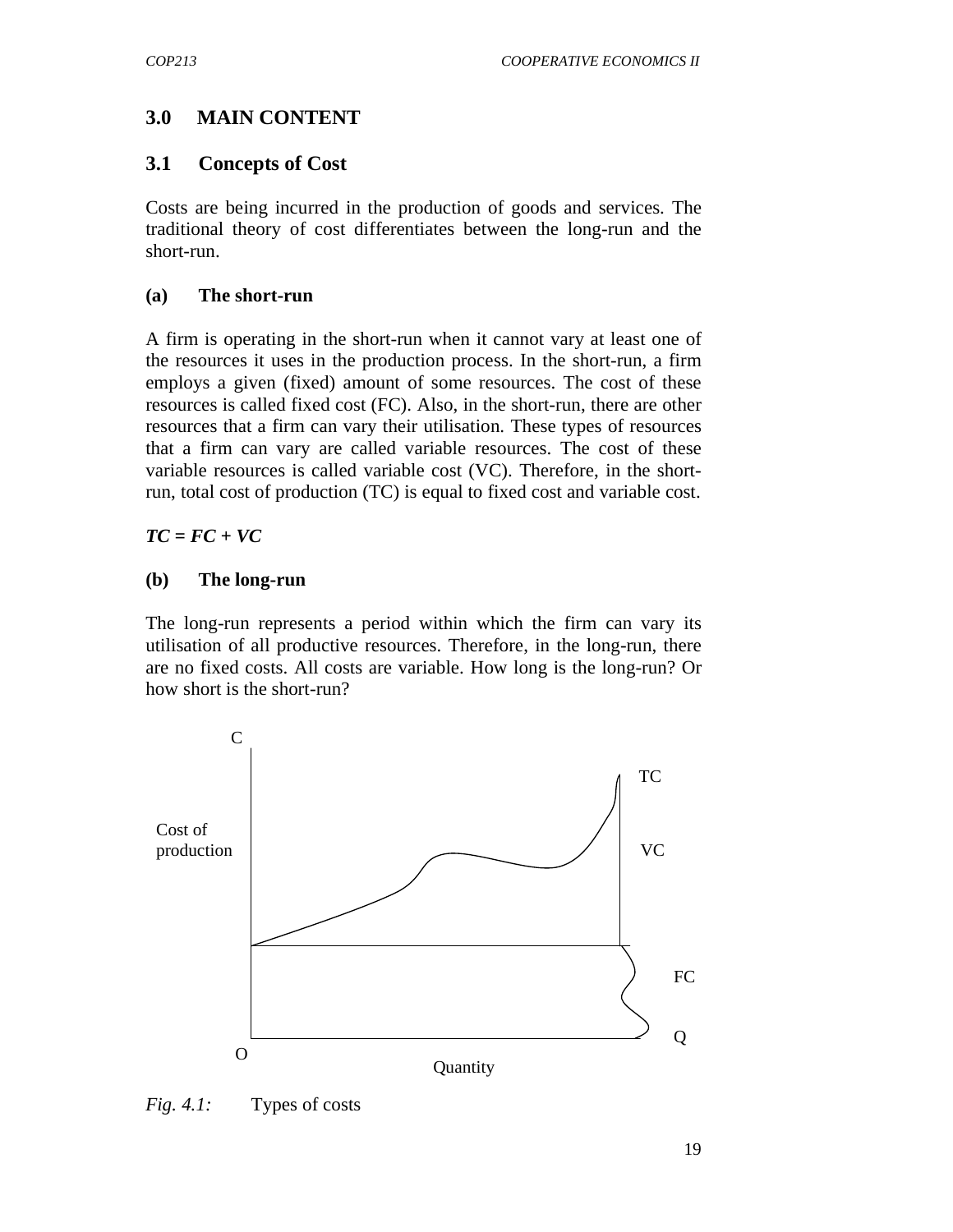| Q              | FC |     |             | VC TC ATC AVC |       | AFC  | MC. |
|----------------|----|-----|-------------|---------------|-------|------|-----|
| $\mathbf{1}$   | 10 |     | 100 110 110 |               | - 100 | 10   | 100 |
| 2              | 10 | 180 | 190         | 95            | 90    | 5.0  | 80  |
| 3              | 10 | 311 | 321         | 107           | 103.7 | 3.3  | 131 |
| $\overline{4}$ | 10 | 450 |             | 460 115       | 112.5 | 2.5  | 139 |
| 5              | 10 | 600 | 610         | 122           | 120   | 2.0  | 150 |
| 6              | 10 |     |             | 902 912 152   | 150.3 | 1.57 | 302 |

#### **Table 4.1:** The relationship between costs

The Relationship between Q, ATC, AVC, AFC and MC can be presented in a diagram like this



*Fig. 4.2:* Relationship between costs

From the above table and figure, you can now draw the following important conclusions:

- Both average total cost and average variable cost decline first, and rise with increase in quantity produced. Thus, both are ushaped.
- When average total cost and average variable cost are declining, marginal cost is lower than both. However, when average total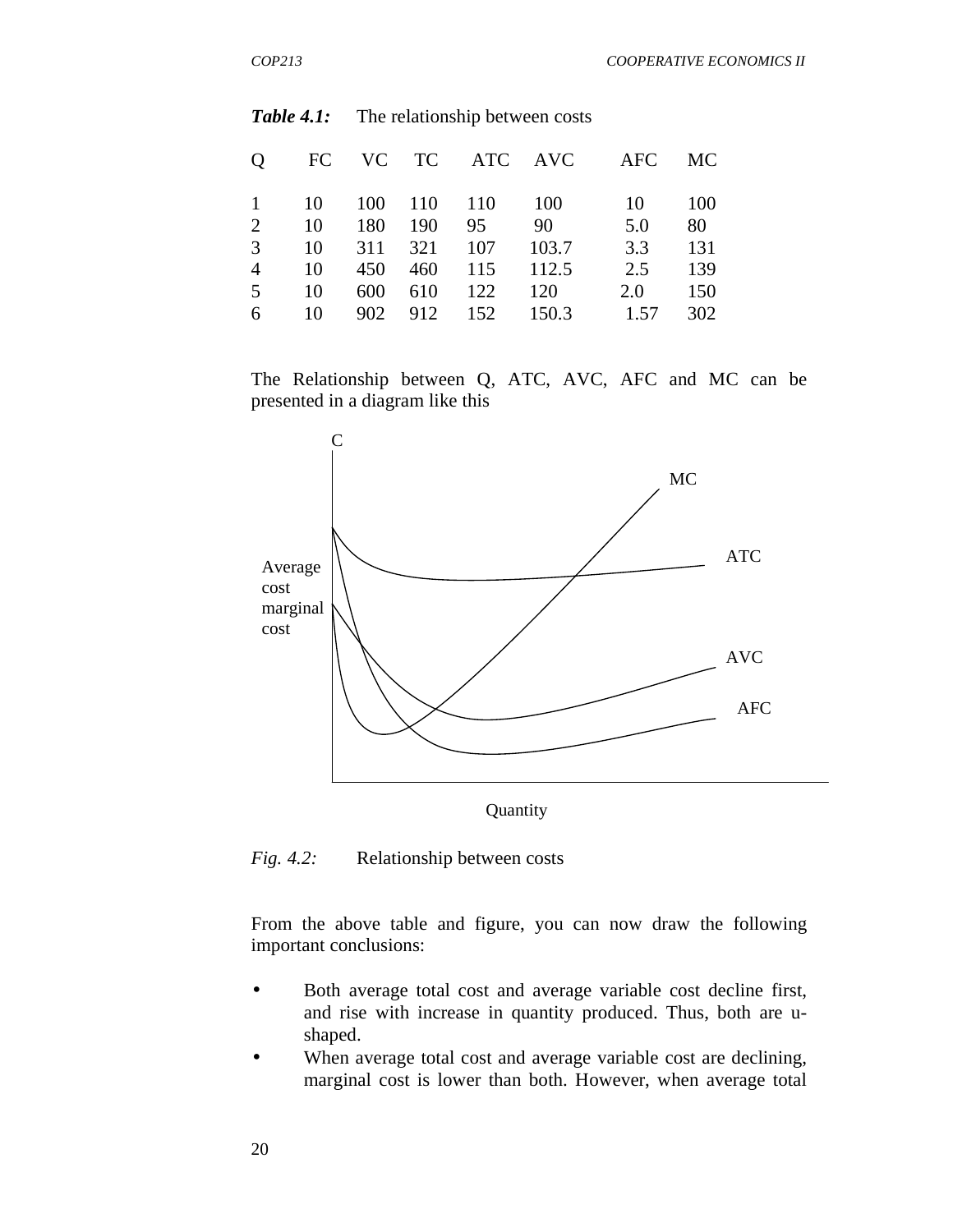cost and average variable cost are rising, marginal cost is greater than both.

## **3.2 Marginal Cost**

Although total costs are important, economists are, however, more interested in marginal cost and average cost. This is because the marginal cost (MC) is a measure of cost as a result of an increase in a unit of output.

Marginal cost (MC) is thus, the extra cost of production resulting from the production of one more unit of the commodity. It measures the increment in total cost as production is increased by an additional unit. Average cost (AC) is the per unit cost of production at each output level. Marginal cost is obtained by subtracting the TC of producing the preceding quantity from the present quantity.

Any of the following gives the definition of MC.

$$
MC = \triangle TC
$$
  
\n
$$
MC_n = TC_n - TC_{n-1}
$$
  
\n
$$
MC_n = TVC_n - TVC_{n-1}
$$

The marginal cost is the rate of change in total cost (TC) as a result of a unit change in output (quantity, Q). It is obtained mathematically by taking the first derivatives of the TC function. It is the slope of the TC curve and corresponds with the slope of the total variable cost (TVC) at any point since the other component of the TC is fixed.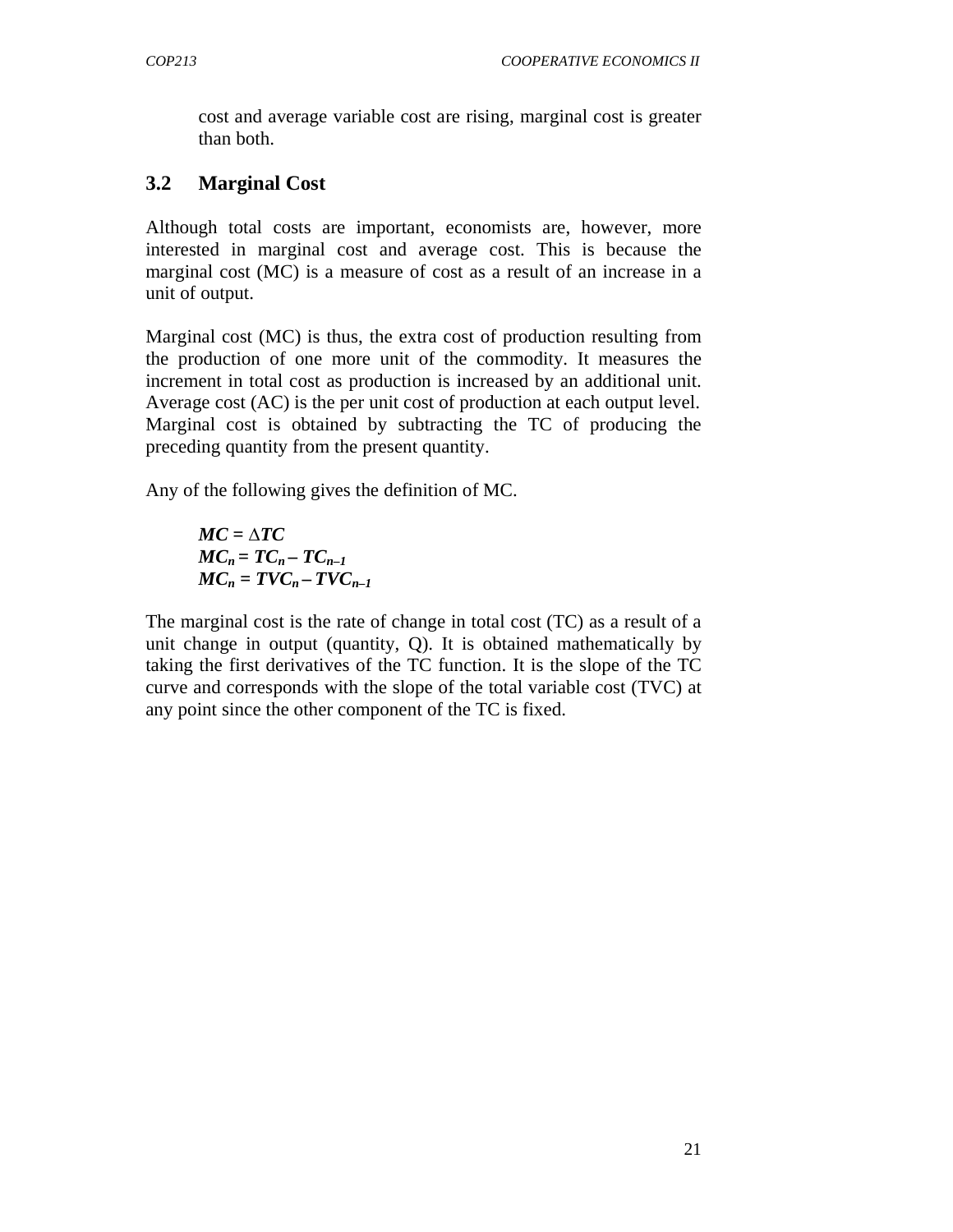

*Fig. 4.3:* Marginal Cost

#### **3.3 Marginal Revenue**

Marginal revenue is additional revenue accruing to a firm arising from production of an additional unit of output.

For instance, if a fertilizer manufacturing company produced 1000 tons of fertilizer in a week and earned 900 million naira as its total revenue and if in the preceding week it could only produce 800 tons, from which it earned N800 million, the marginal revenue will be the difference between  $\text{\textcircled{H}}900$  million and  $\text{\textcircled{H}}800$  million, which is,  $\text{\textcircled{H}}100$  million. MR<sub>n</sub> =  $TR_n - TR_{n-1}$ .

#### **3.4 Average Total Cost**

Average total cost is obtained by dividing total cost by output (Q) *ATC = TC Q* 

Graphically, ATC can be derived in the same way as short run average variable cost (SAVC)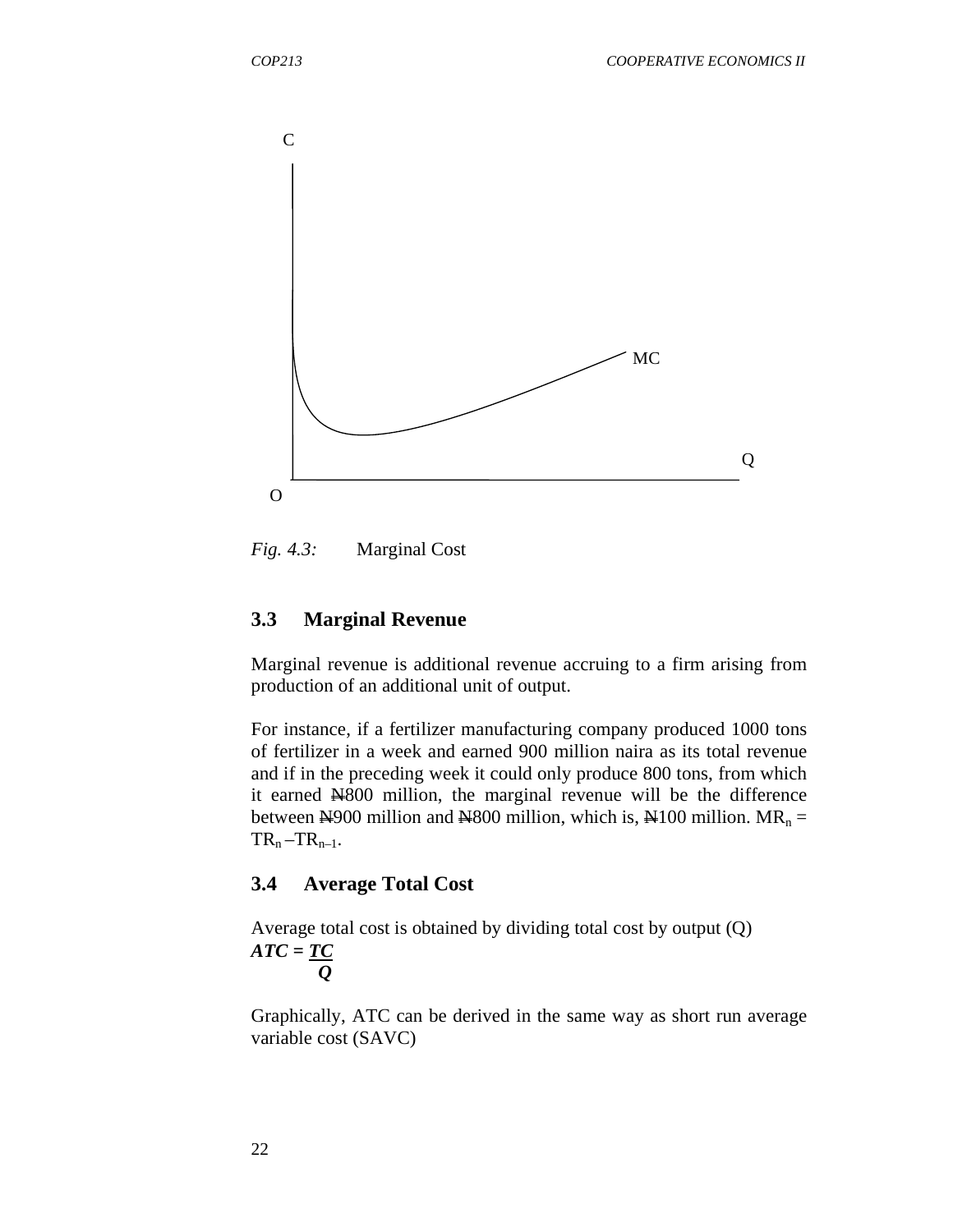

#### **3.4.1 Price Determination**

You should not lose focus of the fact that all the above analyses on concept of costs are signposts to pricing in a firm. The cost concepts help a firm to determine prices that it would sell its goods and services. You should remember that the fixed costs include salaries, depreciation, cost of building and land maintenance, etc. On the other hand, the variable costs include the raw materials, the cost of direct labour, running expenses etc.

How a firm fixes the price of its product is influenced by these costs. In the short-run, it is possible for a perfectly competitive firm to make abnormal profit or loss. But this tends to disappear in the long-run.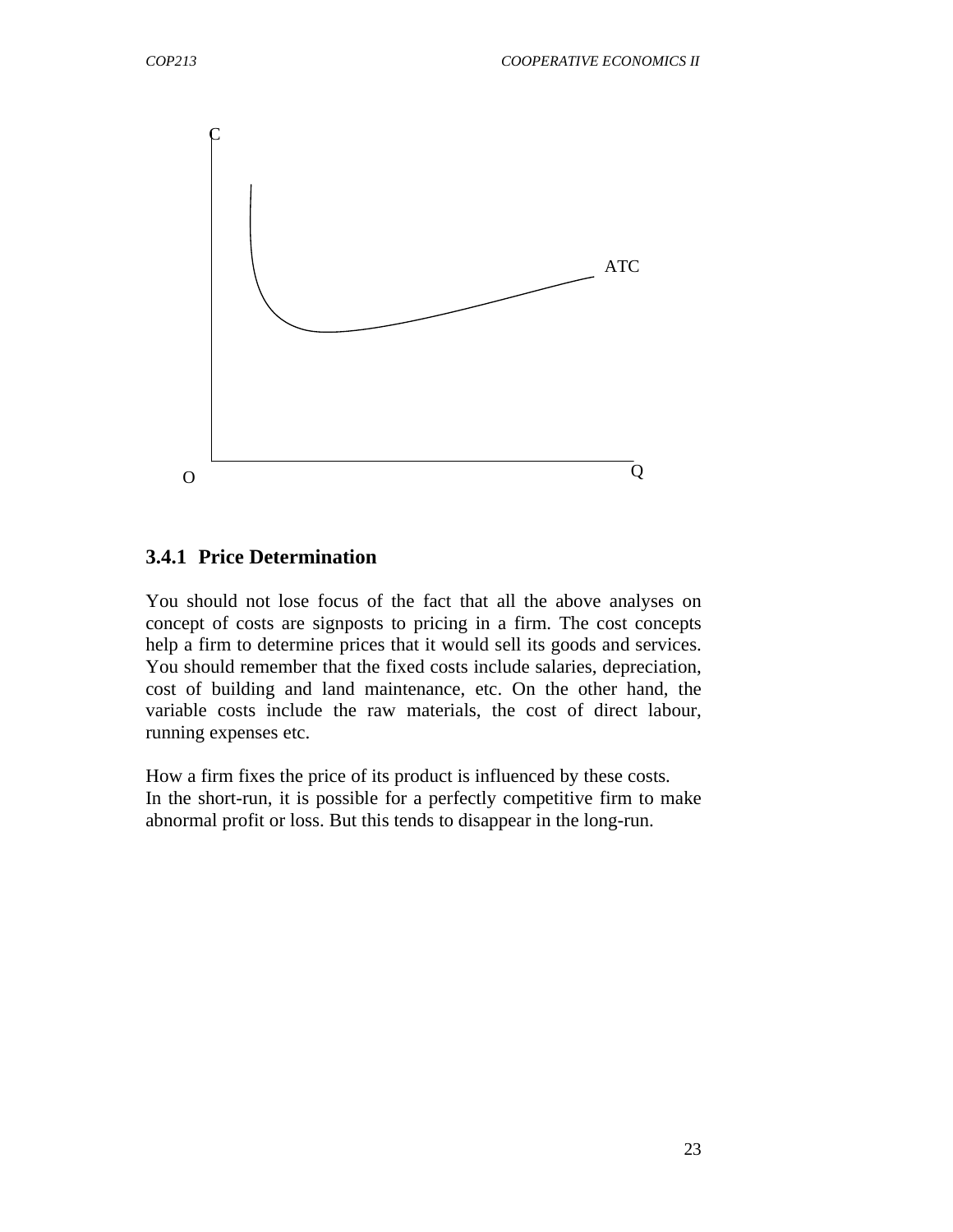

*Fig. 4.5:* A profit-maximising competitive firm

The equilibrium point is 'e'. The condition for short-run equilibrium of a perfectly competitive firm is therefore, defined as MR =MC. We should also note that the marginal revenue (MR) of this firm is the average revenue (AR) and the demand (DD), which is also the price. Thus,  $AR =$  $DD = MR$ , where  $DD$  (demand) stands for the unit price.

From the above diagram, we can conclude that;

" $ABOXe"$  = the total cost incurred by the firm, " $PeOXe"$  = the excess profit.

You should note that, in a cooperative, there is no excess profit. What you may have in cooperative set-up is the "surplus". Consequently, our "excess profit" here represents the surplus.

#### **SELF-ASSESSMENT EXERCISE 1**

Discuss the possibility of a firm making an abnormal loss instead of a profit. Use a diagram similar to that of the excess profit.

#### **3.5 Simple Cooperative Mode l**

Before you go into the discussion of non-member business in unit 8, it is useful to review cooperative production and pricing decision using a simple model of marketing cooperative developed by Jeffrey S. Royer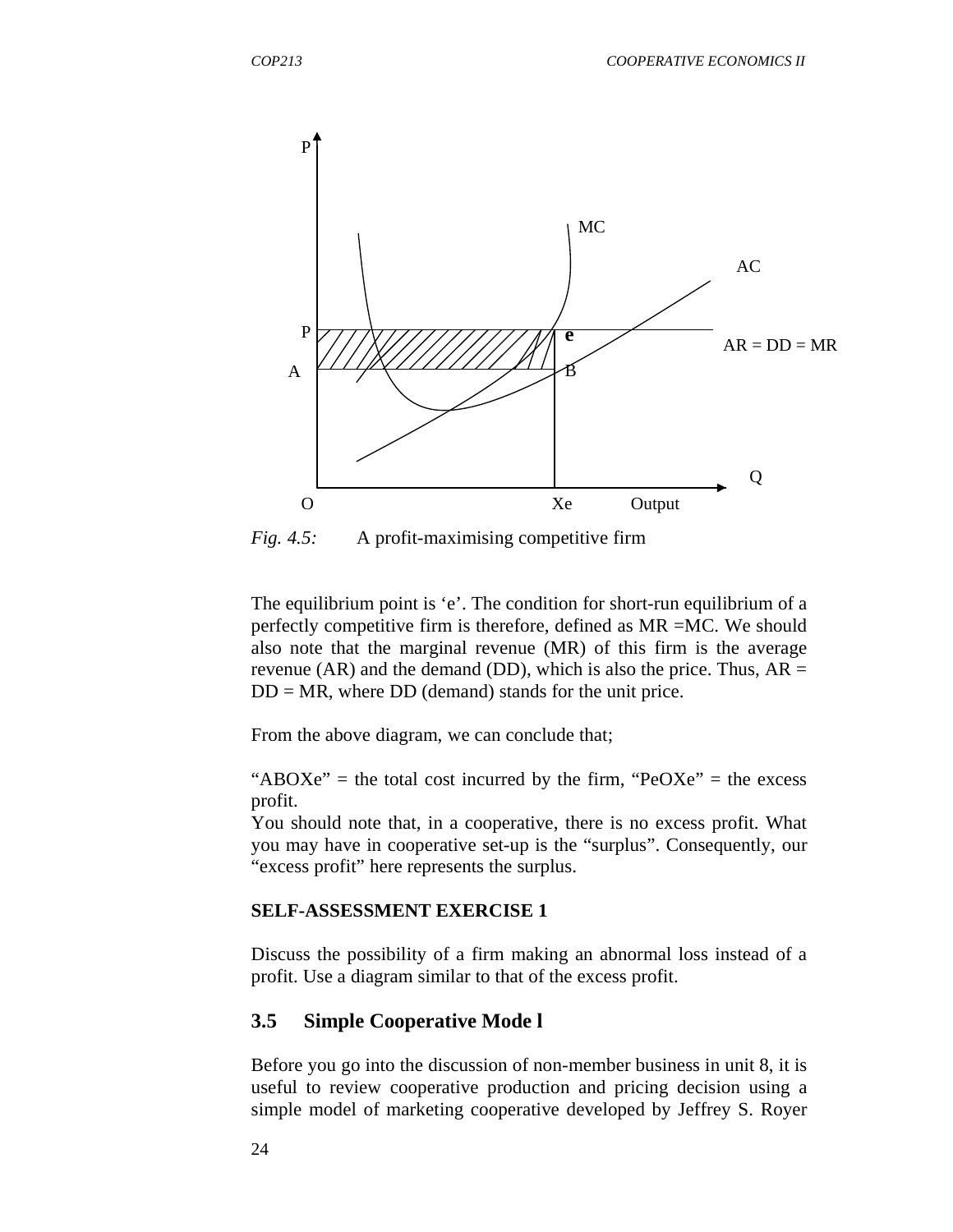and Holger Matthy. In their model, the cooperative processes market a single raw product purchased from members. Although they use a set of specific functions to derive numerical solutions, the derived results are generally applicable to any set of well-behaved functions.

The price (P) the cooperative receives for the processed product is

 $P = a + bQ$   $a > 0, b \le 0$  (1) Where  $\overline{O}$  is the quantity produced. The total cost  $(C)$  of processing the raw product is

$$
C = c + dQ \qquad a > 0, d > 0 \qquad (2)
$$

For simplicity each unit of raw product is assumed to yield one unit of processed product. Alternative assumptions would complicate the analysis without enhancing the results.

The raw product  $(R)$  supplied by members is a function of the price  $(N)$ offered by the cooperative

$$
R = e + fN \qquad e < o, \, fc < o \tag{3}
$$

Thus the supply function for the raw product can be written as follows.  $N = 1 / fR - f^e / f$  $/_{\rm f}$  (4)

Members are assumed to supply raw product at the level at which the price they receive equals the marginal cost of production. Thus equation (4) represents the marginal cost function. The total cost of production (F) can be expressed thus.

$$
F = \int_{0}^{R} P_{0} = \left[ \frac{1}{f} R - \frac{e}{f} \right] dR = \frac{1}{2f} R^{2} - \frac{e}{f} R + g \tag{5}
$$

You are going to continue with the analysis of this model and its equation in units 6 and 8, which are respectively, identification and explanation of the various price policies of the cooperative, and nonmember business in a cooperative.

#### **4.0 CONCLUSION**

You have learnt pricing with respect to cost concepts of marginal cost, marginal revenue, average total cost and the margins.

A price a firm fixes for its products depends on a combination of several factors. The best price is when the  $AR = MR = MC = DD$ .

For a cooperative, making profit is not the motive, although the markups must be sufficient to cover costs of purchases and running of the cooperative.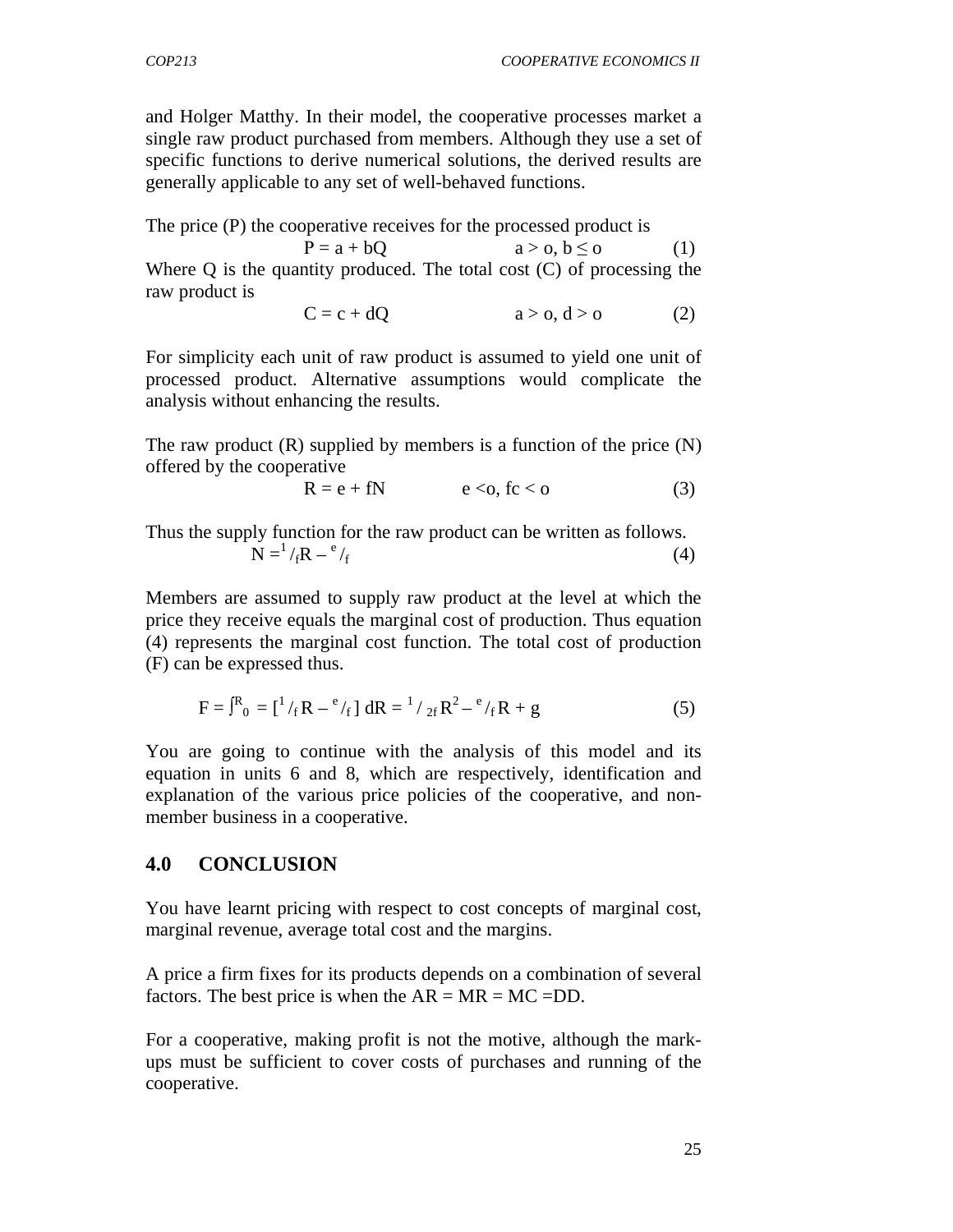## **5.0 SUMMARY**

You have so far learnt pricing with reference to cost concepts of marginal cost, marginal revenue, average total cost and margins.

In unit 5, you will continue with pricing with reference to cost concepts of the marginal cost, marginal revenue, average total cost and margins, using a monopoly short-run costs analysis.

## **6.0 TUTOR-MARKED ASSIGNMENT**

- 1. How a firm fixes the price of its products is influenced by the costs incurred. Discuss.
- 2. Although total costs are important, economists are, however, more interested in marginal cost and average cost. Why?

## **7.0 REFERENCES/FURTHER READING**

- Buccola, Stephen T. (1994). Agricultural Cooperatives: A Unified Theory of Pricing, Finance, and Investment*. In Cooperative Theory: New Approaches,* (ed.) Jeffrey S. Royer, pp.171-258. Washington D. C.: USDA ACS Serv. Rep. 18, July 1987.
- Jeffrey, S. Royer & Holger, Matthey (1999). Optimal Strategies of Marketing Cooperatives: Regarding Non-member Business. *American Agricultural Economics Association Meetings,* Nashville. August 8-11, 1999.

Samuelson, P. A. (1980). *Economics* (11th Ed.). Tokyo: McGraw-Hill.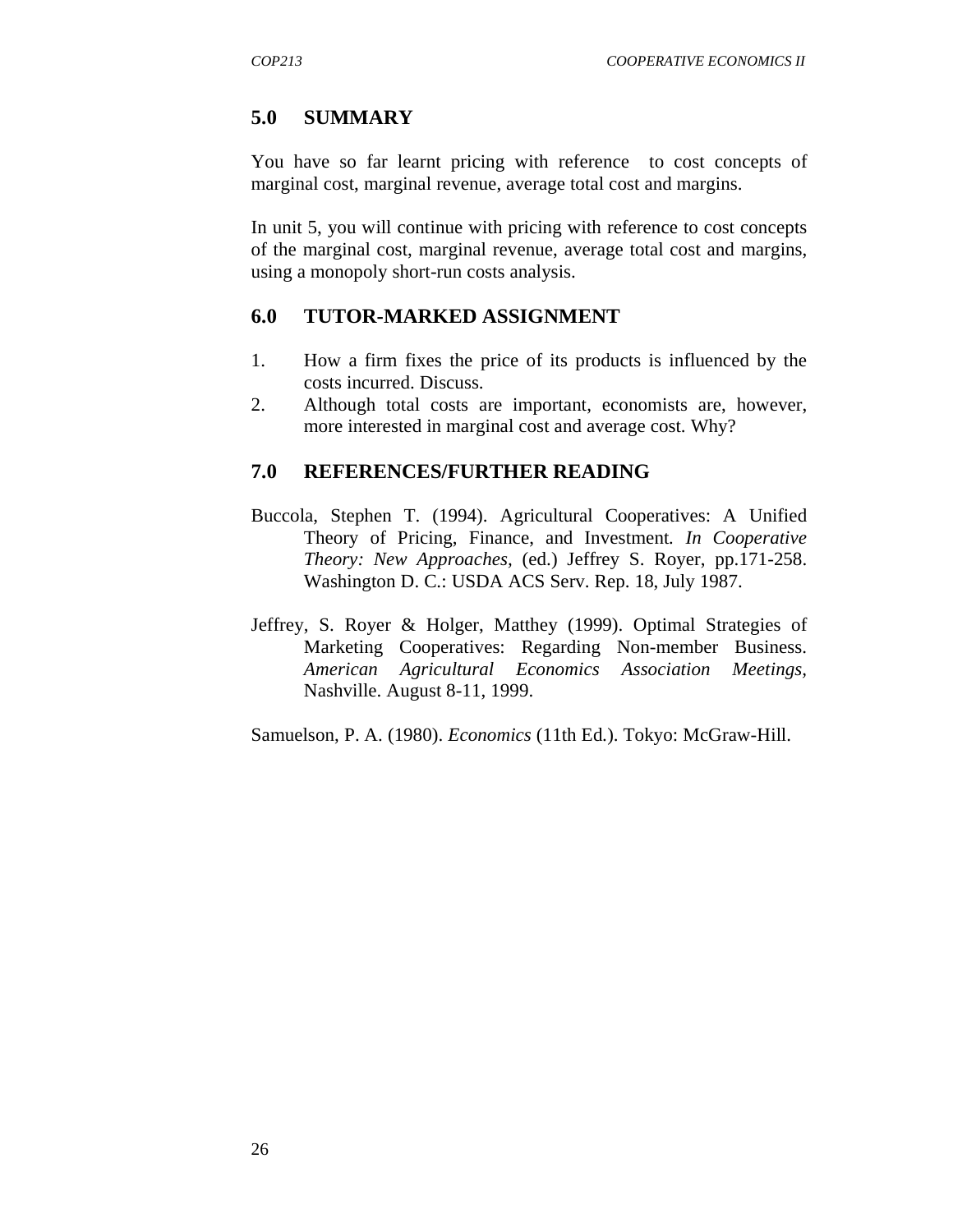## **UNIT 5 A MONOPOLIST'S SHORT-RUN COSTS ANALYSIS AND THE COOPERATIVE OPTIMISATION PROBLEM**

#### **CONTENTS**

- 1.0 Introduction
- 2.0 Objectives
- 3.0 Main Content
	- 3.1 Definition and Characteristics of a Monopoly
	- 3.2 Causes of Monopoly
	- 3.3 Price and Out-put Determination under a Monopoly
	- 3.4 Effects of Monopoly 3.4.1 Relating a Monopoly's Price Determination to the Cooperative Pricing Policy
	- 3.5 Co-operative's Optimisation Problem
- 4.0 Conclusion
- 5.0 Summary
- 6.0 Tutor-Marked Assignment
- 7.0 References/Further Reading

#### **1.0 INTRODUCTION**

In the previous unit, you examined pricing with respect to the costs concepts of marginal cost, marginal revenue, average total cost and margins. You also used the short-run cost analysis of a perfectly cooperative firm and considered a firm in that instance to be a cooperative. Now, in this unit, you are continuing with the cost concepts of marginal cost, marginal revenue, average total cost and margins but using the short-run cost analysis of a monopoly instead of the perfect cooperative firm that was discussed in unit 4.

## **2.0 OBJECTIVES**

At the end of this unit, you should be able to:

- define monopoly
- list the characteristics of a monopoly
- explain causes of monopoly
- explain effects of monopoly
- determine price and output under a monopoly
- discuss cooperative optimisation problem..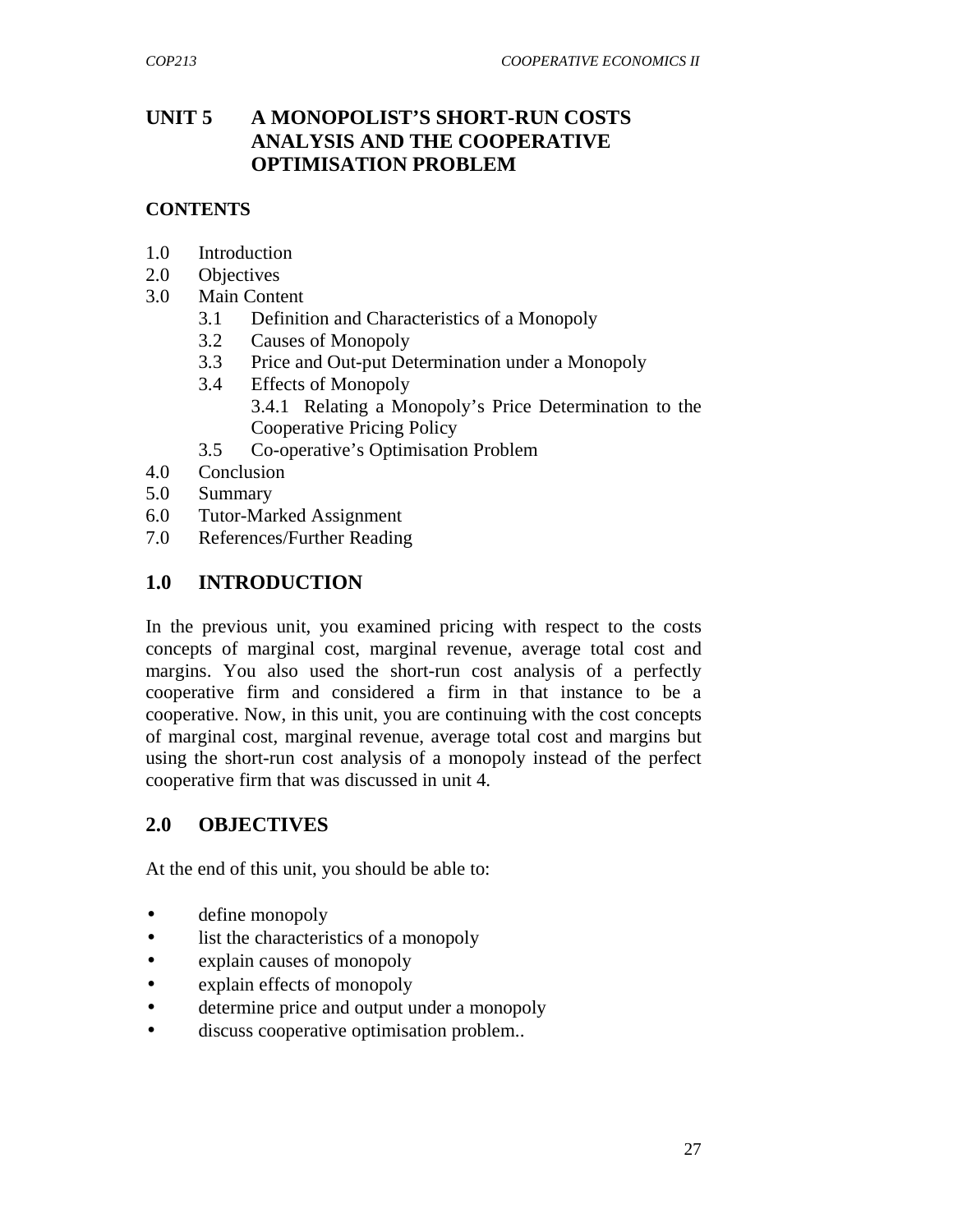## **3.0 MAIN CONTENT**

#### **3.1 Definition and Characteristics of a Monopoly**

Monopoly is a market situation where there is only one firm in an industry producing a product for which there are no close substitutes. A typical example of monopoly in Nigeria is the Nigerian Railway Corporation which produces rail services and no other firm produces such services.

A monopoly is, therefore, characterised as follows.

- (a) A single seller, that is, one firm and the firm is the industry. Because the firm is the only one producing such services, it is a monopoly. Since no other firm produces such services, the firm is also the industry.
- (b) There is no close substitute for the commodity produced under monopoly.
- (c) There are barriers to entry. This means that other firms cannot produce the same commodity either because they are not allowed or because of the monopolistic conditions that make entry into the industry difficult.
- (d) It is faced with a negatively down-ward slope demand curve. This means that the monopolist is a price setter- i.e. he sets the price but the quantity demanded is dictated by the buyers (consumers). Under the characteristics, we find that demand curve is not equal to the marginal revenue curve as is the case with perfect competition discussed in unit 4.

## **3.2 Causes of Monopoly**

The followings are causes of monopoly.

- (i) Ownership of strategic raw materials. It is possible for a firm to have control of raw materials and it can deny all other firms the use of the materials, thus, becoming a monopoly.
- (ii) Exclusive knowledge of the production technique. If a firm is the only one that has access to the production technique of a product, it will become monopolistic in the production of that commodity.
- (iii) Patent rights from the authority. This could be for a product or for the production process of a commodity. For example, the government may decide that a certain product should be limited to one source like Power Holding Company of Nigeria PHCN, producing and supplying electricity in Nigeria.
- (iv) Government licensing or the imposition of foreign trade barriers to exclude foreign competitors. The government may issue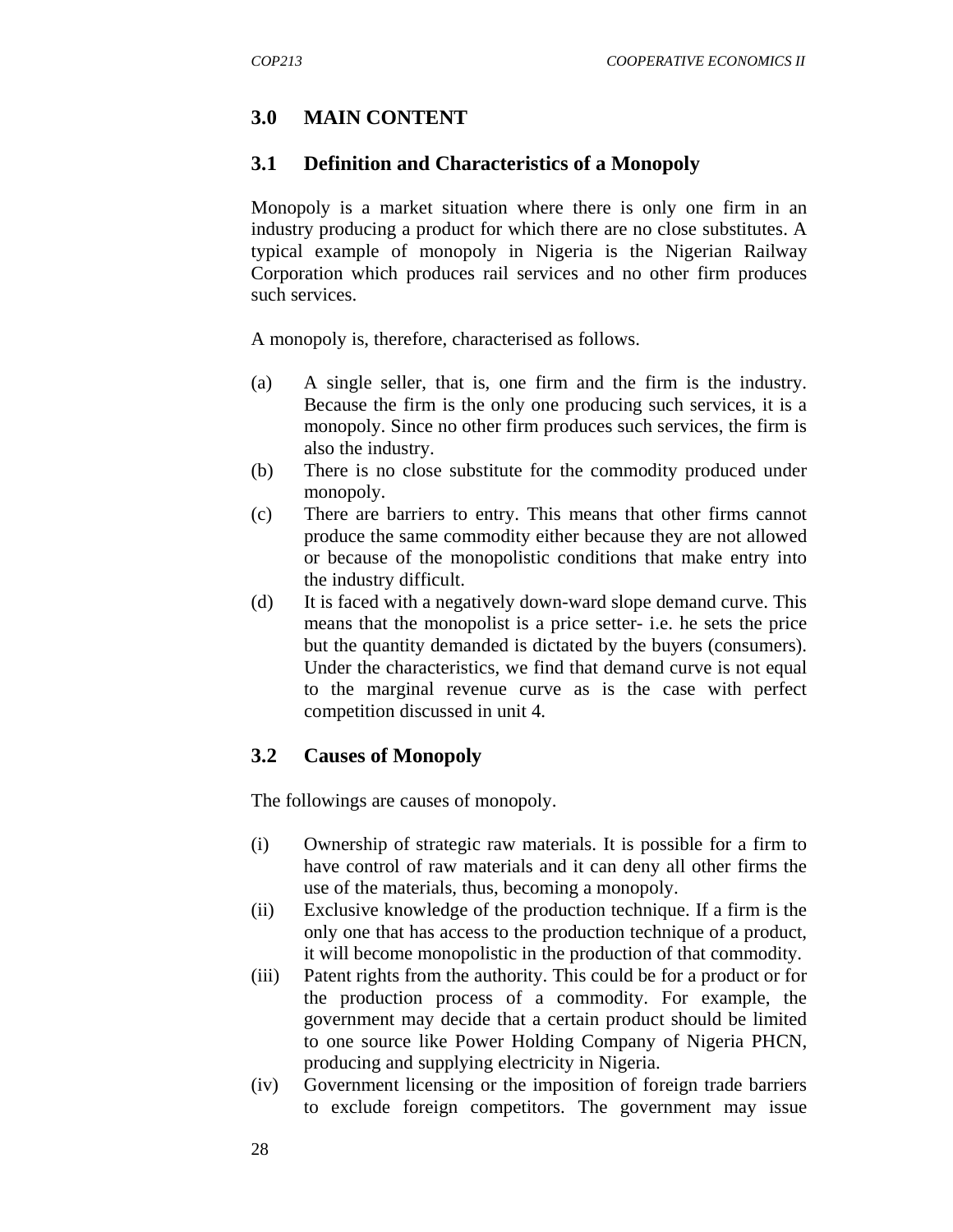import license to only one firm for the importation of certain plants and machinery.

- (v) The size of the market. This is a situation where the size of the market may be such as not to support more than one plant of optimal size.
- (vi) The existing firm may adopt a pricing policy by deliberately selling at lower prices so as to discourage entry.
- (vii) Declining cost industry where there is increasing return to scale. In this case, the most efficient firm will tend to increase production and scale of operation. The unit cost keeps declining and the economy of scale will also decline. The increase in output is lower than the increase in factors of production, and as a result, other firms may decide leaving the industry to the only firm and thus, monopoly sets in.

#### **3.3 Price and Output Determination under Monopoly**

The monopolist maximises his short-run profits if the following two conditions are fulfilled.

- $i.$   $MC = MR$
- ii. The slope of MC is greater than the slope of the MR at the point of intersection.

The following figure explains it better.



*Fig. 5.1:* A monopolist short-run profit maximisation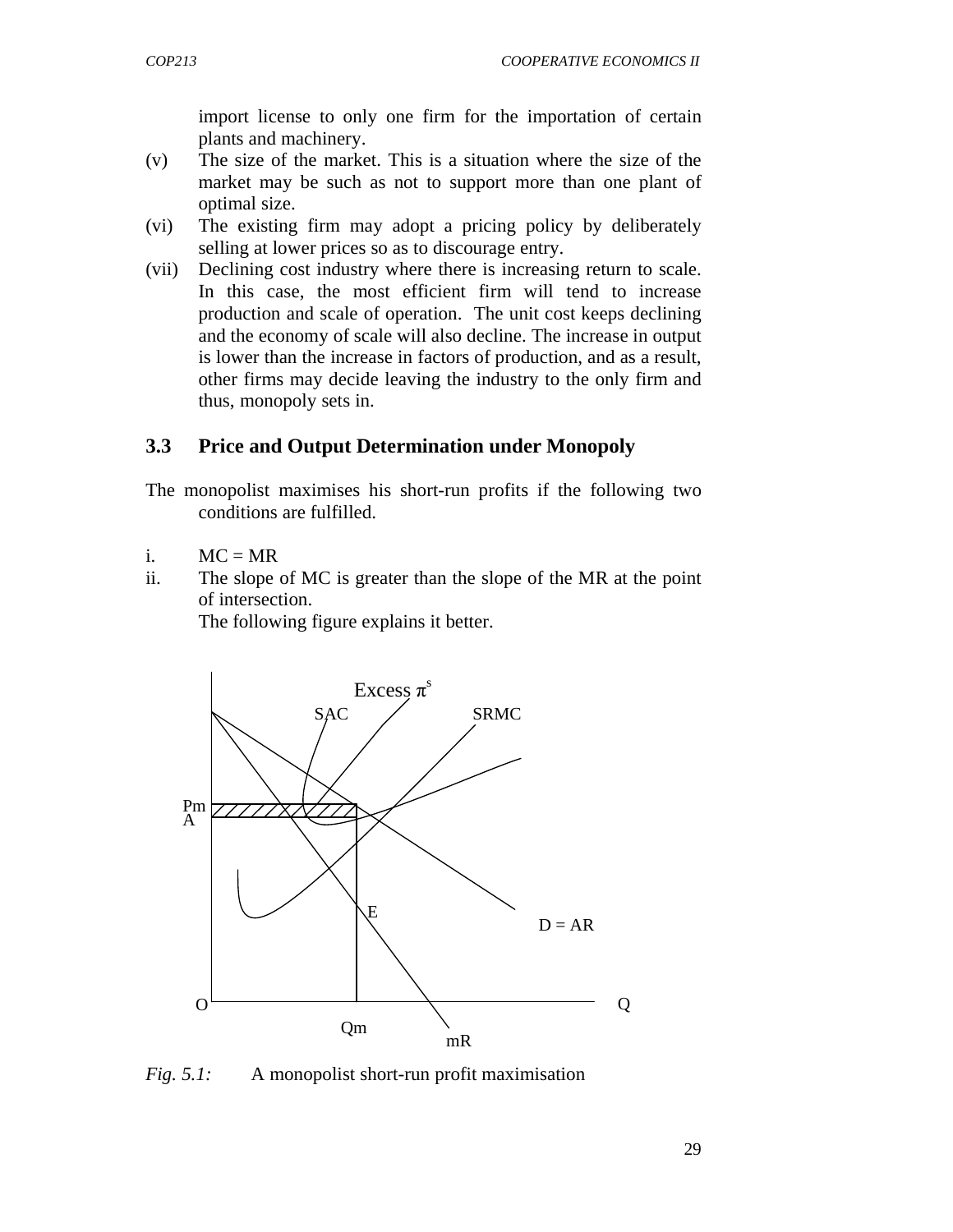Where Pm = monopoly price  $Qm =$  monopoly quantity  $Mc = marginal cost$  $Mr = marginal$  revenue  $Smc = short-run marginal cost.$ 

In the figure above, the equilibrium is defined by point E, at which MC  $= MR$ , and after the point E, MC  $> MR$  so both conditions are fulfilled.

Note the following observations from the diagram.

- (1) The monopolist cannot set both price and quantity demanded in the market. The price set and the quantity demanded are determined by the situation in the market.
- (2) The demand curve and MR-curves are downward sloping and negatively sloped, which means the higher the price, the lower the quantity demanded. This explains why the demand curve is higher than the MR-slope.
- (3) The monopolists maximise profits both at the short-run and longrun situations. The profits are in excess, as long as entry into the industry is restricted.
- (4) Production is not at the lowest point of average-cost curve. This is because with entry blocked, it is not necessary for the monopolist to reach an optimal scale i.e. to build up this plant until he reaches the optimum point of the LAC. Neither is there any guarantee that he will use his existing plant at optimum capacity.
- (5) There is an advertisement only for public relations or goodwill or to show that the firm is doing good service to the public but not for competition.
- (6) The monopolist cannot raise price indefinitely. Figure 5.2: below explains this point clearly.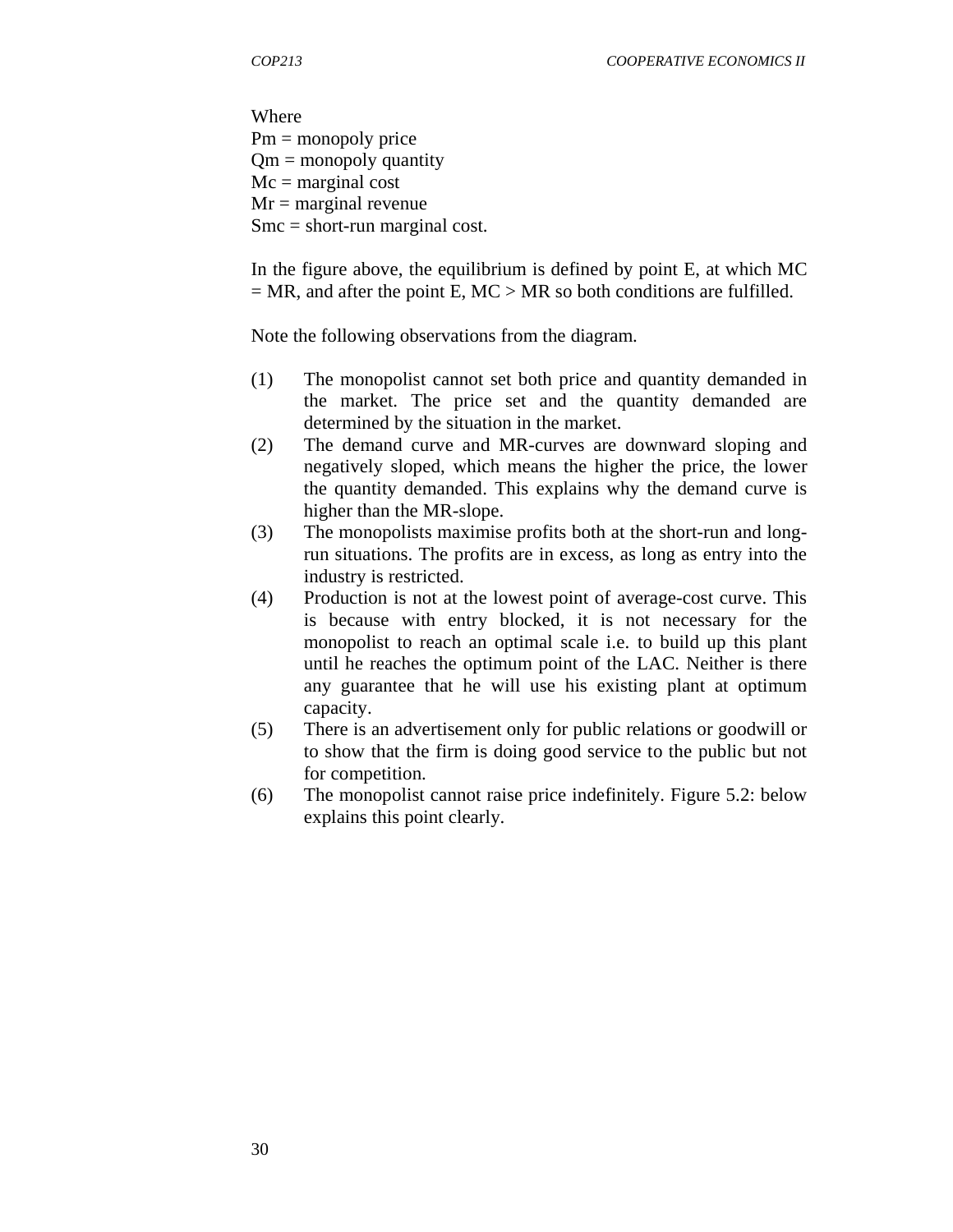

*Fig. 5.2:* A monopolist pricing policy

The diagram and the table above explain that, when the price is 5, the quantity sold is

100 units and total revenue (TR) is 500. The TR increases with increase in price but after a point, the total revenue will decrease. In this example, when the price rises from 10 to 15, TR declines from 800 to 750.

#### **3.4 Effects of Monopoly**

- (a) Compared with perfect competition, monopolist produces less at higher prices. Consumers are forced to consume at such high prices because they have no choice e. g. Power Holding Company of Nigeria (PHCN) bills.
- (b) Monopoly results in misallocation of resources. Price is greater than MR, which means more would have been offered at the given price but less is offered to the consumers.
- (c) The monopolist makes excessive profits in the long-run, and since profits go to the well-to-do capitalists, a monopoly tends to widen the gap between the rich and the poor.
- (d) The monopolist spends part of society's scarce resources in public relations and advertisement. Such expenditure does not contribute to society's welfare.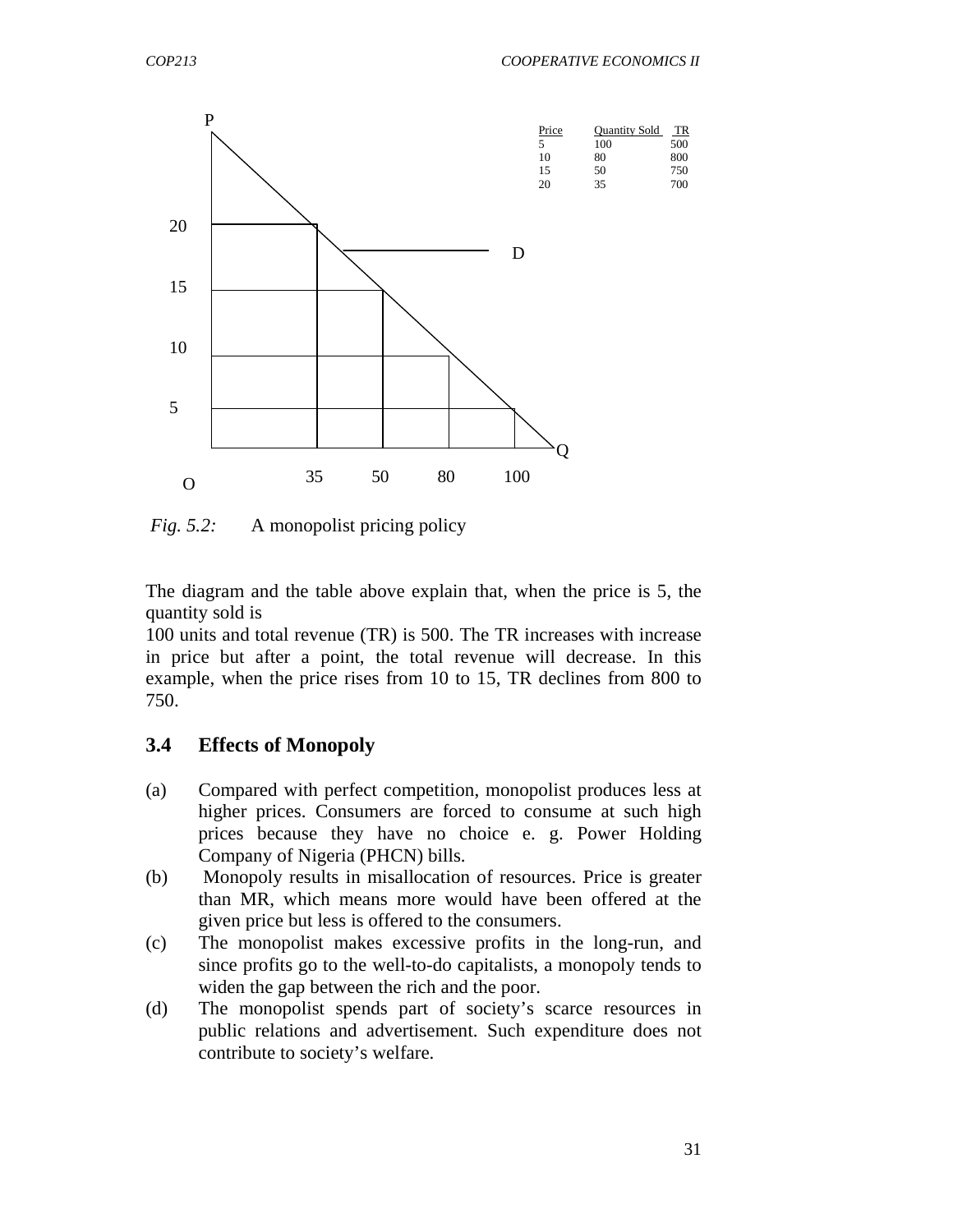- (e) The plant size may not be optimal. The point where  $MC = MR$ may not coincide with the lowest point of the monopoly's average total cost-curve.
- (f) Monopolist can practise price discrimination to raise profits.

#### **SELF-ASSESSMENT EXERCISE 1**

Go back carefully through the characteristics of monopoly and state whether or not a monopoly resembles a cooperative society.

## **3.4.1 Relating a Monopoly's Price Determination to the Cooperative Pricing Policy**

You should remember that the cooperative delivers goods and services to its members at cost price. This means, for instance, a supply cooperative supplies to farmers at cost price plus a so-called "mark-up" to cover operational costs of the cooperative and a net surplus. The net surplus is used to cover unforeseen costs and risks, to build up financial reserves and to pay bonuses or interests to the members. Only part of the surplus should be considered as "profit". The profit is often kept as reserve fund for future investments or used as so-called appropriation profit to replace borrowed capital by the co-operatives own capital. This is important since many new cooperatives in developing countries like Nigeria, have difficulty in finding sufficient capital of their own.

Even though a cooperative may in a sense resemble a monopoly because members are "forced" to buy from it, it is quite different from a monopoly.

## **3.5 Cooperative's Optimisation Problem**

You should remember that a cooperative is a business firm owned by the users of the firm's services (Buccola, 1994, pg 431). The net revenue of the cooperative is returned to the co-operative members on the basis of their use.

Let us take an example of a marketing cooperative that assembles, processes and sells farm products.

Figure 5.1, illustrates the cooperative's optimisation problem (Buccola, 1994, pg 438)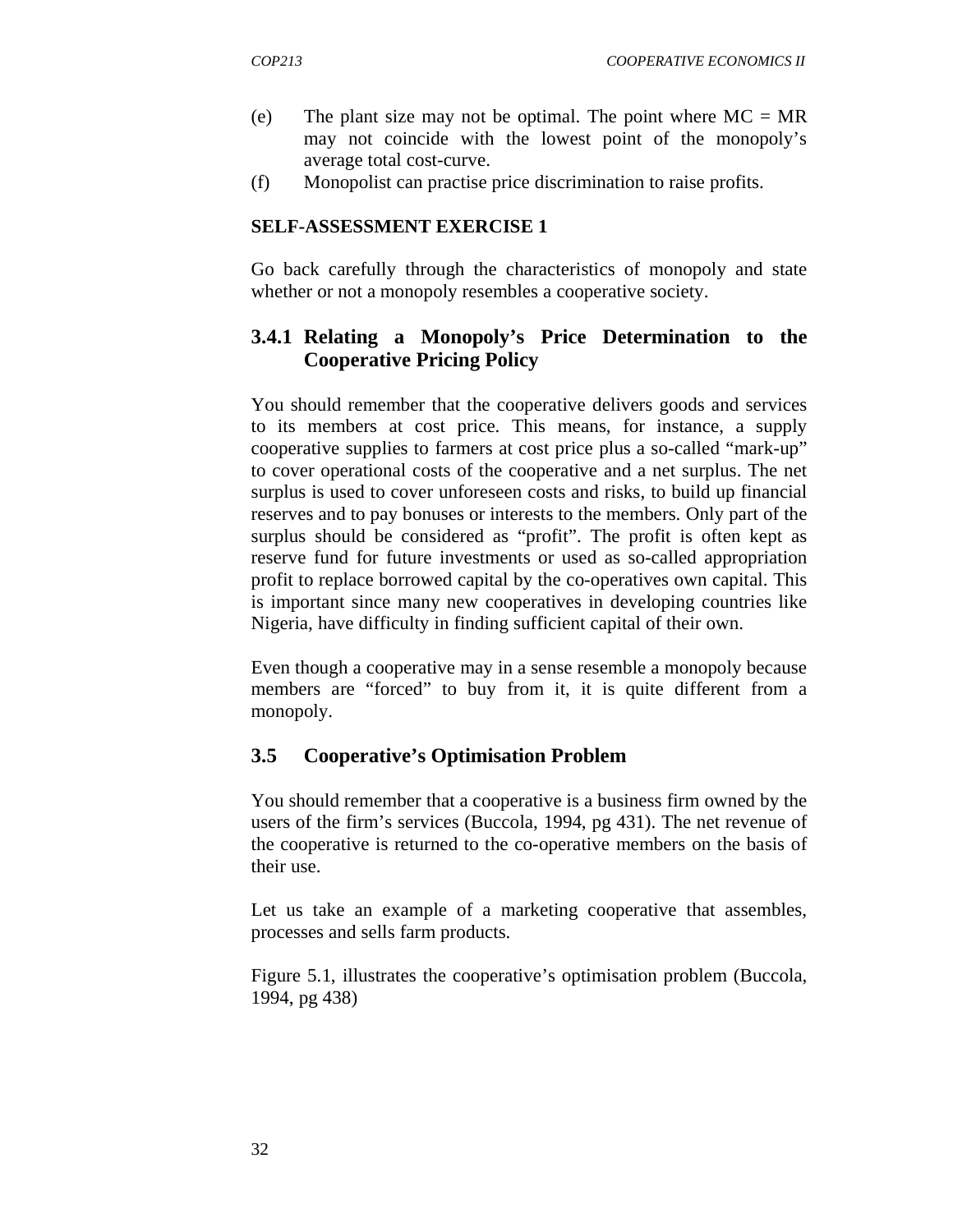

*Fig. 5.1:* Alternative Output Levels of a Cooperative

A cooperative that controls members' output reaches the optimal output at the point where the net marginal revenue (NMR) intersects the members' supply function S. The pay to the members is P. The difference between the price paid and the net average revenue *(*NAR*)* is the co-operatives surplus. The surplus is returned to the members, raising the price received to the full price (FP). Helmberger, (1969), argues that the cooperative is unable to set output at the incomemaximising level. In this model, the patronage refund raises the price received by the members from P to FP, which induces members to increase their output to level  $X_1$ . Through a dynamic adaptation process, members' output converges at the equilibrium level  $X_2$ , where NAR and S intersect. From the perspective of members' welfare, this is the wrong signal, because it results in overproduction and lower total welfare. Pareto optimality is reached at the output level Xo, if the cooperative is a price taker in the processed product market.

#### **SELF-ASSESSMENT EXERCISE 2**

Is the pricing policy of monopoly the same as that of the cooperative?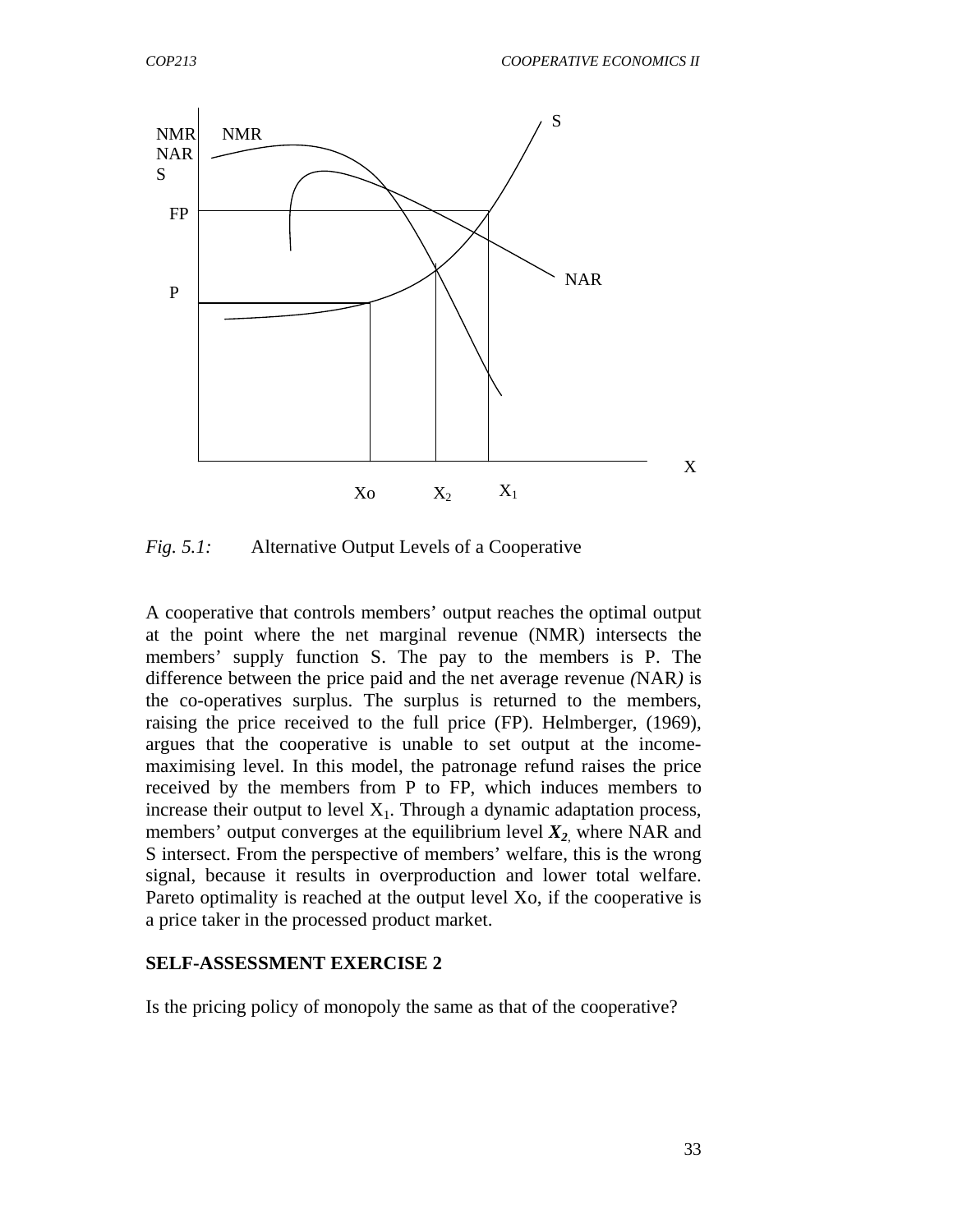## **4.0 CONCLUSION**

The pricing policy of cooperative is different from that of a monopolist in many aspects. You have examined the characteristics of monopoly, its price and output determination and concluded that the monopolist is a price taker.

#### **5.0 SUMMARY**

You have learned about the price and output determination of a monopolist and related this to the pricing policy of a cooperative enterprise. Next, you are going to learn about the identification and explanation of the various price policies of the cooperative business enterprises in unit, 6.

#### **6.0 TUTOR-MARKED ASSIGNMENT**

- 1. What are the conditions to be met for a monopolist to maximise his short-run profits?
- 2. Explain the effects of a monopoly.

#### **7.0 REFERENCES/FURTHER READING**

Aboyade, O. (1983). *Integrated Economics.* London: Addison-Weslay.

- Buccola, Stephen T. (1994). Agricultural Cooperatives: A Unified Theory of Pricing, Finance, and Investment*. In Cooperative Theory: New Approaches.* Jeffrey S. Royer, (Ed.) pp.171-258. Washington D. C.: USDA ACS Serv. Rep. 18, July 1987.
- Jeffrey S. Royer & Holger, Mathey (1999). Optimal Strategies of Marketing Cooperatives Regarding Non-member Business. Selected paper, *American Agricultural Economics Association Meetings*, Nashville, T. E. August 8-11, 1999.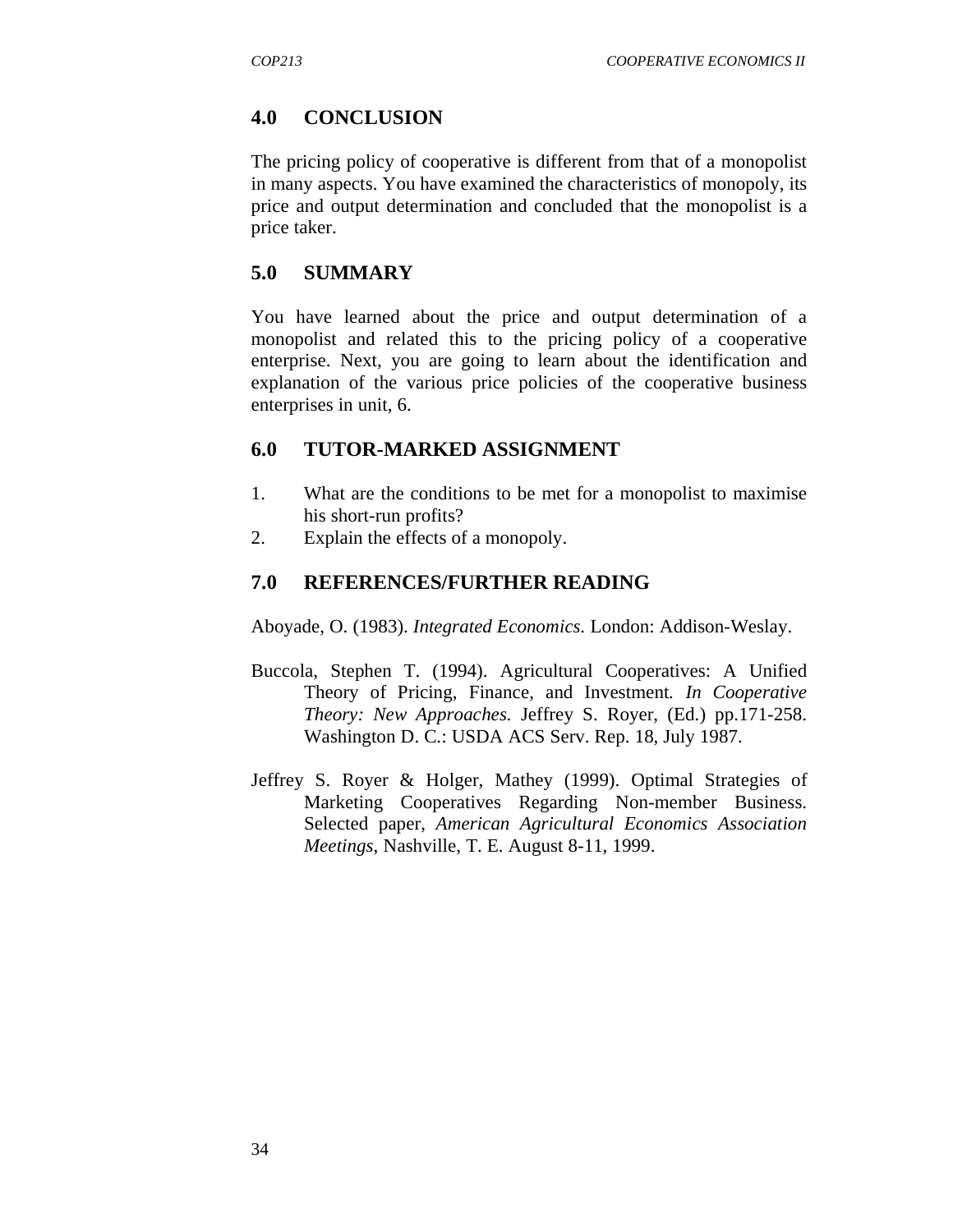## **UNIT 6 IDENTIFICATION AND EXPLANATION OF VARIOUS PRICE POLICIES OF THE COOPERATIVE BUSINESS ENTERPRISE AND HOW PRICE POLICY RELATES TO MAKING OF SURPLUS (PROFIT)**

#### **CONTENTS**

- 1.0 Introduction
- 2.0 Objectives
- 3.0 Main Content
	- 3.1 The Conventional Price Theory
	- 3.2 The Cooperative Price Policies
	- 3.3 Price Determination in Cooperative
	- 3.4 Making of Surplus (Profit) in Cooperative Business Enterprise
		- 3.4.1 How Surplus is created
		- 3.4.2 Cooperative Objectives
	- 3.5 The Remuneration of a Share in Cooperative Business **Enterprise**
- 4.0 Conclusion
- 5.0 Summary
- 6.0 Tutor-Marked Assignment
- 7.0 References/Further Reading

## **1.0 INTRODUCTION**

In the last unit, you examined pricing with respect to cost concepts of marginal cost, marginal revenue, average total cost and margins using the example of a monopolistic enterprise. The essence was to find out how these costs influence the pricing policy of a firm, in that instance, a monopoly. We borrowed this idea from Yamey, B. S., who in his highly acclaimed publication titled "the price policy of cooperative societies*"*, treats the price policy of cooperative enterprise in the form of an attempted analysis of the "economics of the firm", in a cooperative society. Now, you are going to learn how to identify and explain the various price policies of the cooperative business enterprise as well as relate price policy to making of surplus (profit) in the cooperative business enterprise.

There are various price policies of the cooperative business enterprise.

The common trend (enacted in different ways, and subject to constraints of various systems of national law) is the principle that an enterprise or association or society should be owned and controlled by the people it serves, and share any surplus on the basis of members' cooperative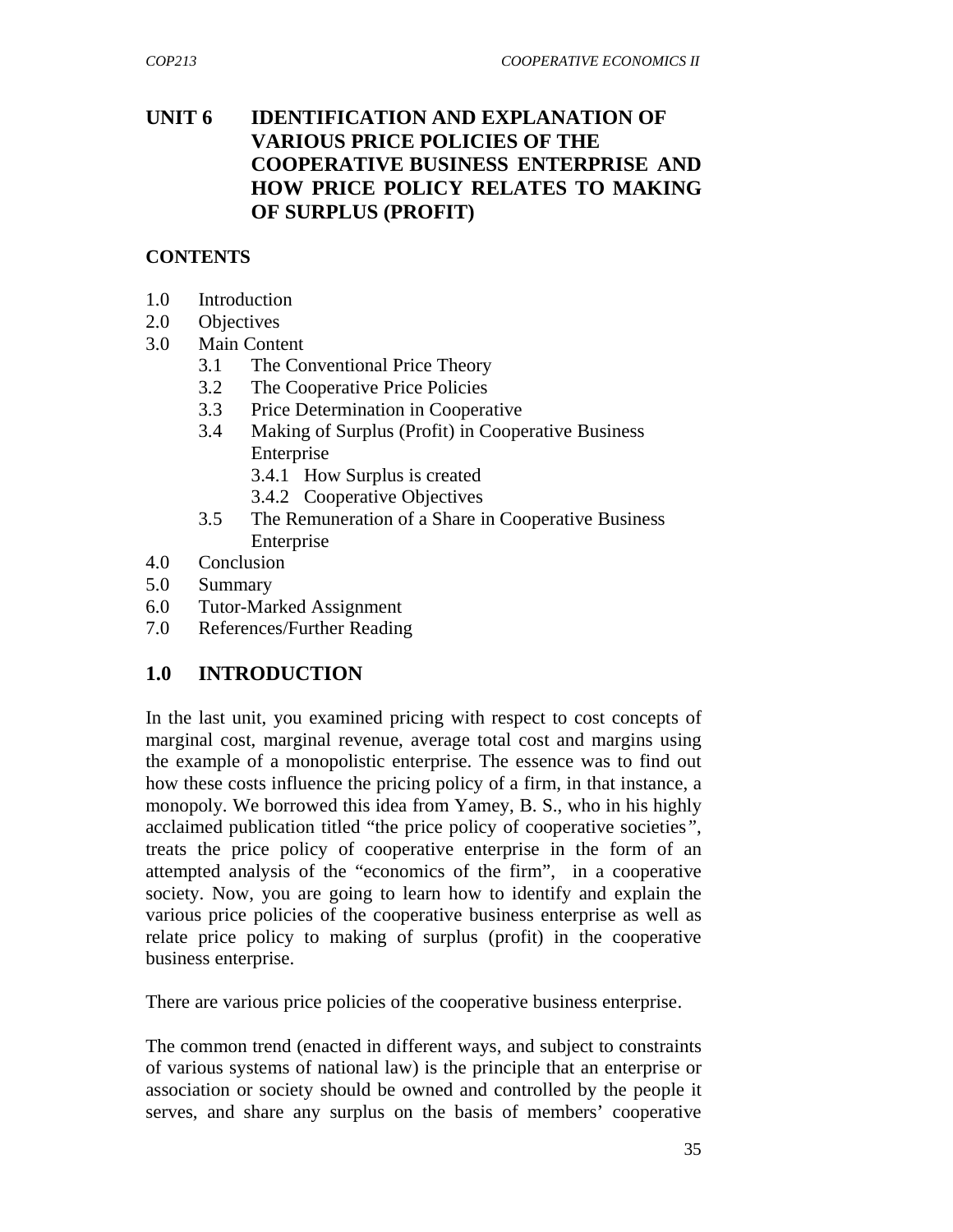contributions (as a producer, labourer or consumer) rather than their capacity to invest financial capital. In other words, the defining point of a cooperative is that the members have a close association with the enterprises as producers or consumers of its products or services, or as its employees. Cooperative which is expressed today, as "profit-sharing" and "surplus-sharing" arrangement has distinct pricing policies different from that of conventional business enterprise.

### **2.0 OBJECTIVES**

At the end of this unit, you should be able to:

- explain the conventional price theory
- explain cooperative price policies
- describe price determination in cooperative
- describe how surplus is made in a cooperative
- explain the remuneration of a share in cooperative business enterprise.

#### **3.0 MAIN CONTENT**

#### **3.1 The Conventional Price Theory**

Price, according to Esogwa, C. O., is the amount of money a customer must pay for a product. The most obvious goal of pricing is to earn a profit. To do so, the price must be high enough to cover all the costs of making the product and all the costs of other parts of the marketing mix.

Esogwa further argues that, "…although no firm can ignore the need to make a profit, other goals often play a role in pricing. The second most common goal of pricing is growth of sales". This means that the goal of growth of sales could influence a firms pricing policy. This goal may be expressed in terms of a percentage rate of growth. It can also be expressed in terms of growth of the firm's share of the market for the product. Consequently, the price of the product is set low enough to achieve the target rate of growth.

#### **SELF-ASSESSMENT EXERCISE 1**

Go back through subsection 3.1 again and state whether cooperative pricing system resembles the conventional price theory.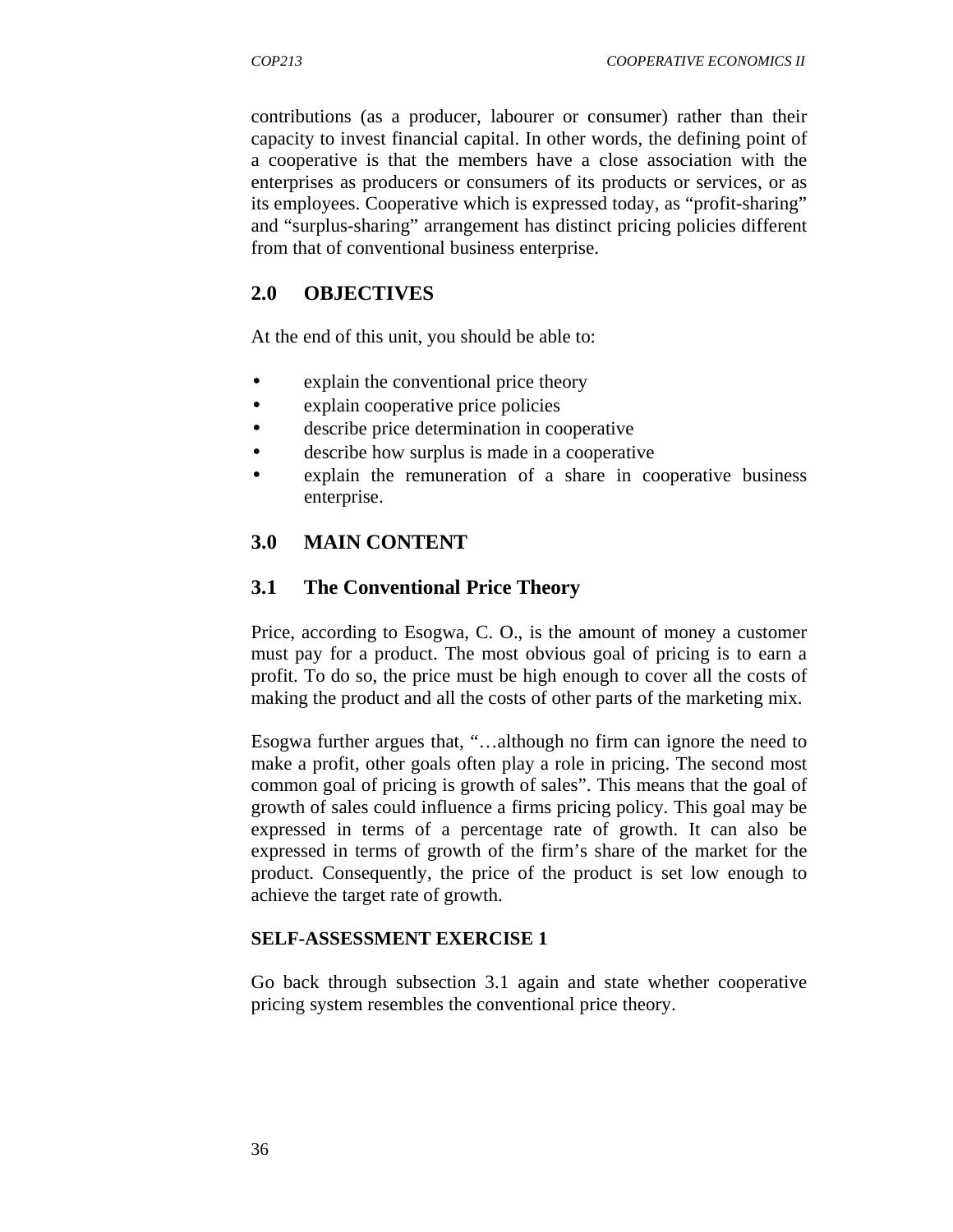# **3.2 The Cooperative Price Policies**

The first Rochdale principle, which is followed by cooperatives throughout the world today, is that, "goods are to be sold at prevailing prices".

The second cooperative price policy is that the society delivers goods/services to its members at cost price. For instance, a supply cooperative delivers supplies to members at cost price plus the so-called "mark-up" to cover operational costs of the cooperative and a net surplus.

In simple diagrammatic terms, it can be represented thus:



*Fig. 6.1:* Pricing Policy of Cooperative

Remember that the net surplus is used to cover unforeseen costs and risks, to build up financial reserves and to pay bonuses or interests to the members. A third cooperative price policy is the consideration of price in situations where consumers regard the dividend they receive merely as price-reducing rebates.

Another point is that money is saved through direct channeling of goods from producer to consumer. This eliminates the middlemen as obtains in capitalist business enterprise. The elimination of the middlemen means reduction in the final goods sold to members (in the case of consumer cooperatives). But in the case of productive cooperatives, direct sale to the end users, for instance, a flour mill means increased price for the products and/or services offered by the productive cooperative.

The fifth pricing policy of the cooperative is that, the society has to offer secure prices to its members in such a way that it succeeds in making surplus (profit). In the case of productive cooperative, for instance, a pre-payment of say, 10 percent could be made to members (farmers, in this case). Then, the post-payment of the remaining 90 percent could be made after final price is determined and the products sold.

We should note that pre-payments may differ in the course of the year but differences should be eliminated in post payments.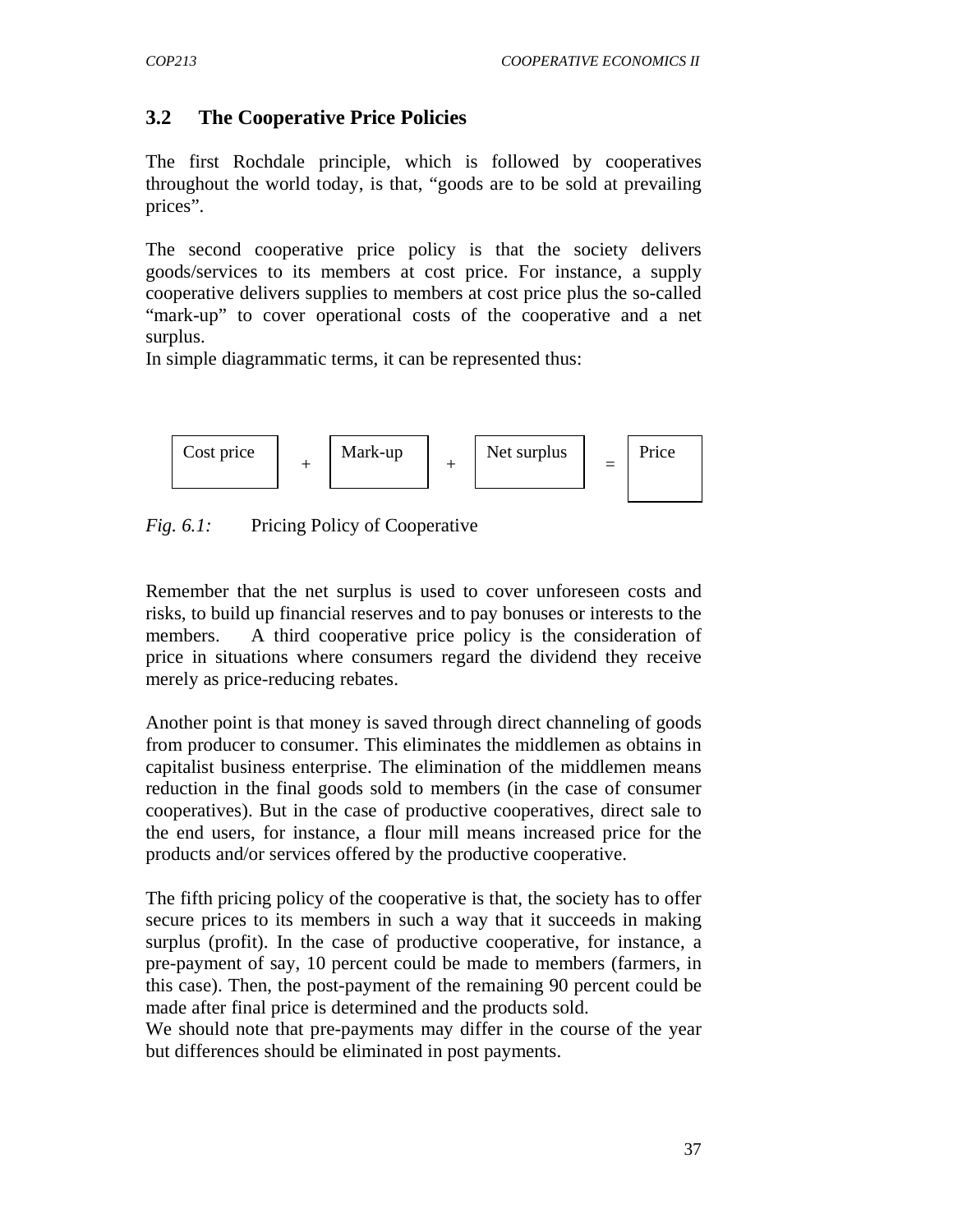## **3.3 Price Determination in Cooperative Business Enterprise**

The question is how to determine the price of the product or service provided by the cooperative to its members. Let us take the example of the production co-operation in order to understand how price is determined in a cooperative enterprise.

The calculation will initially involve purchase price, or the price to the cooperative of supplying the product which it wishes to sell. We must add to this price the cooperatives direct operating expenses. These expenses always include transport costs, rent, electricity, water, wages costs, insurance and financing the cooperative's operating expenses. It is also customary to add indirect expenses, such as interest payments and the repayment of principal on member's cash investment and on loans taken from outside sources in order to finance the establishment of the cooperative. This calculation can be diagrammatically represented thus:



*Fig. 6.2:* Price Determinations in Cooperative Business Enterprise

If we now subtract purchase price from the sale price and operating expenses we then have the surplus or "profit" as follows:

 $Surplus = Sale Price - (Purchase Price + Direct Operating Costs).$ 

## **3.4 The Making of Surplus (Profit) in Cooperative Business Enterprise**

In a cooperative enterprise, goods are sold to the public as well as to members, usually at prevailing market prices; any surplus above expenses is turned back to the members. The net surplus is also used to cover unforeseen costs and risks, to build up financial reserves and to pay bonuses or interests to the members. Only part of the net surplus should be considered as "profit". The profit is often kept as reserves fund for future investments or used as the so-called appropriation profit to replace borrowed capital by the cooperative.

## **3.4.1 How Surplus is created**

The income of the cooperative is created in the following ways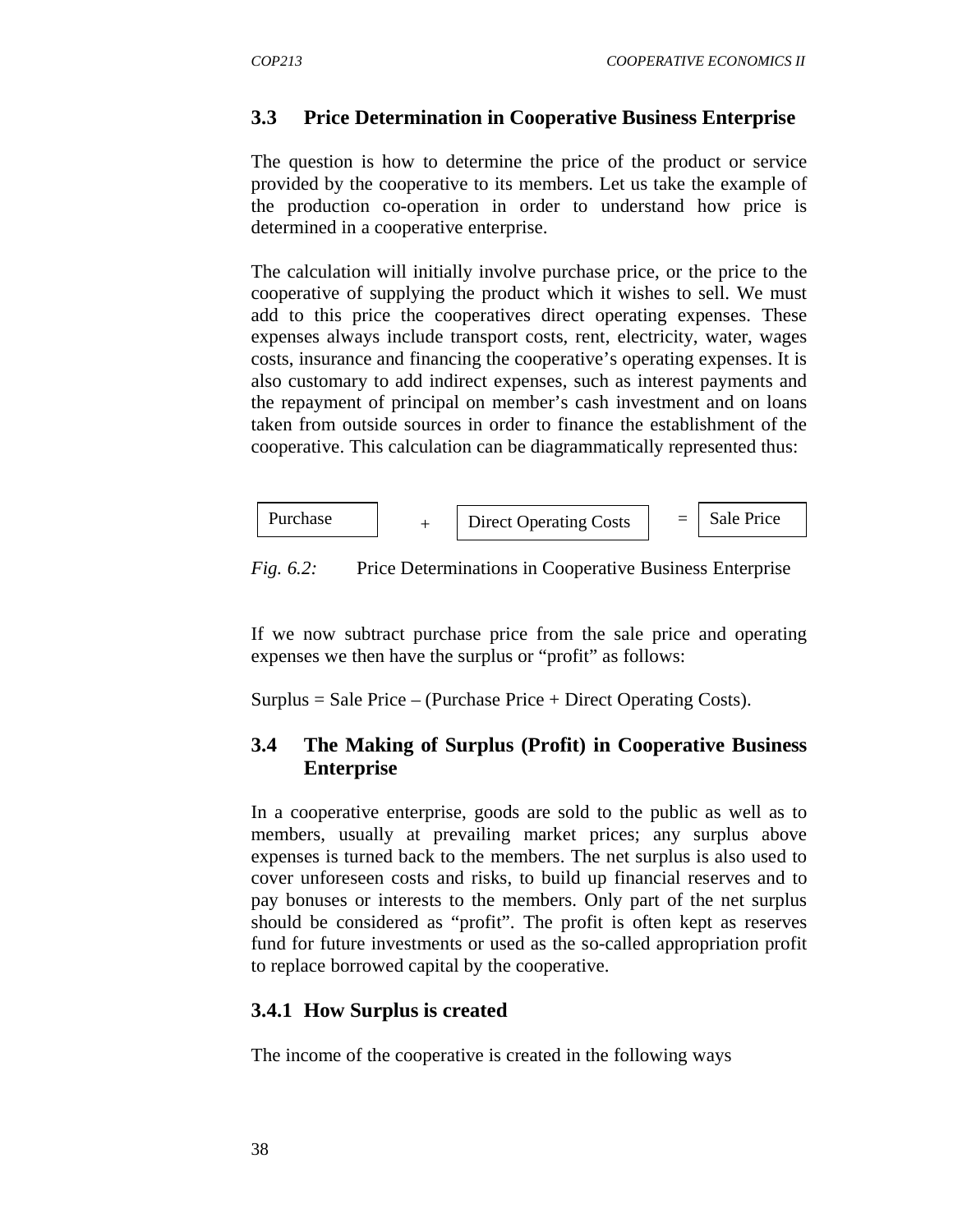- 1. In cooperatives, where members are not the users, the income is generated out of selling the products or services to the market, at the highest possible price.
- 2. In cooperatives, where members are the users, the income is generated out of selling of services of the cooperative to members. The cooperative will seek to minimise as much as possible its net income.

The surplus is created in a cooperative, when there is the difference between the total income of the cooperative and the total outgoing, including the total operating expenses and any payments to employees. The difference between the two is the surplus.

The following diagram simplifies how a surplus is made.



*Fig. 6.3:* The Making of Cooperative Surplus

## **3.4.2 Cooperative Objectives**

You are now going to identify three different objectives a cooperative pursue. To illustrate these outcomes, you will continue with the model equation you learned in unit 5.

#### **a) Cooperative maximises profits**

In this case, the cooperative behaves like a profit-maximising firm. It takes only the cooperative surplus into account. The objective function of the co-operative is;

$$
\pi = PQ - C - NR \tag{6}
$$

This function is maximised with respect to the raw product price. The decision criterion to determine the price paid to members is:

 $NMR = MIC$  (7)

Where NMR is the net marginal revenue and MIC is the marginal input cost. The cost is the sum of the marginal processing cost and the marginal cost of purchasing the input from the members. The cooperative maximises its profits, which are redistributed to the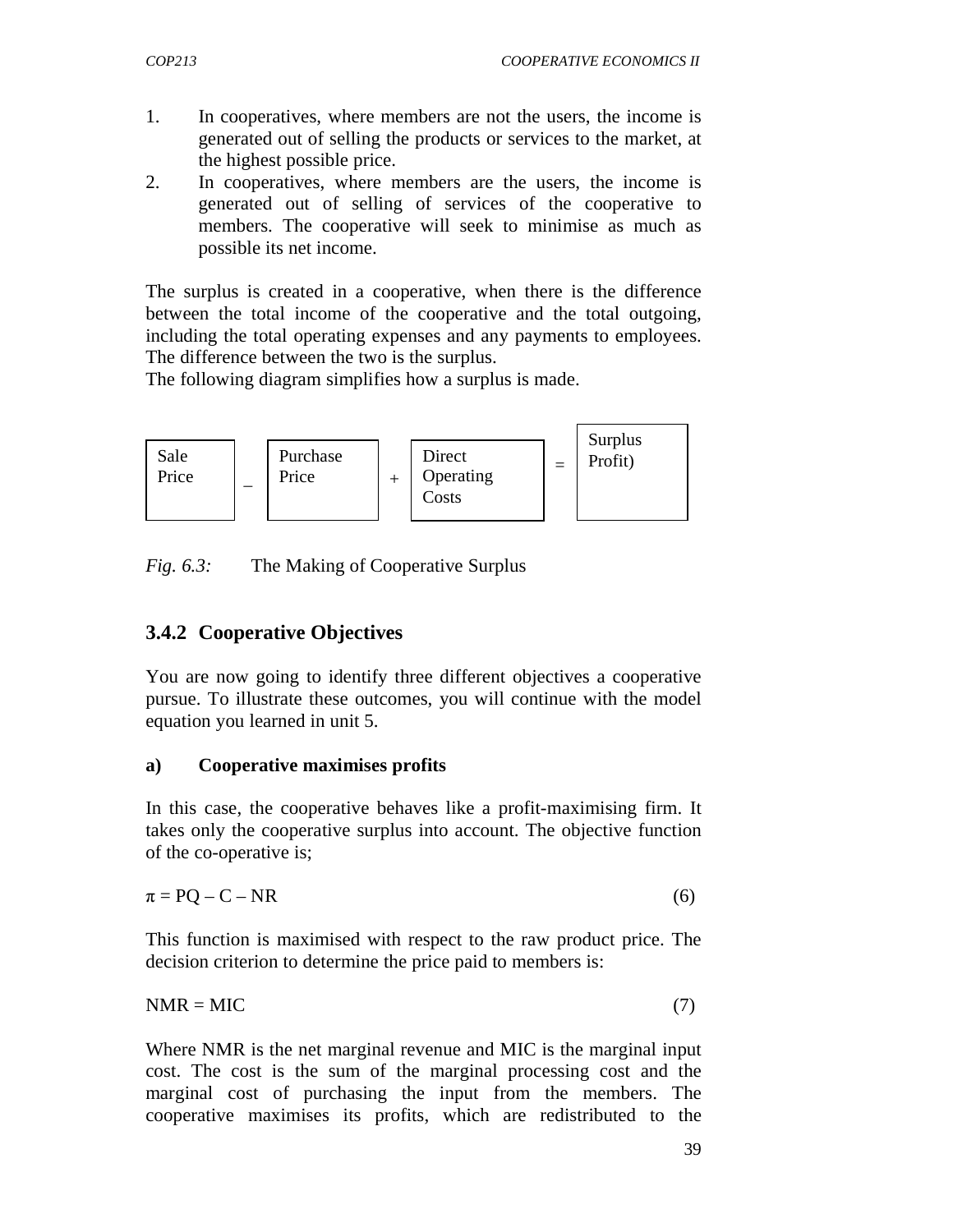members. Members will then receive a patronage refund in addition to the price of the raw product.

#### **b) Cooperative maximises joint welfare**

Enke introduced a consumer cooperative objective function, which was applied to marketing cooperatives by Royer, (1978, 1982), and argued by Ladd, (1982*)*. This objective function aggregates the profits (surpluses) of the cooperative and its members into a joint objective function:

$$
L = PQ - C - F \tag{8}
$$

Therefore, we differentiate equations (8) with respect to the quantity of processed product which yields the following first-order condition:

$$
NMR = N \tag{9}
$$

Or net marginal revenue equals raw product price. In this case the cooperative acts like a fully integrated firm. The on-farm cost of the members is internalised. Members receive a lower patronage refunds compared to the one they receive when the cooperatives objective is profit maximisation. These patronage refunds raise the total price received by members. The cooperative has to restrict members' output to the optimal level, by dissociating the raw product price from the patronage.

#### **c) Cooperative maximises price paid members**

Eminent scholars, Helmberget and Hoos*,* in their classic article, argued that a cooperative does not have direct control over members' output quantity. Such a cooperative finds its equilibrium quantity where the member supply function interests the NAR function of the cooperative. You can go back to the sub-topic "The cooperative optimisation problems*"* in unit 5 to refresh your memory. This type of cooperative does not have a distinct objective function. Instead, it processes whatever quantities of the raw product members choose to deliver. The price of the raw product is derived from the behavioural condition that members react to the sum of raw product price and patronage refund. Thus, the price paid to members is:

$$
N = \frac{PQ - C}{R_1}
$$
 (10)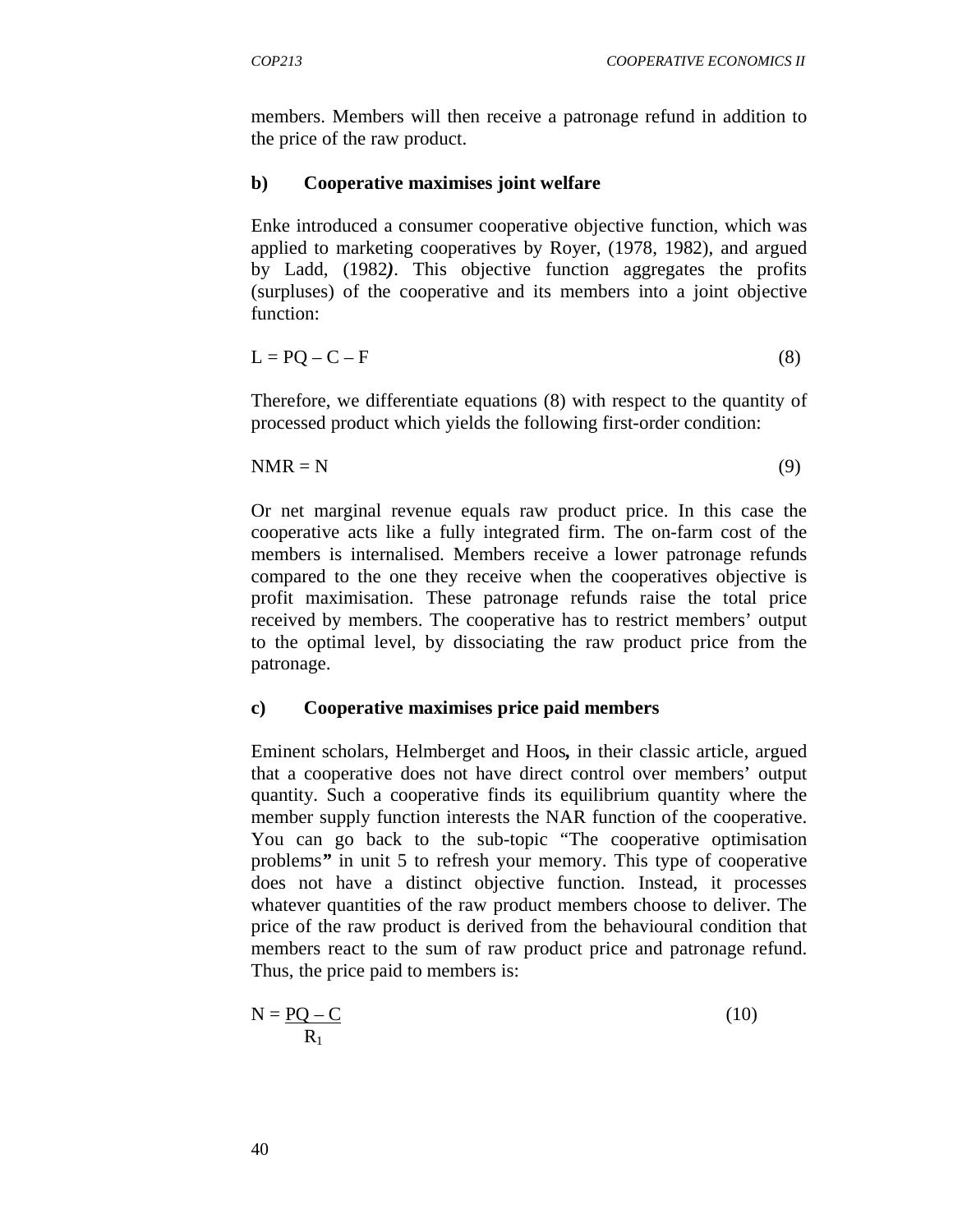Equation (10) can alternatively be expressed as:

$$
N = NAR
$$
 (11)

The behavioural condition drives cooperative profit to zero. No patronage refund is paid in this set-up. Members overproduce, compared to the previous case.

You are going to use more of this model and its equations in unit 8, where you are going to learn about non-member business in a cooperative.

#### **SELF-ASSESSMENT EXERCISE 2**

Look around you and select a cooperative society. Find out how their net surplus (profit) is called. Do the cooperative follow the format in figure 6.3 in calculating its surplus?

## **3.5 The Remuneration of a Share in Cooperative Business Enterprise**

What remuneration should be provided on the cooperative's share capital? We may recall that the third international cooperative principle maintains that the cooperative should pay a limited rate of interest on the funds invested by a member in return for a share. In many countries, the maximum rate is usually very low. As a result, the interest rate is often negative in real terms, and may be much lower than the local rate of inflation.

We may at this juncture ask why only a limited rate of interest is paid on a share. The most common answer is that the limitation is aimed at preventing a situation where the cooperative member will prosper solely from the interest on his investment, a situation which leads to the economic destruction of cooperatives.

# **4.0 CONCLUSION**

In a cooperative enterprise, the members need to obtain the benefit (profits). This is also one of the reasons why those responsible for formulating cooperative policy have restricted the amount of benefit which the member may obtain from the capital he has invested on the society in order to make it distinct from the capitalist enterprise. Because those who are served by a cooperative are members and owners as well as customers, the cooperative must keep careful account of members' transactions so that savings can be properly returned to them in proportion to their patronage.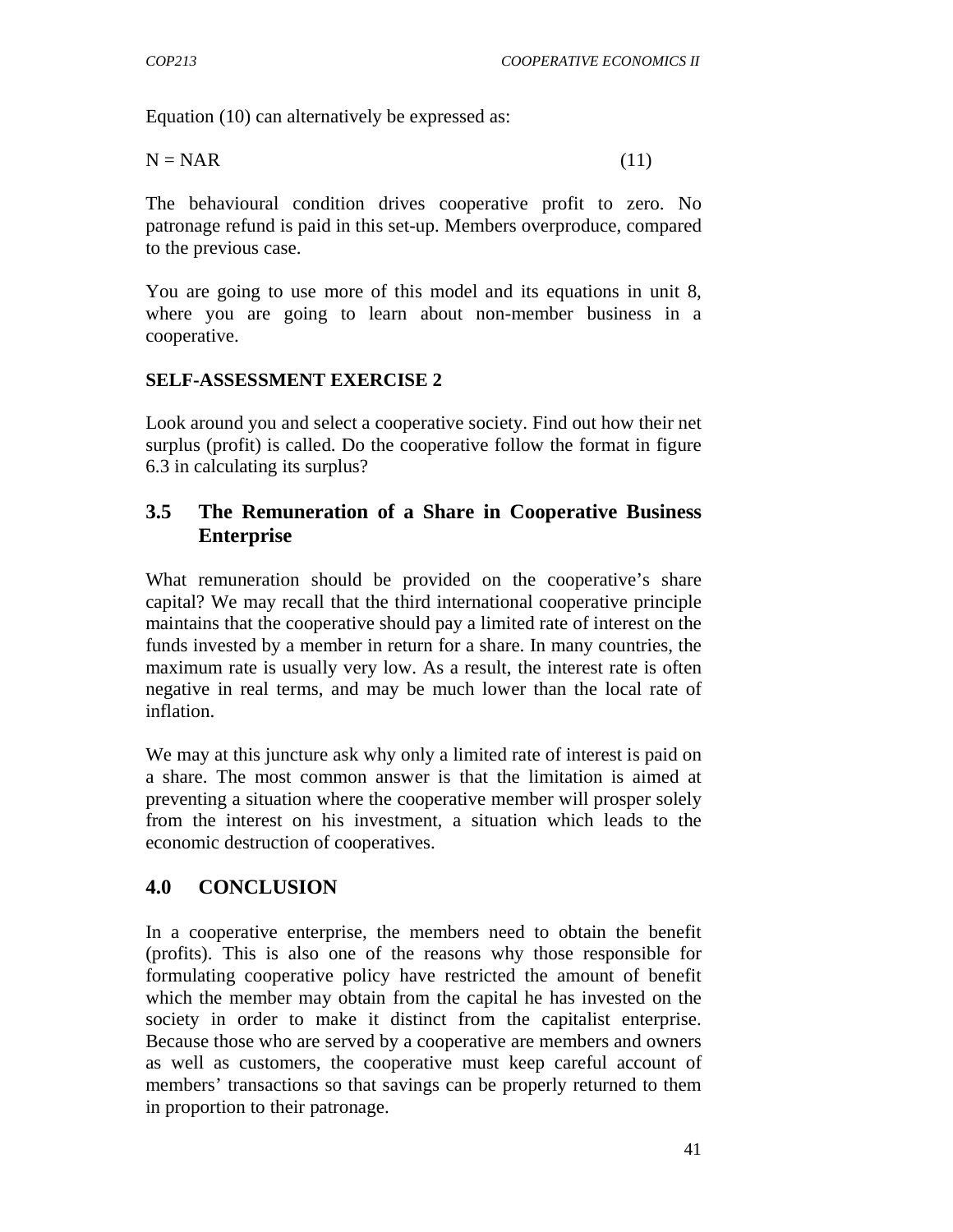The pricing policy of the cooperative should not lead to excessive accumulation of surplus (profit) otherwise; the society will deviate from its primary objective of serving its members.

## **5.0 SUMMARY**

In this unit, you learnt the various price policies of the cooperative business enterprise as well as how the price policy relates to making of surplus (profit). You are now moving to unit 7, which examines the appropriation of net surplus in the cooperative business enterprise.

#### **6.0 TUTOR-MARKED ASSIGNMENT**

- 1. List and explain 5 cooperative price policies.
- 2. With an aid of a diagram, explain how surplus (profit) is made in a cooperative business enterprise.

#### **7.0 REFERENCES/FURTHER READING**

- Buccola, Stephen T. (1994). Agricultural Cooperatives: A Unified Theory of Pricing, Finance, and Investment*. In Cooperative Theory: New Approaches.* Jeffrey, S. Royer. (Ed.) pp.171-258. Washington D. C.: USDA ACS Serv. Rep. 18, July 1987.
- Enikanselu, S. A.; et. al. (2005). *Principles and Economics of Cooperative.* Lagos: Dart Trade Limited.
- Jeffrey S. Royer & Holger, Mathey. (1999). Optimal Strategies of Marketing Cooperatives: Regarding Non-member Business. Selected paper, *American Agricultural Economics Association Meetings,* Nashville, T. E. August 8-11, 1999.
- Redmond, W. A. (2008). *Cooperatives*. Microsoft<sup>(2)</sup> Student DVD: Microsoft Corporation, 2007.
- Yamey, B. S. (1951). *The Price Policy of Cooperative Societies. Economica,* London: New series, vol. 17, No 65, page 23-42, Blackwell Publishing.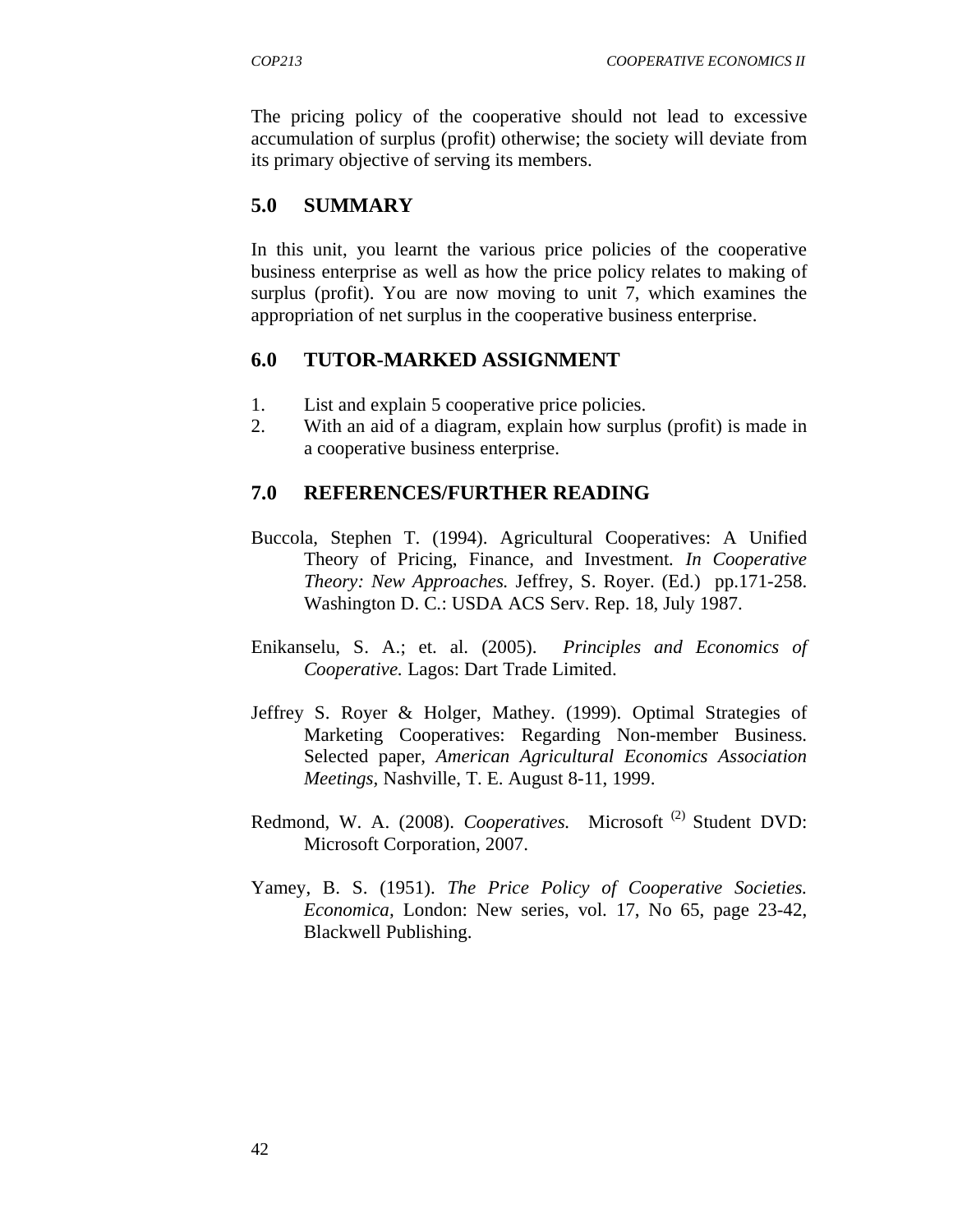## **UNIT 7 APPROPRIATION OF NET SURPLUS IN THE COOPERATIVE BUSINESS**

### **CONTENTS**

- 1.0 Introduction
- 2.0 Objectives
- 3.0 Main Content
	- 3.1 What is the Cooperative Surplus?
	- 3.2 Basic Principles Relating to the Surplus
	- 3.3 How Surplus should be distributed
	- 3.4 Uses of Surplus
	- 3.5 Patronage Refund Payment
		- 3.5.1 Problems Associated with Distributing Patronage Refund and Rebate
- 4.0 Conclusion
- 5.0 Summary
- 6.0 Tutor-Marked Assignment
- 7.0 References/Further Reading

## **1.0 INTRODUCTION**

The focus of this unit is the appropriation of net surplus in the cooperative business. You are going to examine the purposes and the criteria used for the appropriation of the net surplus.

You should note that a person usually joins a cooperative because he expects some kind of remuneration. This remuneration may take the form of services provided, with the services in question being of the highest possible quality and at the lowest possible price.

You may at this stage recall the different forms of cooperative involvement mentioned earlier in Cooperative Economics I, that is COP 211. They are stated as follows.

- 1. There is the group of cooperatives whose members are its users, as in the case of consumer, saving and credit, insurance and housing cooperatives. The members of this type of cooperative expect to receive remuneration in the form of the particular services which are required.
- 2. There is the group of cooperatives whose members are not its users, but its workers. These include production, building and transport cooperatives. The member earns his living from his employment in the cooperative. Here we come to the question of exactly what remuneration the member should receive for working in the cooperative.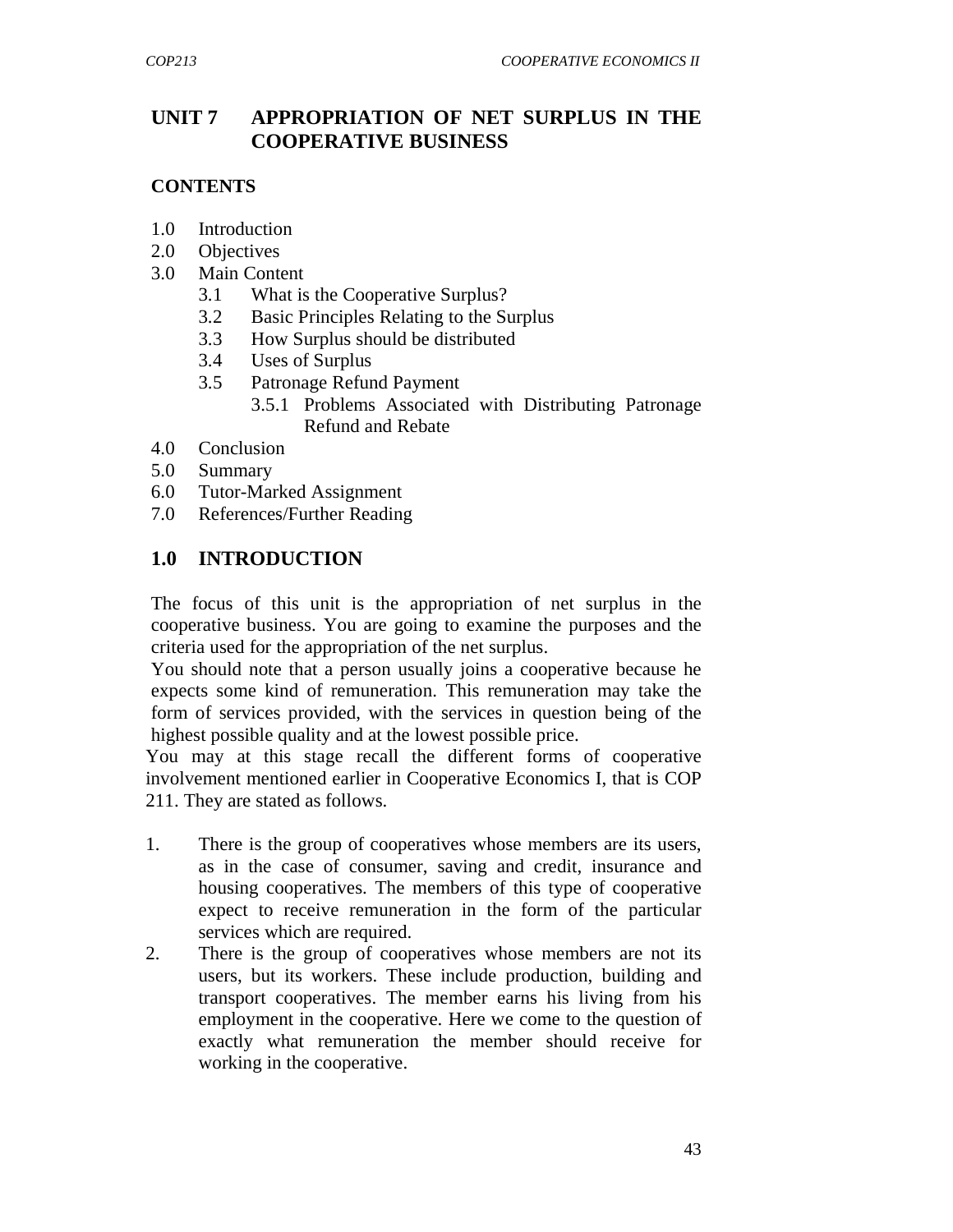Another question to be asked is how the cooperative appropriates these surpluses.

The question will be answered in the main content.

#### **2.0 OBJECTIVES**

At the end of this unit, you should be able to:

- explain the cooperative surplus and patronage refund
- describe basic principles relating to cooperative surplus
- explain how surplus should be distributed
- describe problems associated with distributing patronage refund and rebate.

#### **3.0 MAIN CONTENT**

#### **3.1 What is Cooperative Surplus?**

The surplus is the difference between a co-operative total income and total expenditure (Galor, 1988). We may ask why the cooperative should try to make a surplus, that is, a "profit". By its very nature, the aim of the cooperative is to serve members in various ways. When the cooperative sets out to make a surplus (profit), it is detracting from the quality of service provided to its members. This is an absurd point which hardly anyone involved in cooperative theory bothers to discuss. What is more, this absurdity is perpetuated by legislation throughout the world.

In order to understand the nature of the surplus, we will take the example of the production cooperative. The question is how to determine the price of the product or service provided by the cooperative to its members. This calculation initially involves purchase price, or the price to the cooperative of supplying the product which it wishes to sell. We must add to this price the cooperative's direct operating expenses. These expenses include transport costs, wages costs, rent, electricity, water, insurance and financing the cooperative's operating expenses. It is also customary to add indirect expenses, such as interest payments and the repayment of principal on member's cash investment and on loans taken from outside sources in order to finance the establishment of the cooperative.

Although most cooperatives do so, we believe these expenses should not form part of our calculation. Financing expenses for the establishment of a cooperative should be included in a separate account, which is quite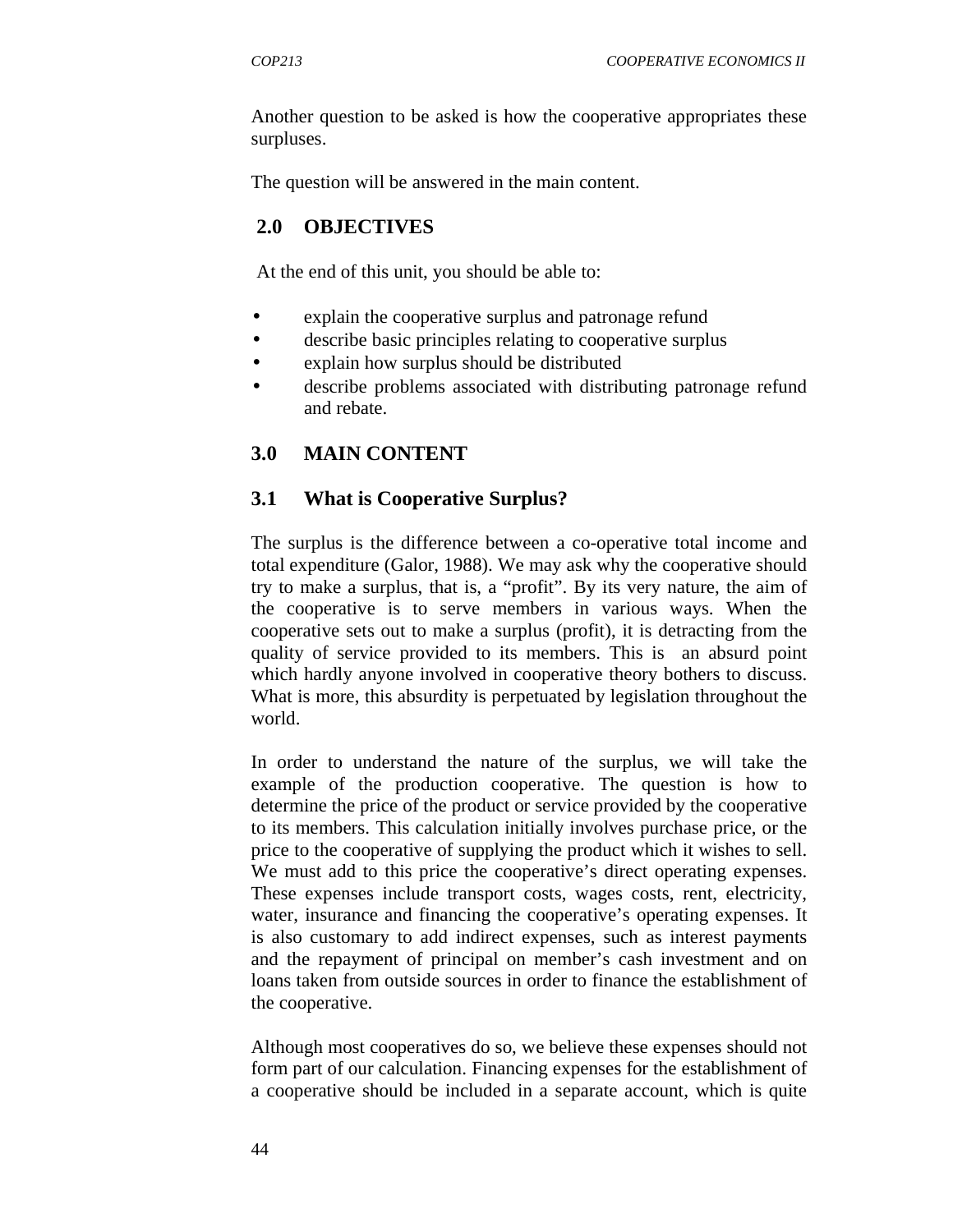separate from the cooperative's operating expense account. We have here two types of account.

- 1) Finance for the establishment of the cooperative, which is entirely at the members' responsibility, with each member being responsible for his relative share of the money raised for the purpose by the cooperative.
- 2) Finance for the cooperative's operating costs. The latter is also provided by the members, although never on an equal basis, but according to the extent of each member's purchase of services from the cooperative. A member who buys more from his consumer cooperative participates to a large extent in its operating expenses. Now the surplus must be added to the purchase price and the second component which is the direct operating costs.

## **3.2 Basic Principles Relating to the Surplus**

You recall that the surplus is the difference between a co-operative's total income and total expenses. The surplus, or "profit", should not be the cooperative's final objectives, but only a means to an end. The surplus represents a "security margin" component of its accounting policy which should be applied with respect to the members or the market to prevent the cooperative from losing money. When the cooperative's business results are certain, and there is no need to wait until the end of the year, we must repay the entire surplus to the members, relative to the extent of their participation in the cooperative. This rule should apply to all cooperatives.

In the productive cooperative, the surplus should be repaid according to each member's contribution to the cooperative's production system.

The surplus is a temporary fund paid by the members until a price is determined, at which stage the surplus can be repaid and all surpluses must be repaid to the members.

We must remember that investment; the reserve fund, community development, cooperative education and interest on share capital should be financed by the members on an equal basis.

#### **SELF-ASSESSMENT EXERCISE 1**

What is the difference between surplus and net surplus in a cooperative enterprise?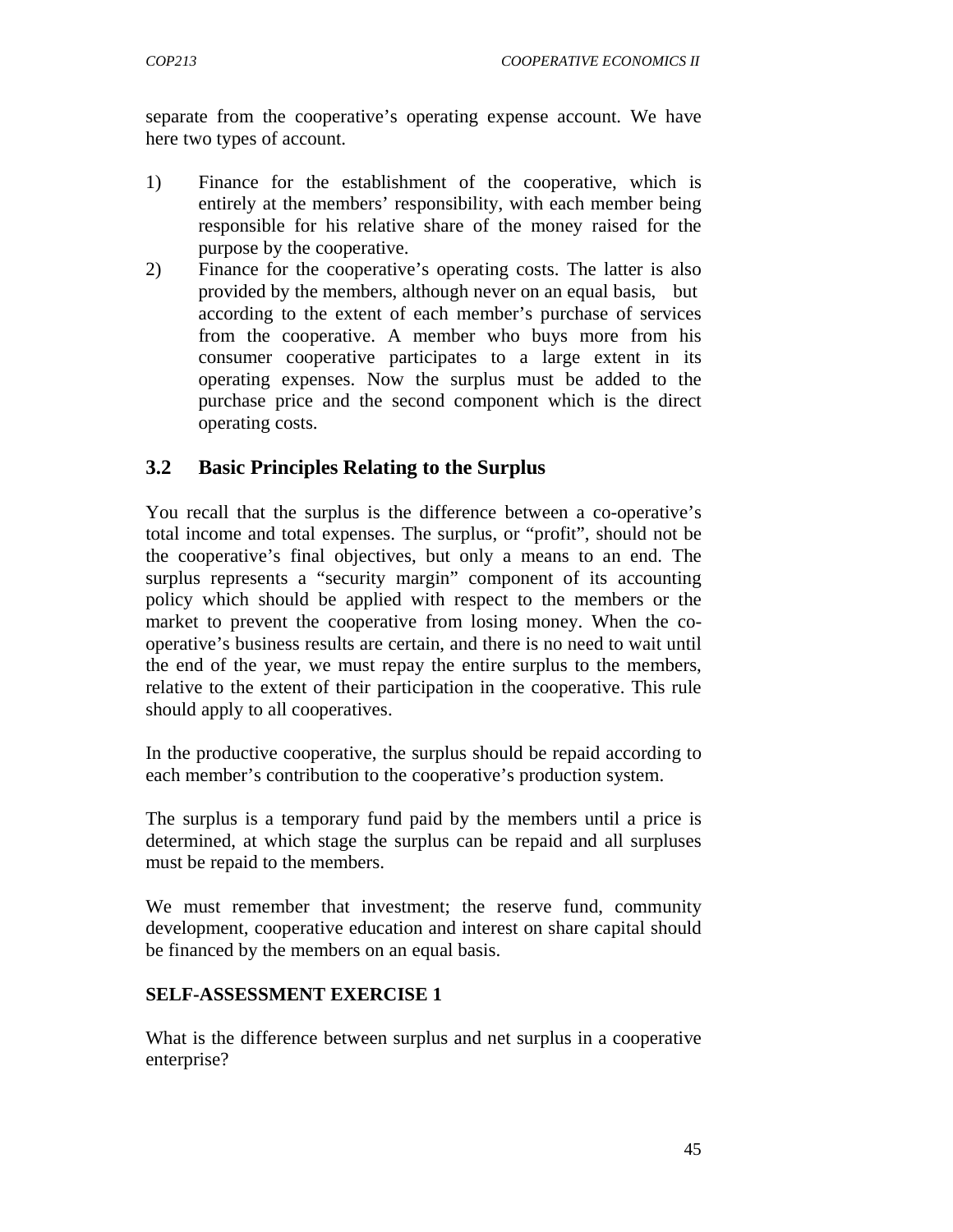## **3.3 How Surplus should be distributed**

On two occasions Daniel (1986 & 1989) tried to deal with the question of wages and the use of surpluses.

With respect to cooperative's surplus, Daniel claims that the members' wages should be based on the average for the branch in question. If the cooperative is run properly, it will be profitable, and the surpluses which can be distributed at the end of the year will be larger. Daniel suggests that these surpluses should be distributed to the members at the end of the financial year.

Daniel suggests that the surplus should be divided into a number of components:

- 1. **10** percent for a cultural fund
- 2. **30** percent for a reserve fund
- 3. **30** percent for remunerating members for their investment in the cooperative.
- 4. **30** percent for remunerating members according to the amount of work they perform for the cooperative.

However, some scholars are of the opinion that, none of these allocations should be made from the surplus. Daniel, according to them, repeats a "mistake" which is very common among cooperative specialists.

## **3.4 Uses of Surplus**

The fourth point to be discussed is the way in which the surplus is used. Cooperatives use surpluses in many ways, but one of their last priorities is to allocate it to the members at the end of the financial year.

We should note that surpluses are used in accordance with international cooperative principles or local cooperative laws.

Surpluses are used for:

- additional investment in the cooperative
- financing cultural and educational activities
- social and community development
- financing interest payments on members' shares; and
- the creation of reserve fund.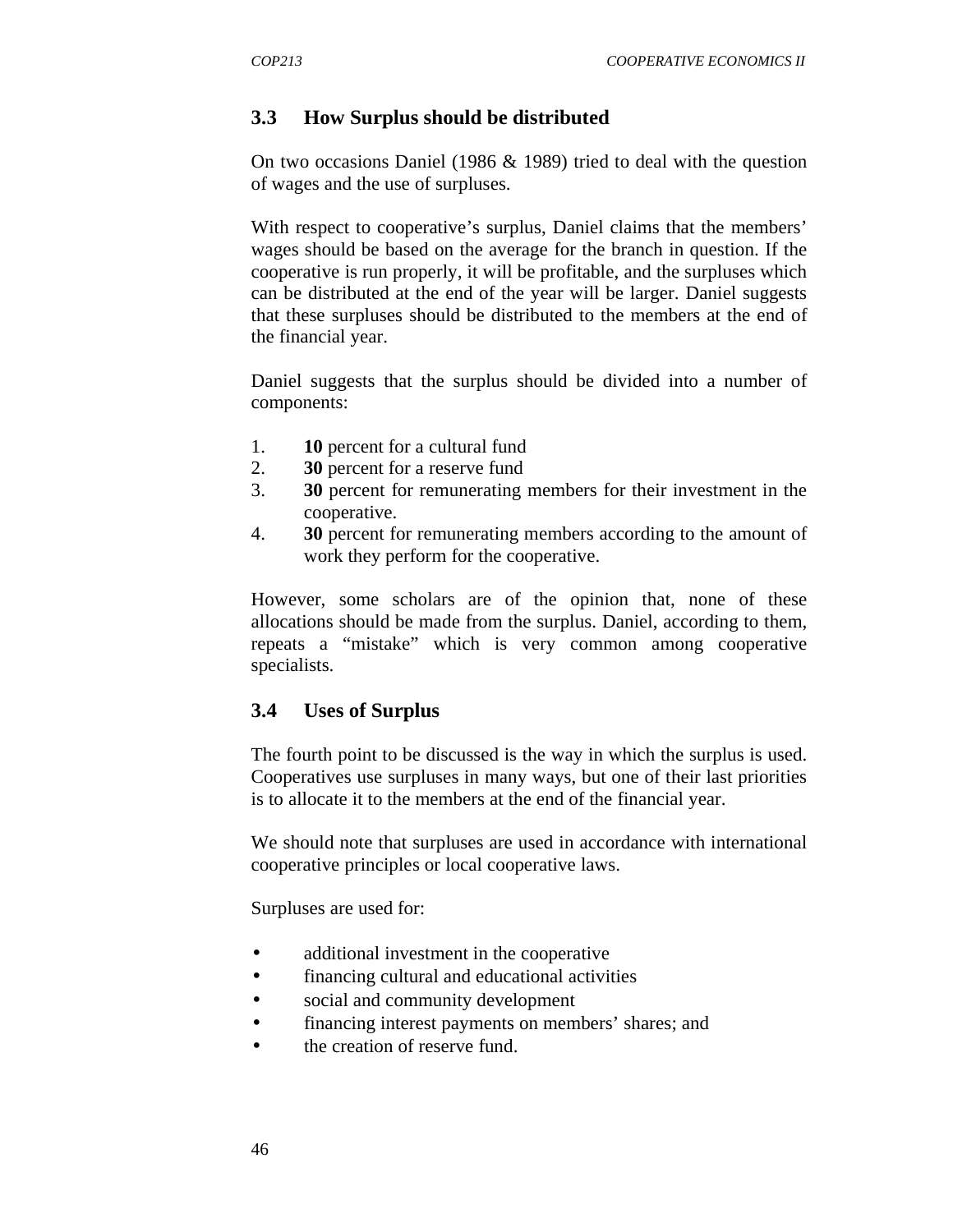## **3.5 Patronage Refund Payments**

A patronage refund is not a return of profits in the ordinary sense of the word. It is nothing more than an adjustment made in charges for service so that the price paid will be the true cost of service. In the case of a consumer or purchasing cooperative, the patronage refund may be looked upon as the return of an overpayment for service, since the gross margin taken usually turns out at the end of the business period to be more than the actual cost of the service. In the case of a marketing association, a patronage refund payment corrects an underpayment because the association is able to get more for the product after deducting proper costs than it paid to the members.

Now, consider a practical example to make the picture clearer.

Suppose that a group wishes to market corn co-operatively. They form a local cooperative association for the purpose. They must, of course, get an elevator (a produce merchant) and employ a manager.

When a member wishes to sell his grain, he brings it to the elevator where he is paid in cash the "going" price for corn in his community. The cooperative elevator then tries to sell the grain- perhaps to a flour mill for a somewhat higher price. Since it is a co-operative venture, the elevator pays back to the farmer his part of any income made from the sale, or it may credit him on his share of ownership in the society. In either case, his return is measured not by the number of shares he may own in the co-operative but by the proportion of grain he sold through it.

If there was a way by which members could be paid at the time of delivery or when the elevator could sell the corn for less costs, there would be no need for patronage refund payments. But this cannot be done, since the local elevator must assemble wheat and sell it in wholesale over a period when the market price goes up and down.

#### **3.5.1 Problems Associated with Distributing Patronage Refund and Rebate**

In co-operative economic, benefits are distributed proportionally according to each member's level of participation in the co-operative. For instance, by a dividend on sale or purchases, rather than dividend according to capital invested.

In production cooperatives, for instance, the creation and allocation of surpluses are usually regarded as a positive development because the allocation of surpluses fulfils several functions.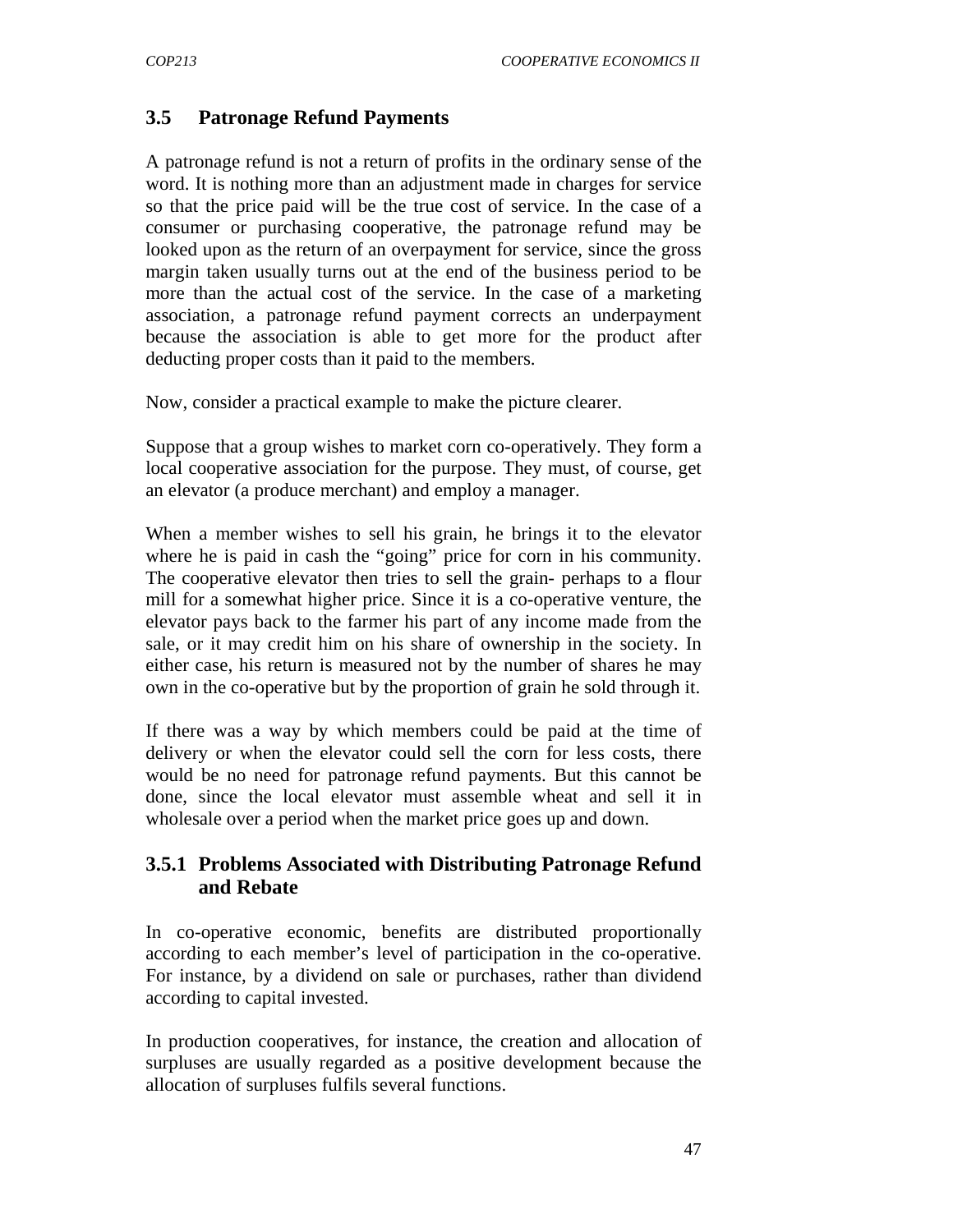- (1) Income an addition to a member's income.
- (2) Withdrawal an incentive to participation in and fidelity to the cooperative.
- (3) Saving –allows the member to increase his share capital
- (4) Remuneration for the effort invested by the member.

Despite all these positive functions of the allocation of surpluses, there are lots of problems associated with such allocation. But first, let us consider the terms rebate and patronage.

- (a) Rebate is the sum of money by which a debt, tax, etc may be reduced. For instance there may be a rebate of N100 if the account is settled before a certain date.
- (b) Patronage means the level of participation by a member in a cooperative activity by way of purchases (in terms of consumer cooperative) and the quantity of goods and/ or services provided by members (in the case of productive cooperative).

The problems associated with the distribution of surpluses are as follows.

- Limited portion of the surplus is usually distributed to members
- It is very difficult to find a suitable medium between the labour invested by each member, the surplus achieved and that part of it which is to be allocated to the members.
- Most of the surplus goes to the state, the cooperative movement, debt repayments, and various funds only as a last priority to the members.
- The criterion by which the surplus is apportioned among members of a productive cooperative is defective. These criteria are; the length of time for which they have worked in the cooperative, the type of work involved and the level of vocational skill required.
- In most cases, surplus funds are used to repay the principals on the members' shares, and the members enjoy no direct benefit from the surplus.
- The problem of equal or differential remuneration.

#### **SELF-ASSESSMENT EXERCISE 2**

List the criteria by which the surplus of a productive cooperative is apportioned among members.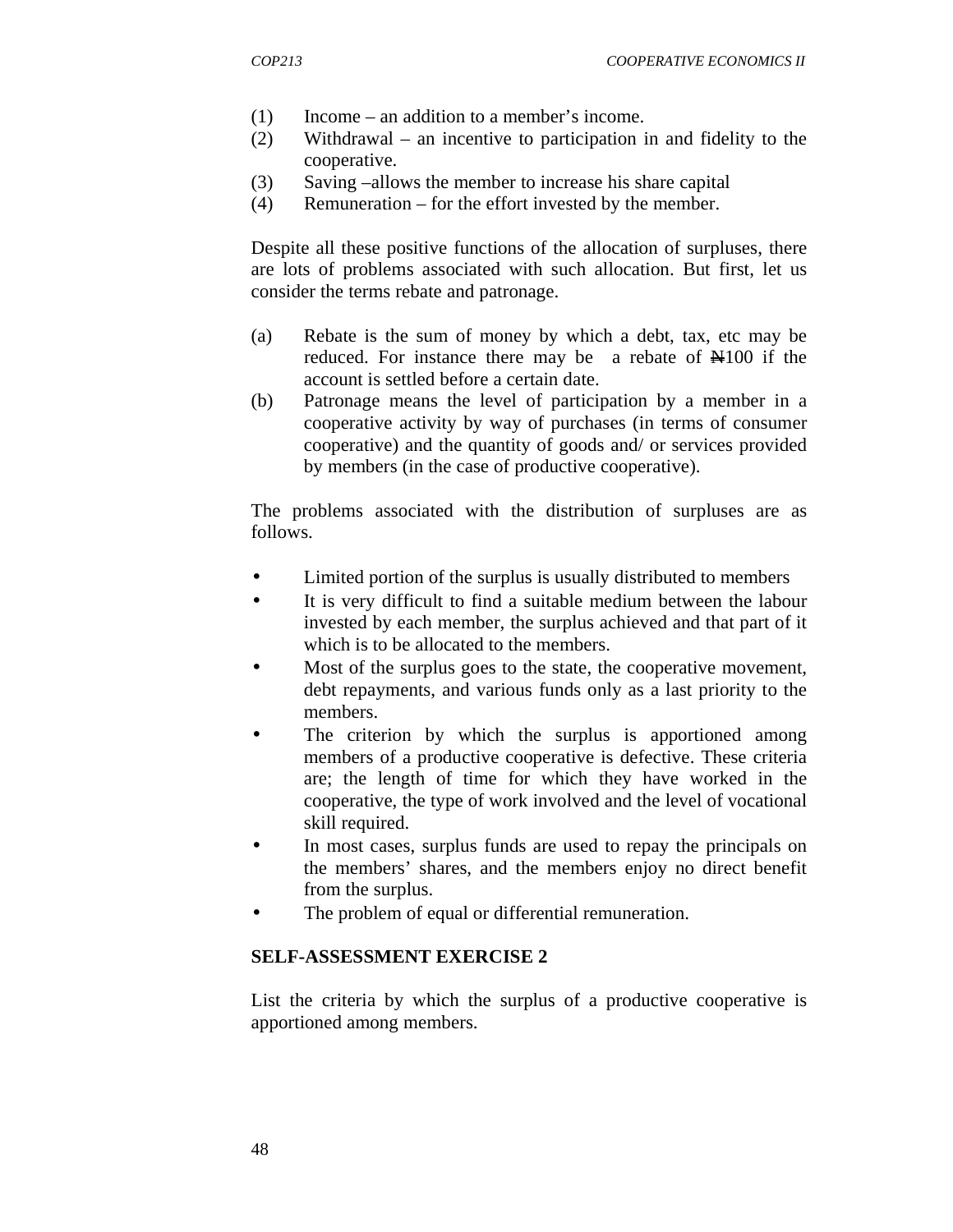# **4.0 CONCLUSION**

You have examined appropriation of net surplus in the cooperative businesses. Note that most scholars hardly make distinction between surplus and net surplus, but it is assumed that the latter is obtained after provision for operating costs have been made before the figure is arrived at.

## **5.0 SUMMARY**

Having examined the appropriation of net surplus in the cooperative business in this unit, you are going to learn about the non-member business in cooperative in unit, 8.

## **6.0 TUTOR-MARKED ASSIGNMENT**

- 1. What are cooperative surpluses used for?
- 2. Daniel, A. suggests that the surplus should be divided into a number of components and assigns percentages to each component. List and explain these components.

## **7.0 REFERENCE/FURTHER READING**

Daniel, A. (1986). A New Model for Producer Cooperatives in Israel*. In Cooperative Today.* Geneva: *I. C. A.*,1986, pp 113-129.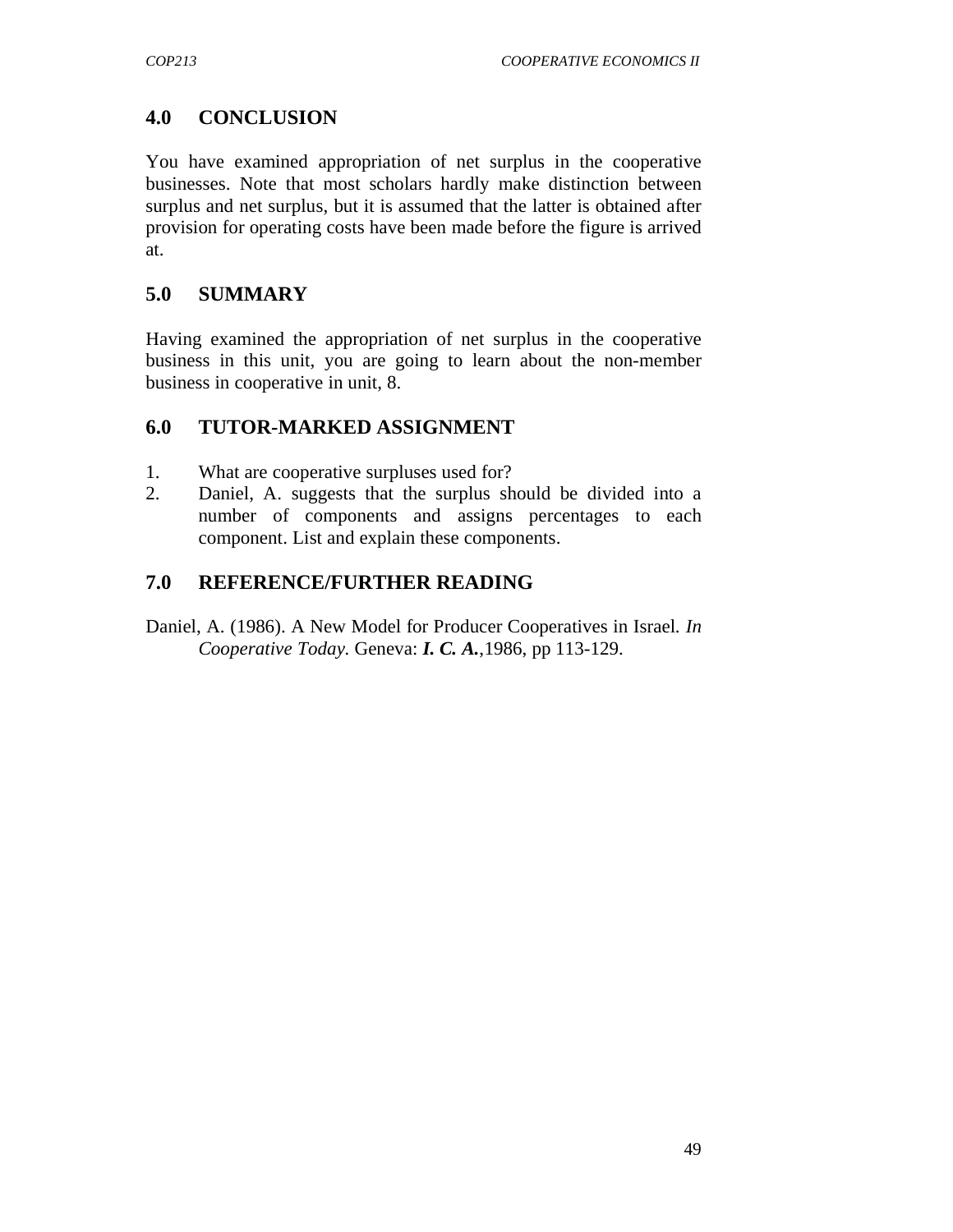## **UNIT 8 NON-MEMBER BUSINESS IN COOPERATIVE**

#### **CONTENTS**

- 1.0 Introduction
- 2.0 Objectives
- 3.0 Main Content
	- 3.1 Encouragement of Non-member Business in Cooperatives
	- 3.2 Problems created by Non-member Business
	- 3.3 How the Net Surplus Attributable to Non-member is treated under Patronage Rebate
	- 3.4 Models of Cooperative with Non-member Business
	- 3.5 The Role of Promoters in Cooperative
	- 3.5.1 Types of Promoters
- 4.0 Conclusion
- 5.0 Summary
- 6.0 Tutor-Marked Assignment
- 7.0 References/Further Reading

#### **1.0 INTRODUCTION**

The spirit of cooperative has been in the heart and mind of every Nigerian. This spirit is almost instinctive; it is something that swells up in us whenever the occasion to lend a helping hand to our neighbour arises. This saw the beginning of various self-help projects that dotted every community in Nigeria. Note that formal cooperatives took off from the self-help spirit. It is the discussion on involvement of nonmembers in the business of cooperative that will occupy your attention in this unit.

You will learn the various reasons why non-members are encouraged in cooperative enterprises, the problems created by non-members and how the net surplus attributable to non-members business is treated under patronage rebate. You will also learn the models of cooperative with non-member business as well as the role of promoters in a cooperative setting.

You recalled that a cooperative society under the law is a group of individuals who have specific needs. These are to consume, to save, to obtain credit, to produce, to market, to be insured, to transport , to build, to be housed, have a pension etc. Cooperatives freely enter into partnership in order to attain these common needs by setting up an economic enterprise which is managed by the members themselves, in a democratic manner, and to which they are bound.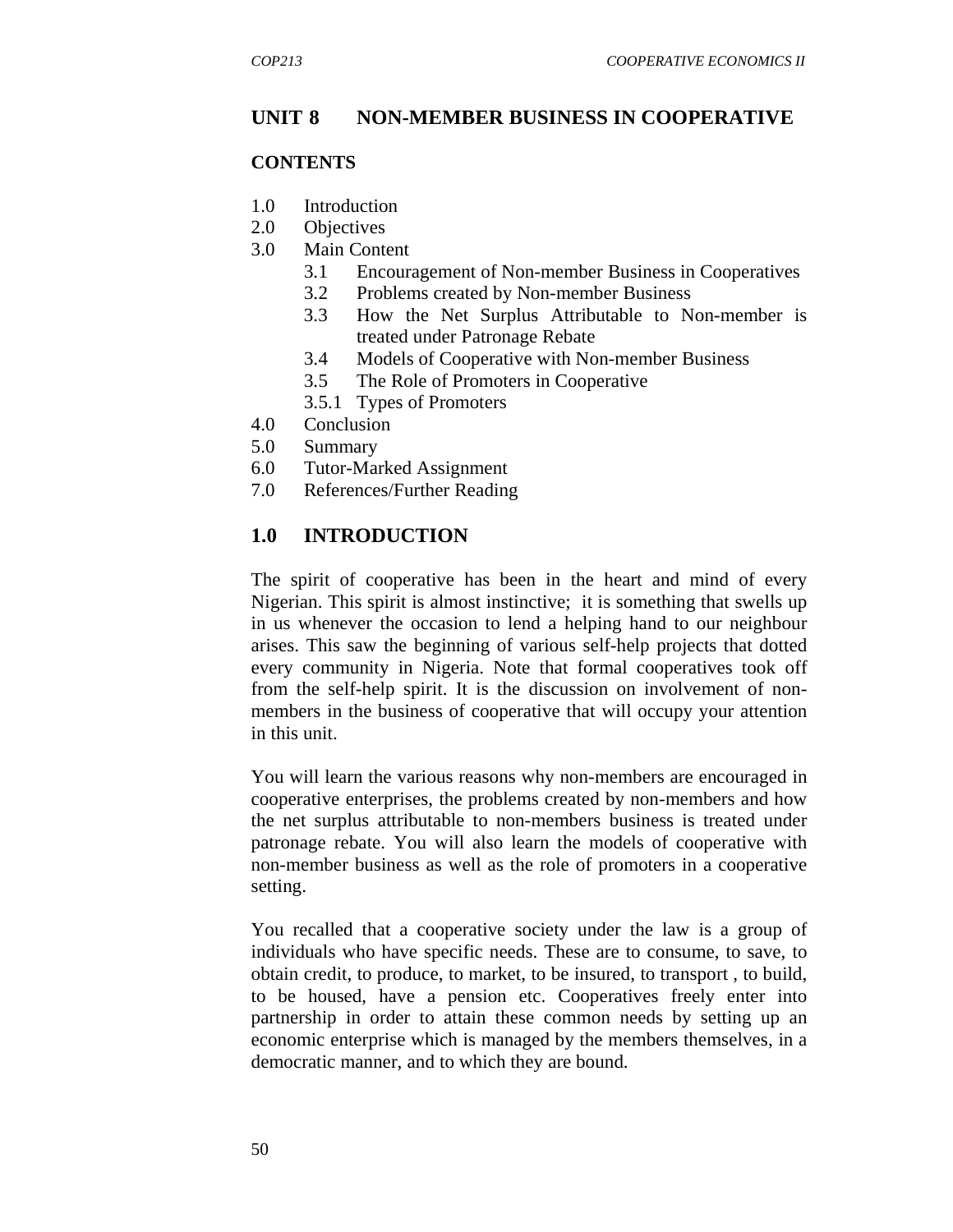In such economic enterprise and in the course of carrying out these activities, the cooperative is likely to be involved with non-member business. For instance, marketing cooperative may buy agricultural raw products from both members and non-members producers.

### **2.0 OBJECTIVES**

At the end of this unit, you should be able to:

- explain the encouragement of non-member business in cooperatives
- explain problems created by non-member business
- explain how the net surplus attributable to non-member business is treated under patronage rebate
- analyse models of cooperative with non-member business
- explain the role of promoters in cooperative.

#### **3.0 MAIN CONTENT**

### **3.1 Encouragement of Non-member Business in Cooperatives**

Since members may not be able to carry out the activities of the cooperatives alone, there is the need to involve non-member business. You should remember that the business operation of modern cooperatives is becoming linked together. For example, many marketing cooperatives do business both as wholesale and retail and in addition prepare the raw product for the consumer. Many purchasing associations combine retail, wholesale, and manufacturing. This means that saving from wholesale marketing, transportation, processing, and manufacturing are added to those of local marketing or retail purchasing. Savings from these combined operations greatly increase the benefits attributable to both members and non-members that patronise the cooperatives.

You may at this juncture ask what the nature of non-member business in cooperatives is. These are:

- as external financiers
- suppliers
- **buyers**
- marketers
- hired workers (in productive cooperative)
- promoters, etc.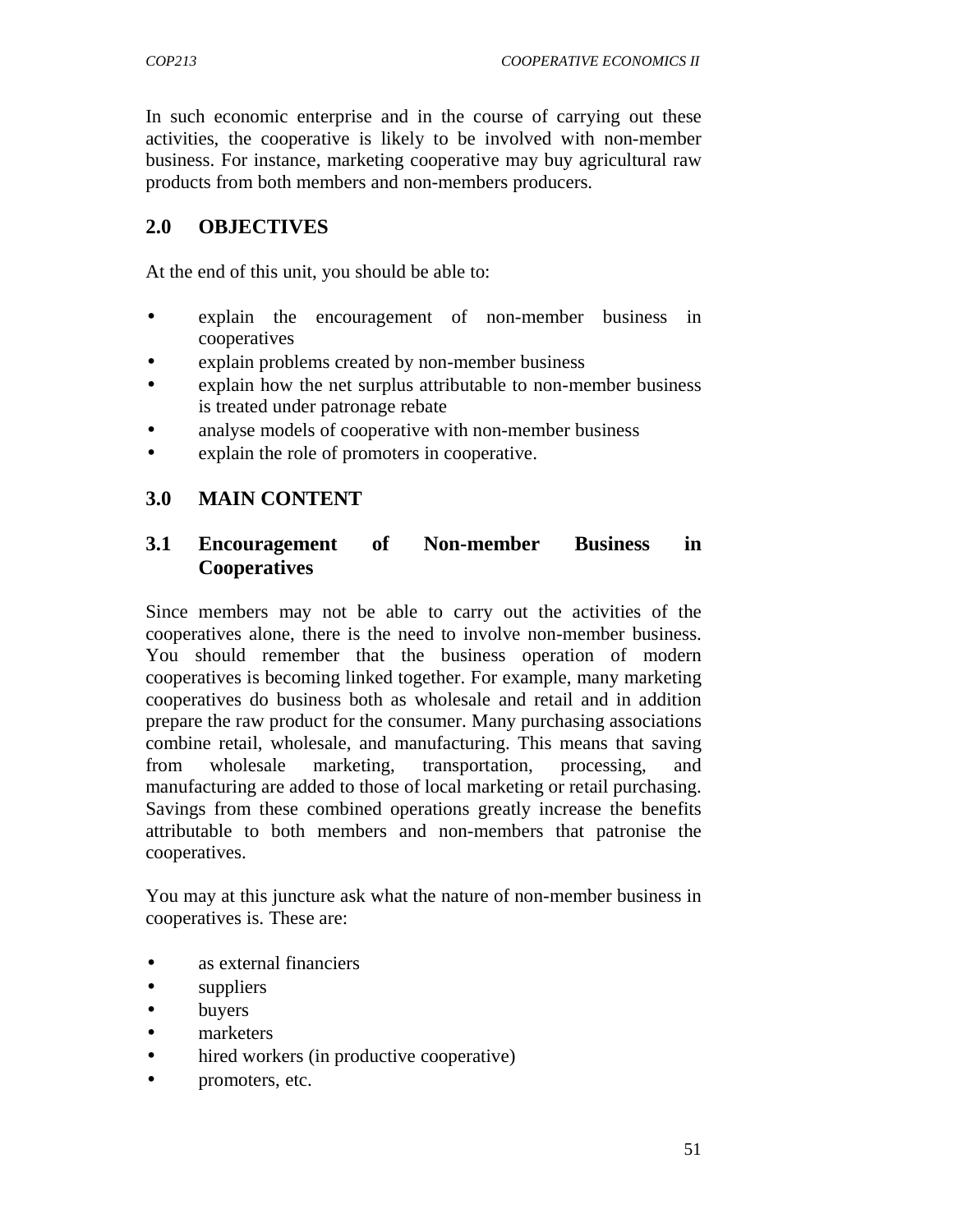Remember, that, in many cases, those wishing to establish cooperative lack the necessary resources. All they can do is finance a small part of the value of a share. Other capital has to come from loans or grants or assistance from promoters.

#### **SELF-ASSESSMENT EXERCISE 1**

Why should a non-member business be allowed in a cooperative?

#### **3.2 Problems Created by Non-member Business**

The first noticeable problem created by non-member business in a cooperative enterprise is the problem of "hold–up". By this, we mean when a cooperative depends on a non-member business for its daily operations, if such a non-member business is unable to meet its contractual obligations with the cooperative, the activities of the cooperative may be adversely affected. Let us discuss a practical example for a clearer picture of the term "hold –up".

Suppose a marketing cooperative has entered into a contractual agreement with a flour mill to supply a 500, 000 tons of corn every year. It is assumed that members of these marketing cooperatives, who are also farmers, could only supply about 300, 000 tons of corn annually. The marketing cooperative then entered into agreement with some farmers who are not members of the marketing cooperatives, to supply the remaining 200, 000 tons of grains. If, due to unforeseen circumstances, such as poor harvest, or the diversion of the grains to alternative markets, the non-members may not be able to supply this quantity to the marketing company thus leading to its inability to meet its contractual obligation to the flour mill. Thus the marketing cooperative is "held – up" by the inability of non-member suppliers to fulfill their contracts.

Other problems created by non-member business in a cooperative are as follows.

- Poor services/goods delivery
- Lack of commitment
- Lack of patronage
- Fraud
- Higher interest on loans
- Higher charges on credit facilities.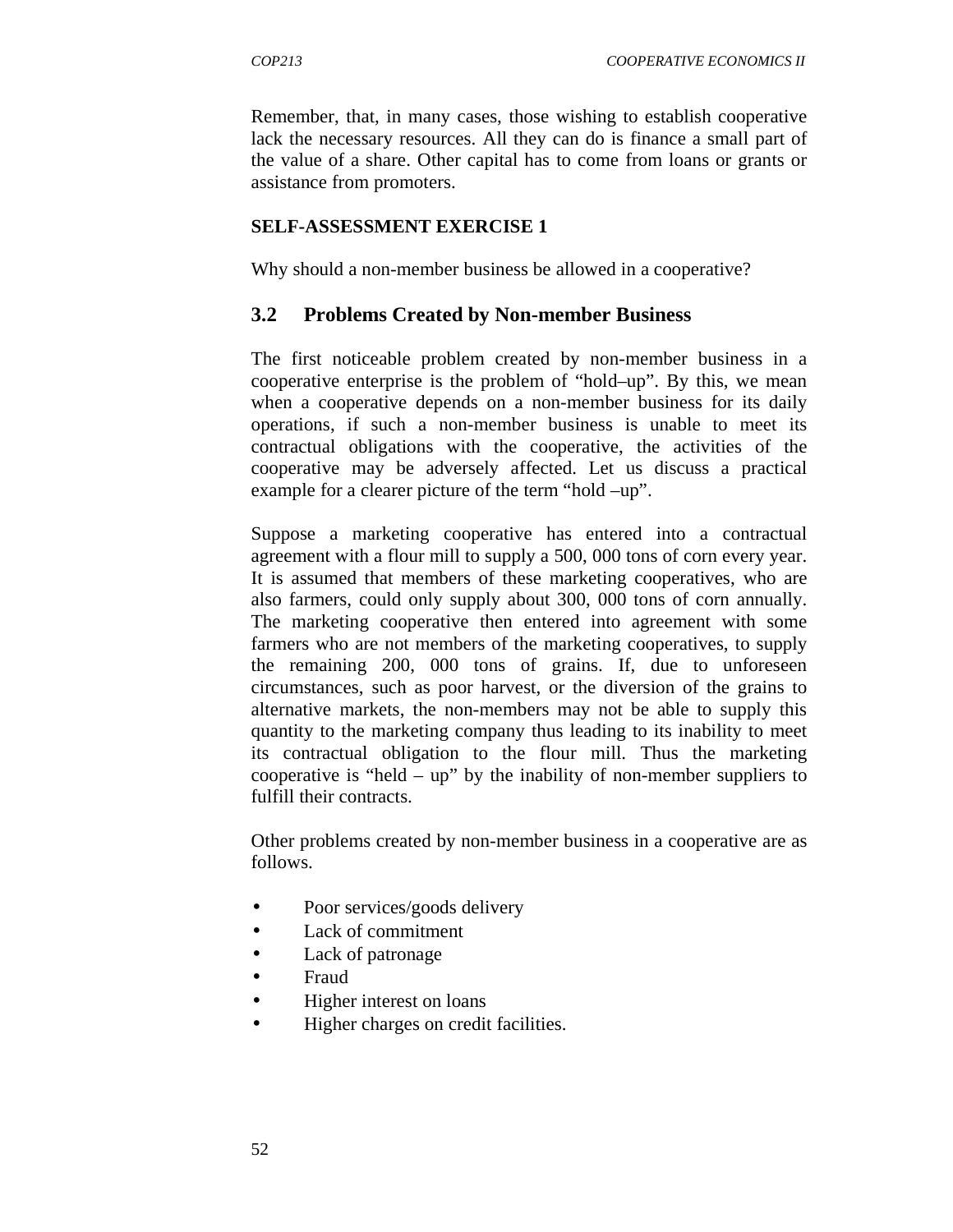## **3.3 How the Net Surplus Attributable to Non-member is treated under Patronage Rebate**

Now, remember that a rebate is a sum of money by which a debt, tax, etc may be reduced. For instance, one may enjoy a discount, which has a rebate of  $\mathbb{H}100$  if the account is settled before December 2009. And in the case of patronage rebate, it is a rate of surplus refund to those who patronise the activities of a cooperative.

From the surplus, the interest on external sources of finance, payment of trade creditors and suppliers are also made. I will like you to recall the different forms of cooperative involvement earlier discussed in this course and also that there is the group of cooperatives whose members are its users, as in the case of consumer, saving and credit, in service and housing cooperatives. The members of this type of cooperative expect to receive remuneration in the form of the particular service they require. Similarly, a non-member business dealing with the cooperative that falls under this group is also expected to receive remuneration in the form of the particular service he requires. And just as patronage refund is made to members, usually at the end of the year, non-member business can also lay claims to a portion of the surplus.

Secondly, there is the group of cooperatives whose members are not its users, but its workers. These include production, building and transport cooperatives. In this second example, the member earns his living from his employment in the cooperative. Here we come to the question of exactly what remuneration the member should receive for working in the cooperative.

Similarly, productive cooperatives sometimes hire workers as nonmembers involved in the operations of these cooperatives. The hired workers also expected remuneration just as the members who are also workers. Any discussion of the surplus and patronage rebate must include the subject of financial remuneration for the members and nonmembers involved in the cooperatives.

# **3.4 Models of Cooperative with Non-member Business**

Eminent professors of Agricultural Economics Jeffrey S Royer and H Matthey cited in units 4, 5 and 6 also extend their models to a cooperative with non-member business. They stated that, if the cooperative is assumed to purchase raw product from both members and non-members, the raw product supply function represent by equation 3 (please, see unit 4 as a reminder) is replaced by two examples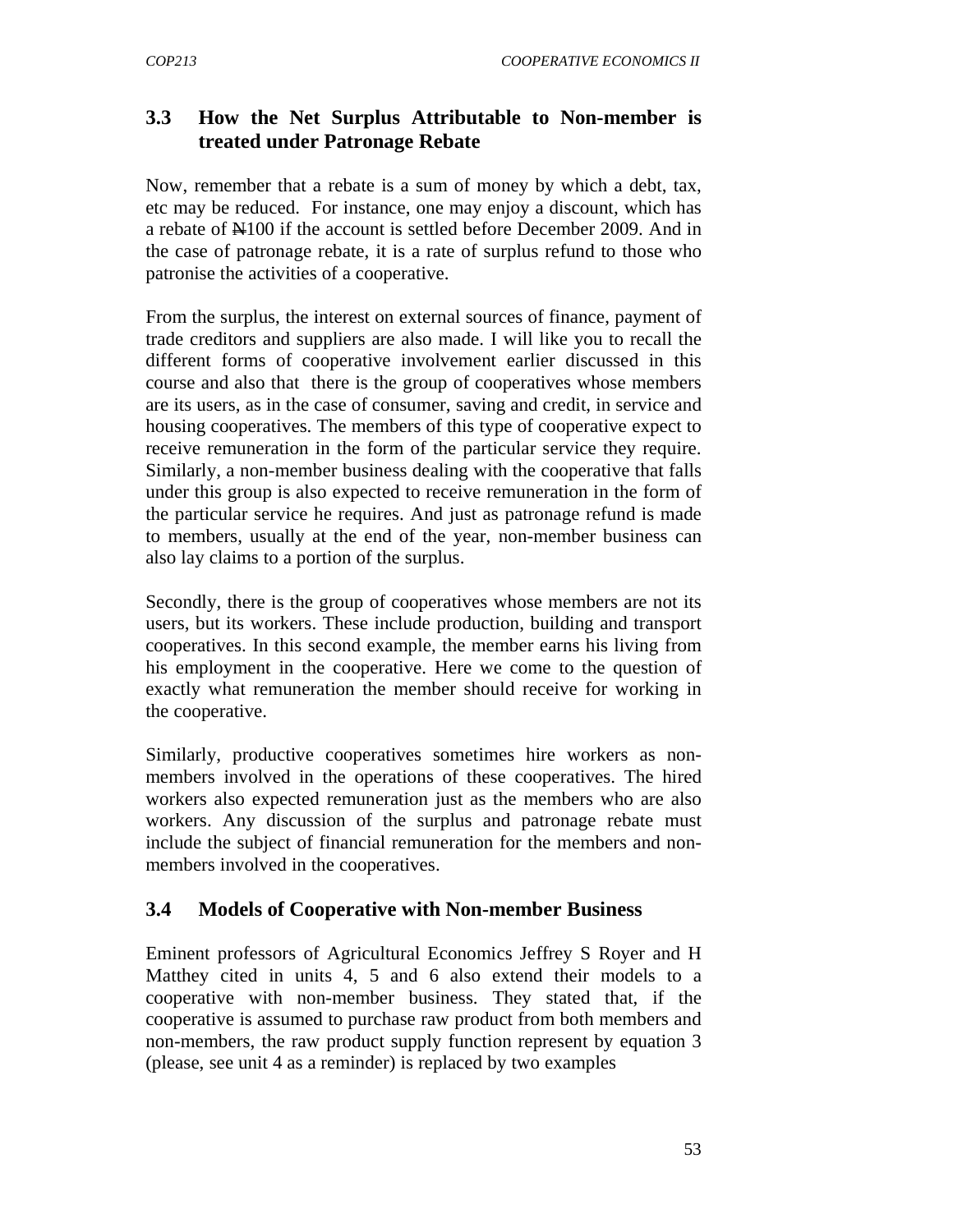$R_1 = e - fN_1$   $e < 0, f > 0$  (12) And  $R_2 = h - lN_2$  h < 0, 1 > 0 (13)

Where  $R_1$  and  $R_2$  respectively represent the quantity of raw product supplied by members and non members, and  $N_I$  and  $N_2$  are the prices offered members and non members by the cooperative.

Like in unit 6, where we identified three different objectives a cooperative can pursue, Jeffrey and Holger also extend same to the present models where a cooperative deals with both members and non members.

#### **(a) Cooperative maximises profit**

In this case, they argue that, the cooperative treats members and nonmembers alike. The objective function of the cooperative reflects this:

$$
\pi = PQ - c - N_1 R_1 - N_2 R_2 \tag{14}
$$

The cooperative maximises its profits with respect to the two raw product prices. It exercises its monopsony power in the member and non member market. The decision criteria to determine the prices paid to the suppliers of the raw product are

$$
NMR = MFC_1
$$
 (15) and

 $NMR = MFC_2$  (16)

Remember that NMR stands for Net Marginal Revenue while MFC stands for Marginal Factor Cost.

Non members receive only the raw product price. On the other hand, members receive the rents that the cooperative earn as patronage. They get an additional amount in patronage refunds. A numerical solution can be obtained using the formulae above if we have the parameters.

#### **(b) Cooperative maximises joint welfare**

The objective function of the cooperative is

$$
L = PQ - C - N2R2 - F
$$
 (17)

The cooperative has two control variables  $N_I$  and  $N_2$ . The decision criteria are derived by differentiating the objective function with respect to the two raw product prices that are offered to members and non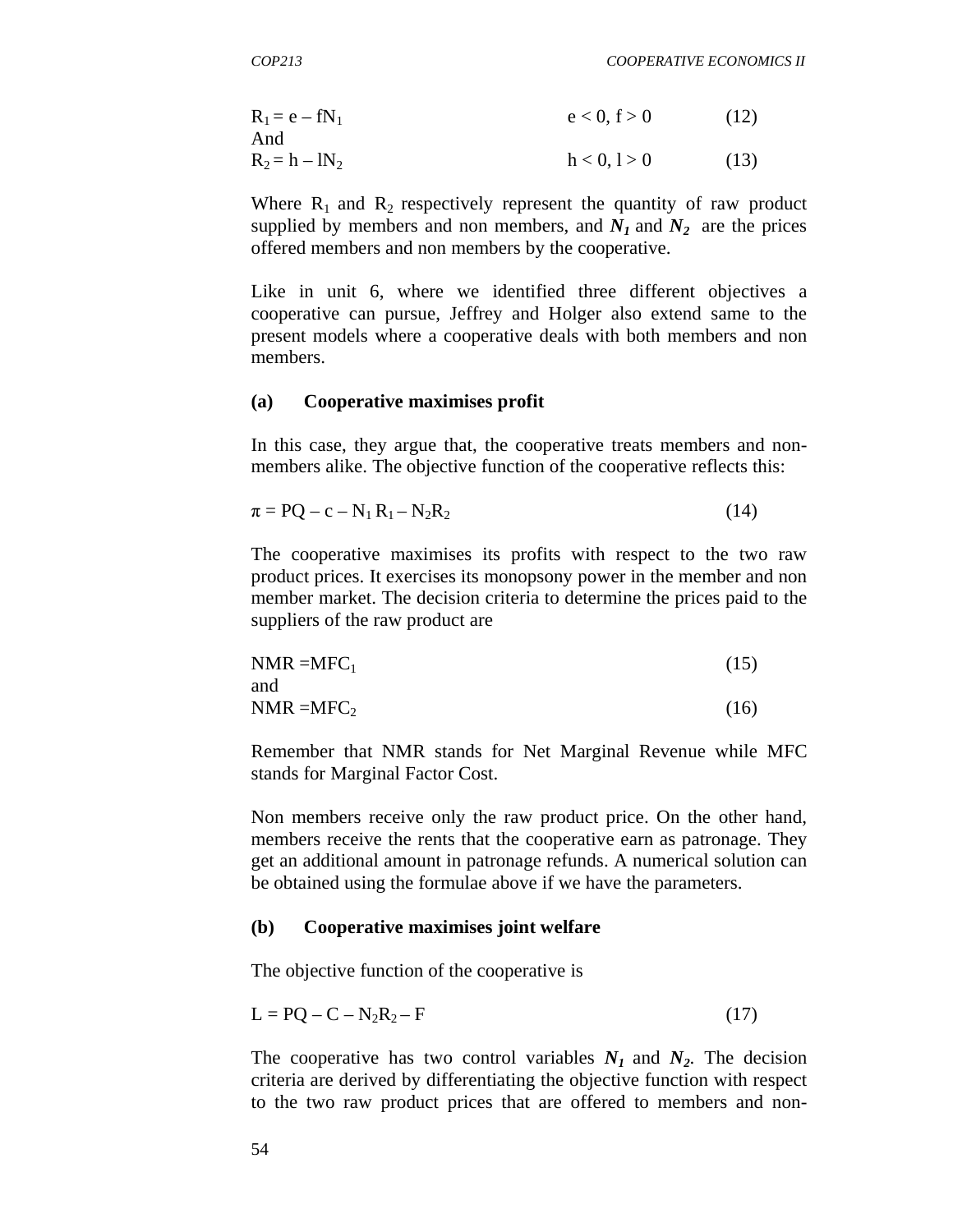members. This differentiation produces two first-order conditions. From the conditions placed on equations (12) and (13) we see that neither  $\partial R_1/\partial N_1$  is assumed to be zero. Thus, the first-order conditions can be written as thus.

$$
NMR = N_1 \tag{18}
$$

$$
NMR = MFC_2 \tag{19}
$$

*MFC2* represents the Marginal Factor Cost of the raw product supplied by the non members. This is equivalent to stating that for a maximum value of the objective function, the cooperative will produce the quantity of the processed product at which the marginal net revenue equals the price that it offers members for the raw product and the marginal factor cost of the raw product supplied by non-members. Equations (18) and (19) can be solved for the optimal values of the prices offered members and non-members given the relationship presented by equations (1), (2) (in unit4), and module 2( unit 3 and 4) . When there are parameters, the optimal solutions for the prices offered members and non-members for the raw products can be determined. It will also show that non-members receive only the raw product price, while cooperative members get additional amount on each unit of raw product plus their price. The internalisation of the on-farm cost of the members allows the cooperative to act like a partially integrated firm. Only non-member output is restricted to the monopsony level, while members produce at the competitive level.

#### **(c) Cooperative maximises price paid to members**

The cooperative cannot maximise members welfare directly, because it does not control members raw product output. The non-member business is used as an instrument to improve members' welfare. The objective function cannot be maximised with respect to the member price. The first-order condition represented by equation (15) is replaced by the behavioural constraint.

$$
N_1 = \frac{PQ - C - R_2 N_2}{R_1}
$$
\n
$$
(20)
$$

In this case, the member price  $N_1$  is no longer a decision variable as it can be defined as a function of the parameters and  $N_2$ . The only control variable in this model is the non-member price  $N_2$ . Differentiating the objective function with respect to the non-member price gives the following first-order condition.

$$
NMR = MFC_2 \tag{21}
$$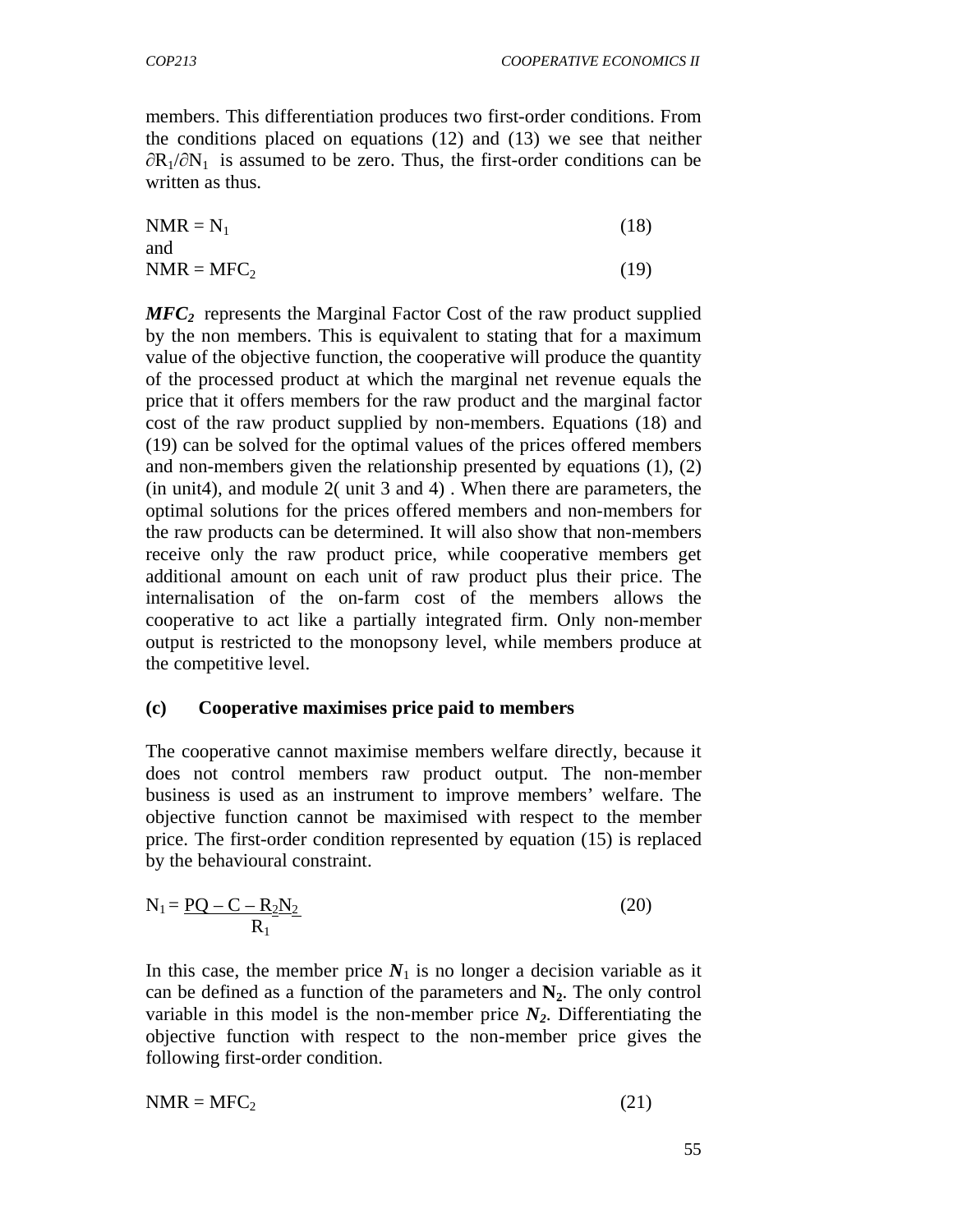Equation (21) states that the cooperative will set the member price such that the net marginal revenue from the total processed product equals the marginal factor cost of the non-member raw product. The behavioural constraint and the first-order condition define the optimal behaviour of a cooperative that is unable to control members' raw product quantity directly.

We can find the solutions to numerical example using the equations if we have the parameters. We will then discover that cooperative profit will be driven to zero in this set-up. Also, no patronage is distributed. Members and non-members receive only their respective raw product prices.

## **3.5 The Role of Promoters in Cooperative**

It does happen that it is not in all cases that members of a profession or trade will organise others of the same profession to form a cooperative. For example, a bricklayer may organise the bricklayers to establish a cooperative.

An outside person can be so motivated to bring others together to form a cooperative. This outside person may not even belong to the same social or economic class. Such an individual is called a promoter.

This means that members of the cooperatives did not just get up and act on their own without outside influence. They were prompted and prodded. The pressure and activities of promoters are important here.

## **3.5.1 Types of Promoters**

In developing countries such as Nigeria, the promoters include the following.

- Philanthropists
- Religious bodies
- Trade unions
- Existing cooperative institution
- The government.

## **4.0 CONCLUSION**

Having looked at the activities of the non-member business in a cooperative, you have to realise that their involvement in cooperative is necessary. It is not in all cases that the non-member business in a cooperative creates problems for the society. Most of the non-member business in the cooperative had contributed to the success of many cooperative enterprises.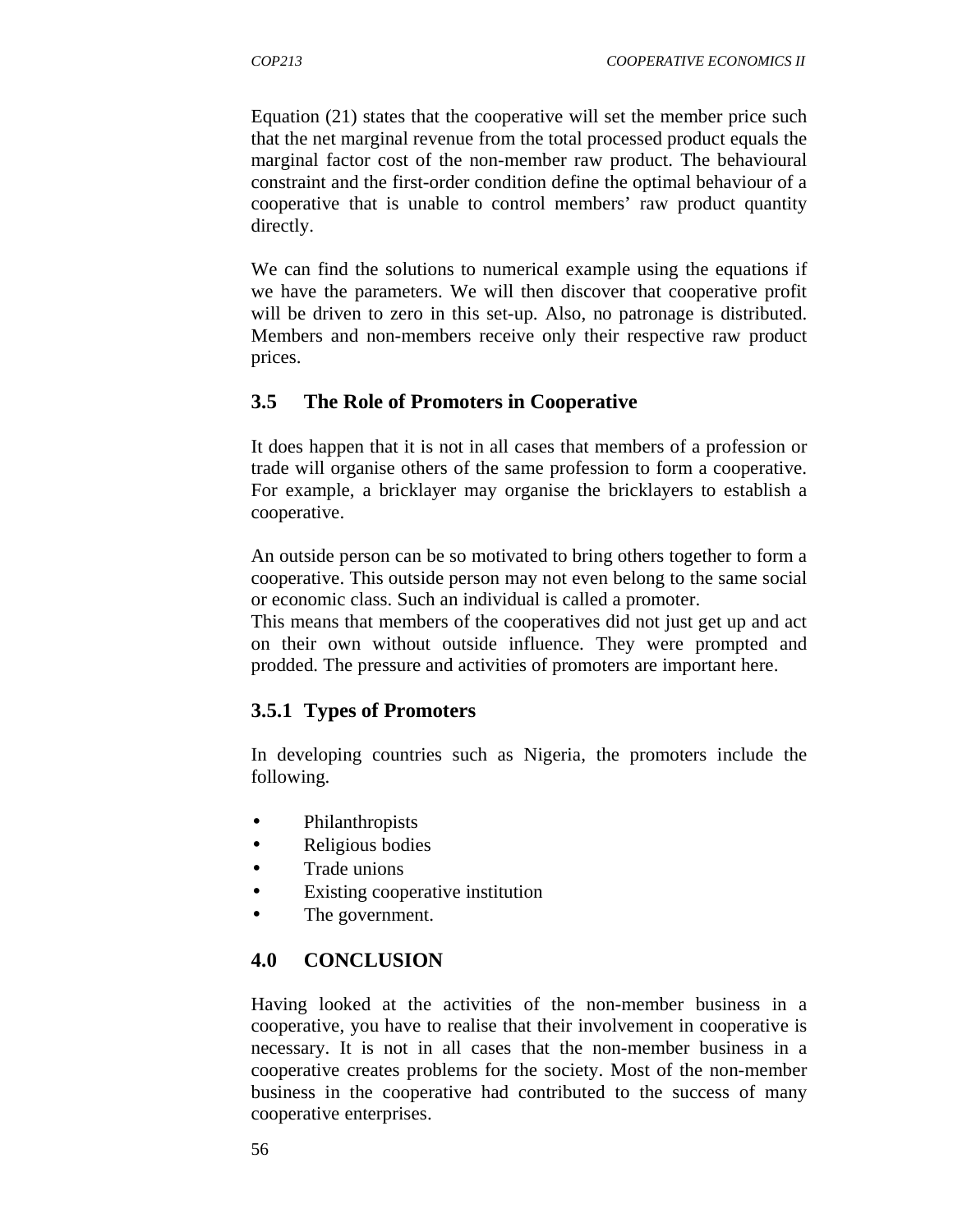#### **SELF-ASSESSMENT EXERCISE 2**

List various promoters for cooperatives.

#### **5.0 SUMMARY**

In conclusion you have learnt the role of non-member business in cooperative. In the next unit, which is the last unit of module I of this course, you are going to learn the classification of cooperatives in terms of the organisational forms and structural types.

#### **6.0 TUTOR-MARKED ASSIGNMENT**

- 1. List and explain the type of business non-member business in cooperative may undertake.
- 2. Define the following terms
- "Hold–up"
- Rebate
- Patronage
- Promoter

#### **7.0 REFERENCES/FURTHER READING**

- Chukwu, S. C. (1990). *Economics of the Cooperative Business Enterprise*. Germany: Marburg consulting for self-help promotion
- Jeffrey, S. Royer & Holger, Mathey (1999). Optimal Strategies of Marketing Cooperatives, Regarding Non-member Business*.*  Nashville: *American Agricultural Economics Association Meetings,* T. E. August 8-11, 1999.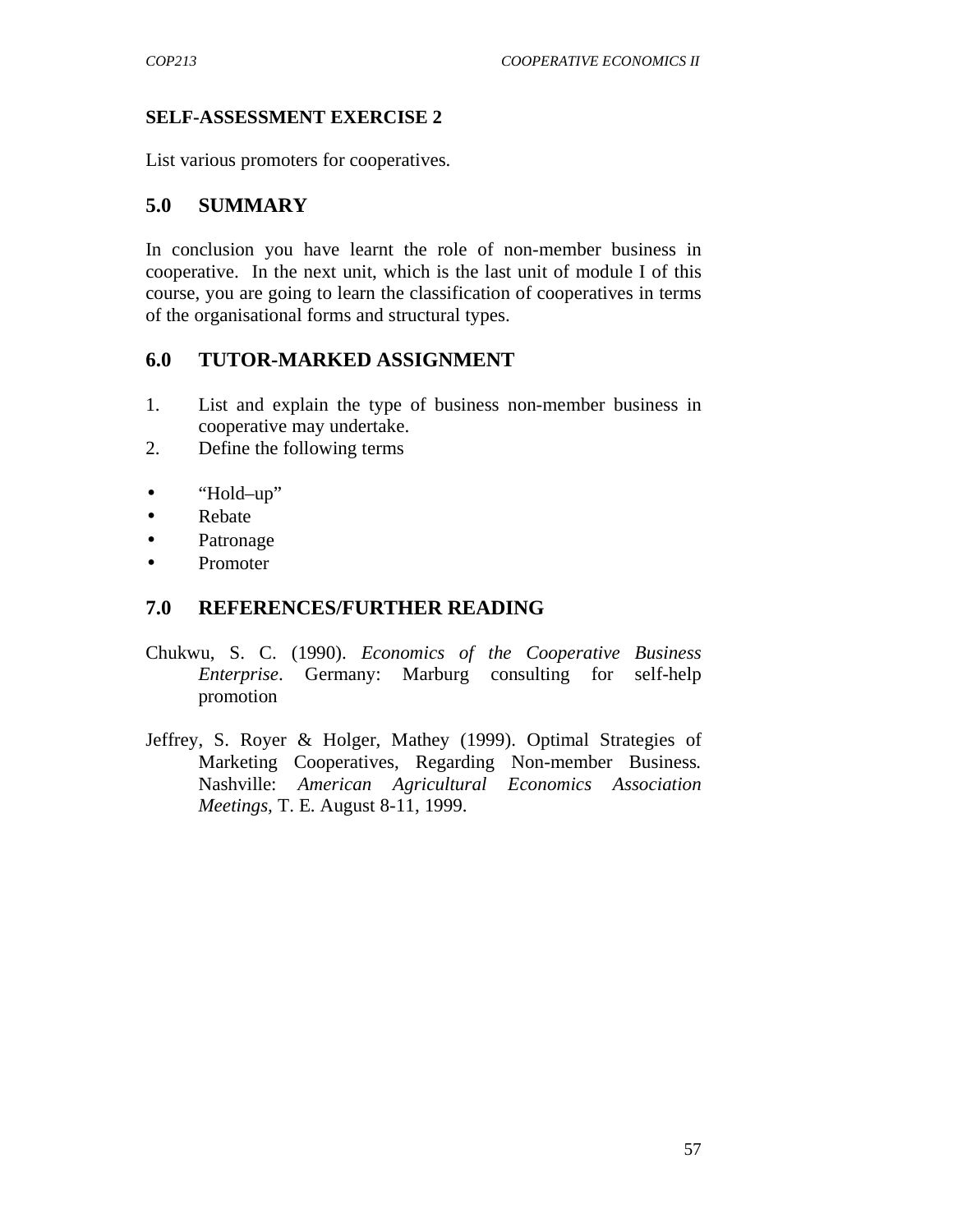#### **UNIT 9 ORGANISATIONAL FORM AND STRUCTURAL TYPES OF COOPERATIVES**

#### **CONTENTS**

- 1.0 Introduction
- 2.0 Objectives
- 3.0 Main Content
	- 3.1 Primary Cooperative
	- 3.2 Secondary Cooperative
	- 3.3 Tertiary Cooperative
	- 3.4 Application of the Classification to Identifiable Cooperatives
	- 3.5 Meanings of the Terms Union, Federation and an Apex
- 4.0 Conclusion
- 5.0 Summary
- 6.0 Tutor-Marked Assignment
- 7.0 References/Further Reading

## **1.0 INTRODUCTION**

In units 7 and 8, you examined the appropriation of net surplus in the cooperative business and the non-member business in a cooperative. You also learnt the purposes and criteria used for the appropriation of the net surplus. More so, you learnt about the problems associated with the different methods used in the distribution of patronage refund and rebate.

Now you are going to classify cooperatives in terms of the organisation forms and structures as well as apply this classification to identifiable cooperatives.

You can recall that a cooperative is a form of business ownership that consists of a group of people who have joined together to perform a business function more efficiently than each individual could do alone. You also remember that the purpose of a cooperative is not to make a profit for itself, but to improve each member's situation. However, members of certain types of cooperatives do make a profit by selling their product and/or service to customers who are not cooperative members.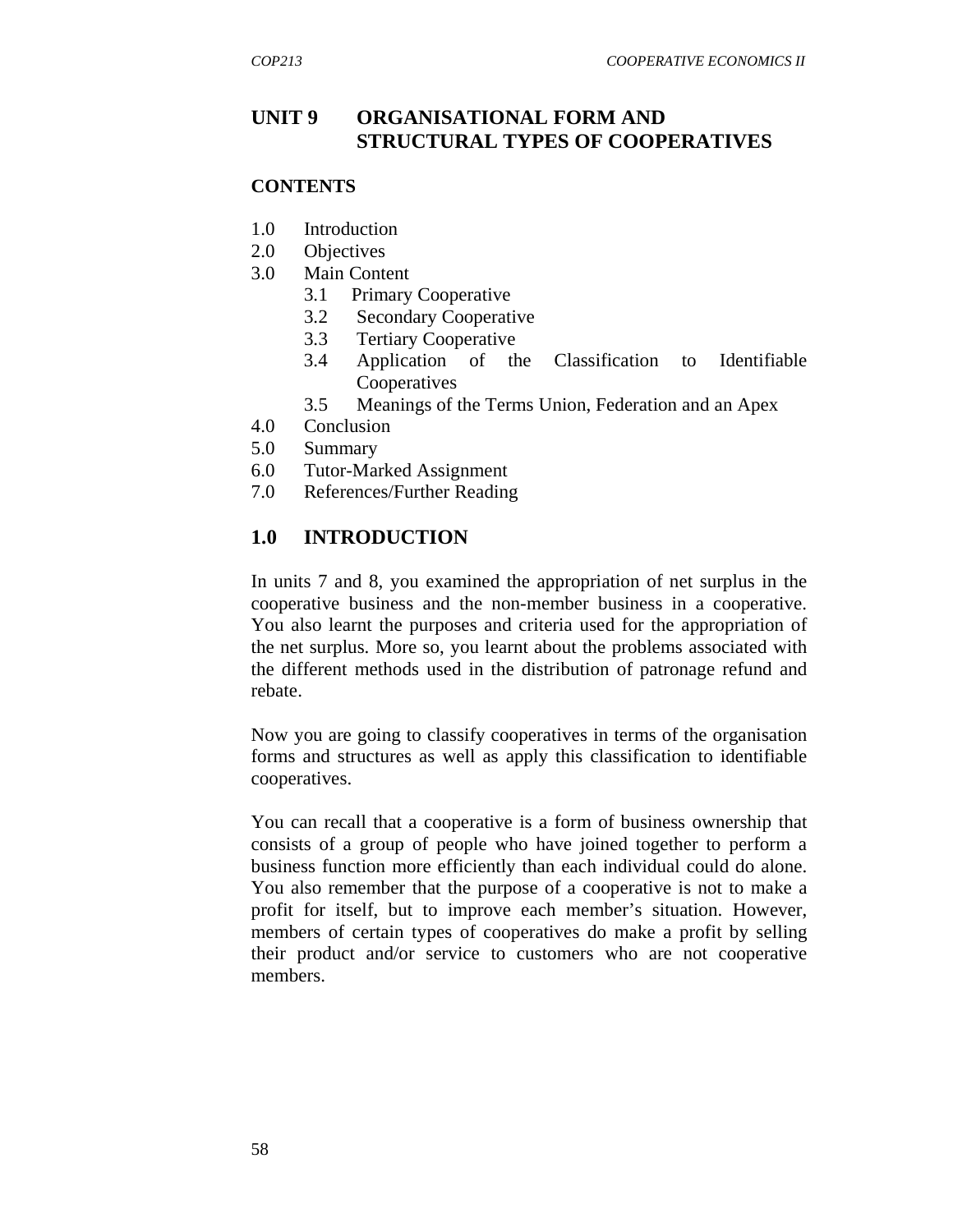Note that cooperatives can take many forms. The classifications of cooperatives in terms of organisation forms and structures types are as follows.

- i. Primary cooperatives
- ii. Secondary cooperatives; and
- iii. Tertiary cooperatives.

These form the subsections 3.1 to 3.3 of the unit.

### **2.0 OBJECTIVES**

At the end of this unit, you should be able to:

- classify cooperative in terms of organisation forms and structures
- apply this classification to identifiable cooperatives
- explain the meanings of the terms union, federation and apex cooperative.

### **3.0 MAIN CONTENT**

#### **3.1 Primary Cooperatives**

According to Enikanselu, S .A. et al, "primary cooperative is made up of natural person as members. By law, a primary cooperative should be made up of at least 10 members while industrial primary cooperative is 6 members (Adeoye 1996). There is no upper ceiling on membership of any primary cooperative. Primary cooperatives are, therefore, smallest individuals units in the set up. They cover limited area of operation. They also have in most cases individuals as members and may link up with other cooperatives for improved services. They may sometimes be called local cooperatives.

The basis for making the above mentioned categorisation is the membership of the cooperative and the activities of the cooperatives.

#### **3.2 Secondary Cooperative**

Enikanselu, S. A. et al, state that a secondary cooperative is made up of at least two or more primary cooperative societies. It is a union of cooperative societies and they are usually referred to as mother union. One feature of the secondary cooperative is that individual members cannot become a member.

Obviously, secondary cooperatives are cooperatives occupying the second layer with the primary cooperative below. They are mostly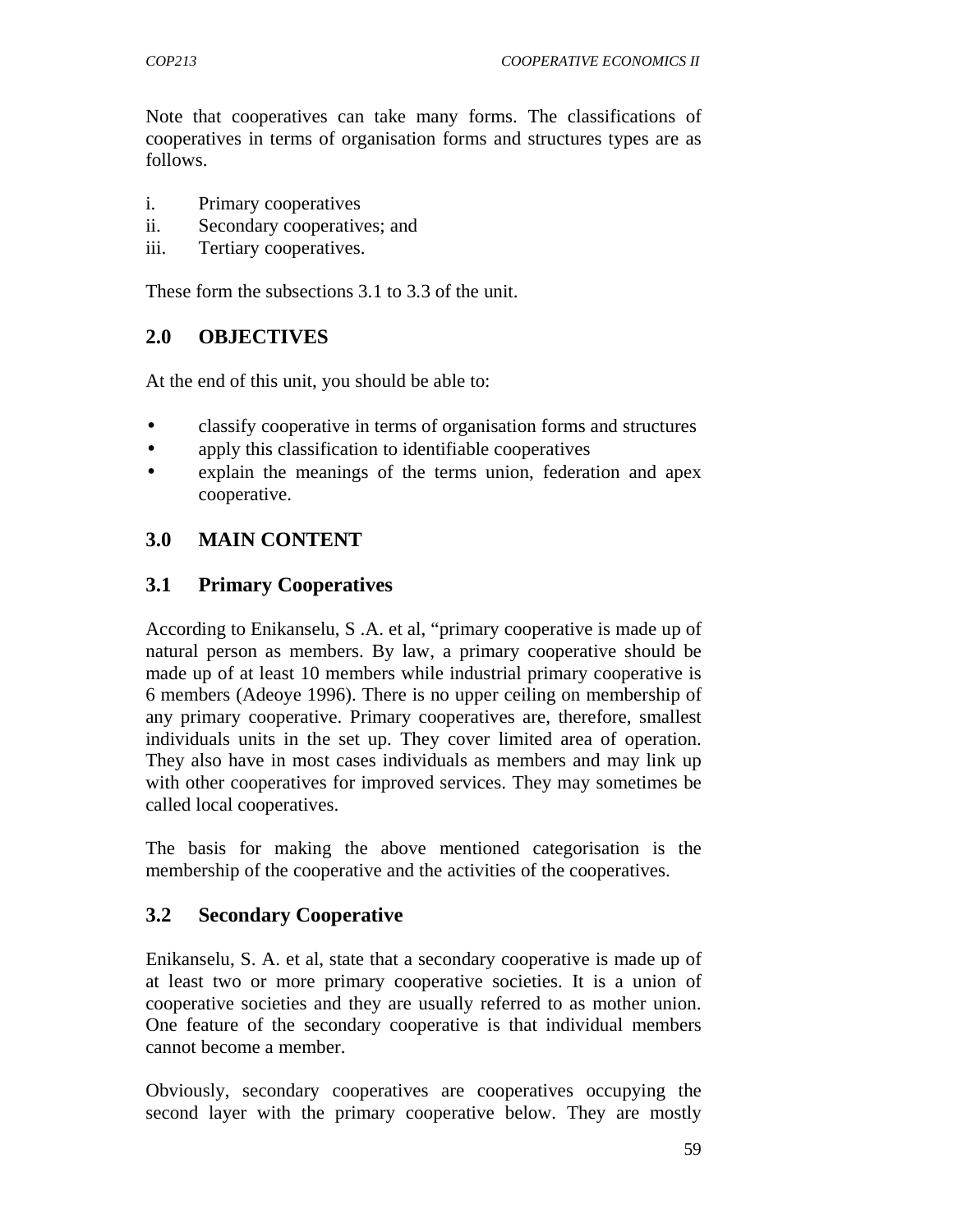formed by a number of primary cooperatives. Secondary cooperatives cover wider areas of operation. They are sometimes called regional cooperatives.

#### **3.3 Tertiary Cooperatives**

They are cooperatives occupying the third layer with the secondary and primary cooperatives below.

Tertiary cooperatives are formed mostly by secondary cooperatives. The areas of operation in this set up cover the areas of the operations of the secondary cooperatives that formed them. Sometimes, they are called national cooperatives if they cover the whole country.

We are going to apply the classification of cooperative in terms of organisation forms and structures to identifiable cooperatives in the next section.

#### **SELF-ASSESSMENT EXERCISE 1**

What are the 3 main types of organisational classification of cooperatives?

### **3.4 Application of the Classification to Identifiable Cooperatives**

Having examined the classification of cooperatives according to organisation forms and structures, we now proceed to apply this classification to identifiable cooperatives.

- i. Primary cooperatives as pointed out above, these are cooperatives with individuals as members. They cover limited areas of operation. Primary cooperatives could be consumer cooperative or productive cooperative. Good examples of primary cooperative are as follows.
- ii. Lagos State University (LASU) staff multipurpose cooperative society limited.
- iii. Lagos State Polytechnic (LASPOTECH) staff multipurpose cooperative society limited
- iv. LUTH/CMUL Idi–Araba cooperative multi-purpose society limited

Taking the example of the LUTH cooperative, we can analyse it as follows*.*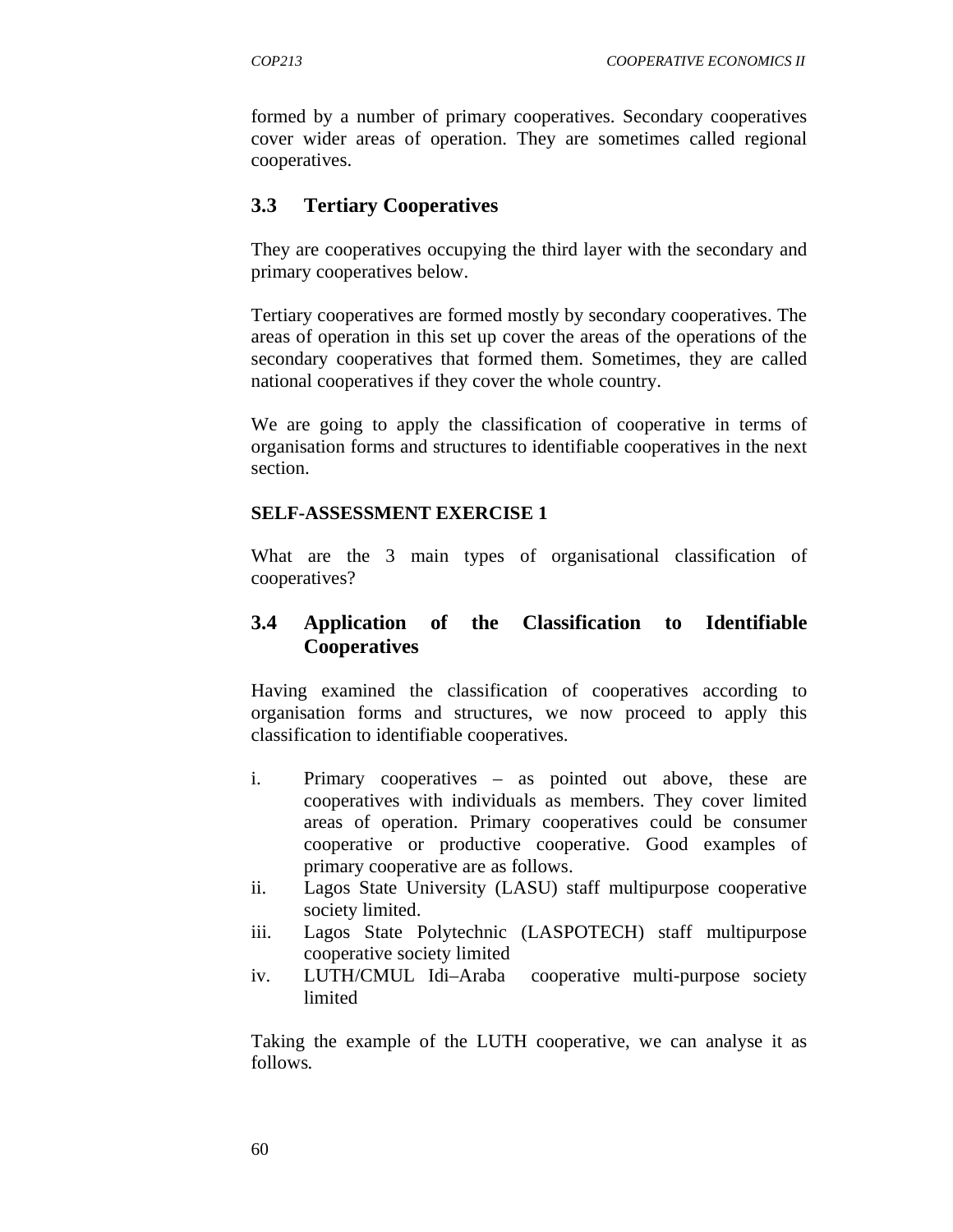#### **LUTH/CMUL Idi–Araba, cooperative multipurpose society limited**

This society primarily caters for staff members of Lagos University Teaching Hospital (LUTH). Its mission is "to be a dynamic cooperative society that would be both proactive and responsive to the hopes and aspirations of co-operators". The society has over the years been able to grant loans to its members for productive and provident purposes. It has acquired lands and allocated same to members to enable them build their own houses. The society also assisted members to buy shares.

The bylaw of the society states that "the primary objective of a thrift and credit society shall be granting of loans to members". The society added additional functions to its primary objectives, which necessitated a change of status and name. The society then applied for re-registration as a multipurpose cooperative society. This implies that, even though the thrift and credit society stood to grant loans to members as its main objective, the multipurpose, as the name suggests, is allowed to venture into other businesses such as land/estate, investments (buying of shares, house-hold equipment, etc) as well as sales of consumer goods and food stuffs at moderate rates.

**2) Secondary cooperative** – you recall that this type of cooperative is made up of at least two or more primary cooperative societies.

A good example is state or region cooperatives such as Akwa Ibom cooperative federation limited representing the interest of cooperative movements in that state.

**3) Tertiary cooperative** – remember that these are formed mostly by secondary cooperatives. A good example of tertiary cooperative is at the national level where cooperatives are formed to cover the entire country, for instance, National Cooperative Federation of Nigeria Limited. This caters for all cooperatives in the country.

Examples of tertiary cooperatives can be found at international level. These international cooperative are world cooperative bodies representing cooperative interest and welfare on a global level. Examples are as follows.

- a) International Cooperative Alliance (ICA), which was established in 1895 with membership from over 65 countries.
- b) International Federation of Agricultural Producers (IFAP).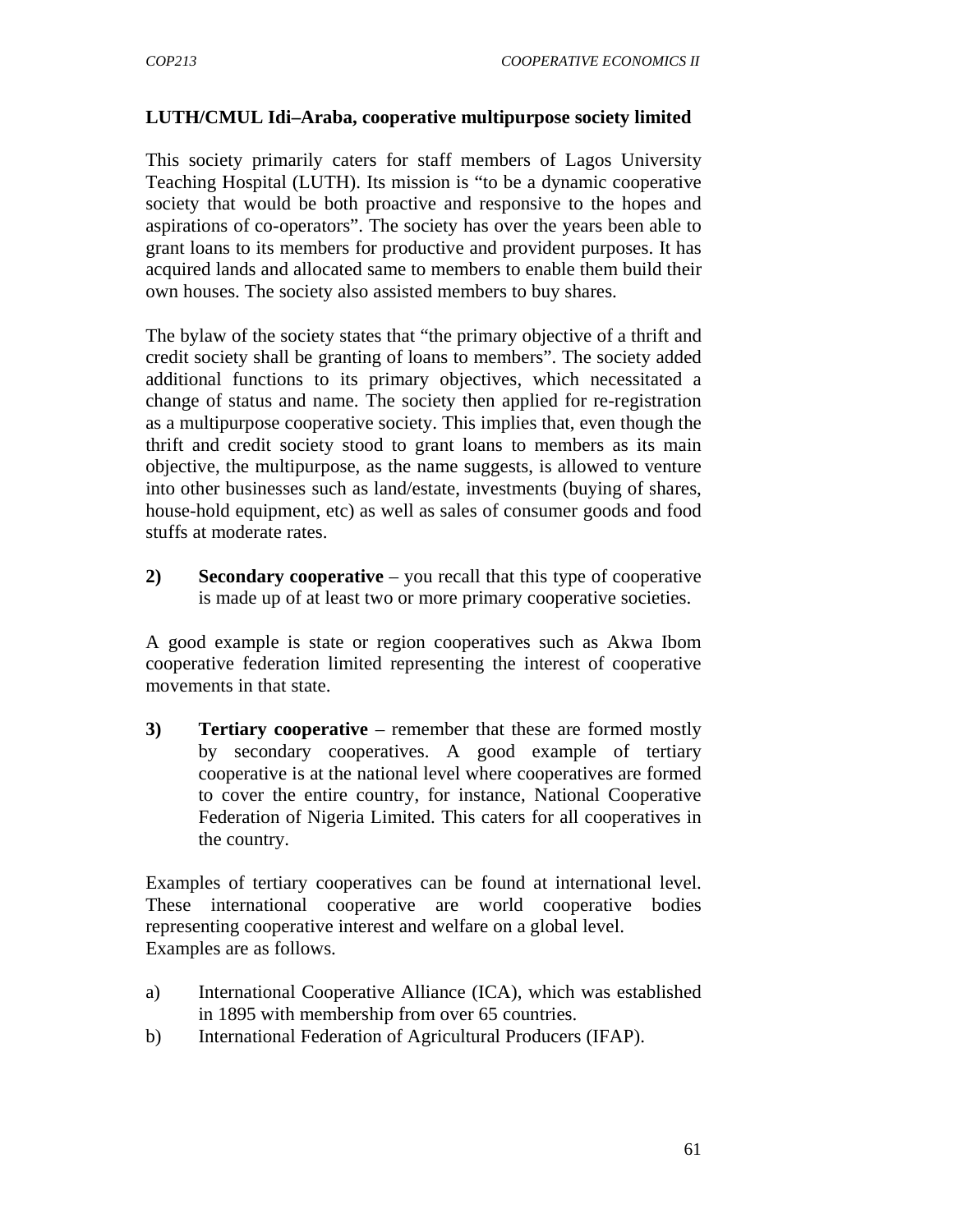#### **SELF-ASSESSMENT EXERCISE 2**

Look around you and list three examples of primary cooperatives.

### **3.5 Meanings of the Terms Union, Federation and an Apex Cooperative**

It is imperative for us to at this stage, look at terms commonly used for classification but sometimes confusing. These terms are as follows.

#### **a) Union**

As the name implies, a union can be referred to as any coming together of primary cooperatives to form another common body. It is identical with a federation in that sense.

#### **b) Federation**

A federation is a result of joint action by a number of independent primaries and/or secondary and/or tertiary cooperatives. In some cases, a union can also be seen as a primary cooperative society in Nigeria.

#### **c) An Apex Cooperative**

This is functionally specialised for instance, the National Cooperatives Federation of Nigeria Limited.

### **4.0 CONCLUSION**

You have gone through the organisational forms and structural types of cooperatives. The journey took you to the classification of cooperatives in terms of organisation forms and structures types. You also examined the meanings of the terms union, federation and an apex cooperative.

### **5.0 SUMMARY**

In this unit, you have learnt the classification of cooperative in terms of organisation, forms and structures. You were able to identify three categories of cooperatives and also identify where a cooperative will belong based on some criteria. Next to consider is the nature of productive cooperative in unit 10, which is the first unit of Module 2.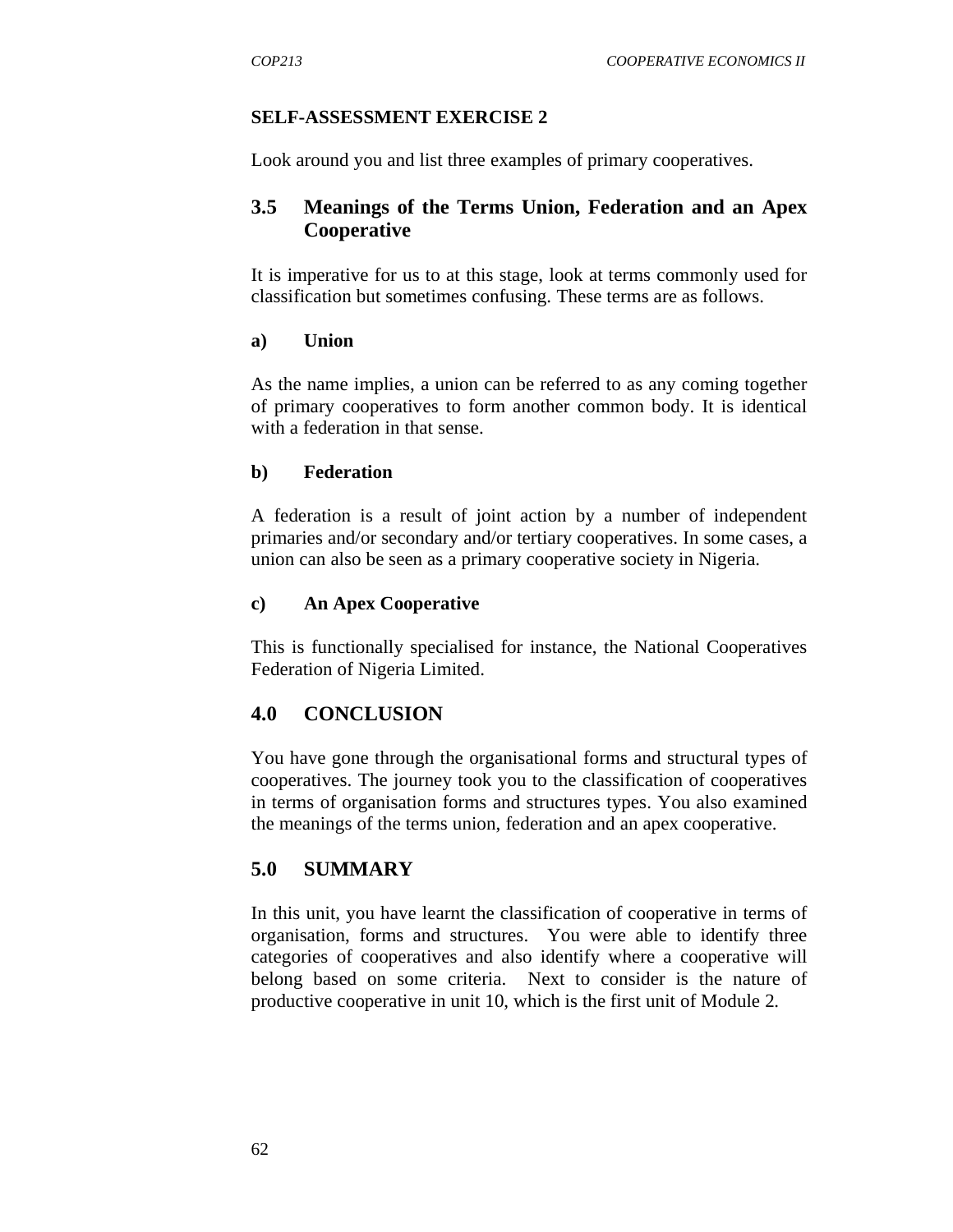### **6.0 TUTOR-MARKED ASSIGNMENT**

- 1. Briefly describe the three main types of cooperatives according to organisational forms and structural types of classification.
- 2.Explain the terms 1) Union 2) Federation 3) An apex cooperative.

#### **7.0 REFERENCE/FURTHER READING**

Enikanselu, S. A.; et al. (2005). *Principles and Economics of Cooperative.* Lagos: Dart Trade Limited.

Owojuyigbe, S. (1988). *Cooperatives Administration and Fieldwork in Nigeria*. Ibadan: Anu Olu Publishers.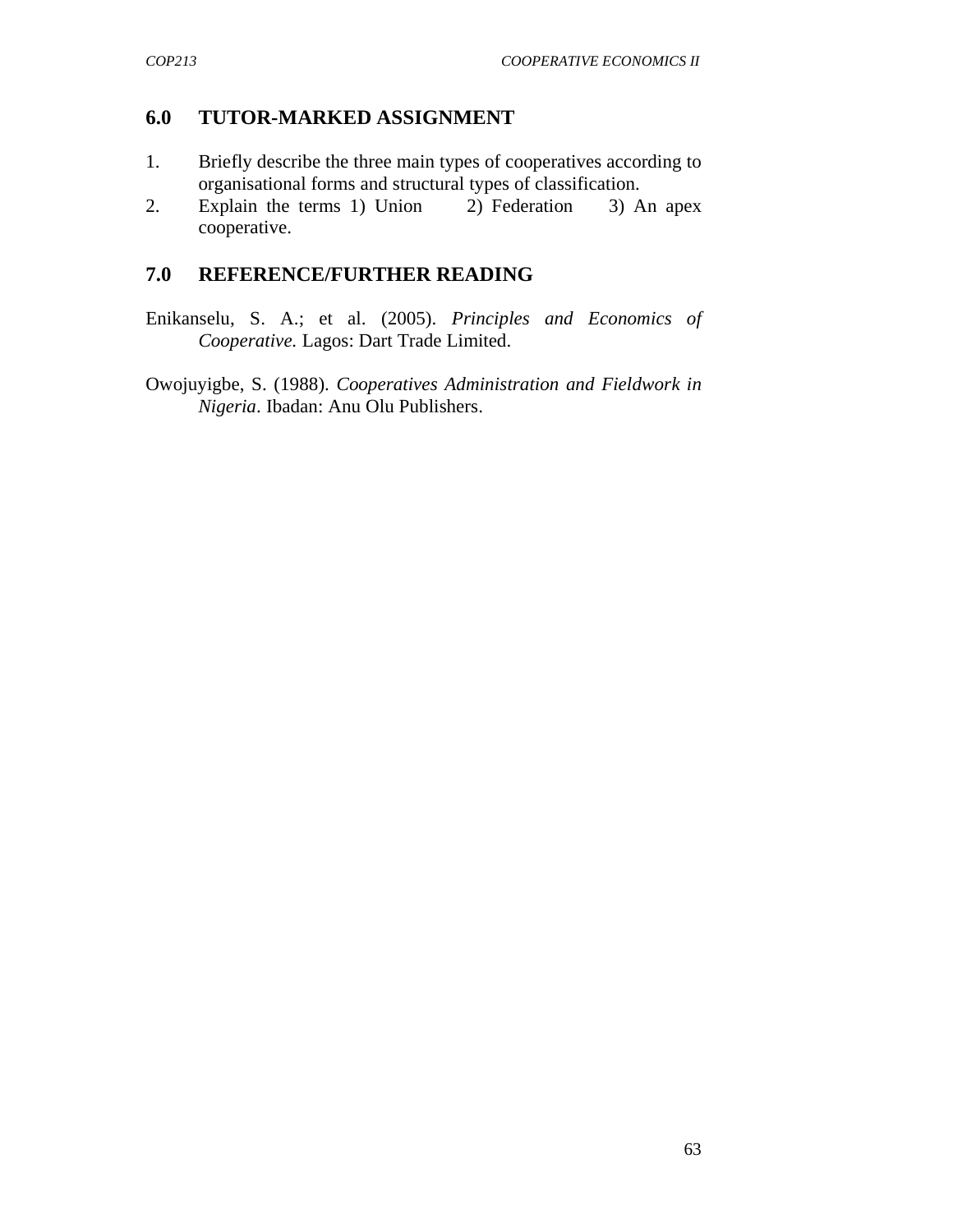# **MODULE 2**

- Unit 1 The Nature of Productive Cooperative
- Unit 2 Characteristic of Productive Cooperative
- Unit 3 Reasons for High Mortality Rate, High Failure Rate of Productive Cooperative
- Unit 4 Success of Some Productive Cooperative
- Unit 5 Concept of Mergers
- Unit 6 Legal Provision on Cooperative Mergers, the Need for Mergers in Cooperatives and Problems Associated with Mergers in Cooperatives

# **UNIT 1 THE NATURE OF PRODUCTIVE COOPERATIVES**

## **CONTENTS**

- 1.0 Introduction
- 2.0 Objectives
- 3.0 Main Content
	- 3.1 What is Productive Cooperative?
	- 3.2 Historical Antecedents of Productive Cooperatives
	- 3.3 The Spread of Productive Cooperatives in the Modern World
	- 3.4 Examples of Productive Cooperatives
	- 3.5 The Productive Cooperatives as a Tool for Development
- 4.0 Conclusion
- 5.0 Summary
- 6.0 Tutor-Marked Assignment
- 7.0 References/Further Reading

# **1.0 INTRODUCTION**

In unit 9, you were taught the organisation and classification of the forms and structures of cooperative as well as the application of the classification to identifiable cooperatives.

In this unit, you are going to look into the nature of productive cooperative, their historical antecedents, especially their spread in the modern world.

During the 1980s, trade union organisations, non-governmental organisations and even governments themselves began to regard industrial production cooperatives as potential vehicles for the creation of employment. In both developed nations and third world countries,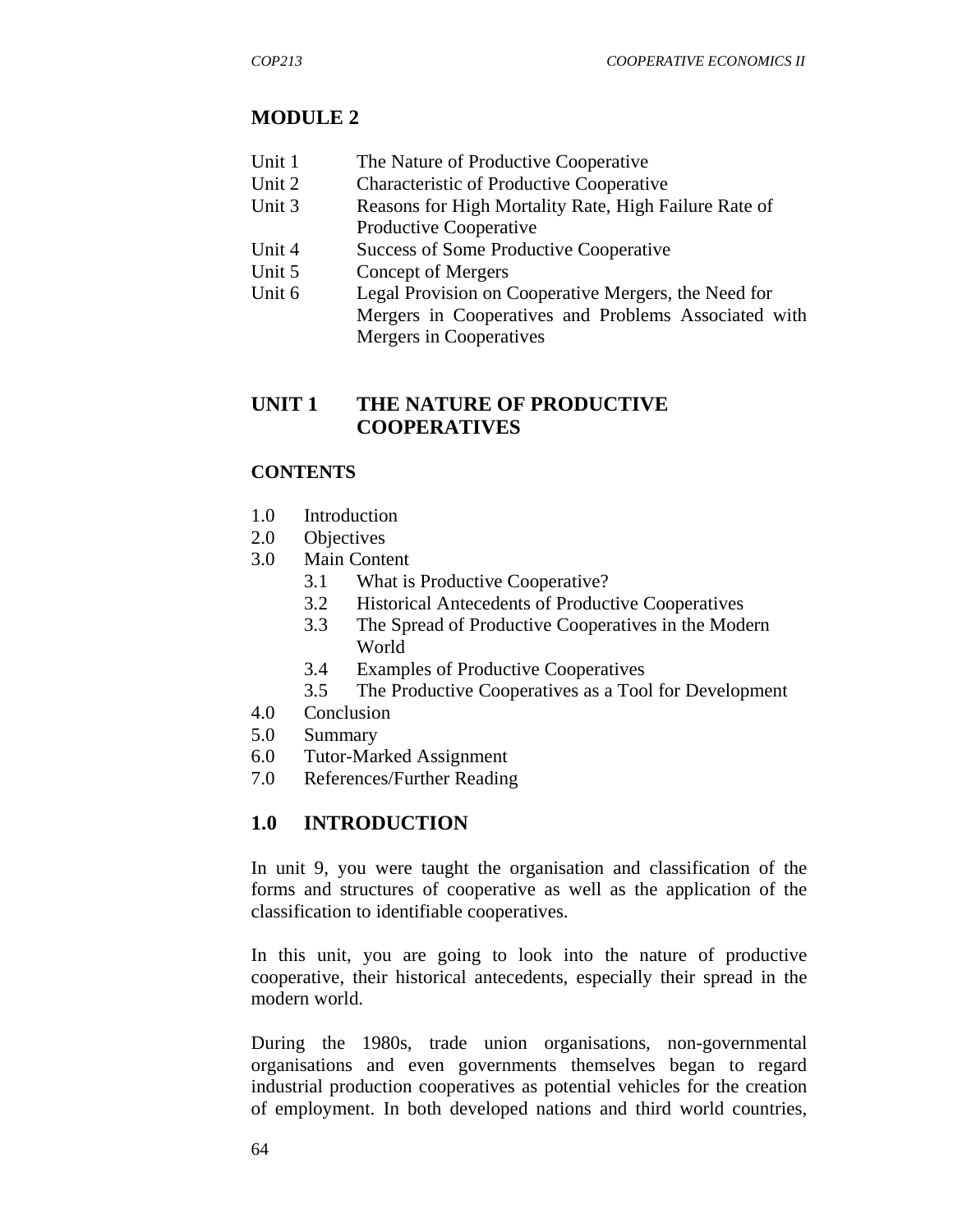which suffer from rampant and often concealed unemployment, full employment, particularly employment in production sectors of the economy, is an overriding national objective.

The capitalist method of providing full employment has proved a failure. Before the collapse of communism (which prided itself on the attainment of full employment, albeit at the cost of disguised unemployment), the communist method was extremely unattractive. An alternative method of providing full employment, therefore, needs to be found, and it is here that the productive cooperatives have an important role to play.

### **2.0 OBJECTIVES**

At the end of this unit, you should be able to:

- explain the nature of productive cooperatives
- trace the historical antecedents of the productive cooperatives and their spread in the modern world
- give examples of productive cooperatives
- explain the productive cooperative as a tool for development.

### **3.0 MAIN CONTENT**

#### **3.1 What is Productive Cooperative?**

As the productive cooperative originated in France, it is worthwhile to examine how the French define this type of cooperative. Here, we will refer to the definitions introduced by Antoine Antoni, the general secretary of the French Confederation of Production Cooperatives. The first definition used by Antoni was taken from the French Cooperative Law of 1937. "Workers" production cooperative societies are established by the workers or employees for the purpose of jointly practising their occupation for their employment, or public or private services resulting from the practice of the said occupation including the sale of products manufactured, processed, converted or extracted by them, and the execution of auxiliary replacement and installation work". The second definition, which is taken from the Cooperative Law of 1947, states as follows.

The essential aims of cooperative societies are as follows.

1) To reduce, for their members' benefit and by the members' joint effort, costs and, where relevant, the sale price of certain goods and services, while fulfilling the functions of entrepreneurs or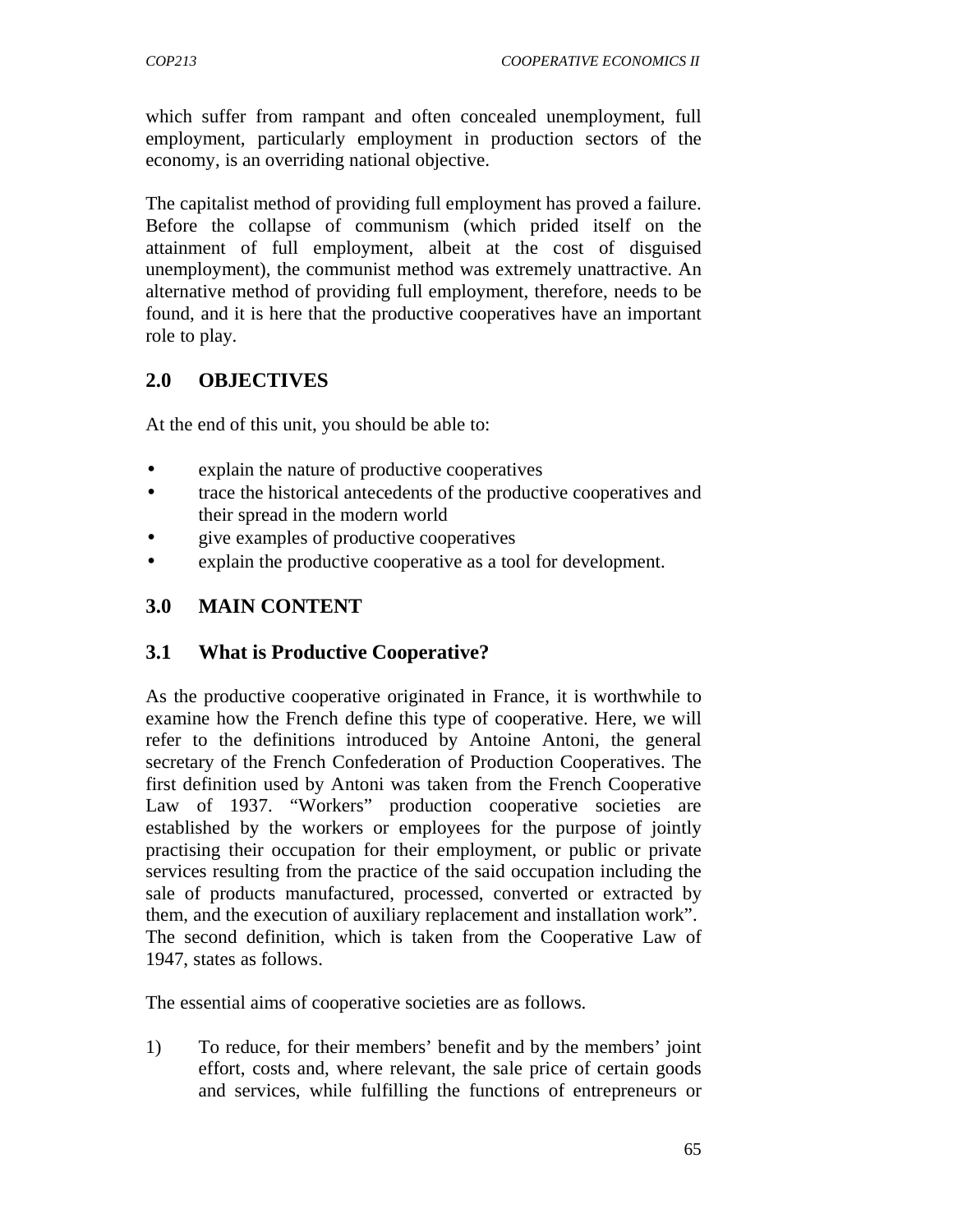intermediaries, whose remuneration would have the effect of increasing these costs.

2) To improve the commercial quality of the products supplied to their members, or of those supplied by the latter or delivered to the consumers. Cooperatives are active in all fields of human endeavours.

Antoni found these definitions lacking and felt they ignored the main function of the production cooperative. A group of definitions relating to productive cooperatives, which were published in the 1970s, beginning with what was the standard definition in Poland will now be examined. According to this definition:

A labour cooperative is an enterprise which develops its activities on the basis of cooperative principles and which is engaged in various types of industrial productions or the supply of various services. This actively is based on the practical work of the co-operatives members and on joint ownership of the means of production.

Another definition, also dating back to 1979 and worded in labour cooperative terms, comes from the French school of thought.

Any industrial enterprise, all activities by workshop owners, building enterprises, public works or service enterprises can be described as labour cooperatives, if they are based on the International Cooperative Alliance's (ICA) cooperative principles. These enterprises recruit workers who elect their leaders, make joint use of the enterprise's equipment and services and are jointly responsible for the common enterprise.

The principles contained in the above definitions can be analysed as follows.

- (1) The productive cooperative is based on the ICA's cooperative principles.
- (2) The enterprise in question manufactures and sells products and supplies and sells various services.
- (3) The workers are members of the cooperative and also owners and managers of the enterprises.
- (4) The latter component refers to enterprises which belong to their workers.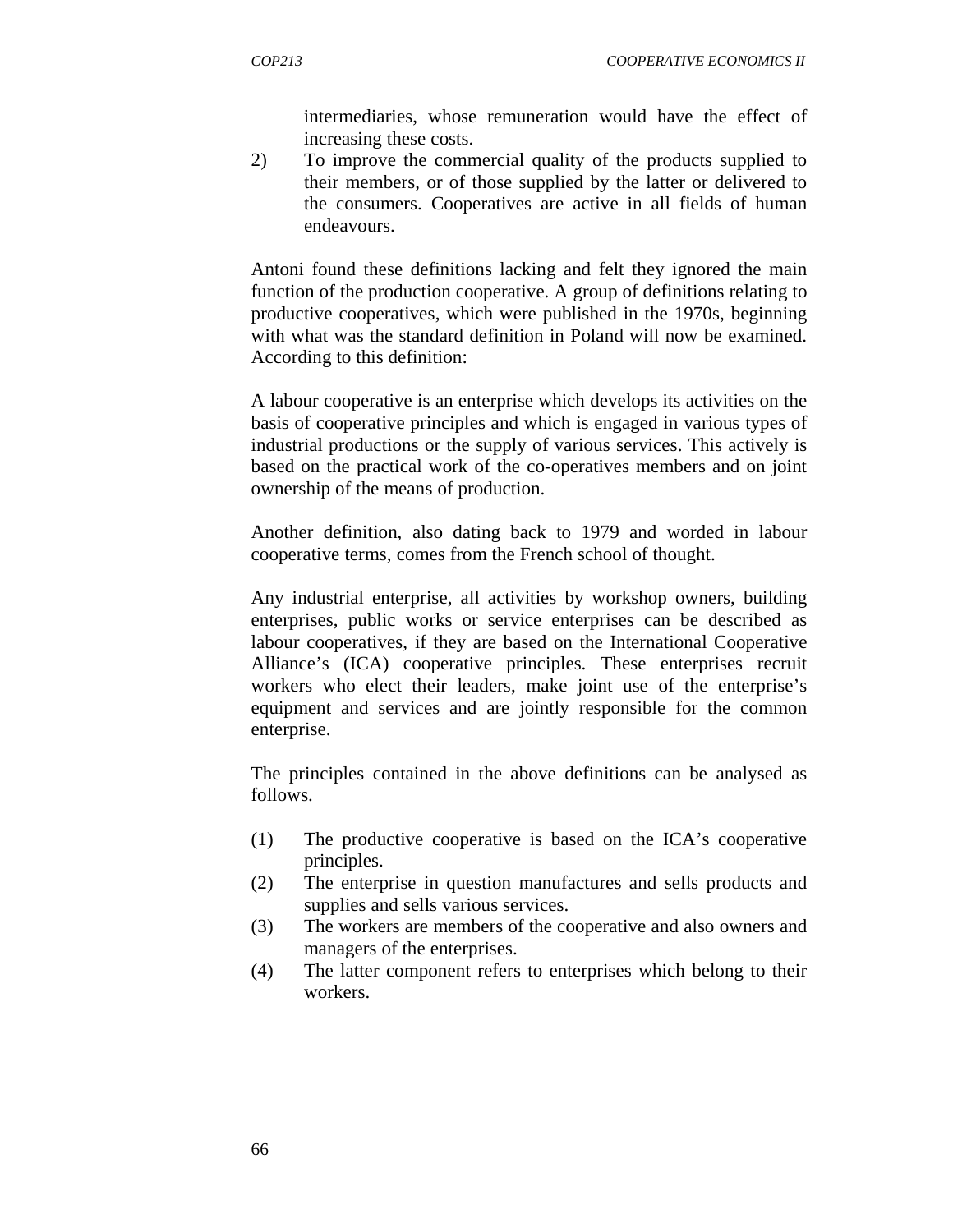# **3.2 Historical Antecedents of Productive Cooperatives**

As pointed out in section 3.1, productive cooperative originated in France.

You should remember that, back in early colonial days, and later, neighbours used to help one another on many kinds of jobs – building their houses, raising the roofs of their barns, harvesting their crops, storing their crops and all kinds of things that needed many hands. These kinds of informal co-operation were part of life in the olden days, and it continues to this day in so many aspects of our lives.

Historically, when faced with limited access to institutional financing, most oppressed ethnic groups, including Nigerians, have devised ways to finance their projects from within their own groups. Often, small groups organise and pool their resources together. This is because no group can truly prosper without a strong economic base that creates jobs for its members. This led groups to build and maintain their own businesses.

A productive cooperative, that is owned and democratically controlled by its "worker-owners", is an answer to this problem. The impact of political ideology restrains the development of productive cooperative in different countries.

## **3.3 The Spread of Productive Cooperatives in the Modern World**

In the  $19<sup>th</sup>$  century, a cooperative movement began to grow in Europe and the United States. Individuals banded together in economic, financial, and other ventures, sharing labour and profits.

Since the establishment of the first productive cooperative in France in the 1830s (Antoni*,* 1957), they had spread all over the world, including Nigeria. These productive cooperatives were living proof that economic success does not necessarily entail the exploitation of hired workers by their bosses. In 1848, over 300 production cooperatives were formed in France, 100 of them in Paris alone. Most of them were established at the instigation of Phillippe Buchez and Louis Blanc. (Buchez 1795 – 1865), said that workers must create production cooperatives and become self reliant, supplying the necessary capital for the cooperative members of the same cooperative which must have the same occupation and will choose managers from among themselves. Members were to receive wages according to the ability and in accordance with the norms adopted for their occupation.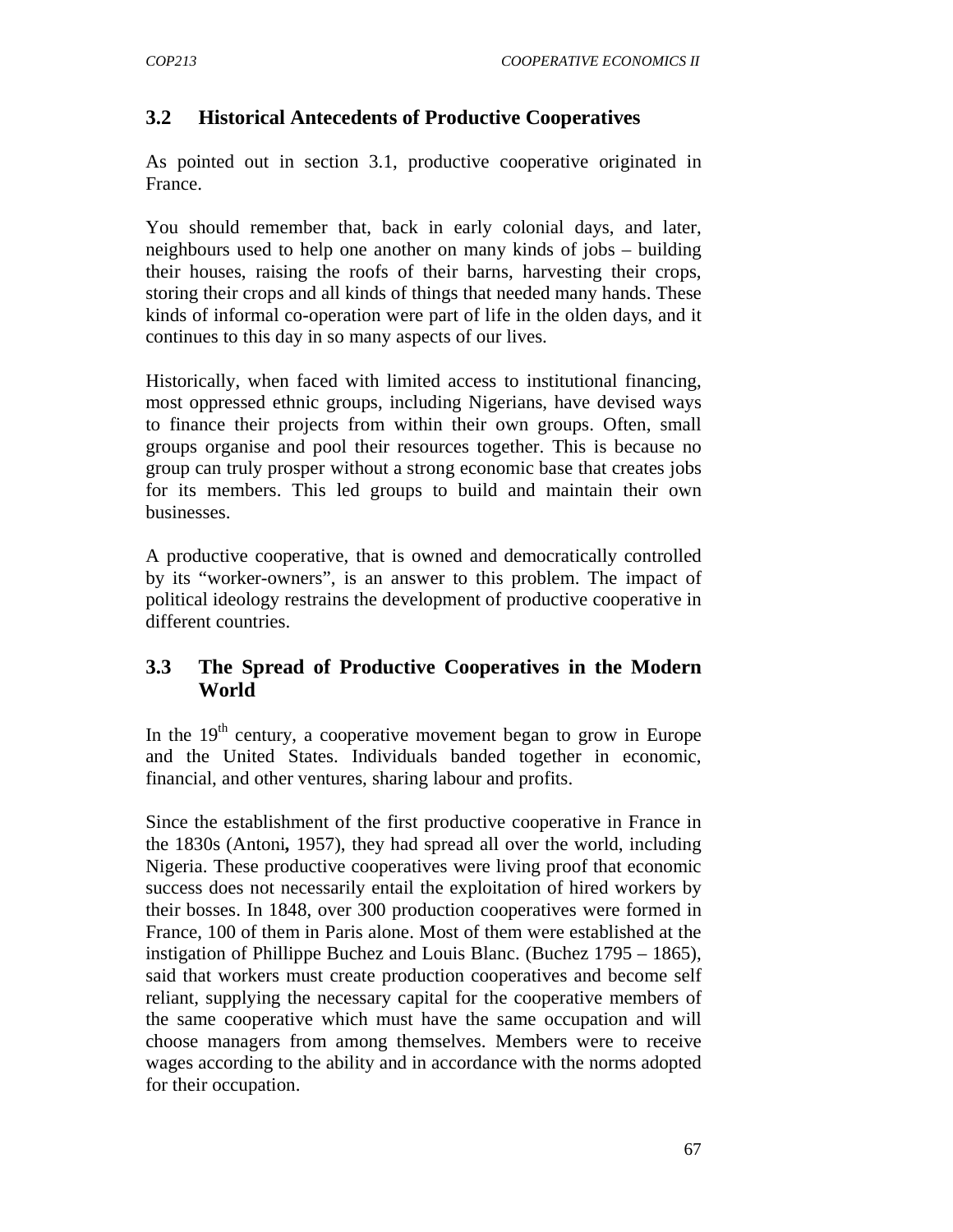At the end of every year, surpluses were to be distributed as follows, 80 percent were to be allocated to members according to the amount of labour which they have invested. The remainder was intended to increase the enterprise's capital. The capital was not to be owned by any individual, and was not to be divided up among the members. Hired workers had to become members after one year.

Most of the basic principles laid down by Buchez are still applied in many productive cooperatives today.

Louis Blanc (1812 – 1882), however, presented a different approach to the capital formation of the production cooperative, claiming that the cooperative should be financed by the state. Each member is to be paid according to his needs, while the member will contribute according to his ability. Production is to be directed and regulated by the state.

In Germany, Ferdinand Lassalle (1825 – 1864), promoted the same approach as Louis Blanc, that the state should provide finance for establishing the cooperative. But he did not believe that the state should be responsible for organising and marketing the co-operatives production.

We are confronted here with two schools of thought. One prefers a cooperative where there is an identity between the co-operatives capital and its members. The other school of thought regards the members only as those who supply labour and management but not as owners of the enterprise, since they do not supply the capital required to finance it.

From Germany, it spread to England, Poland, Mondragon, Israel and Nigeria. It is a fact that productive cooperatives exist throughout the world in a number of countries with varying degrees of success.

### **3.4 Examples of Productive Cooperative**

The most successful productive cooperatives are Kibbutzim and Moshave Shitufim of Israel. Another example of a successful productive cooperative is the Ramgarhia Production Cooperative in India. In France, a productive cooperative that manufactured card boards was very successful.

In Nigeria, a good example is the Nigeria artisan cooperative, which is in Anambra in the eastern part of the country. It produces sculptures and woodwork. The cooperative was established after World War II, during the colonial period (Ijere*,* 1976). Every member of the cooperative works in his own home. The cooperative deals with credit, the supply of raw materials and, particularly, marketing. The price which the member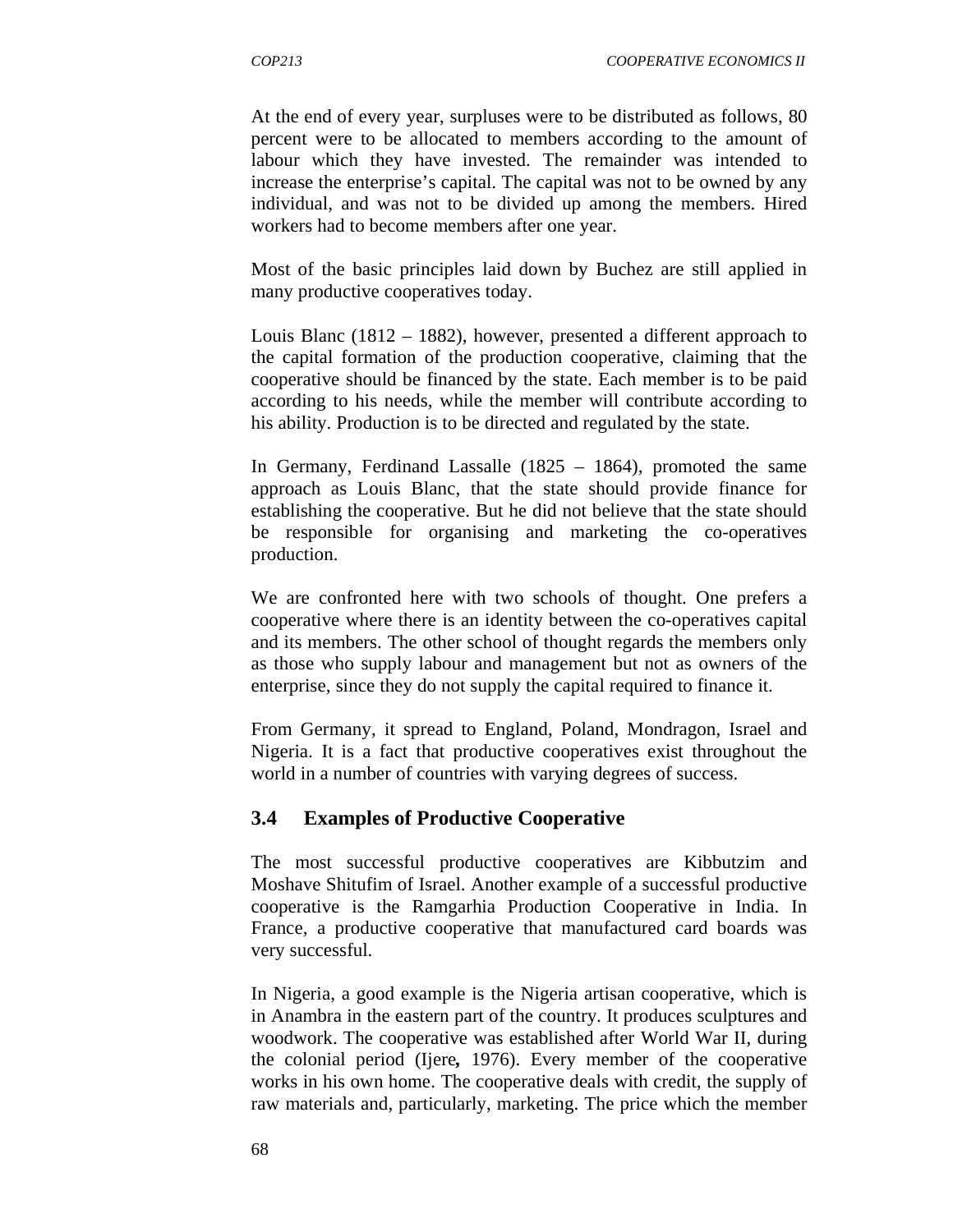obtains for his work is determined according to the size of the sculpture, the sophistication of the work involved and the amount of work necessary to produce the finished object. The manager of the cooperative, who is responsible for sales, obtains a percentage of the sale price, instead of a salary. The cooperative, therefore, has a manager who has an interest in increasing the sale of sculptures, since he will earn more as a result, while also increasing the members' earnings.

This successful productive cooperative in Nigeria is located in Amawbia, Awka, which is on the main highway between two cities where it also markets its produce by its members who are the sculptors.

### **3.5 The Productive Cooperative as a Tool for Development**

When we set up a productive cooperative, we begin naturally with its members.

Production in the cooperative factory is based not only on education and appropriate training programmes, but also on a proper production plan.

You can see that productive cooperative contributes to the development of any nation through the followings:

- provision of employment
- provision of goods and services
- education and training of members
- development of entrepreneurial skill; etc.

#### **SELF-ASSESSMENT EXERCISE**

List five examples of productive cooperative in Nigeria?

#### **4.0 CONCLUSION**

Unit 1 has examined the nature of productive cooperative. The productive cooperative is a possible solution for development problems of most of the third world countries, including Nigeria.

### **5.0 SUMMARY**

In this unit, you have learnt the nature of productive cooperative. You will now move on to unit 2 to examine the characteristics of productive cooperative, which is especially distinct from service cooperatives.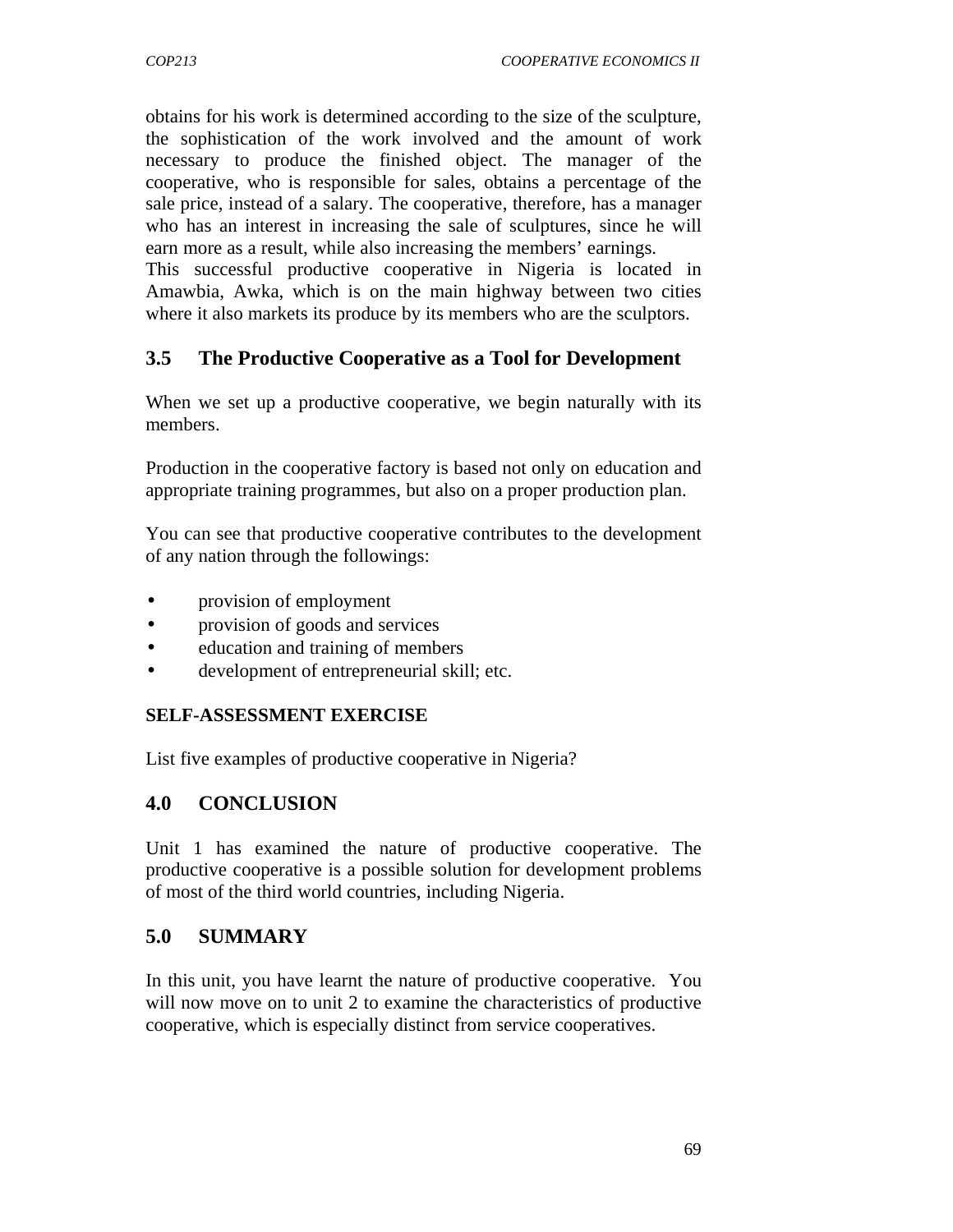## **6.0 TUTOR-MARKED ASSIGNMENT**

- 1. In your own words, define productive cooperatives? What are the two schools of thought on productive cooperative?
- 2.Trace the historical antecedents of productive cooperatives and their spread in the modern world?

## **7.0 REFERENCE/FURTHER READING**

Wright, D. J. (1971). *Cooperative and Community: the Theory and Practice of Producer Cooperatives*. London: Bedford Square Press.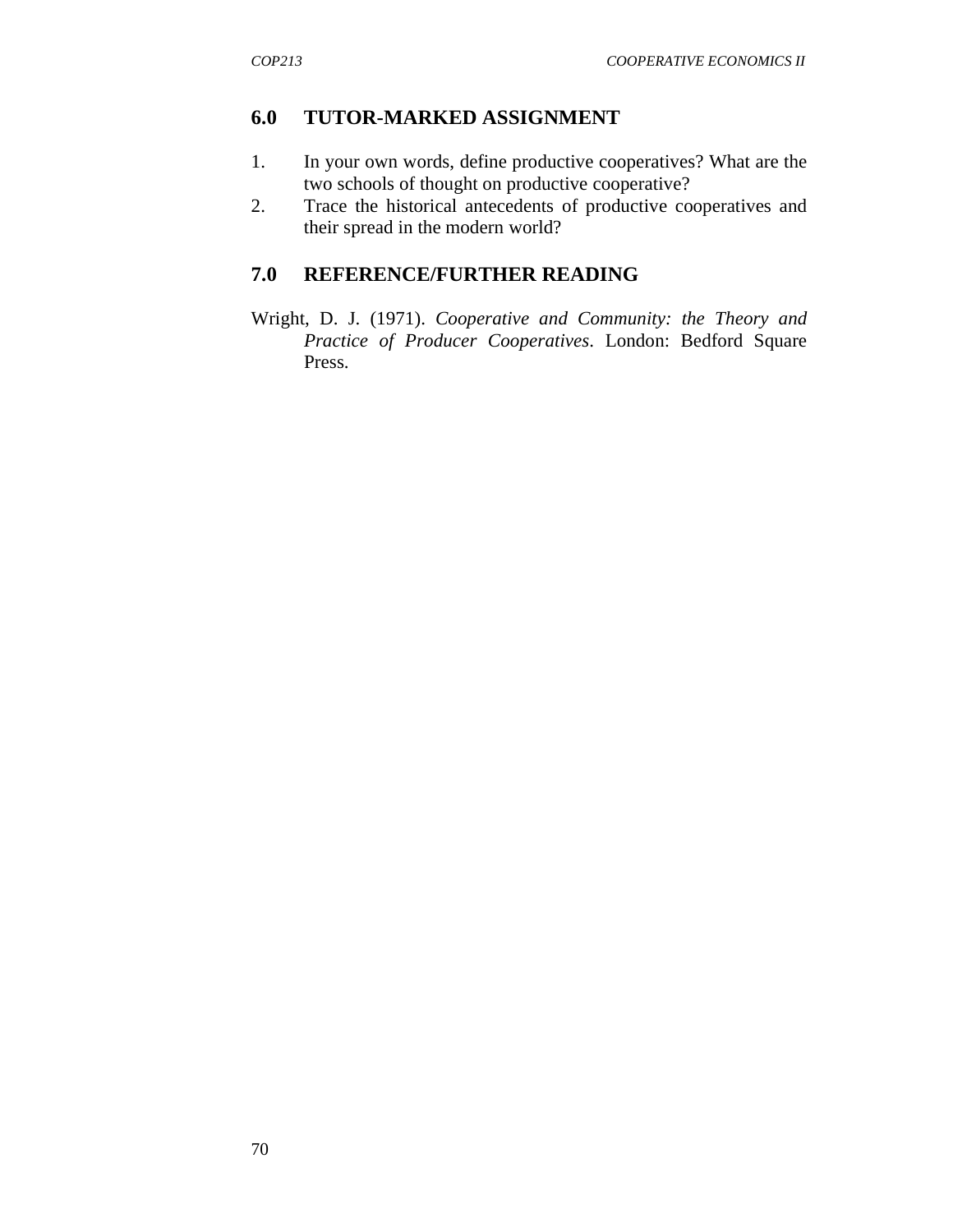## **UNIT 2 CHARACTERISTICS OF PRODUCTIVE COOPERATIVES**

### **CONTENTS**

- 1.0 Introduction
- 2.0 Objectives
- 3.0 Main Content
	- 3.1 The Main Characteristics of Productive Cooperatives
	- 3.2 Main Groups of Productive Cooperatives
	- 3.3 Types of Productive Cooperatives
	- 3.4 A Different Classification of Productive Cooperatives
	- 3.5 Classification According to Areas of Activity
	- 3.6 Different Types of Holding Exercised in Cooperatives Enterprises
- 4.0 Conclusion
- 5.0 Summary
- 6.0 Tutor-Marked Assignment
- 7.0 References/Further Reading

## **1.0 INTRODUCTION**

In unit 1, you interacted with the nature of productive cooperatives. In this unit, you are going to study the characteristics of productive cooperatives.

### **2.0 OBJECTIVES**

At the end of this unit, you should be able to:

- explain the characteristics of productive cooperatives
- list the main divisions of productive cooperatives
- list different types of productive cooperative
- classify productive cooperative according to activity.

# **3.0 MAIN CONTENT**

### **3.1 The Main Characteristics of Production Cooperatives**

Given the large number of definitions of the nature of production cooperative several researchers have attempted to outline the production cooperatives main characteristics.

For instance, Jones, D. C., describes these characteristics in the following terms.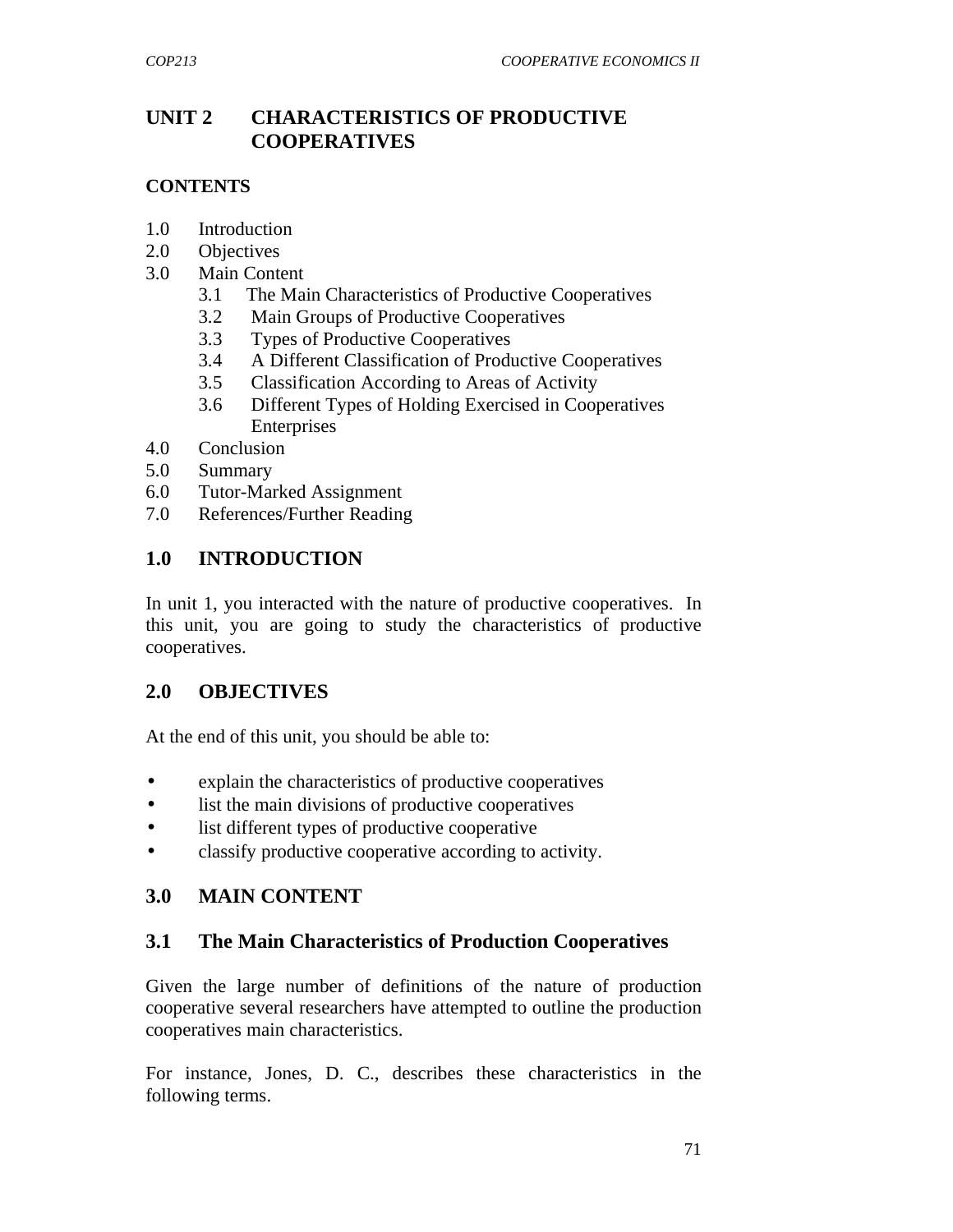- 1) The cooperative enterprise is independent
- 2) The cooperatives workers can become members, usually by purchasing part or all of the cooperatives capital
- 3) The cooperatives regulations contain provisions allowing for the direct or indirect participation of members in supervisory and managerial functions, at every level
- 4) Workers' employment in the enterprise confers on them the right to share in monetary proceeds after payment of expenses.
- 5) Application of the cooperative principle of one member, one vote, and a limited rate of interest on capital.

Another authority worth considering is Rozolio, D., who describes the cooperative economy as follows.

- 1. Joint ownership and labour
- 2. Democratic management via direct democracy
- 3. Equal distribution of the fruits of the members' labour
- 4. Quality of work and job satisfaction as an objective in its own right
- 5. Involvement in the surrounding community
- 6. Achievement of objectives over and above the cooperatives economic functioning.

Rozolio claims that as the production cooperative's members are also its owner, they are the ones to benefit from the results of its activity. The members are responsible for the cooperative enterprise, whether it succeeds or fails.

Louis, R. however, presents a different point of view, by declaring that there is no need for a member of a production cooperative to be an owner as well. Proof of this statement can be found in various types of production cooperative, especially those established in Britain during the 1970s.

Louis maintains that cooperative related legislation should allow a production cooperative to borrow money from any source, like any other economic enterprise. He equally believes that the productive cooperative should recompense its members and financiers in a normal (commercial) manner. This view by Louis is obviously opposed to traditional cooperative practice. The main argument advocated by Louis is that, it should be possible to establish a productive cooperative without "shareholders". He believes that productive cooperative should be based on equality, purely on the basis of its members' technical knowledge and vocational expertise.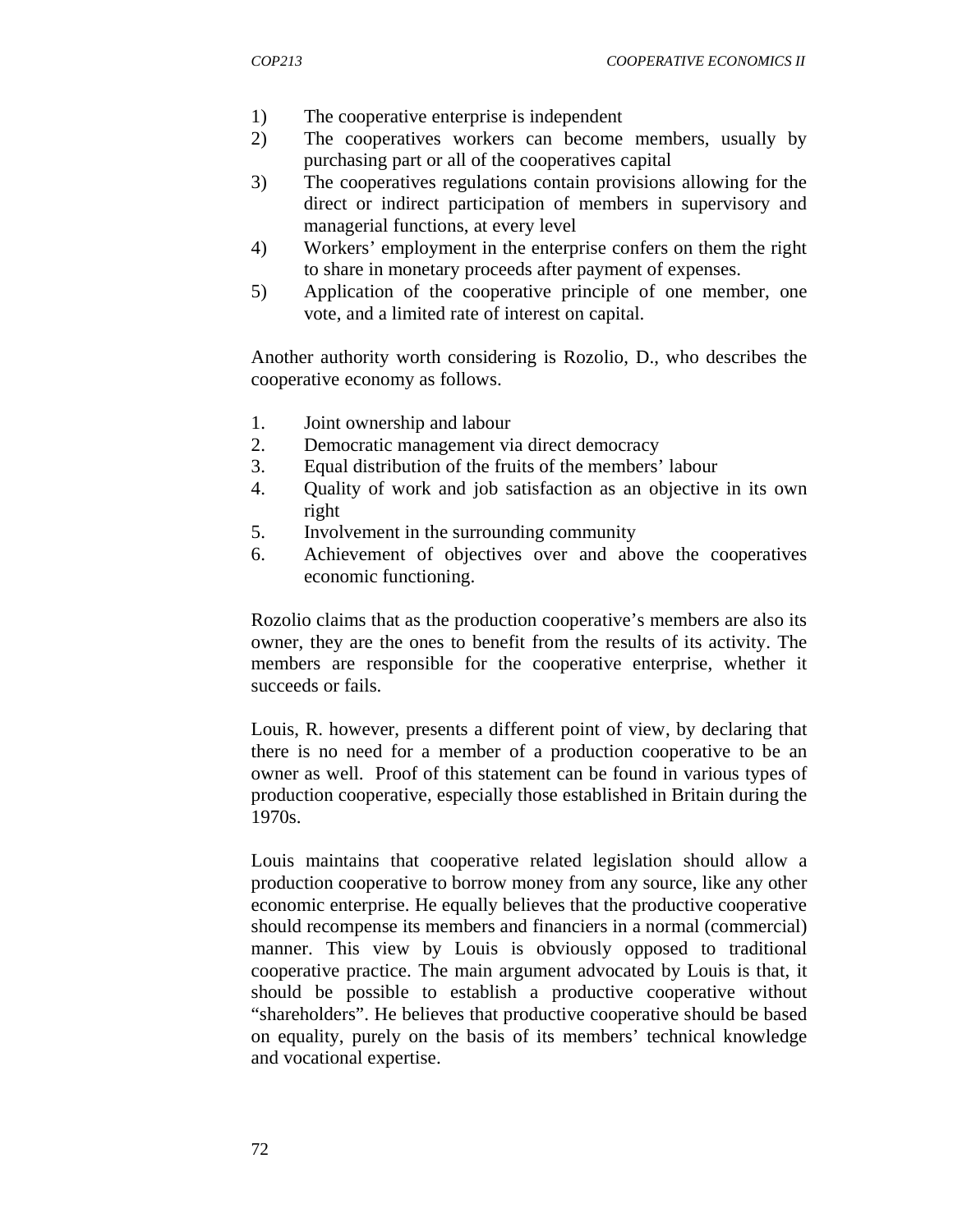Another characteristic is the possibility of the cooperatives surplus being directed to a special fund for guarantees and reserves.

## **3.2 Main Groups of Productive Cooperative**

Zvi, Galor (1991), in his book titled "The production cooperatives- a tool for national development" introduced a completely different way of classifying production cooperatives and understanding their nature.

Cooperatives can be divided into two main groups (Galors, 1989).

- (1) The first group consists of cooperatives whose members use its facilities, but do not work in it. This group includes the consumer cooperative, the saving and credit cooperative, the insurance cooperative and the housing cooperative. These cooperatives usually set no limit on the number of members and the value of their shares tends to be relatively low.
- (2) The second group consists of cooperatives whose goods and services are used by the general public, and not by its members who actually work in it. This group includes cooperatives engaged in manufacturing and the provision of services, construction cooperatives and transport cooperatives.

All of these cooperatives have a relatively small number of members, while the value of their members' shares is relatively high.

### **3. 3 Types of Productive Cooperatives**

Production cooperatives have been called by many different names. As a result, in order to provide some kind of ordered classification, the International Cooperative Alliance (ICA) decided in 1978 to adopt the following nomenclature: workers production cooperatives, industrial cooperatives, artisan cooperatives, and service cooperatives. All of these are names for what is essentially the same phenomenon. Munkner, (1979), in this context claims that all cooperatives consist of manufacturers who are united in a democratic manner in order to achieve economic, cultural and social objectives, via the organisation to which they belong. The convergence of technology and the plethora of names have led to unnecessary confusion and a lack of basic understanding of the nature of the production cooperative.

Munkner, therefore, suggests that production cooperatives be grouped into three main categories.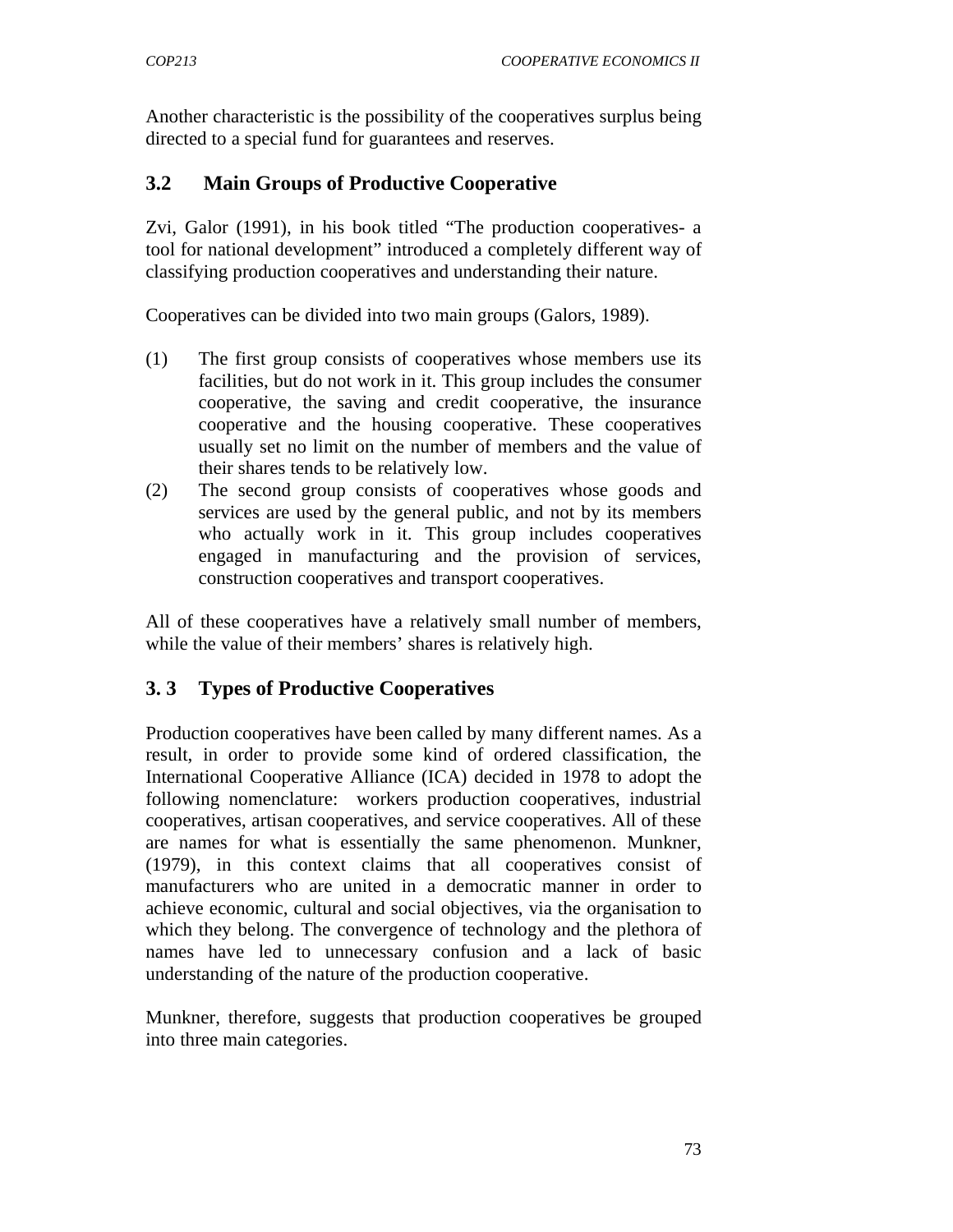#### **a) Service cooperatives**

Members of these cooperatives remain independent, whether they are grouped together as enterprises or households, and make their living as self-employed manufacturing or service workers. Each member earns according to the extent of his participation in the production or the provision of a service. The cooperative supplies its members with production services and facilities at cost price, or at the lowest possible price.

#### **b) Workers' productive cooperatives**

Members of these cooperatives are joint owners of the enterprise where they work as self-employed individuals, for their own profits and at their own financial risk. Members' participation in the enterprise takes the form of capital investment, labour and decision making. Their livelihood depends on the enterprise's revenue and profit. This type of cooperatives main objective is production, although it is also involved in marketing, in order to attain the maximum price possible for the goods or services which it provides.

#### **c) Labour contracting cooperative**

This is a production cooperative in which a group of workers organises to sell their labour. The workers are not owners of any enterprise; they hire their labour and are paid for it by the cooperative, which concludes agreements with contractors and employers.

Mukner claims that the Kibbutz and the Moshav Shitufi are examples of agricultural productive cooperatives, which is s sub-category of workers' productive cooperative.

#### **SELF-ASSESSMENT EXERCISE 1**

List and explain the International Cooperative Alliances (ICA) classification of productive cooperative.

#### **3. 4 The Different Classification of Productive Cooperatives**

A notable authority on this subject, Abraham, Daniel, (1986), introduces a different classification of production cooperatives, using Pation's research conducted in 1978 as a basis, and divides them into five groups.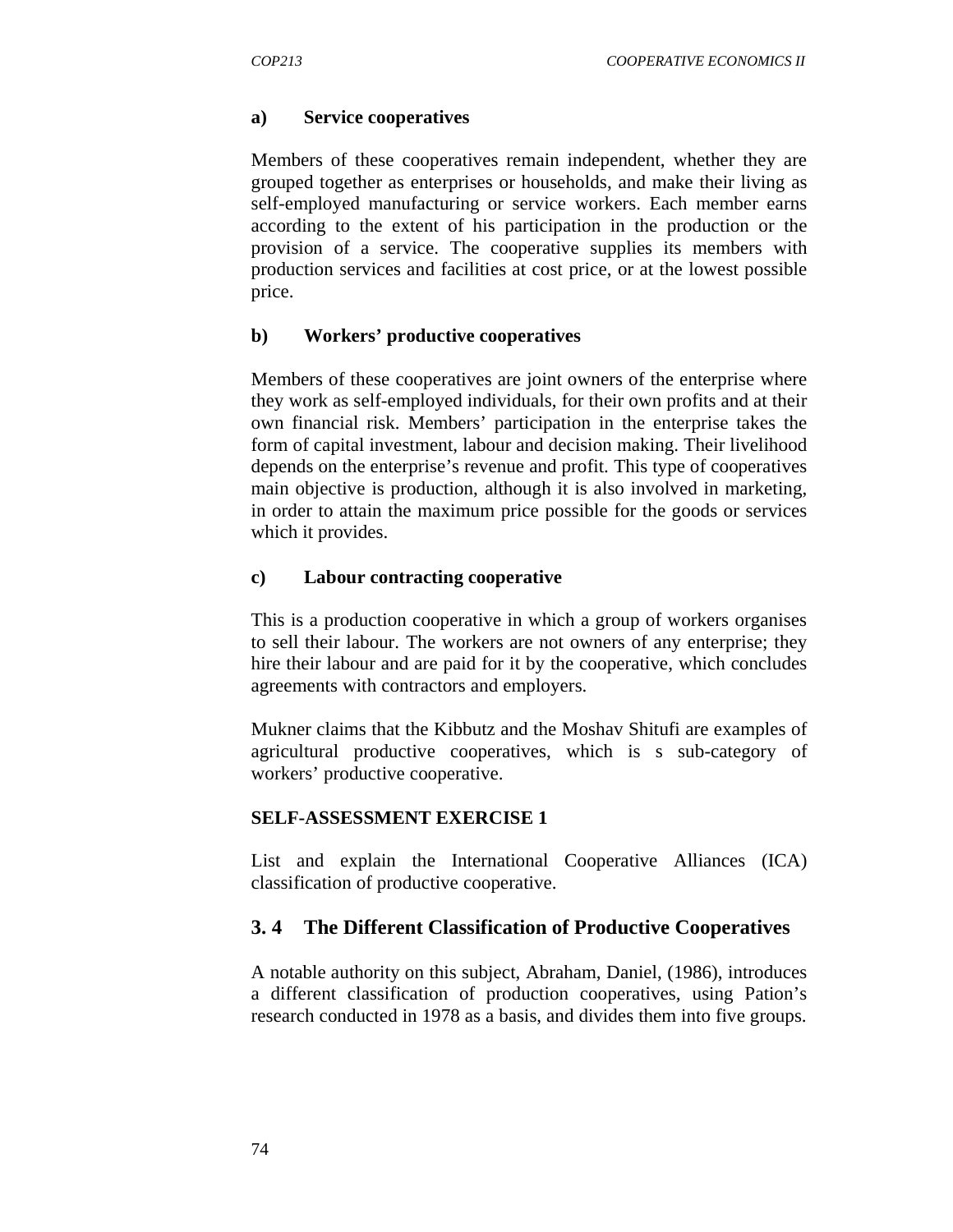#### **a) Endowed Cooperatives**

In this case, private firms, whose ownership has been transferred to their workers for a variety of reasons including philanthropy, in the case of christian socialists, and pragmatic reasons, when the owners of an enterprise have no heirs.

#### **b) Workers' Buy-Out Cooperatives**

This is about private firms which have been purchased by a cooperative development authority and handed over to the workers for the purpose of establishing a cooperative.

### **c) Defensive Cooperatives**

In this set-up, the cooperatives are established by workers whose place of employment is threatened with closure, during periods of economic recession when unemployment is high. These cooperatives naturally have to cope with many economic problems, including a low level of industrialisation, competitive inputs, poor management and lack of investment. Additional problems are a limited market for goods manufactured by a cooperative, insufficient managerial expertise and lack of capital.

#### **d) Alternative Cooperatives**

These are established by ideological minded members of the middle classes who are eager for a change. Their main features are: production directed at the achievement of social goals, a belief that the product manufactured is essential and a commitment to democratic control. Examples of these cooperatives in practice are language schools, print shops and publishing houses.

#### **e) Job Creation Cooperatives**

These are established in order to create sources of employment. Some have been established by the workers themselves, and others have been founded by philanthropic investors.

### **3. 5 Classification According to Areas of Activities**

A survey conducted in a large number of developed countries (Moore, 1979), identified the following types of production cooperatives.

1. Processing of fruits, vegetables, fish, honey, coffee, tea, prepared foods, spices and sugar.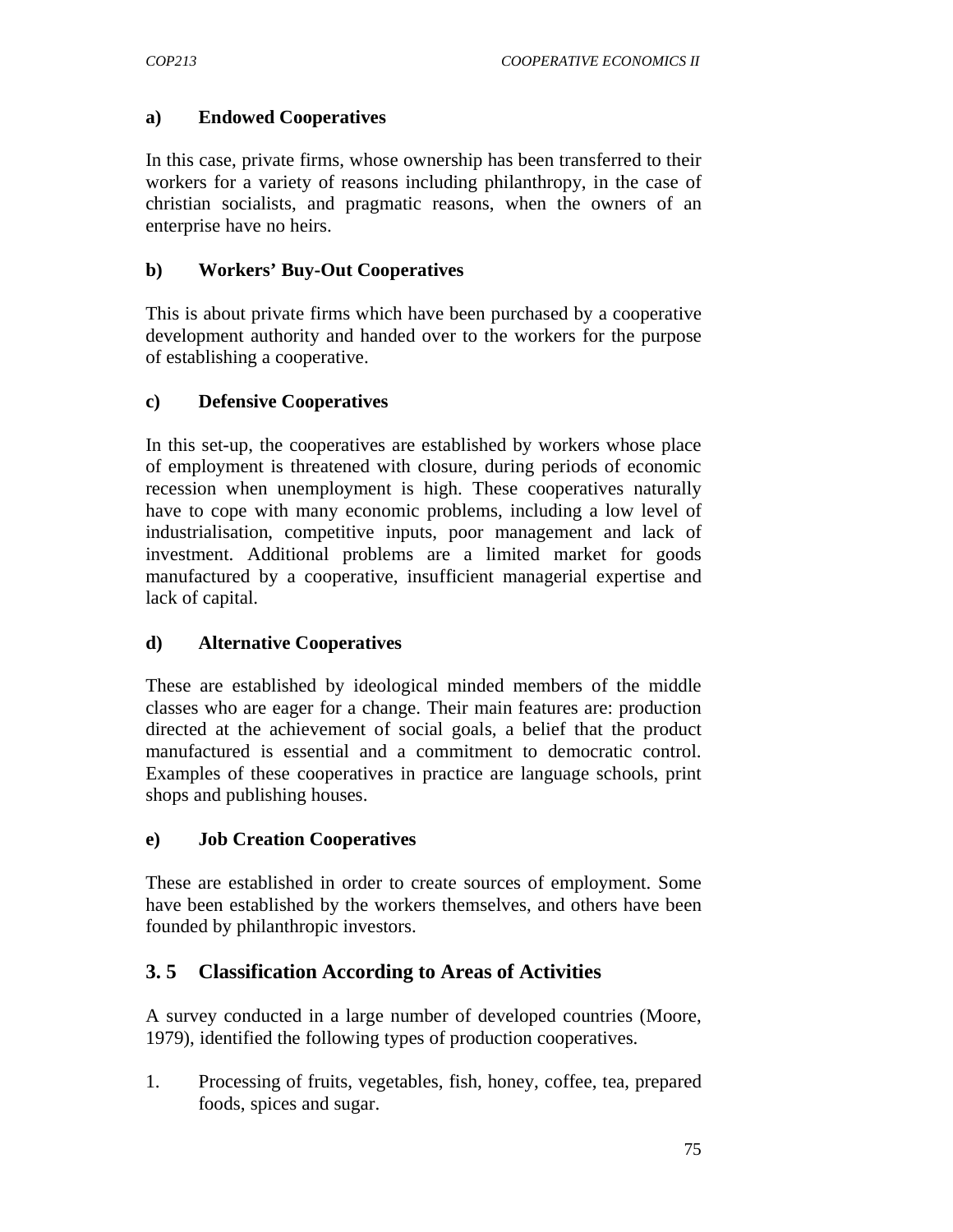- 2. Food production marketing, bakery products, meats, preserves and soft drinks.
- 3. Processing of raw materials, silk, cotton, jute, rubber, tobacco, and raffia.
- 4. Traditional handicrafts, leather processing, ceramics and pottery, wood sculpture, weaving, carpet weaving, jewelry and metal work.
- 5. Light industry: furniture, textiles, sewing, embroidery, painting, shoe repairing, printing, bookbinding, farming implements, building tools.

Another important point made by the survey is that production cooperatives, based on individual production, were more common and more successful than those based on collective ownership.

## **3. 6 Different Types of Holding Exercised in Cooperative Enterprises**

There are different types of holding exercised in cooperative enterprises, or in companies where worker ownership exists. These can be summarised as follows.

- 1. A company owned by its workers.
- 2. Direct ownership of shares by wage earning employees.
- 3. Indirect ownership of shares by employee trusts.
- 4. Additional production cooperative.
- 5. Firms owned by the community, as in the case of independently run enterprises in some parts of Nigeria.
- 6. Firms based on democratic principles.

#### **SELF-ASSESSMENT EXERCISE 2**

What are the different types of holding exercise in cooperative enterprises?

### **4.0 CONCLUSION**

You have seen the characteristic and the different classification of productive cooperatives. Productive cooperatives have been called different names by many. That was why the ICA decided in 1978 to adopt a uniform nomenclature in order to provide some kind of ordered classification. It is hoped that ICA's classification of productive cooperatives will help to minimise this confusion.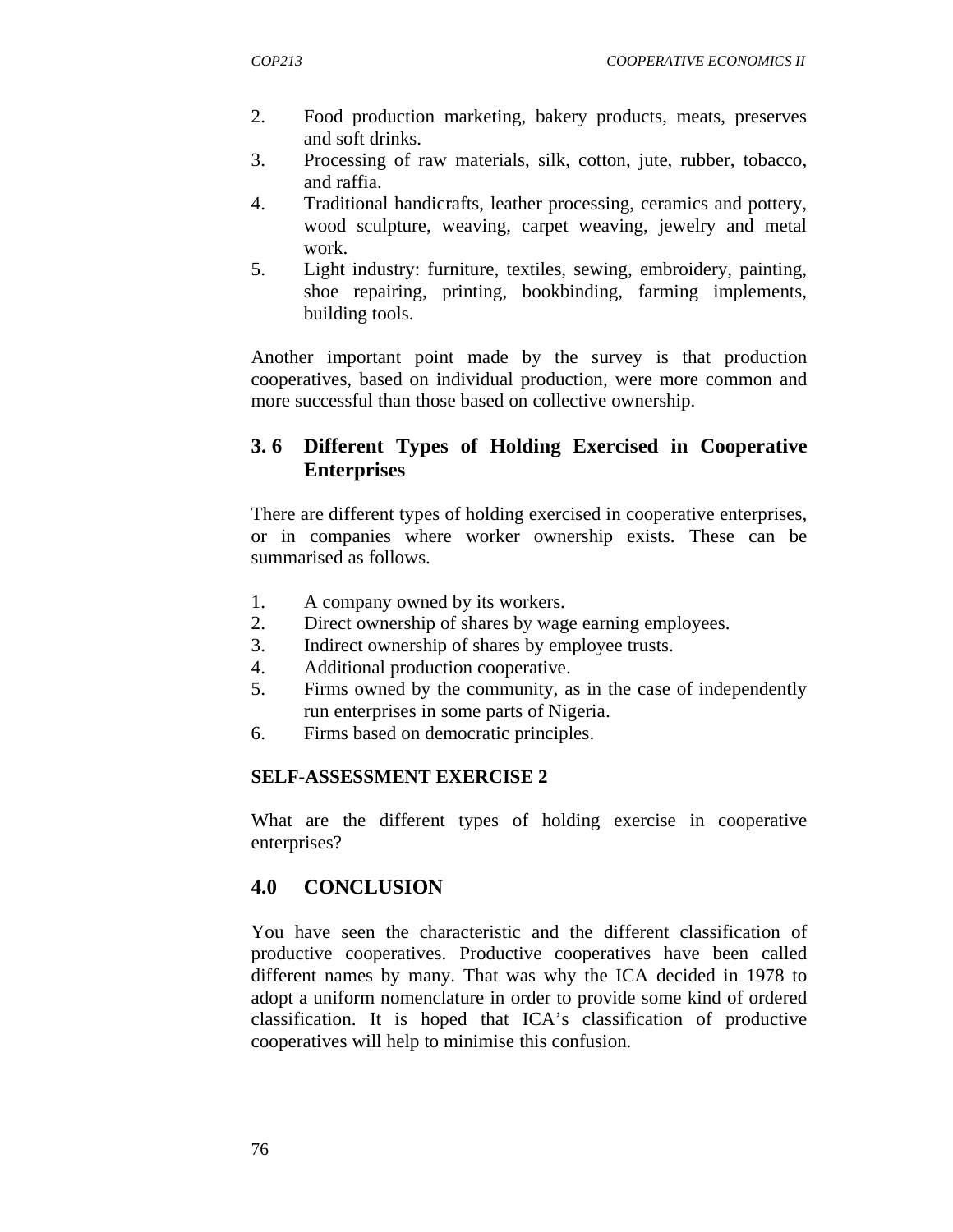# **5.0 SUMMARY**

Having looked at the various characteristics and classifications of productive cooperatives in unit 2, you are going to examine, in unit 3, the reasons for high mortality rate of productive cooperative.

## **6.0 TUTOR-MARKED ASSIGNMENT**

- 1. List and explain the characteristics of productive cooperative.
- 2. List 5 classifications of productive cooperatives according to areas of activities.

# **7.0 REFERENCES/FURTHER READING**

- Abel, P. & Mahoney, N. (1981). *The Social and Economic Potential of Small-scale Industrial Productive Cooperatives in Developing Countries*. London: I.C.A., Conference 1981,pp.2-5.
- Derrick, P. (1982). The Mondragon Way*. Review of International Co*-*Operation:* Volume 75, No 1, 1982, pp 17-24.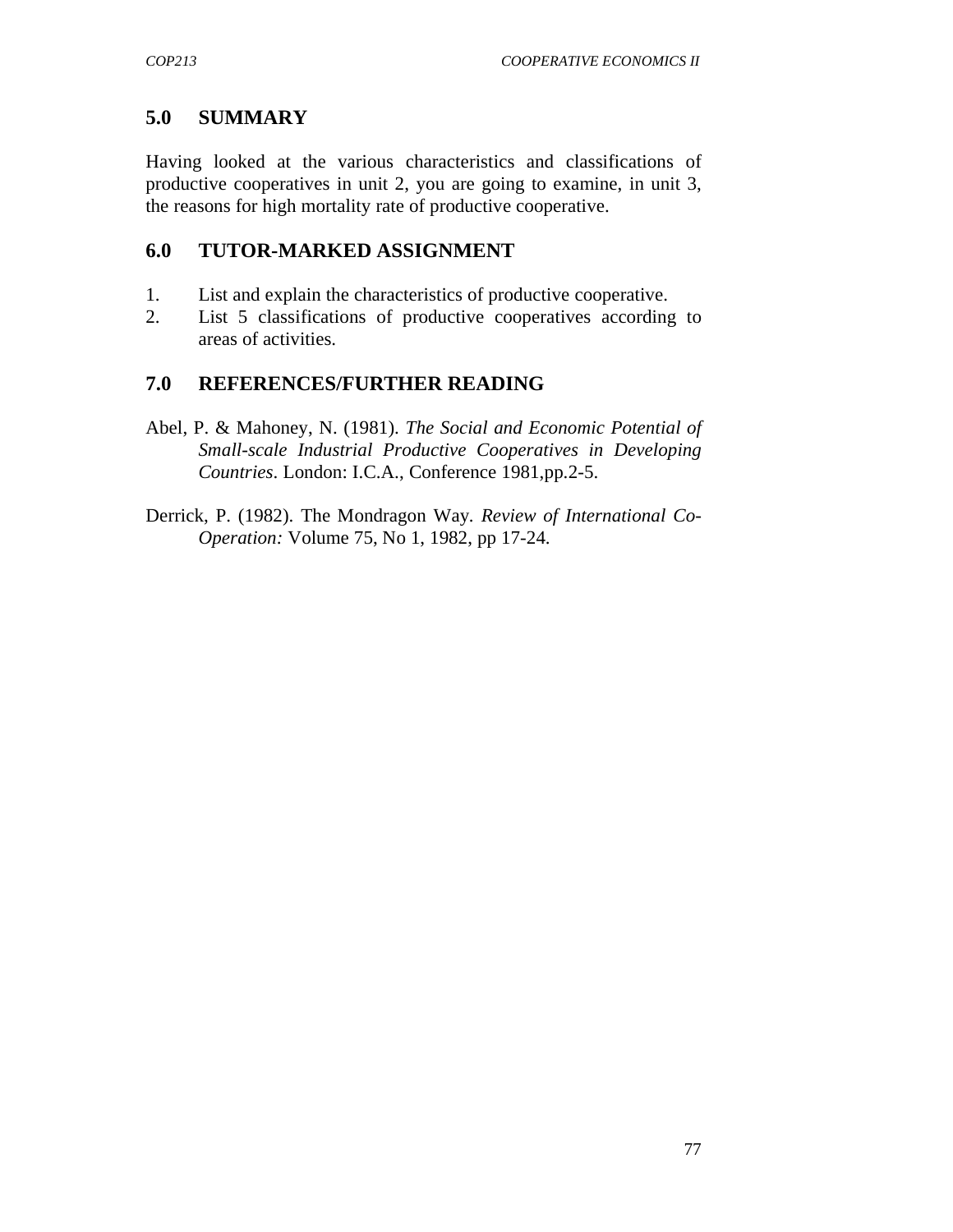## **UNIT 3 REASONS FOR HIGH MORTALITY RATE, HIGH FAILURE RATE OF PRODUCTIVE COOPERATIVES**

#### **CONTENTS**

- 1.0 Introduction
- 2.0 Objectives
- 3.0 Main Content
	- 3.1 Problems Encountered in the Establishment of Productive Cooperatives.
	- 3.2 Reasons for the High Failure Rate of Productive Cooperatives
	- 3.3 The Three Main Aspects of Ownership of Productive **Cooperatives**
	- 3.4 State Ownership
	- 3.5 Management of Productive Cooperatives
- 4.0 Conclusion
- 5.0 Summary
- 6.0 Tutor-Marked Assignment
- 7.0 References/Further Reading

## **1.0 INTRODUCTION**

In units 1 and 2, you learnt the nature of productive cooperatives and the characteristics of productive cooperatives. You saw the historical antecedents of productive cooperatives. You also learnt that productive cooperatives started in France and how it spread to the modern world. Characteristics of productive cooperatives, especially as distinct from service cooperatives, were equally examined. There are unsuccessful productive cooperatives in many countries of the world, including Nigeria. Several reasons have been advanced by researchers for the high mortality rate of productive cooperatives both in the developed and developing countries.

Now, you are going to learn the reasons for high mortality and failure rate of productive cooperatives.

### **2.0 OBJECTIVES**

At the end of this unit, you should be able to:

- state reasons for the high mortality rate of productive cooperatives
- enumerate problems encountered in the establishment of productive cooperatives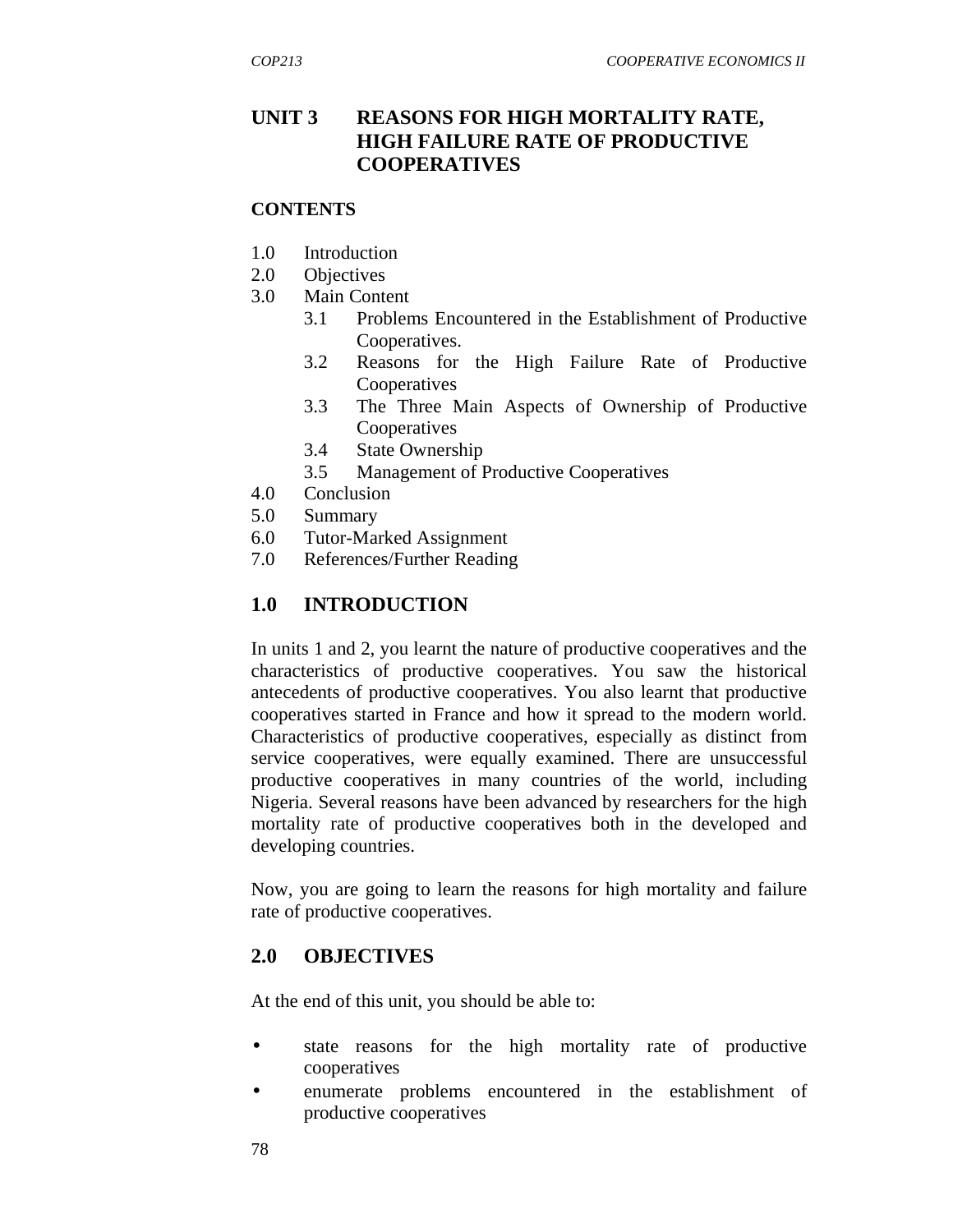- state the three main aspects of ownership of productive cooperatives
- explain the state-ownership of productive cooperative
- explain the management of productive cooperative.

## **3.0 MAIN CONTENT**

## **3.1 Problems Encountered in the Establishment of Productive Cooperatives**

There are many problems encountered by a group of people who wish to establish a productive cooperative.

- 1. The main problem is lack of capital or own resources. This is because production cooperatives have larger capital requirements than other cooperatives. Accordingly many financial risks are associated with them.
- 2. There is the problem of finding suitable staff to run the enterprise, and finding who will be capable of handling the complex tasks facing them.
- 3. There is also the problem arising from the network of relationships existing between members of the cooperative and its management. Production cooperatives have to deal with the problem of giving due expression to the principles of democracy, and the relations between members working at different levels of the organisational hierarchy and the management levels.
- 4. The problem encountered with those types of cooperative with members who are shareholders but who do not actually work in the cooperative. In my humble opinion, this situation should not have been allowed in the first place. But neither is the opposite situation desirable, where those working in the cooperative are not members.
- 5. Another problem is that of distributing earnings or surpluses to members. For instance, if a large proportion of earnings is allocated to the members, the cooperatives will be left with relatively little investment or working capital.
- 6. Another problem is that of a hostile community and trade unions opposing the proper development of the industrial cooperatives. This state of affairs is most commonly encountered in cooperatives which employ a large number of workers.

Note that the six problems discussed above are the outcome of the studies conducted by Derrick, P. in 1982 and published in the review of *International Cooperative* as the Mondragon Way*.*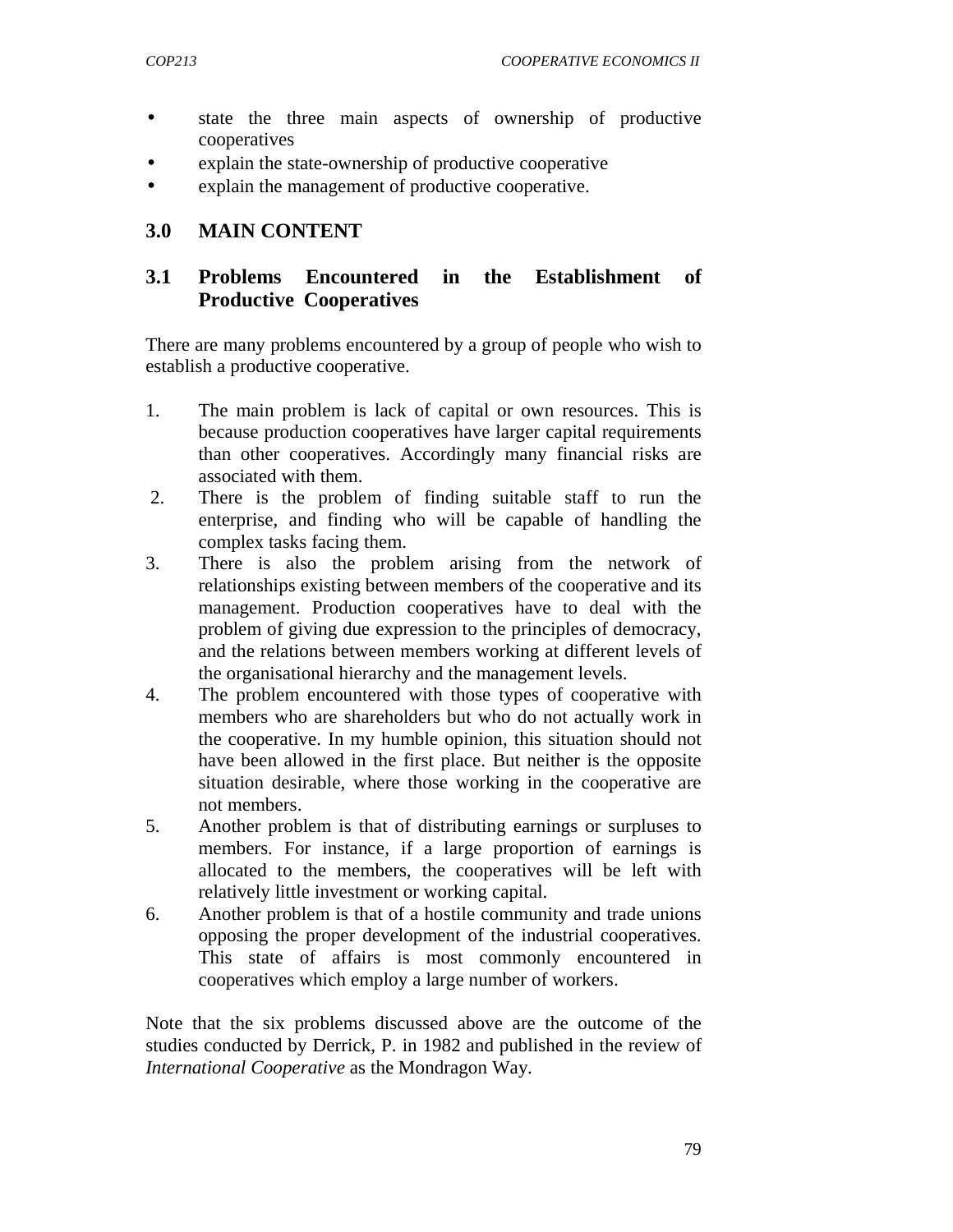#### **SELF-ASSESSMENT EXERCISE 1**

Go through sub-section 3.1 again. Look for any productive cooperative in your area and find out the problems encountered in their establishment. Do these problems resemble those compiled by Derrick, P.?

### **3.2 Reasons for the High Failure Rate of Productive Cooperatives**

The main reasons are as follows.

1) Lack of capital is the main reason for high mortality rate of productive cooperative, Abel, (1981). Abel claims that production cooperatives suffer from under-investment. That is to say that their members are unable to raise all the capital required for the smooth operation of the cooperative. This problem is compounded by the fact that the members are not altogether willing to raise the necessary capital from their own sources, because as far as they are concerned, this capital is not liquid and, therefore, cannot be withdrawn on demand.

 Another reason cited by Abel for capital insufficiency is the low interest paid on capital. The low rate of interest (in line with the third international cooperative principle) is a disincentive to members raising capital from their own sources. As a result, production cooperatives tend to suffer from lack of investment, and most of their capital derives from outside sources.

- 2) Members' lack of confidence in their own abilities.
- 3) An unsuitable marketing apparatus and lack of commercial expertise.
- 4) Very poor management.
- 5) Almost constant lack of cooperative education and training among members.
- 6) Lack of technical and managerial training, among both the members as a whole and their leaders.
- 7) Hired labour.
- 8) Members undergoing a transition from ideological commitment to a calculating economic orientation, measuring everything in terms of economic success and profit and loss.
- 9) The tendency of production cooperatives to change from multipurpose cooperatives to single-purpose cooperatives.
- 10) With respect to members' participation, there is a transition from direct to representation democracy away from equality of remuneration to inequality. The cumulative effect of all these is a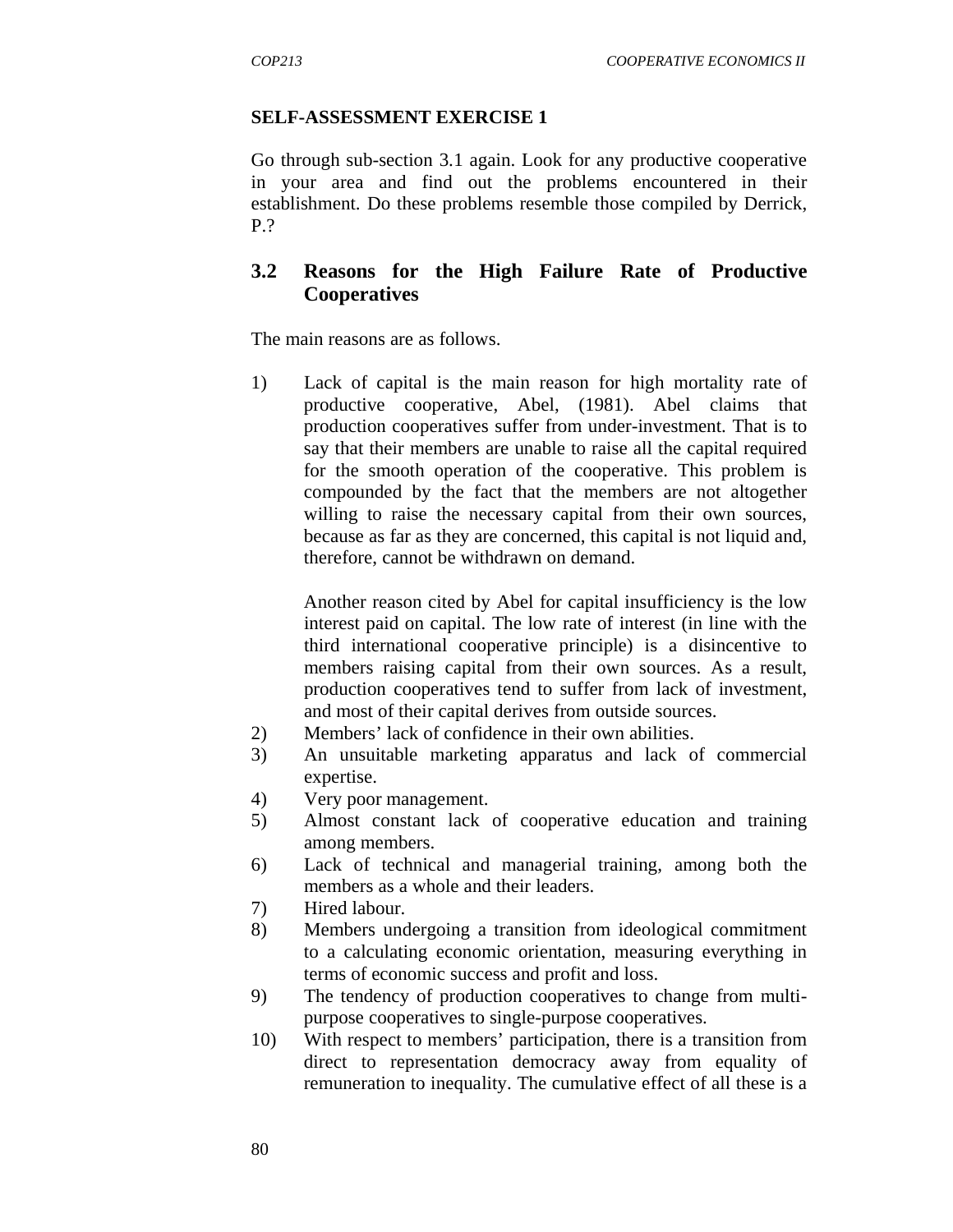situation of internal solidarity between members to a state of conflict between management and workers.

## **3.3 The Three Main Aspects of Ownership of Productive Cooperatives**

You may at this juncture ask; what is the optimum model for a productive cooperative as regards its ownership structure?

It is incontestable that the nature of the cooperative member's ownership is poorly understood not only by the members themselves, but also by researchers. This brings us to the question of ownership**.** Wright (1079) listed three main aspects of ownership of cooperatives as:

- 1) control
- 2) benefit, and
- 3) transfer.

#### **(1) The right of control**

First, let us examine the right of control. This consists of the right to use or to direct the use of the property. In a capitalist enterprise, all rights of control lie with those who have invested capital in the enterprise, and the employees have no right of control whatsoever.

But in a cooperative, the employees are the owners and also consequently have the right of control; clearly therefore, it is in the workers' interest that they have the right of control, and that they provide the capital which will give them the rights of ownership and control.

#### **(2) The right of benefit**

Benefit is the right to receive all the income derived from the use of the property. In a capitalist enterprise, the sole aim of utilising the factors of production is to create benefit and profits for those who invested their money in the enterprise.

The investors hire workers and pay them for their work. The remuneration from the enterprise for the work performed is limited, while there is no limit to the remuneration for the capital invested by the capitalist entrepreneur. The remuneration on capital takes the form of a dividend on share and a rise in the value of the shares.

However, in a cooperative enterprise, it is the workers who need to obtain the benefit (profits). This is also one of the reasons why those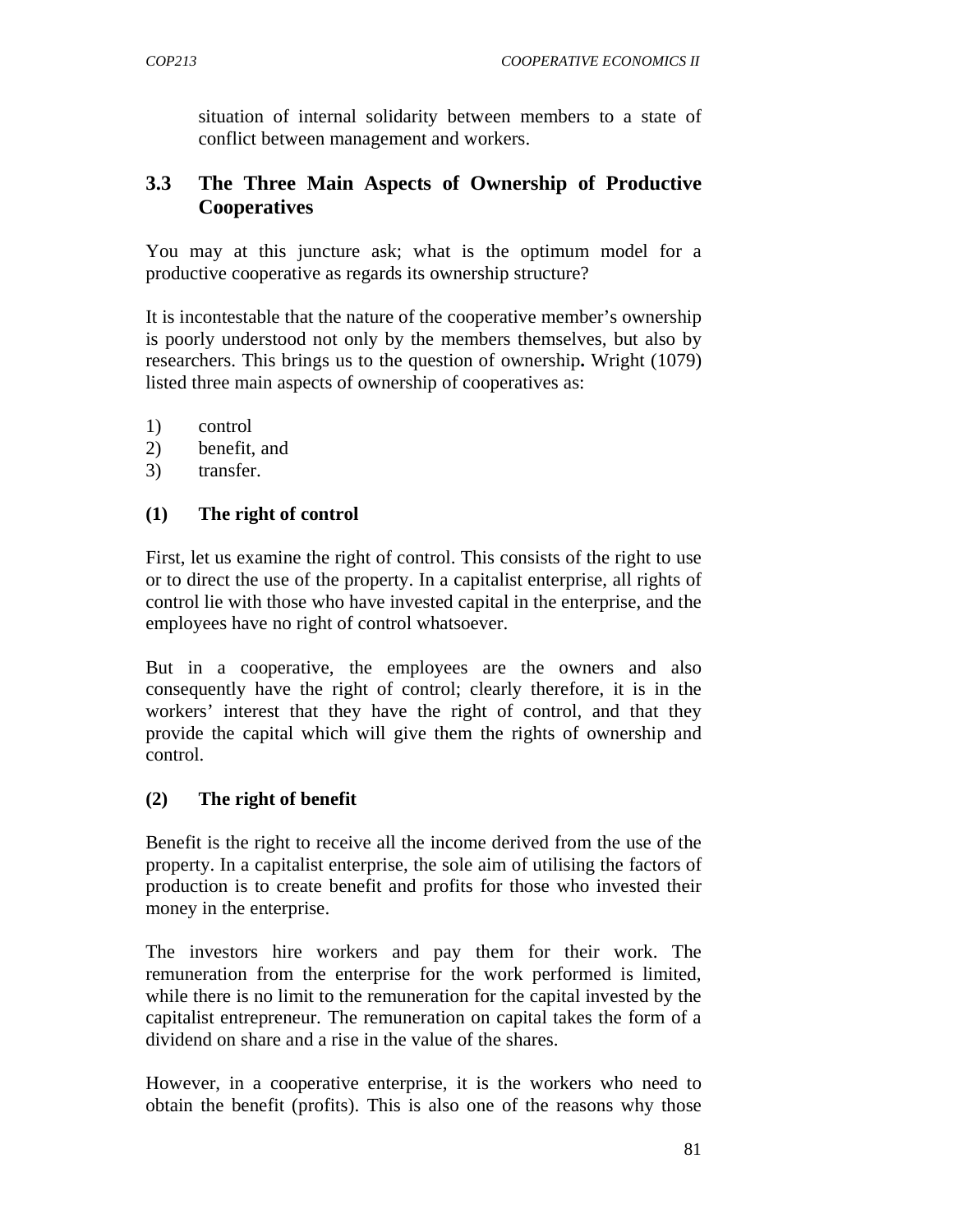responsible for formulating cooperative policy, have restricted the amount of benefit, which the member may obtain from the capital he has invested in a cooperative enterprise, in order to make it distinct from a capitalist enterprise.

#### **(3) Right of transfer**

This is the owners' right to sell, rent, lease, transfer or bequeath their assets.

### **3.4 State Ownership**

When an enterprise is under cooperative ownership, the members enjoy all three of the above-mentioned ownership rights (sub-section 3.3.). State ownership, by contrast, exists in two forms as listed below.

- 1) Ownership as in the now defunct "socialist" republics of the USSR.
- 2) Trade union ownership. In this case, the state keeps the right of transfer to itself while preserving, to some extent, the right of control and benefit to the workers, as is the case in Yugoslavia.

### **3.5 Management of Productive Cooperative**

Some researchers outline a number of principles relating to the management of the production cooperative. These are stated below.

- Each member who works in the enterprise is also a manager. This suggests that the workers actually hire the managers. The cooperative thereby institutionalises the control of the workers over management activity.
- The management of the productive cooperative is based on democratic principles, and the delegation of authority.
- The highest authority is the members' general meeting, which delegates authority to the management committee, who are members of the cooperative. This committee in turn delegates its authority to the manager of the cooperative who is engaged in the day–to–day management activity. This system of delegating authority leads to problems, especially when the managers accumulate authority in their own right and weaken the authority of the general meeting.
- Two types of management can be identified. One is the cooperative democracy model, and the other is the autogestion (own management) model, where an enterprise is run by its workers or their appointees.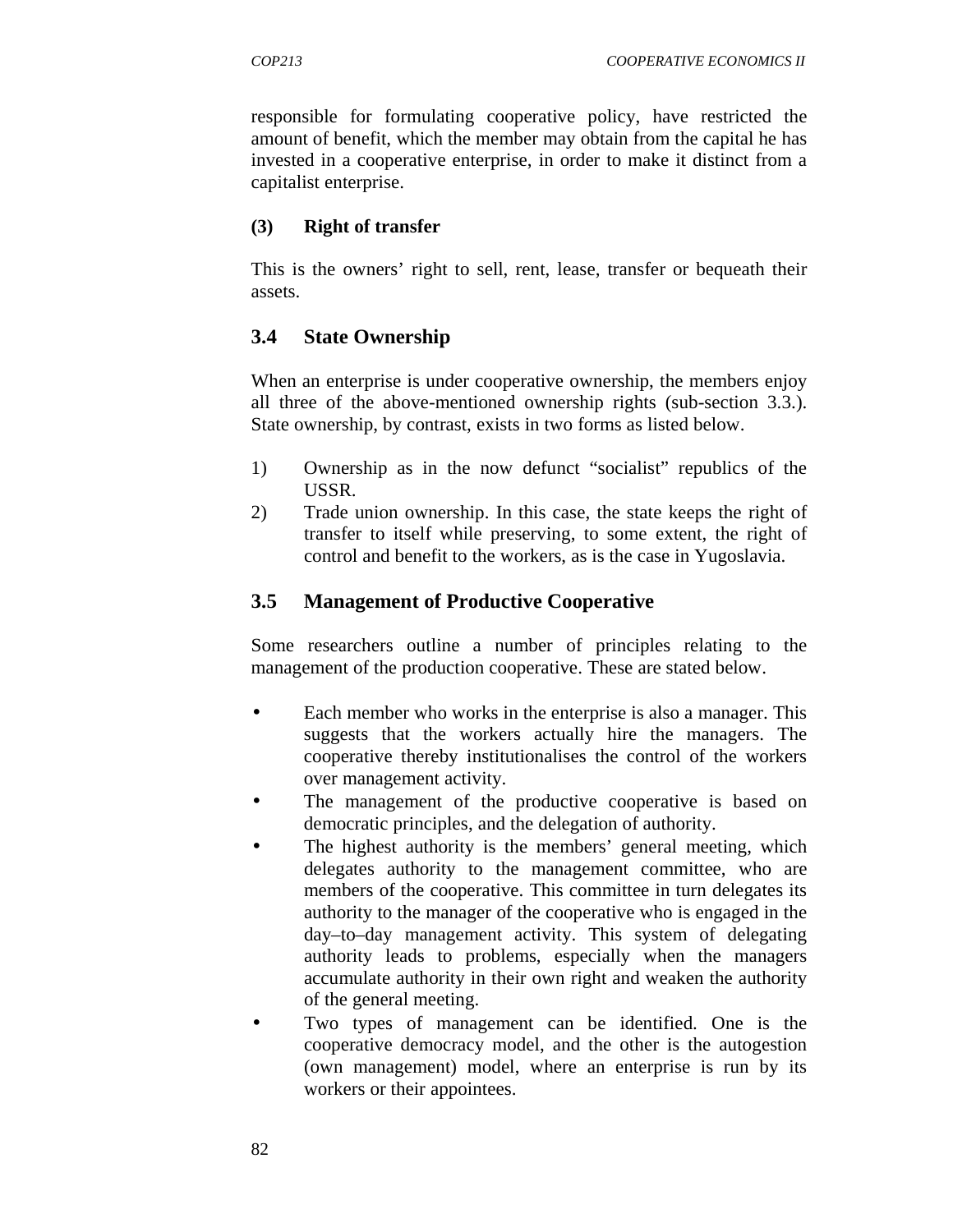# **4.0 CONCLUSION**

Having looked at the various reasons for high mortality rate of productive cooperatives, you have to realise that these reasons do not exist in isolation. See them as a checklist. It is not in all cases that all the reasons will occur. You must, therefore, assess whether the failure of a particular productive cooperative is as a result of a certain factor or some other factors.

# **5.0 SUMMARY**

You now know the reasons for the high failure rate of some productive cooperatives. You are also aware that these reasons vary. If a decision is taken to establish a productive cooperative, such business decision must take note of the failure factors treated in this unit.

### **6.0 TUTOR-MARKED ASSIGNMENT**

- 1. List and explain the main reasons for the high mortality rate of productive cooperatives.
- 2. What are the three main aspects of ownership of productive cooperatives?

## **7.0 REFERENCES/FURTHER READING**

- Abel, P. & Mahoney, N. (1981). The Social and Economic Potential of Small – scale Industrial Productive Cooperatives in Developing Countries. London: I.C.A., Conference 1981, PP. 2-5.
- Derrick, P. (1982). The Mondragon Way*, Review of International Cooperation.* Vol.75, No 1, 1982, PP. 17-24.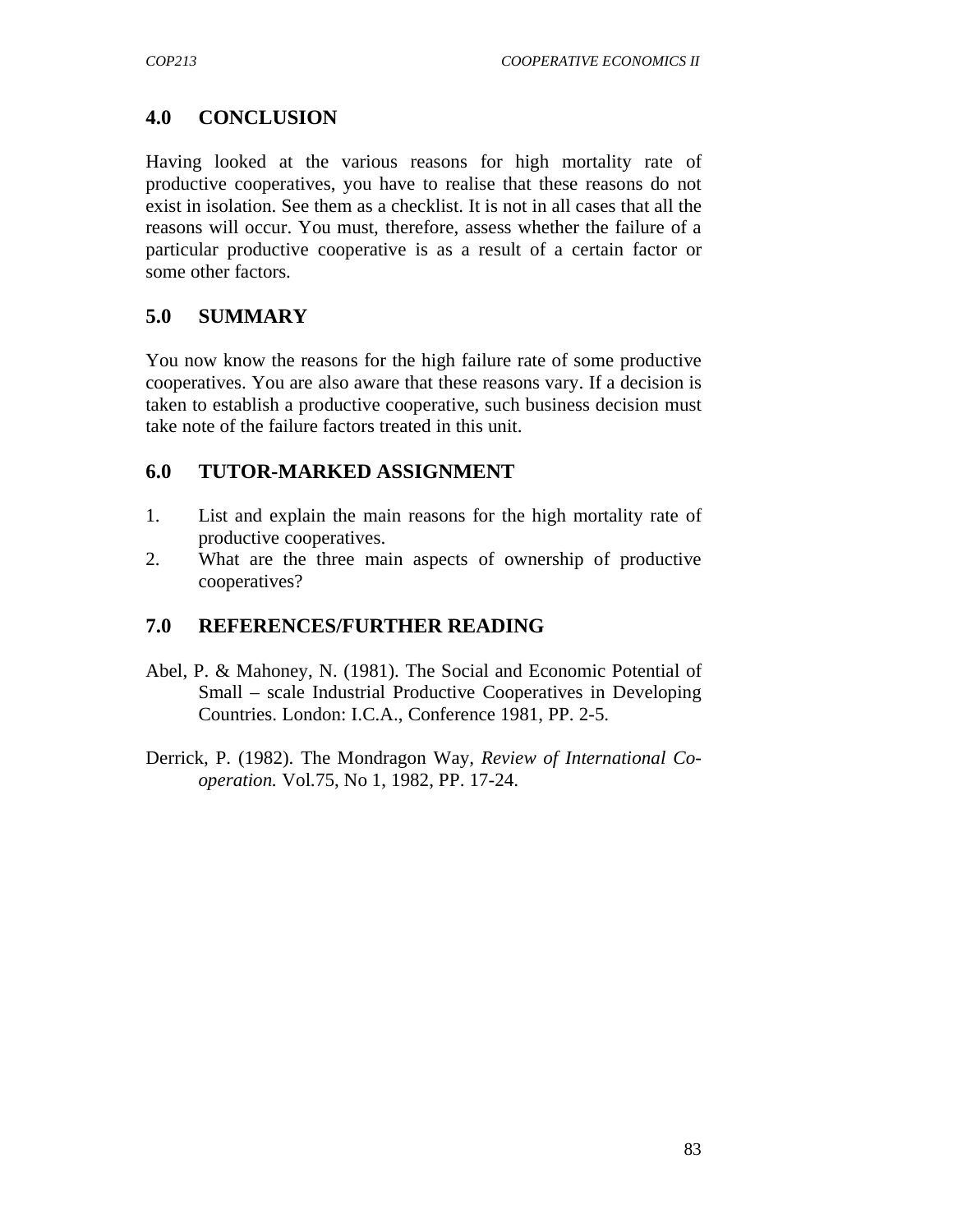## **UNIT 4 SUCCESS OF SOME PRODUCTIVE COOPERATIVES**

#### **CONTENTS**

- 1.0 Introduction
- 2.0 Objectives
- 3.0 Main Content
	- 3.1 The First Kibbutzim of Israel
	- 3.2 Communal and Economics Life in Kibbutzim
	- 3.3 Types of Kibbutzim
	- 3.4 The Moshav Shitufi of Israel
	- 3.5 A Nigerian Artisan Cooperative
- 4.0 Conclusion
- 5.0 Summary
- 6.0 Tutor-Marked Assignment
- 7.0 References/Further Reading

### **1.0 INTRODUCTION**

In Unit 3, you learnt the nature of productive cooperatives and you traced the historical antecedents as well as their spread in the modern world. You also learnt that there are many successful productive cooperatives in the world.

In Unit 4, you are going to learn about Kibbutz and Moshav Shitufi of Israel, together with a Nigerian artisan cooperative for wood- sculpture in Amawbia - Awka in Anambra State.

The reasons for the success of some productive cooperatives are varied. Some of the reasons are as follows.

- Presence of an open market, without competition from inputs and good marketing skills
- All of the cooperatives' supply was taken up by the local market.
- Cooperatives were labour intensive and therefore, did not require major capital investment
- A constant look out for new products and suitable sources of raw materials.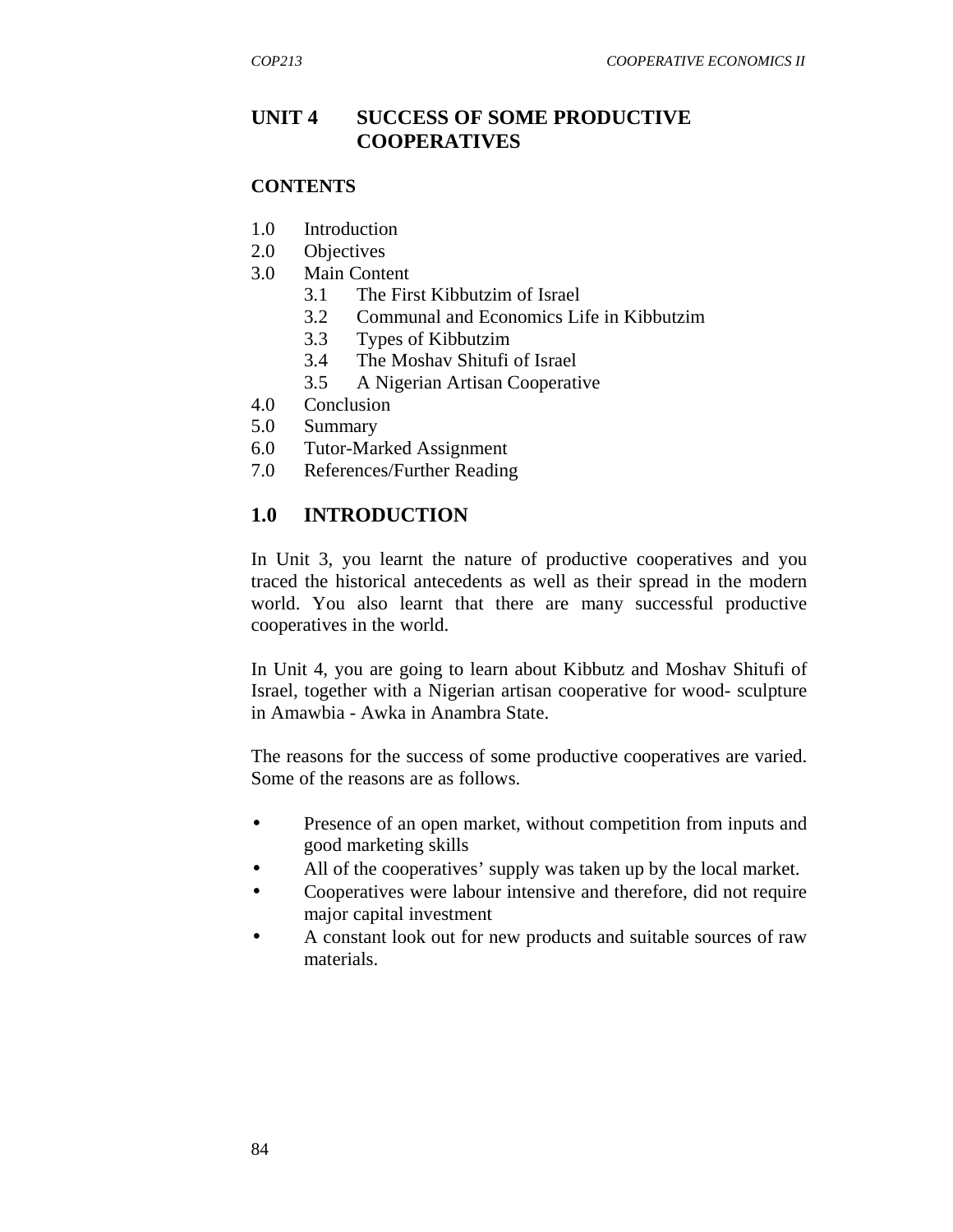# **2.0 OBJECTIVES**

At the end of this unit, you should be able to:

- state the first Kibbutzim
- list types of Kibbutzim
- explain the communal and economic life in Kibbutzim
- explain the Moshav Shitufi
- explain a Nigerian artisan cooperative for wood-sculpture based in Amawbia–Awka in Anambra State.

## **3.0 MAIN CONTENT**

### **3.1 The First Kibbutzim of Israel**

The first Kibbutz called Deganya, near the Sea of Galilee in Israel was founded in 1910. There were also two largest Kibbutz federations, HaKibbutz Hameuhad (the United Kibbutz Movement) and HaKibbutz Haartzi (the Kibbutz of the land). In 1988, a number of small movements including the agricultural collective settlements of the religious HaKibbutz Hadati, affiliated with the labour wing of the national religious party. In 1986, there were 125, 700 residents of about 265 Kibbutzim, divided among five Kibbutz federations.

The Kibbutz is a collective settlement originally devoted solely to agriculture, but since the late 1960s, it has included industrial concerns, too. Founded by social democrats, Kibbutzim are characterised by the collectivisation of labour and capital: the means of production, consumption and control, with considerable emphasis on participatory democracy in the operation of Kibbutzim. Education and, in some federations, the rearing of children in age-graded dormitories, are communal as well.

### **3.2 The Communal and Economics Life in Kibbutzim**

#### **a) The communal life**

The principle of equality was taken extremely seriously up until the 1970s. Kibbutzniks did not individually own tools, or even clothing. Gifts and income received from outside were turned over to the common treasury. If a member received a gift in service- like a visit to a relative who was a dentist or a trip abroad paid for by a parent- there could be arguments at members' meetings about the propriety of accepting such a gift.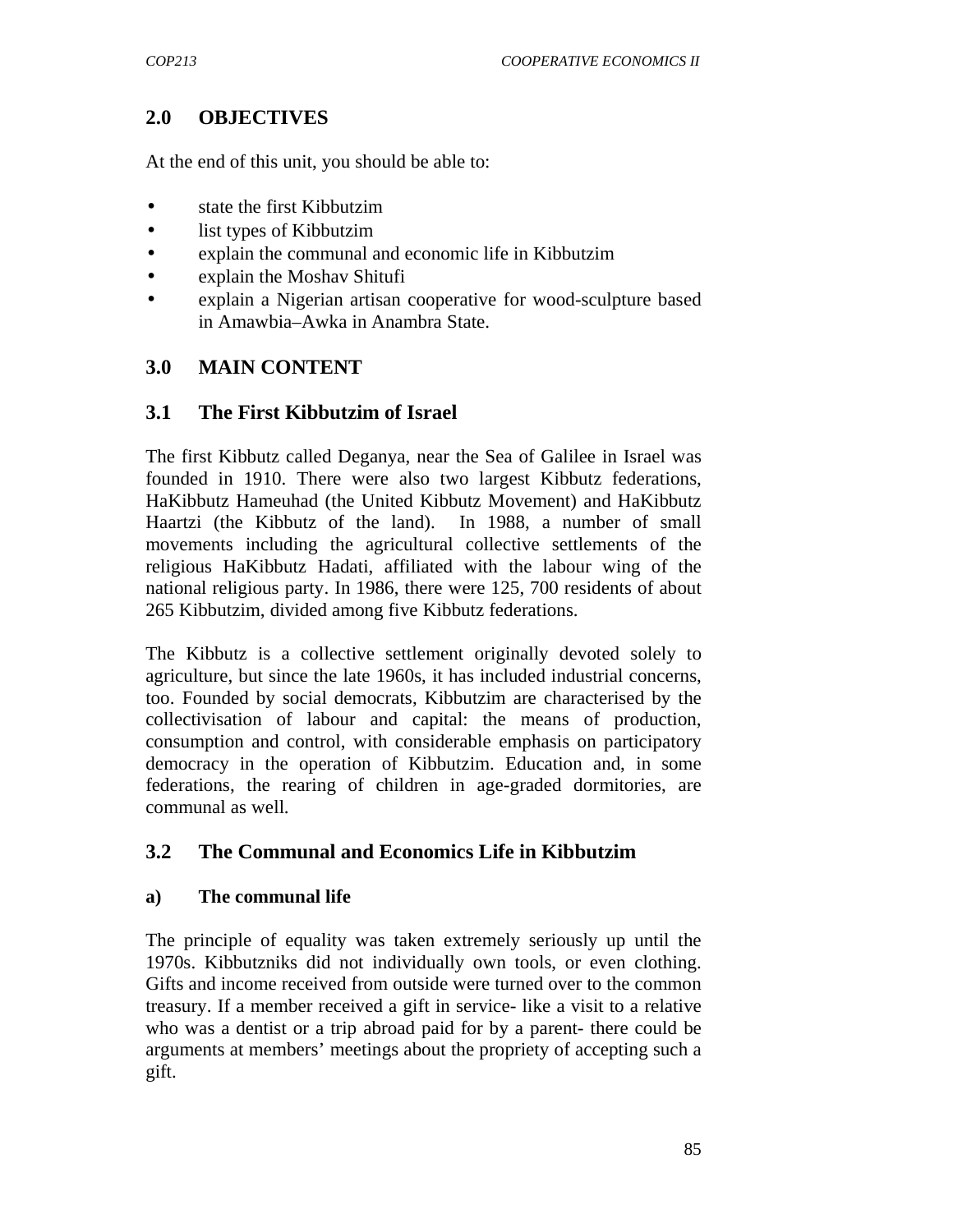In the 1920s Kibbutzim began a practice of raising children communally away from their parents in special communities called "children's societies" (Mossad Hinuchi).

Social lives were held in common, not only property. As an example, most dining halls exclusively used benches, not as an issue of cost or convenience, but because benches were construed as another way of expressing communal values.

In Kibbutzim, women performed the same role as men, including armed guard.

#### **b) The Kibbutzim's economics**

Kibbutzim in the early days tried to be self-sufficient in all agricultural goods, from eggs to dairy to fruits to meats. However, through experimentation, Kibbutzniks discovered that self-sufficiency was impossible. Kibbutzniks were also not self-sufficient when it comes to capital investment. At the founding of a Kibbutz, when it would be opened on land owned by the Jewish national fund: for expansion, most Kibbutzim were dependent on subsidies from charity or the state of Israel. Most of the subsidies took the form of low-interest loans or discounted water. In Israel, when interest rates were running over 30 percent until the 1990s and where water is expensive, these gifts came to a very great amount indeed.

Even prior to the establishment of the state of Israel, Kibbutzim had begun to branch out from agriculture into manufacturing. Kibbutz Degania, for instance, set up a factory to fabricate diamond cutting tools; it now grosses several million dollars a year.

Kibbutzim industrialised at a time when agricultural jobs were not enough to absorb everyone on the Kibbutz. Kibbutzim also industrialised due to pressure from the state of Israel. Throughout the 1950s and 1960s, Israel had one of the world's highest trade deficits, the state was desperate to increase exports and Kibbutzims were asked to play a role.

As Kibbutzim branched out into manufacturing in the 1960s, they are branching out into tourism and services today. Kibbutz Hatzerim even has a law firm, as well as Nahsholim. Virtually every Kibbutz has guest rooms for rent. Some of these rooms are intended for traveling students, but Kiryat Anavim has a luxury hotel. Several Kibbutzim, such as Kibbutz Lotan and Kfar Ruppin, operate bird-watching vacations. They say that a European visitor can see more birds in one week in Israel than he or she would in a year at home. It is not lost on the modern Kibbutz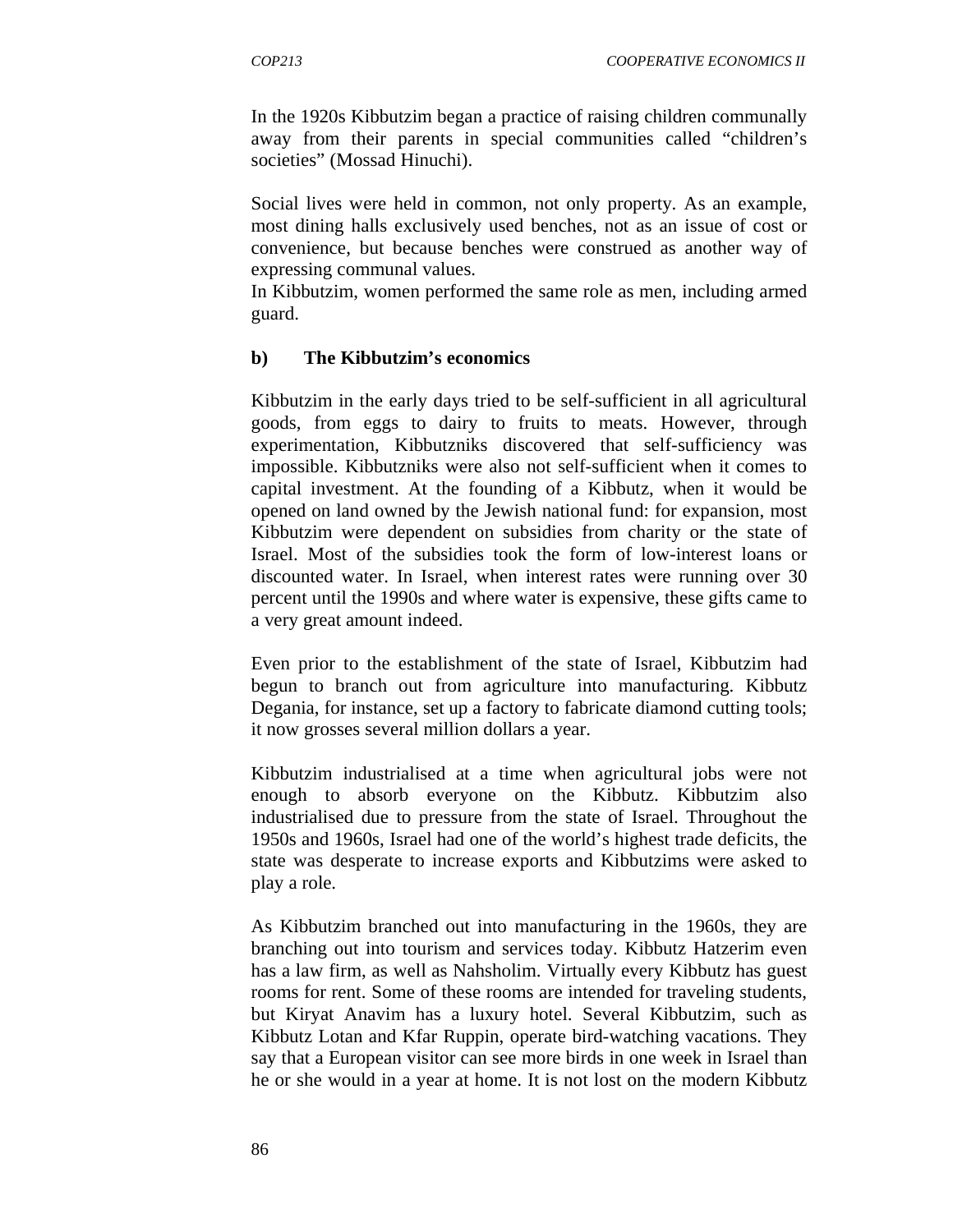movement that Kibbutzniks today are working in occupations which the first Kibbutz generation condemned.

Many Kibbutzim aggressively put money into building new enterprises even playing the stock market. This borrowing spree caught up to the Kibbutz movement in the 1980s, forcing Kibbutzim to retreat from collective ideas. Today, most Kibbutzim are at the economic break-even point, a dozen or so are very healthy, and several score lose money. Many people who live on Kibbutzim have to work outside the Kibbutz. They are expected to return a percentage of their earnings to the collective.

## **3.3 Types of Kibbutzim**

The Kibbutzim have three different movements.

- 1) The joint movement, aka the "Kibbutz Movement", which constitutes as a roof-organisation of two separate movements, and ideologies: the "United Kibbutz Movement" founded in 1979 as a merger of two older movements: "The United Kibbutz" and "Union of the Kivutzot and the Kibbutzim", and "Kibbutz Artzi Hashomer Hatzair"
- 2) "Religions Kibbutz movement Hapoel Hamizrachi".
- 3) "Agudat Israel Workers"

We wish to point out that, more than 80 percent of the total number of Kibbutzim belongs to the Kibbutz movement.

Following many changes which the Kibbutzim over went through the years and following the appeal made to Israel High Court by the Mizrahi Democratic Rainbow Coalition in 2001 in which the state was required to redefine the exact definition of a Kibbutz in order to define the rightful benefit which the Kibbutzim members should be granted by law. The reactivated legal definition was given to the industry, trade and labour minister of Israel on December15th, 2005. According to this classification there are three types of Kibbutzim.

- **1) Kibbutz Shitufi:** a Kibbutz which still preserves a cooperative system.
- **2) Kibbutz Mitchadesh:** a community which has a number of cooperative systems in its intentions (guaranteed minimal income within the coming partnership in the ownership of the production means, partnership in the ownership of the lands, etc).
- **3) Urban Kibbutz:** a community which exists within an existing settlement (city). Since the 1970s, about 100 urban Kibbutzim have been founded within existing Israeli cities. They have no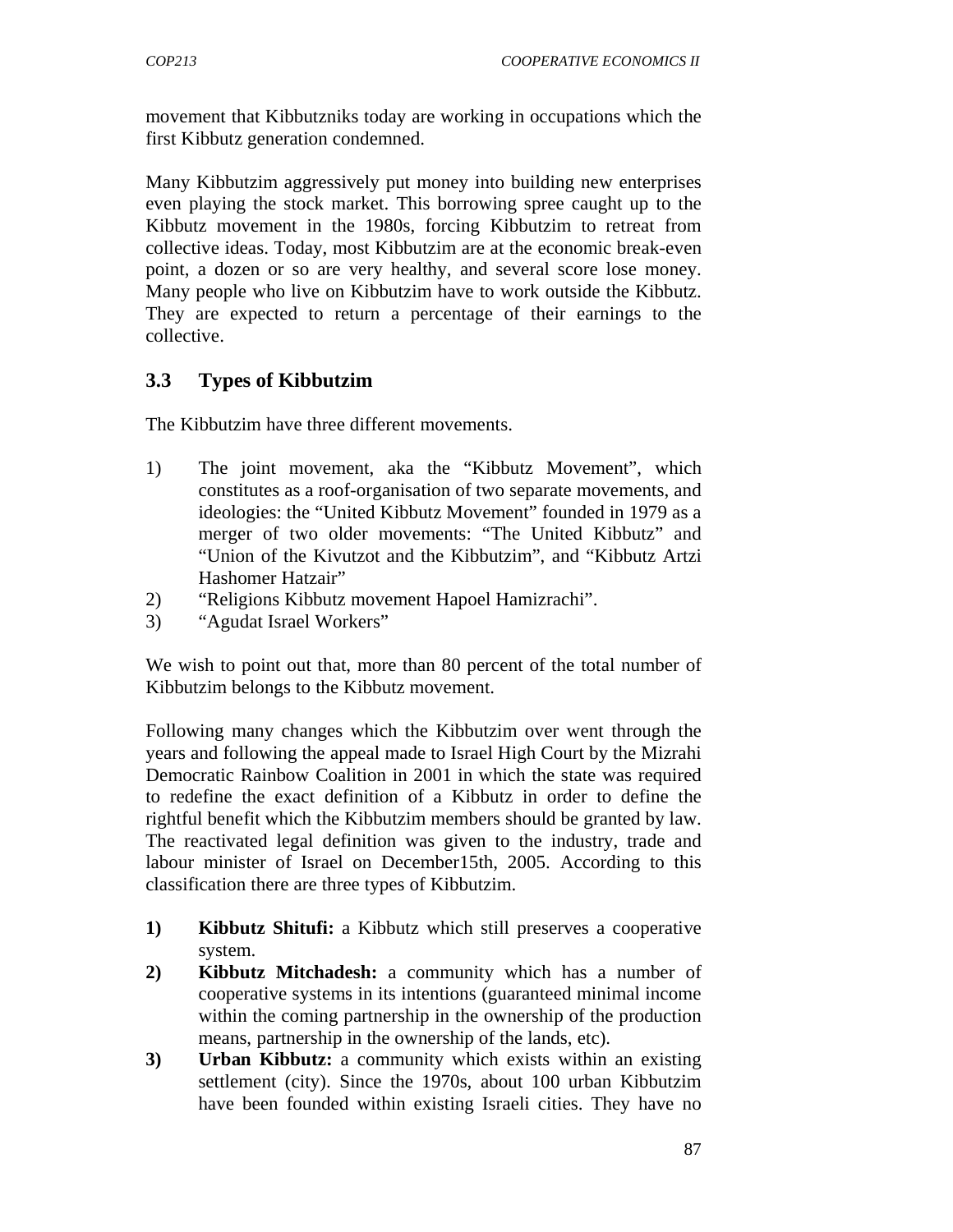enterprises of their own and all of their members work in the non- Kibbutz sector. Examples include Tamuz in Jerusalem or Migvan in Sderot.

#### **SELF-ASSESSMENT EXERCISE 1**

Look around you and mention any cooperative activity that resembles the Kibbutzim.

### **3.4 The Moshav Shitufi of Israel**

The first Moshav was established in Jezreel Valley (Emeq Yizreel is also seen as the valley of Esdraelon in England) in 1921. In 1986, about 156,700 Israelis lived and worked on 448 Moshavim, the great majority divided among eight federations. There are two types of Moshavim, the more numerous (405) Moshavim Ovdim, and the Moshavim Shitufim. The former relies on cooperative purchasing of supplies and marketing of produce; the family or household is, however, the basic unit of production and consumption. The Moshav Shitufi form is closer to the collectivity of the Kibbutz although consumption is family-or household-based, production and marketing are collective. Unlike the Moshavin Ovdim land is not allotted to household, or individuals, but is collectively worked.

Because the Moshav form retained the family as the center of social life and eschewed bold experiments with communal child-rearing or equality of the sexes, it was much more attractive to traditional oriental immigrants in the 1950s and early 1960s than was the more communally radical Kibbutz. For this reason, the Kibbutz has remained basically an Ashkenazi institution, whereas the Moshav has not. In the country, the so-called immigrants' Moshav (Moshav Olim) was one of the most-used and successful form of absorption and integration of oriental immigrants, and it allowed them a much steadier ascent into the middle class than those who live in some developed towns.

Like the Kibbutzim, Moshavim, since 1967, have relied increasingly on outside-particularly Arab-labour. Financial instabilities in the early 1980s have hit many Moshavim hard, as has the problem of absorbing all the children who might wish to remain in the community. By the late 1980s, more and more Moshav members were employed in nonagricultural sectors outside the community, so that some Moshavim were coming to resemble suburban villages whose residents commute to work. In general, Moshavim never enjoyed the elite status accorded to Kibbutzim; correspondingly they have not suffered a decline in prestige in the 1970s and 1980s.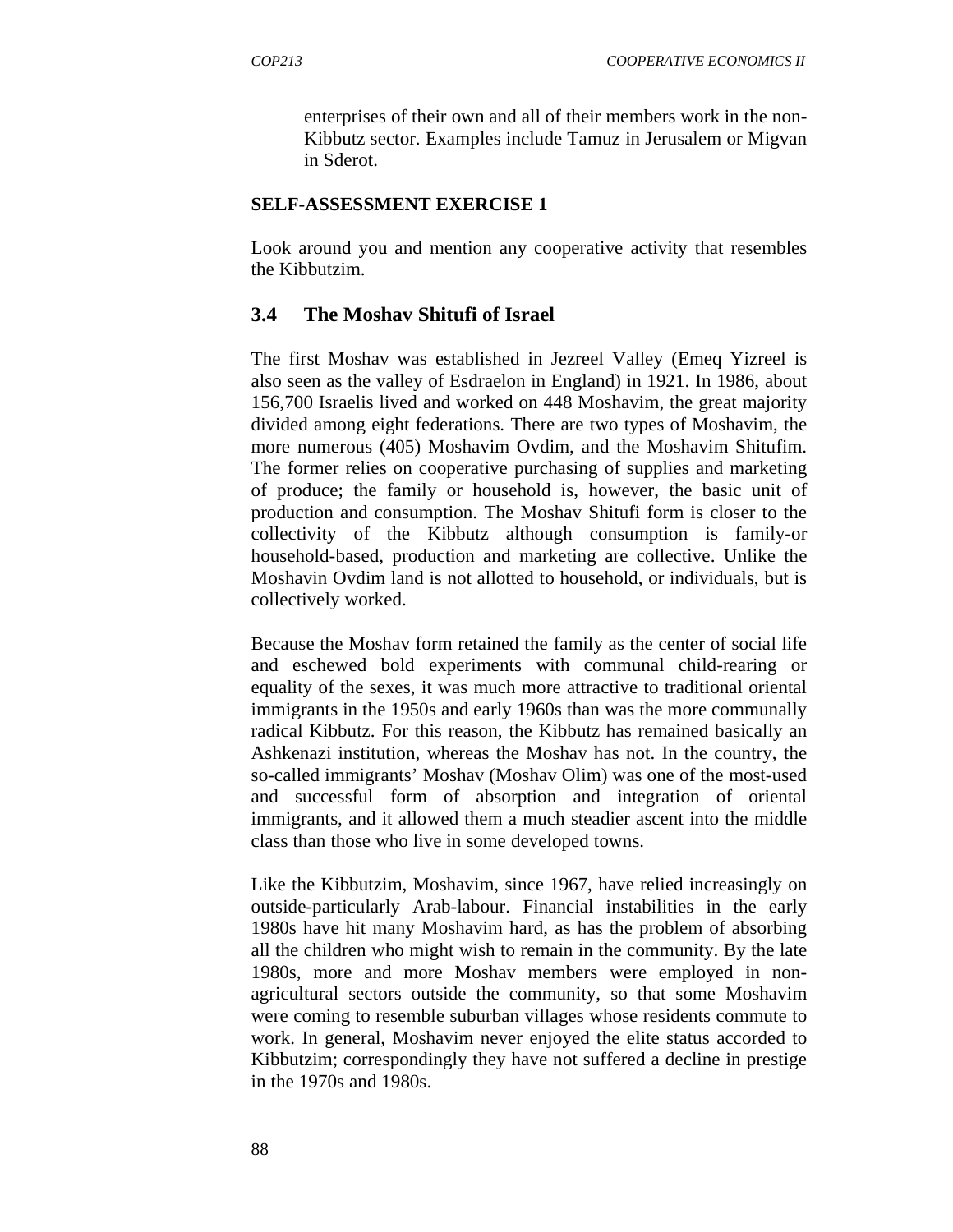## **3.5 A Nigerian Artisan Cooperative**

In the third world countries like Nigeria, there are a number of success stories of productive cooperatives.

You know that in Nigeria, there is a story of cooperative for woodsculpture in Amawbia-Awka, in Anambra State. The cooperative was founded as far back as the colonial period. It is to be found on the main highway between two distinct cities where it also markets its produce by its members who are the sculptors.

This Nigerian Artisan Cooperative, is in the Eastern part of the country and produces sculptures and woodwork. The cooperative was established after World War II, during the colonial period.

Every member of the cooperative deals with credit, the supply of raw materials and, particularly, marketing. The price which the member obtains for his work is determined according to the size of the sculpture, the sophistication of the work involved and the amount of work necessary to produce the finished object. The manager of the cooperative, who is responsible for sales, obtains a percentage of the sale price, instead of a salary. The cooperative, therefore, has a manager who has an interest in increasing the sale of sculptures, since he will earn more as a result, while also increased the members' earnings.

# **4.0 CONCLUSION**

This unit addresses the success of some productive cooperatives such as the Kibbutzim and Moshav Shitufi of Israel as well as a Nigerian cooperative for wood-sculptures in Anambra state. There is need to establish more productive cooperatives in Nigeria.

You have learnt and identified the various types of Kibbutzim Cooperative including the discussion on communal and economic life in the Kibbutzim. You also saw the Moshav Shitufi and its various types. A local flavour was added to the success story of the productive cooperatives, that is, a cooperative for wood sculpture in Anambra state.

### **5.0 SUMMARY**

In this unit, you have learnt of the success stories of productive cooperatives and the examples of such success stories were examined. You are moving to the next unit which is the concept of mergers.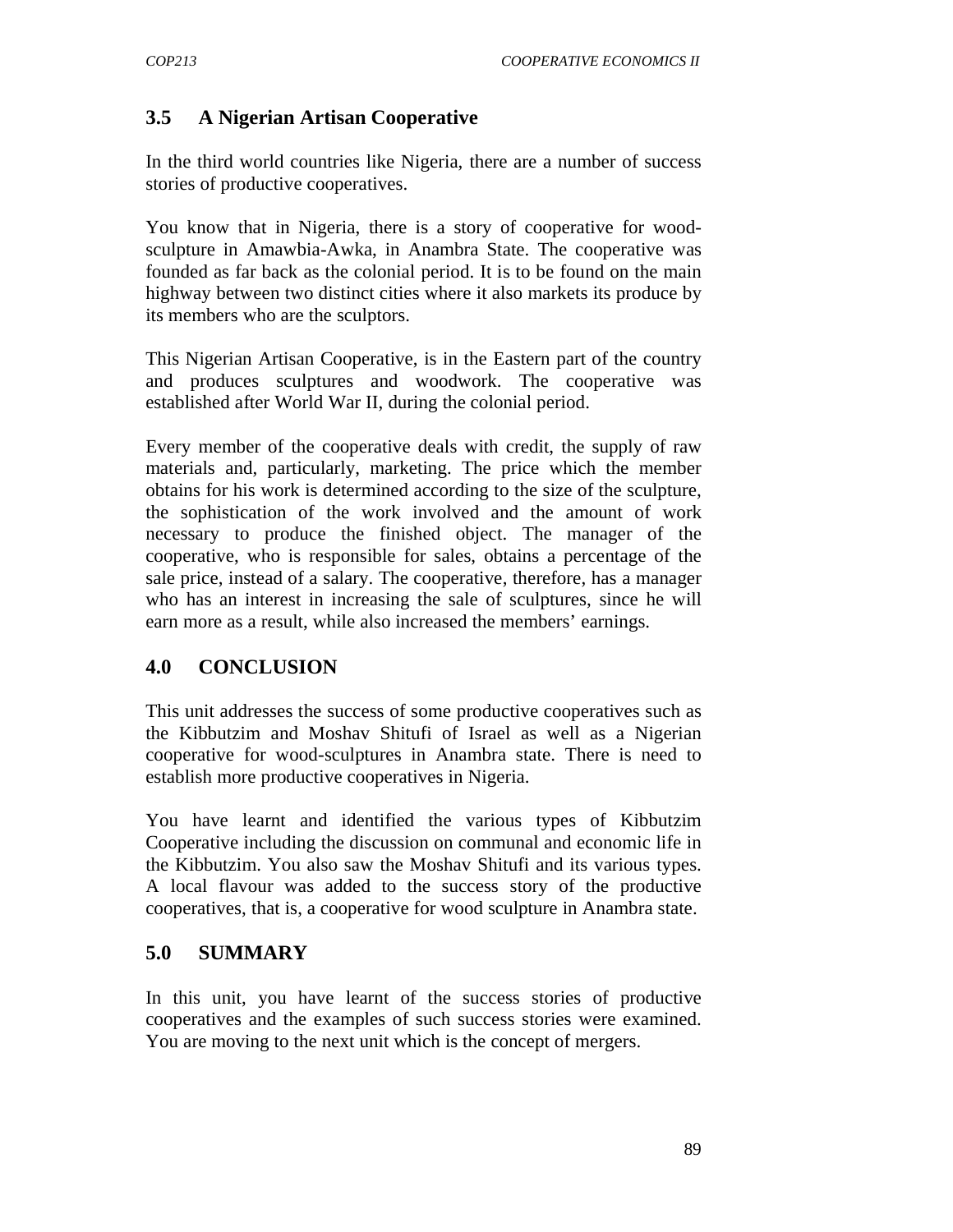## **6.0 TUTOR-MARKED ASSIGNMENT**

- 1. Give reasons for the success of some productive cooperatives.
- 2. Give reasons why Moshav Shitufi of Israel was preferred to the Kibbutzim by the oriental immigrants to Israel.

# **7.0 REFERENCES/FURTHER READING**

Wikipedia. (2009). *Kibbutz.* Retrieved August 21, 2009 from http://en.wikipedia.org/wiki/Kibbutz .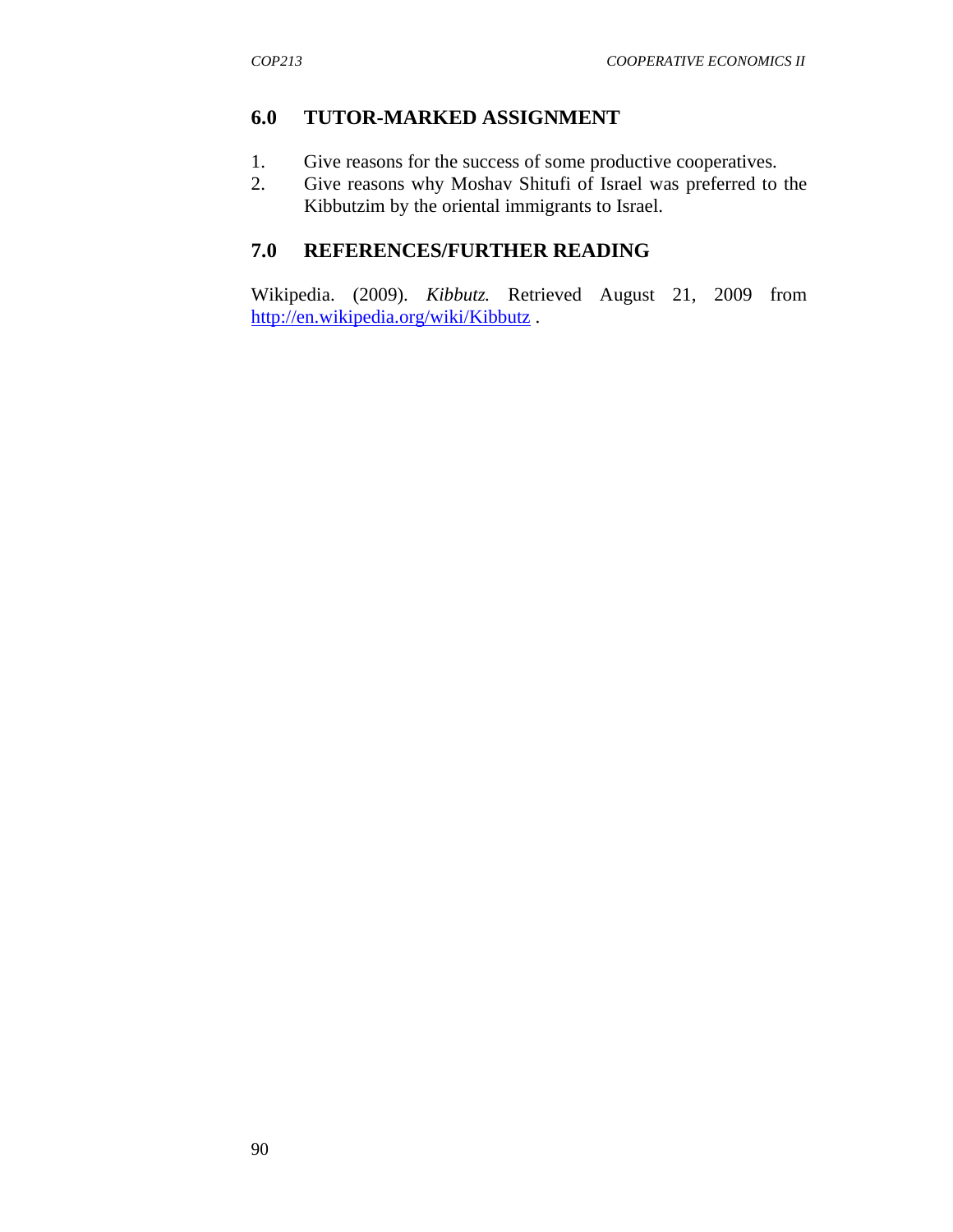# **UNIT 5 CONCEPT OF MERGERS**

#### **CONTENTS**

- 1.0 Introduction
- 2.0 Objectives
- 3.0 Main Content
	- 3.1 Types of Mergers
		- 3.1.1 Amalgamation
		- 3.1.2 Take-over
		- 3.1.3 Transfer
		- 3.1.4 Acquisition
	- 3.2 Classification of Mergers
	- 3.3 Motives behind Mergers
	- 3.4 Are there Distinctions between Mergers and Acquisition?
	- 3.5 Disadvantages of Mergers
- 4.0 Conclusion
- 5.0 Summary
- 6.0 Tutor-Marked Assignment
- 7.0 References/Further Reading

# **1.0 INTRODUCTION**

In this unit, you will learn the concept of mergers, as well as the differences between the various types of mergers, such as amalgamation, take–over, transfer and acquisition. In this unit, you will be examining the legal provision of cooperative mergers, the need for mergers in cooperatives and the problems associated with mergers in cooperatives.

The term mergers refer to the aspect of corporate strategy, corporate finance and management dealing with the buying, selling and combining of different companies that can aid finance, or help a company in a given industry grow rapidly without having to create another business entity.

In business or economics, the term merger refers to a combination of two companies into one larger company. Such actions are commonly voluntary and may involve stock swap or cash payment to the target.

### **2.0 OBJECTIVES**

At the end of this unit, you should be able to:

- explain the concept of mergers
- differentiate between the various types of mergers
- list examples of local firms that have merged
- list reasons for mergers
- outline the disadvantages of mergers.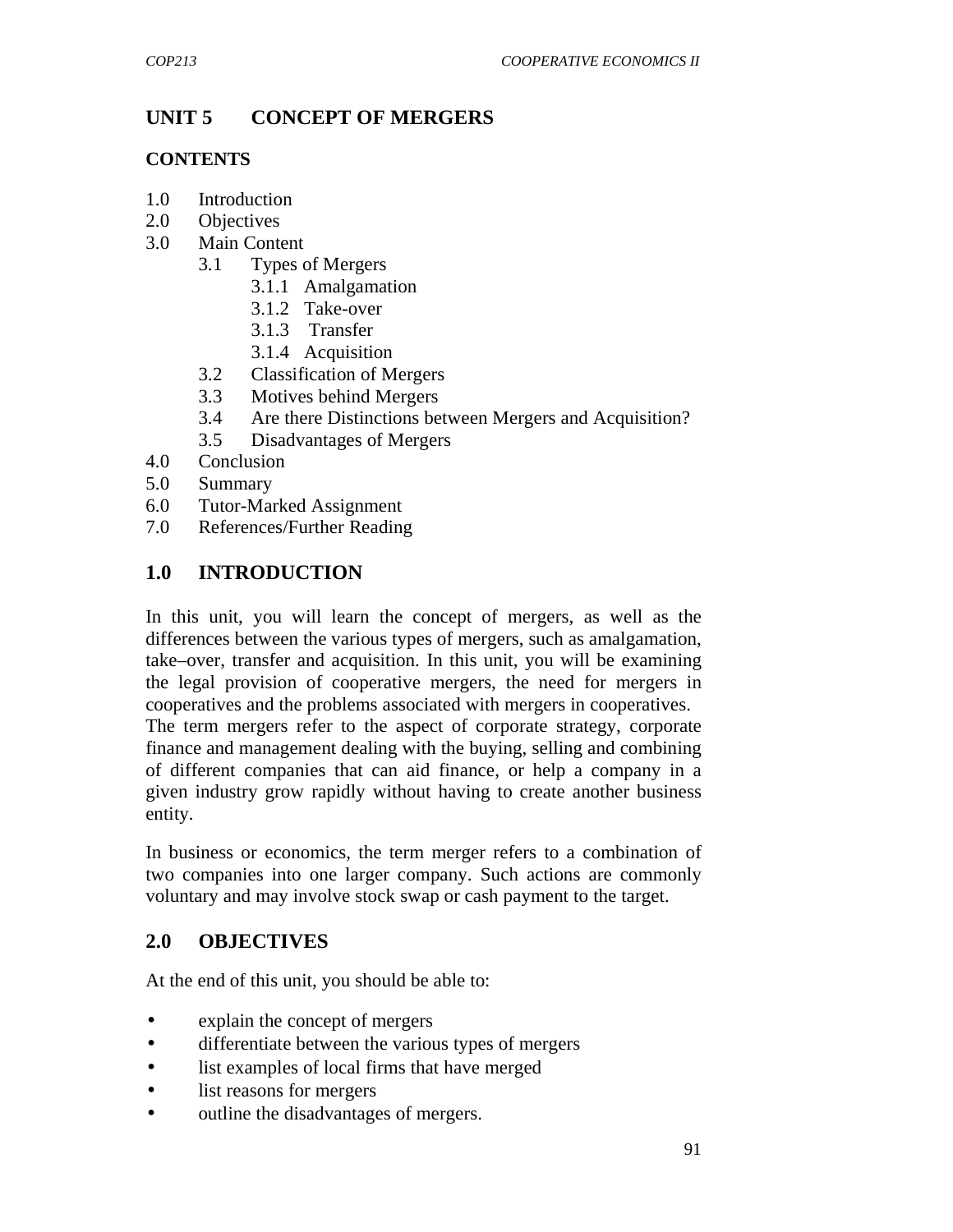## **3.0 MAIN CONTENT**

#### **3.1 Types of Mergers**

There are two groups of mergers that are distinguished by how the merger is financed. Each has certain implications for the companies involved.

#### **(a) Purchase mergers**

As the name suggests, this kind of merger occurs when one company purchases another. The purchase is made with either cash or through the issue of some kind of debt instrument.

Most acquiring companies often prefer this type of merger because it can provide them with a tax benefit. This is possible because acquired assets can be written-off to the actual purchase price, and the difference between the book value and the purchase price of the assets can depreciate annually, reducing taxes payable by the acquiring company.

#### **(b) Consolidation mergers**

With this merger, a brand new company is formed and both companies are bought and combined under the new entity. The tax terms are the same as those of a purchase merger.

You are now going to learn and differentiate between the various types of mergers. They are as follows.

#### **3.1.1 Amalgamation**

In the pure sense of the term, amalgamation happens when two firms, often of about the same size, agree to go forward as a single new company rather than remain separately owned and operated. This kind of action is more precisely referred to as a "merger of equals". Both companies stocks are surrendered and new company stock is issued in its place. For example, in the 1999 merger of Glaxo Wellcome and Smithkline Beecham*,* both firms ceased to exist when they merged, and a new company, GlaxoSmithkline, was created.

### **3.1.2 Takeover**

This is similar to acquisition and it is the buying of one company (the target) by another.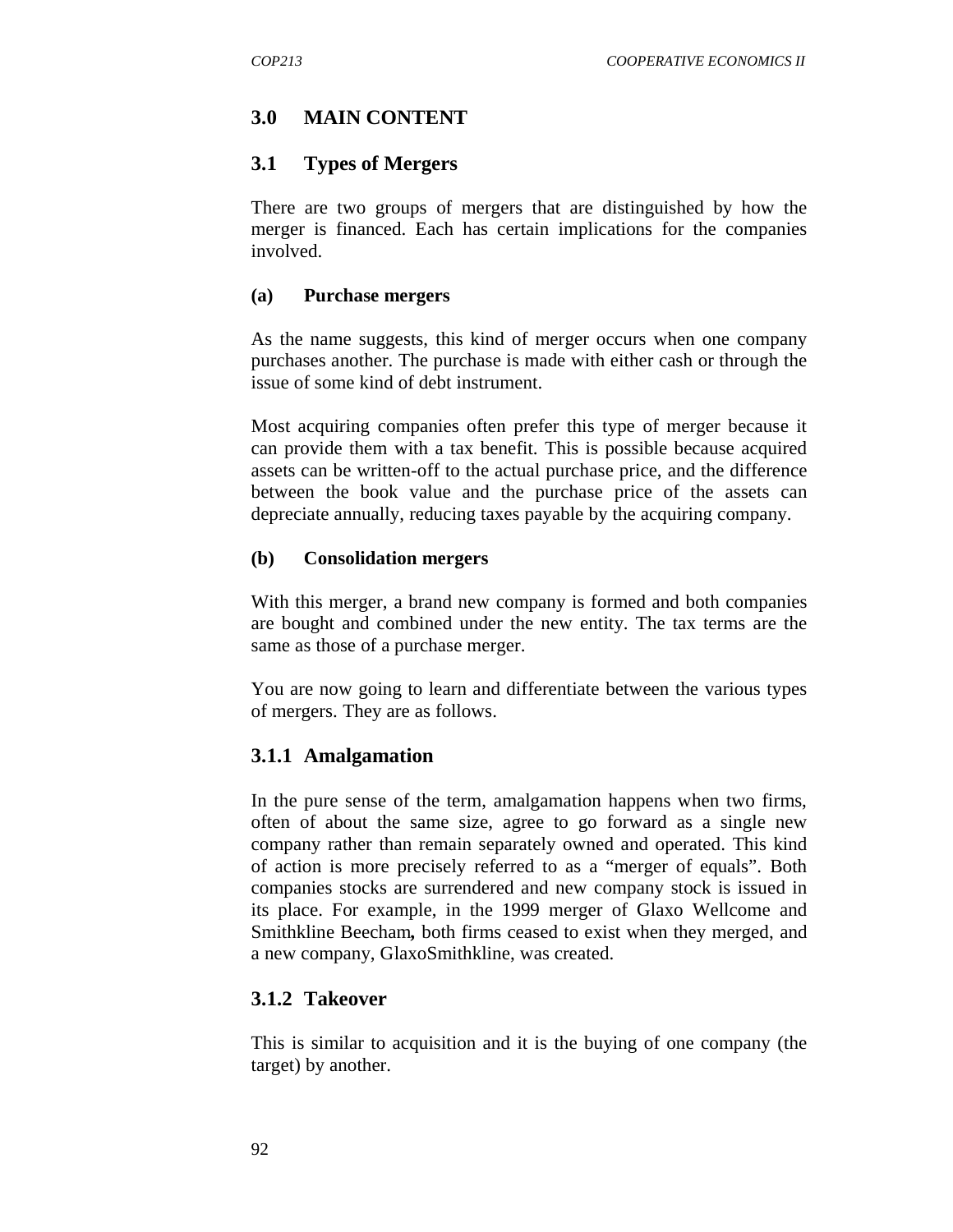# **3.1.3 Transfer**

This is common where the management of a company may be transferred to another entity for better management and profitability.

# **3.1.4 Acquisition**

An acquisition, also known as a takeover or a buyout, is buying of one company (the target) by another. We should note that, an acquisition may be friendly or hostile. In the former case, the companies involved co-operate in negotiations while in the latter case, the takeover target is unwilling to be bought or the target's board has no prior knowledge of the offer.

Acquisition usually refers to a purchase of smaller firm by a larger one. Sometimes, however, a smaller firm will acquire management control of a larger or longer established company and keep its name for the combined entity. This is known as reversed takeover. Another type of acquisition is reverse merger- a deal that enables a private company to get publicly listed in a short term period.

### **SELF-ASSESSMENT EXERCISE 1**

Look around and name three companies that have merged with others.

# **3.2 Classification of Mergers**

Mergers can be classified as

### **(i) Horizontal mergers**

This occur when two companies that are in direct competition and share similar product line markets decide to merge

### **(ii) Vertical mergers**

A customer and the company or a supplier and the company may merge. You can here think of a newsprint supplier merging with a publishing house.

### **(iii) Market-extension mergers**

In this instance, two companies that sell the same products at different markets may merge.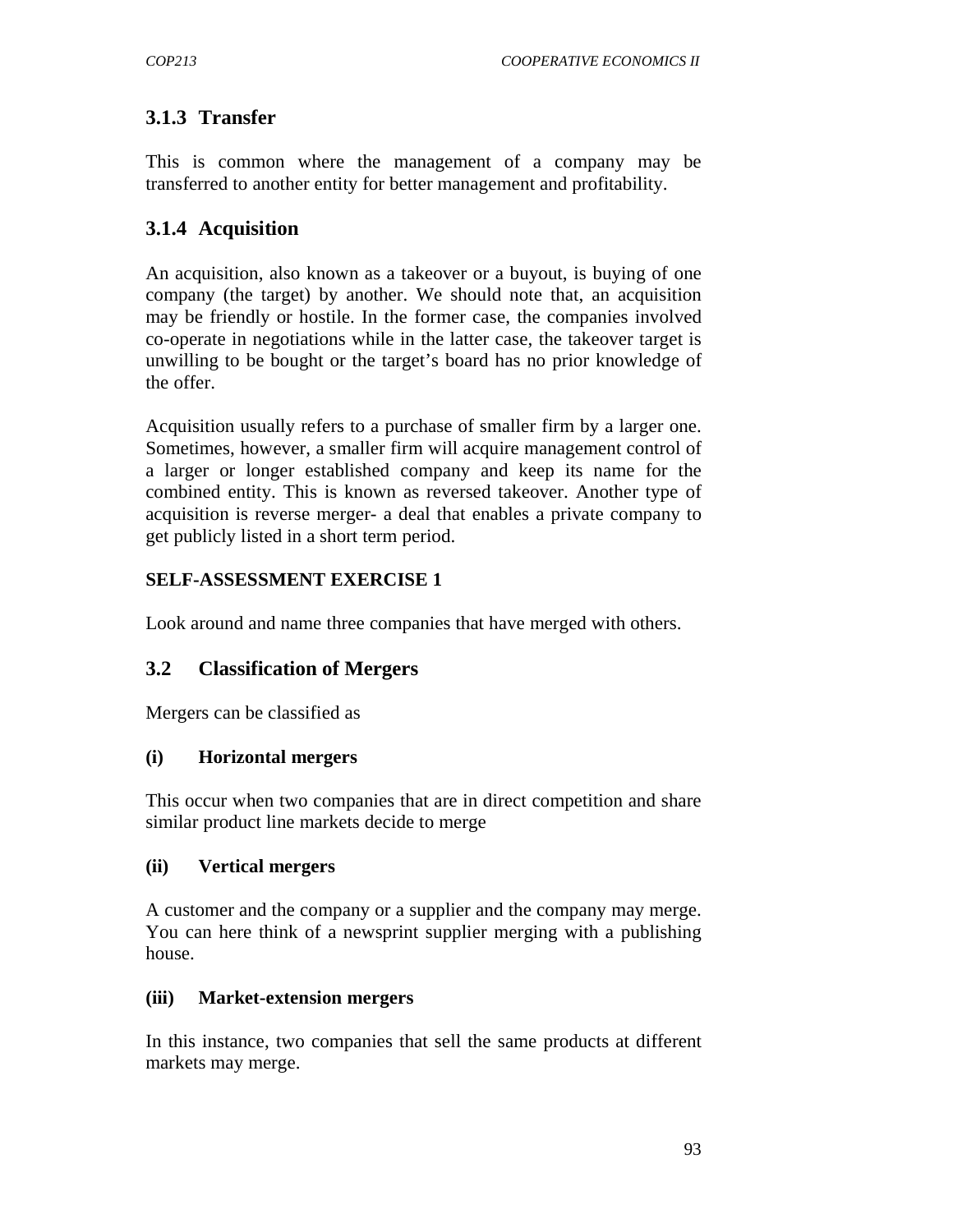#### **(iv) Product-extension mergers**

This is when two companies selling different but related products in the same market may consider it profitable to come together.

#### **(v) Conglomeration**

Two companies that have no common business areas may decide to merge.

### **3.3 Motives behind Mergers**

We may now at this juncture, ask why do businesses hitherto operating separately will decide to merge. In other words what are the motives behind mergers? We will then discover that, the dominant reason used to explain mergers' activity is that, acquiring firms seek improved financial performance. The following motives are considered to improve financial performance.

- a) Economies of scale. This is possible because the combined (merged) companies reduce fixed costs by removing duplicated departments or operations, lowered costs of the company relative to the same revenue stream, thus increasing profit margins.
- b) Increased revenue or market share.
- c) Cross selling**,** for example, a bank buying a stock broker could then sell its banking product to the stock brokers' customers
- d) Synergy. For example, managerial economies, purchasing economies, etc. are the likely benefits from mergers.
- e) Taxation. As pointed out in sub-section 3.1 (a), most acquiring companies preferred mergers because it can provide them with a tax benefit (relief).
- f) Geographical or other diversification**.** A company operating in the south of Nigeria, say, Lagos may consider it profitable to merge with a similar one up north, say Kano.
- g) Resource transfer.
- h) Vertical integration.
- i) Diversification, etc.

#### **3.4 Are there Distinctions between Mergers and Acquisition?**

Since acquisition is part of mergers, does it make sense to distinguish between the two? Curiously, there are several literatures on this topic that made such distinctions.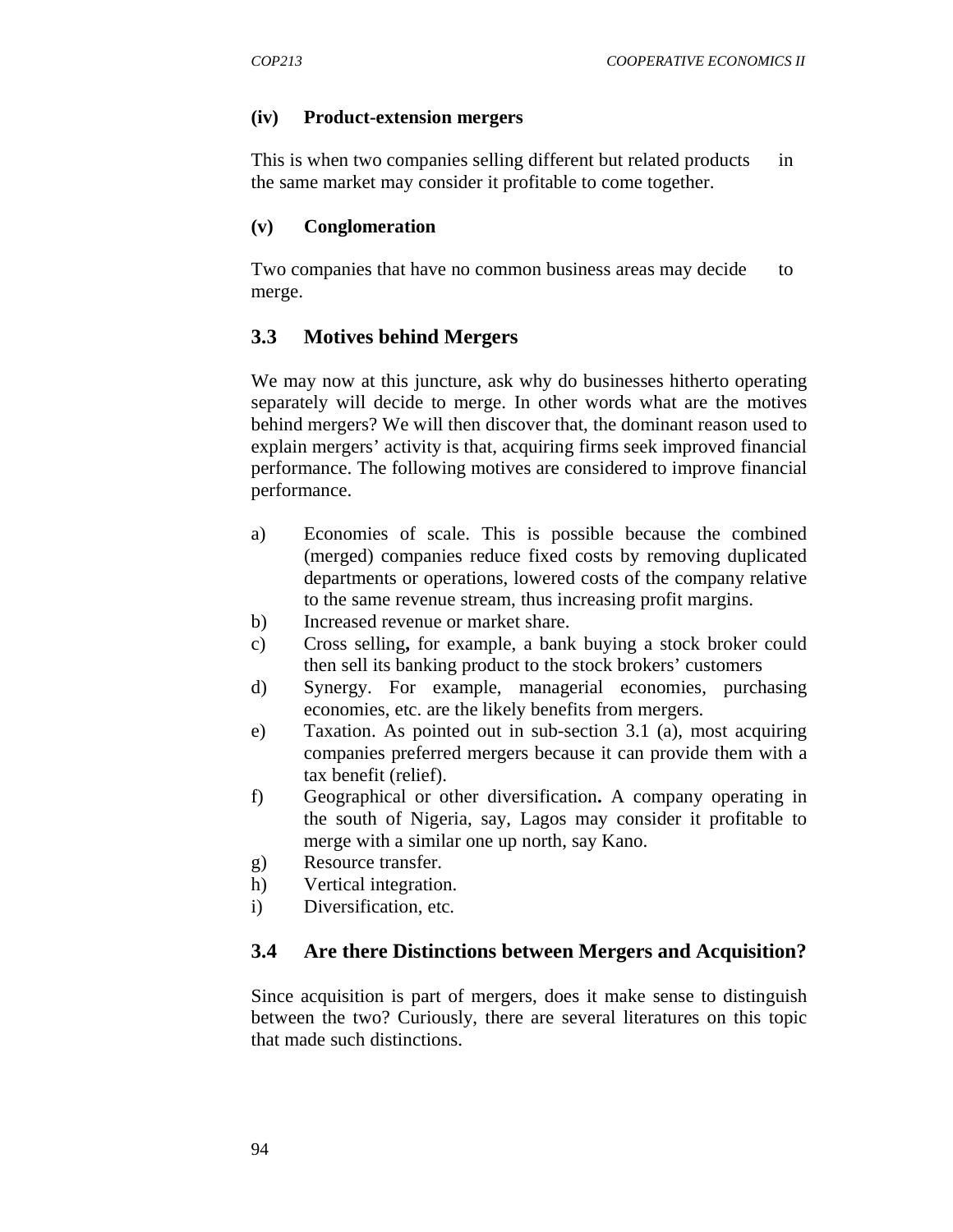Although they are often uttered in the same breath and used as though they were synonymous, the terms merger and acquisition mean slightly different things.

When one company takes over another and clearly established itself as the new owner, the purchase is called an acquisition. From a legal point of view, the target company ceases to exist; the buyer "swallows" the business and the buyer's stock continuous to be traded.

A merger in its pure sense happens when two firms, often of about the same size, agree to go forward as a single new company rather than remain separately owned. This is termed "merger of equals".

In practice, however, actual mergers of equals do not happen very often. The reality is that, one company will buy another and, as part of the deal terms, simply allow the acquired firm to proclaim that the action is a merger of equals, even if it is technically an acquisition.

Being bought out often carries negative connotations, therefore, by describing the deal euphemistically as a merger, deal makers and top managers try to make the takeover more palatable. An example of this would be the takeover of Chrysler by Daimler–Benz in 1999 which was widely referred to in that time, and is still now, as a merger of the two companies.

A purchase deal will also be called a merger when both chief executive officers agreed that joining together is in the best interest of both their companies. But when the deal is unfriendly, that is, when the target company does not want to be purchased- it is always regarded as an acquisition.

You can now see that, whether a purchase is considered a merger or an acquisition really depends on whether the purchase is friendly or hostile and how it is announced. In other words, the real difference lies in how the purchase is communicated to and received by the target company's board of directors, employees and shareholders.

### **3.5 Disadvantages of Mergers**

Sadly, the completion of a merger does not ensure the success of the resulting organisation. Indeed, studies show that many mergers (in some industries, the majority) result in net loss of value due to problems such as:

- incompatibility (technology, equipment and corporate culture)
- diversion of resources away from new investment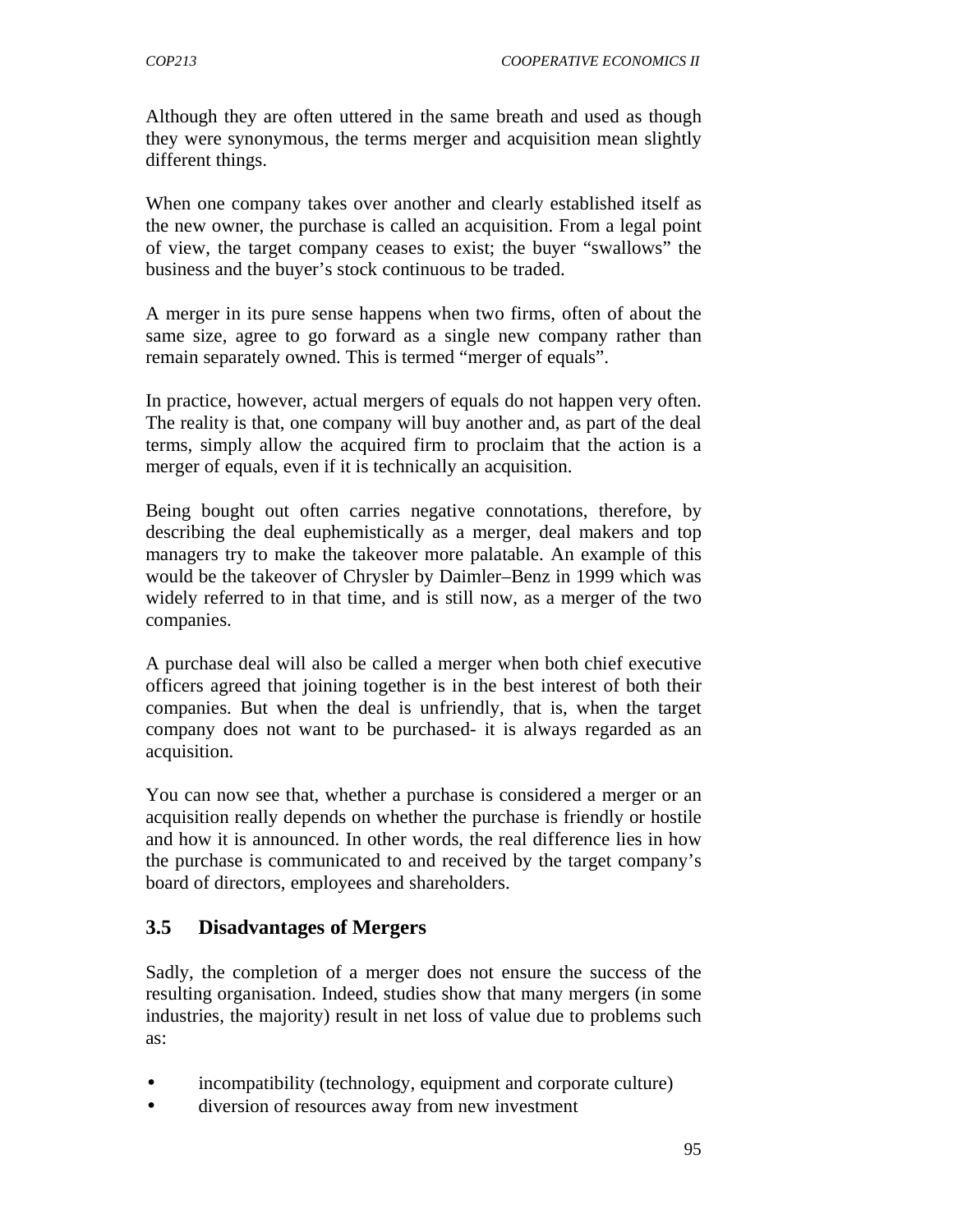- inadequate research
- concealment of losses or liabilities by one of the partners before merging
- overlapping subsidiaries
- redundant staff
- losing expertise
- disrupting employee culture

#### **SELF-ASSESSMENT EXERCISE 2**

List the disadvantages of merger.

#### **4.0 CONCLUSION**

In this unit, you have learnt the concept of mergers and the differences between the various types of mergers such as amalgamation, take–over, transfer and acquisition.

You were also able to identify several motives behind mergers and the problems resulting from mergers.

### **5.0 SUMMARY**

In this unit, the concept of mergers had been explained to you. The various types of mergers, as well as the disadvantages of mergers, had also been described to you vividly. You are now moving to the next unit which is about the legal provision on cooperative mergers.

#### **6.0 TUTOR-MARKED ASSIGNMENT**

- 1. What are the motives behind the 1999 merging of Glaxo Wellcome and Smithkline Beecham*,* which led to a new company called GlaxoSmithkline?
- 2. List and explain the disadvantages of mergers.

#### **7.0 REFERENCES/FURTHER READING**

King, D. R.; Slotegraaf, & Kesner, R. I. (2008). Performance Implications of Firm Resource Interactions in the Acquisition of R&D*. Intensive Firms Organisation Science* 327-340.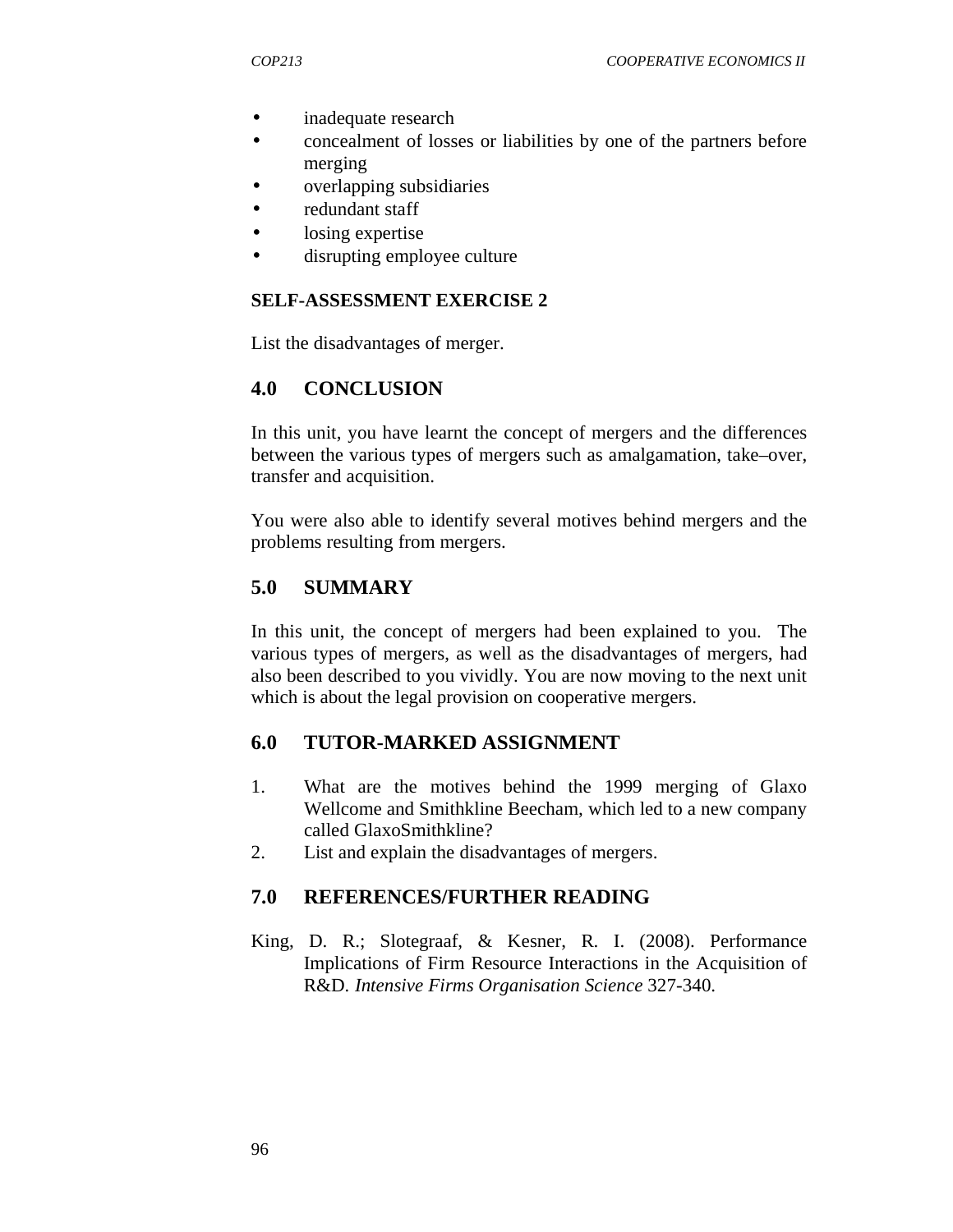## **UNIT 6 LEGAL PROVISION ON COOPERATIVE MERGERS, THE NEED FOR MERGERS IN COOPERATIVE AND PROBLEMS ASSOCIATED WITH MERGERS IN COOPERATIVE**

#### **CONTENTS**

- 1.0 Introduction
- 2.0 Objectives
- 3.0 Main Content
	- 3.1 Cooperative Formation
		- 3.1.1 Provision of the Cooperative Ordinance of 1935
	- 3.2 Steps in the Formation of Cooperative
	- 3.3 Legal Provision on Cooperative Mergers 3.3.1 Mergers and Split–ups
	- 3.4 The need for Mergers in Cooperatives
	- 3.5 Problems Associated with Mergers in Cooperatives
- 4.0 Conclusion
- 5.0 Summary
- 6.0 Tutor-Marked Assignment
- 7.0 References/Further Reading

# **1.0 INTRODUCTION**

In unit 5, you learnt the concept of mergers and how to differentiate between the various types of mergers like amalgamation, take–over, transfer and acquisition.

In this unit, which incidentally is the last unit of module 2 and the entire course, you will examine the legal provision on cooperative. mergers, the need for mergers as well as the problems associated with mergers in cooperatives.

You should note that the legal framework for non-governmental organisations (NGOs) in Nigeria is defined by provisions of the Constitution of the Federal Republic of Nigeria 1999 as well as federal and state laws. Prominent among the federal enactments are Companies and Allied Matters Act 1990 whose part C has repealed the Lands (perpetual succession) Act (1924) and Companies Income Tax Act 1961. These are general enactments. Specific laws also exist to regulate specialised organisations such as trade unions, cooperative societies and political parties. Apart from enforcing laws that recognise and regulate these organisations, government departments in some instances, require NGOs to register with them for the purpose of collaborating with or working for such departments in some programme areas.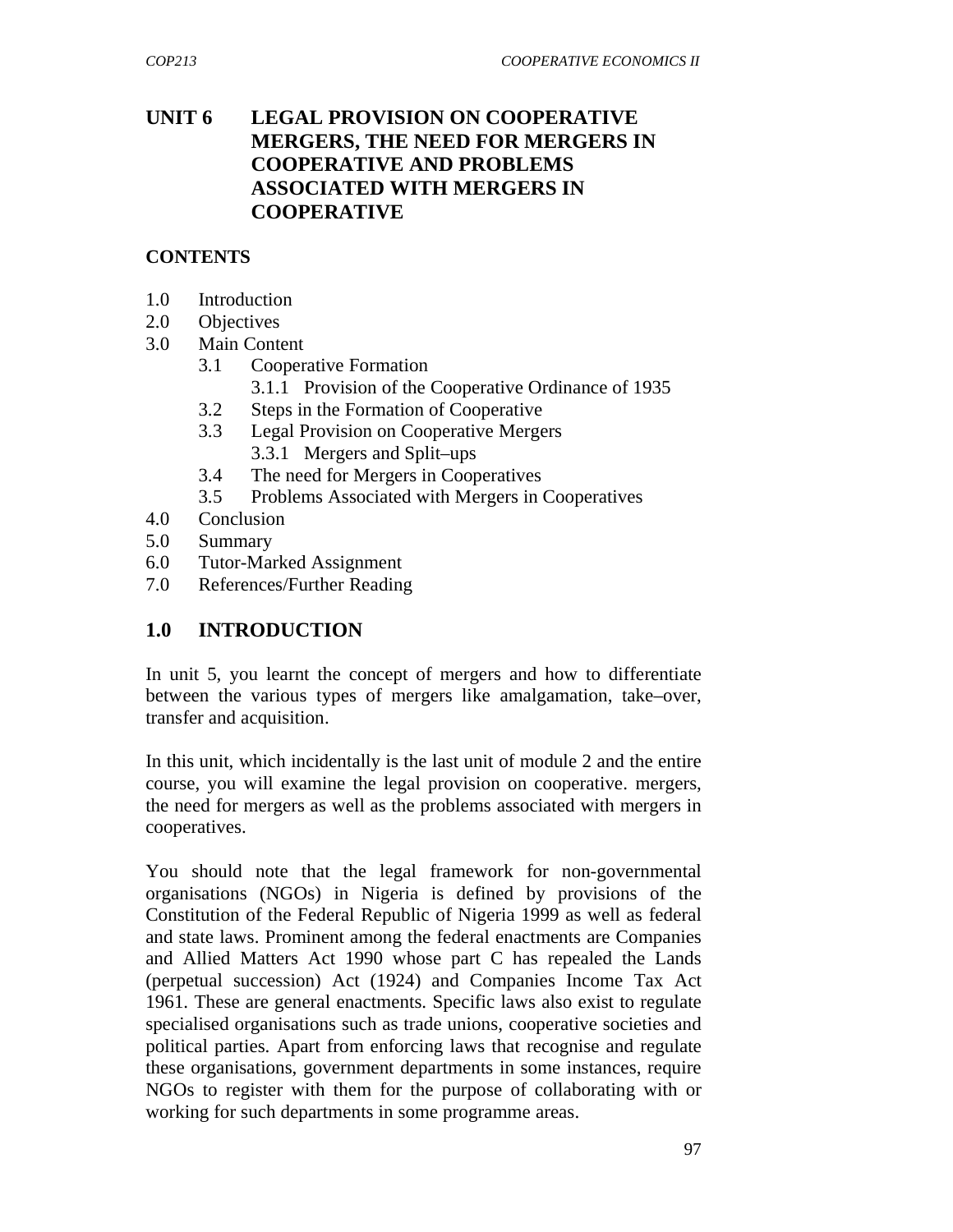It is in the light of the above that cooperatives are governed and amenable to cooperative laws of a local government or state government in which they are located. You should also bear in mind that cooperatives are limited by guarantee not by shares as in the case with limited liability companies.

#### **2.0 OBJECTIVES**

At the end of this unit, you should be able to:

- explain how a cooperative is formed
- explain the legal provision on cooperative mergers
- deduce reasons for mergers in cooperatives
- describe the problems associated with mergers in cooperatives.

### **3.0 MAIN CONTENT**

### **3.1 Cooperative Formation**

In their publication titled "*Principles and Economics of Cooperative*"*,*  Enikanselu, S. A. and others, gave basic guidelines which the promoters must observe. Among these guidelines are the following.

- The minimum number of persons that can form a primary cooperative is 10 while that of an industrial cooperative society is 6.
- As for a new society, all the promoters or foundation members must have agreed to form the society. In the case of an on-going cooperative society, any person that is interested in joining the society must apply for a membership form, fill it and be recommended by an older member of the society.
- Any cooperative can be organised along a particular economic interest like cocoa producers cooperative society. This implies that only cocoa producers can be members of the society. However, in the case of consumer cooperative society, any member of the community can be a member subject to his admission to be a member and observing all the bylaws of the society.
- There is a possibility for the establishment of a single or a multipurpose cooperative.
- Lastly, the formation of cooperatives has legal basis. For instance, in Nigeria, the instrument for the formation of a legally constituted cooperative society is the Cooperative Ordinance of 1935 along with the subsequent amendments.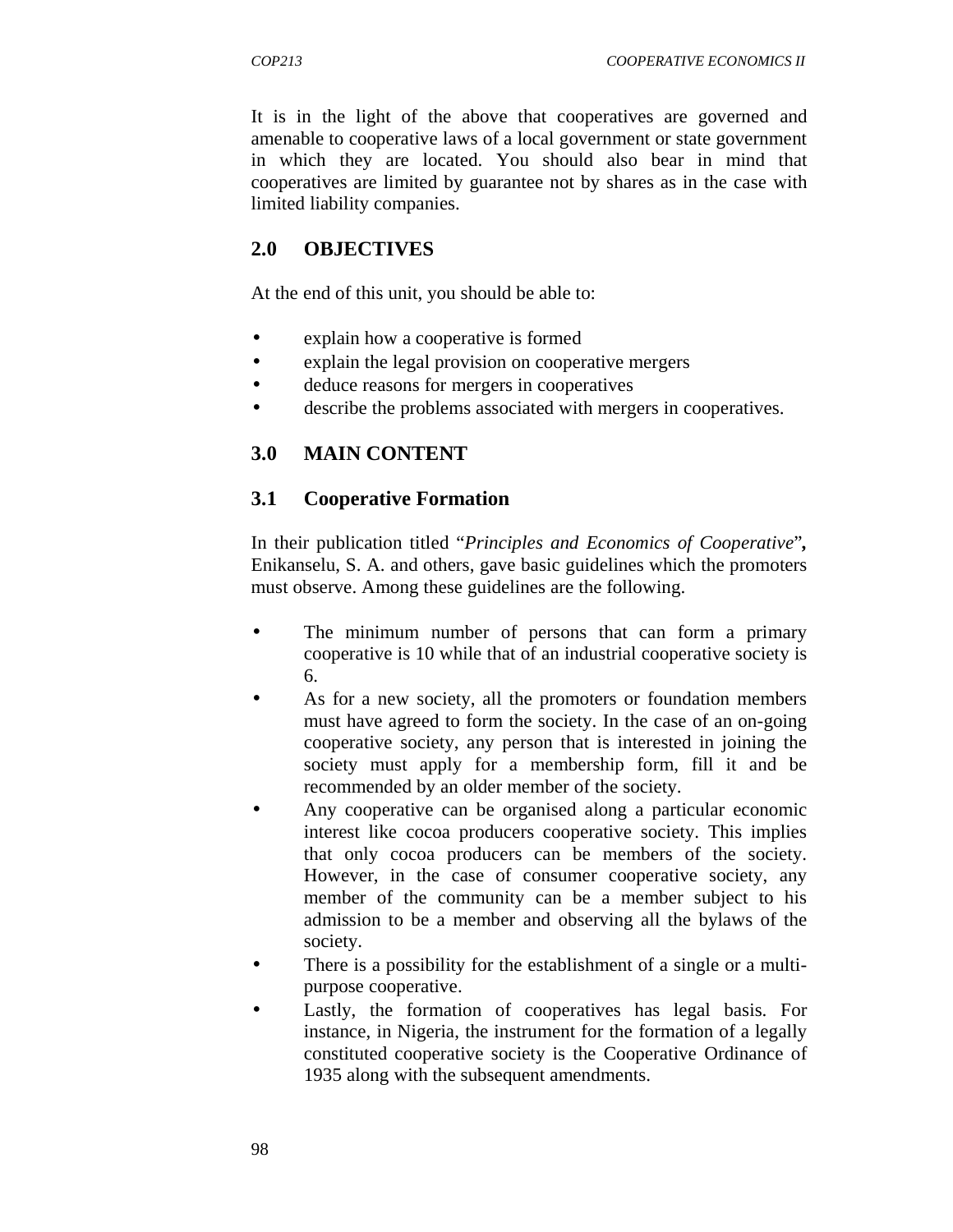# **3.1.1 Provisions of the Cooperative Ordinance of 1935**

According to Enikanselu, and others, the law spells the requirements, which the cooperatives must meet. Among these requirements are the followings.

- i) The societies that can be registered are only those which have the object of promoting the economic interests of members in accordance with the bylaws of such a society with or without limited liability as the director may decide.
- ii) No farmer primary society that does not have up to 10 individual members shall be registered. The minimum for industrial cooperative is 6 members.
- iii) A society that is registered shall be a body corporate having its own name. The name will be the one in which it is registered. It shall enjoy all the powers and privileges of all corporate bodies. That is, it can own movable and immovable properties; it can sue and be sued. It can award and be awarded contracts, etc,
- iv) A primary cooperative society can decide to form a union with another cooperative society so as to protect the interest of the unionising cooperatives. Such unions of cooperative societies are referred to as secondary cooperative societies.
- v) The minimum member of secondary society is two registered societies.

### **3.2 Steps in the Formation of Cooperative Societies**

Enikanselu and others listed steps in the formation of cooperative societies. These are as follows.

- 1) The existence of a problem- this problem must be clear and the aims must be well conceived and humanly realisable.
- 2) There must be an inaugural meeting in which the agenda should be as listed.
- i. Cooperative education to be given to potential cooperators by a cooperative officer.
- ii. Passing a motion by the potential cooperators that they want to form a cooperative society
- iii. Entrance fees should be determined and paid in addition to minimum share capital, thrift savings and other dues.
- iv. The type of business they want to pursue must be stated.
- v. The management committee to run the affairs should be elected.
- vi. Adoption of the proposed name of the cooperative and business address.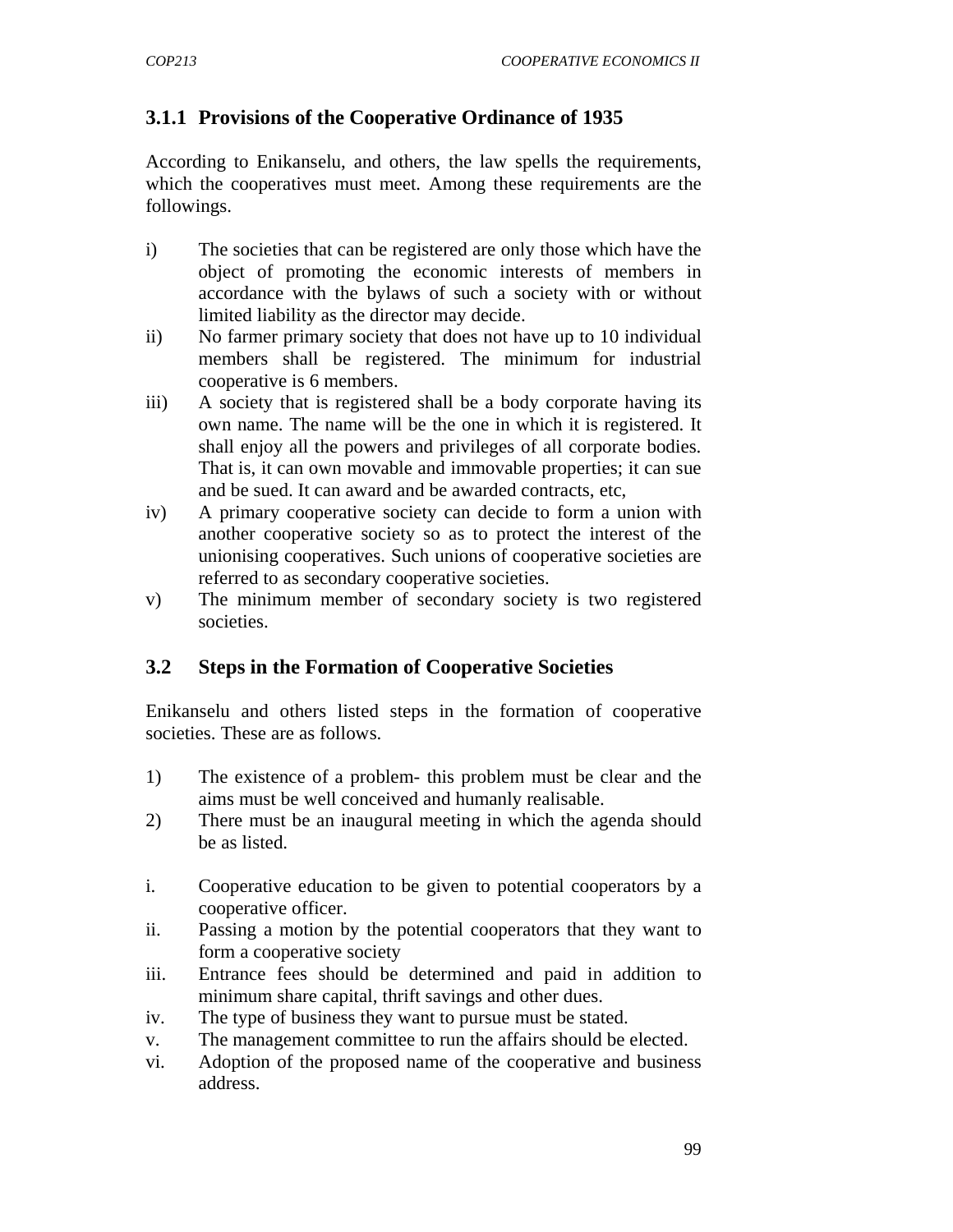- vii) They should discuss about the type of persons they want to bring into the society
- viii) They should select a survey committee to determine the economic feasibility of the project.
- 3) The preliminary report should be submitted to the director of cooperative services by a cooperative officer in the state in which the business will be located.
- 4) A formal application should be given to the director of cooperatives to permit the association to use the word cooperative tentatively before the society is legally registered.
- 5) It is imperative that a monthly managerial/inspection report be submitted to the director of cooperative, since the organisation would be closely monitored and inspected for upward of six months after the inaugural meeting till the date of the formal application for registration.
- 6) It is after this that the cooperative can now apply for formal registration of the society. The application must be followed by a feasibility study of its projects.
- 7) Finally, the proposals contained in the feasibility report should be implanted to make its registration purposeful.

#### **SELF-ASSESSMENT EXERCISE 1**

Find out from any cooperative within your area the steps it took before it was finally registered.

# **3.3 Legal Provision on Cooperative Mergers**

You should recall that in the previous unit, you examined the concept of mergers. We need not repeat the meaning of merger here. Rather, you are going to learn about the legal provision on cooperative mergers.

Many types of organisations are allowed under Nigerian law. These include community based organisations (CBOs), non-government organisations (NGOs) and cooperative societies. Under the Companies and Allied Matters Act (CAMA) 1990, companies are recognised by law as juridical entities. "Companies" in this sense include trading companies usually limited by shares, and not-for-profit organisations which choose to and are incorporated as companies limited by guarantee. Remember that cooperative societies are limited by guarantee, that is, to the amount members subscribed to at the time of incorporation. In contrast, limited companies are limited by shares.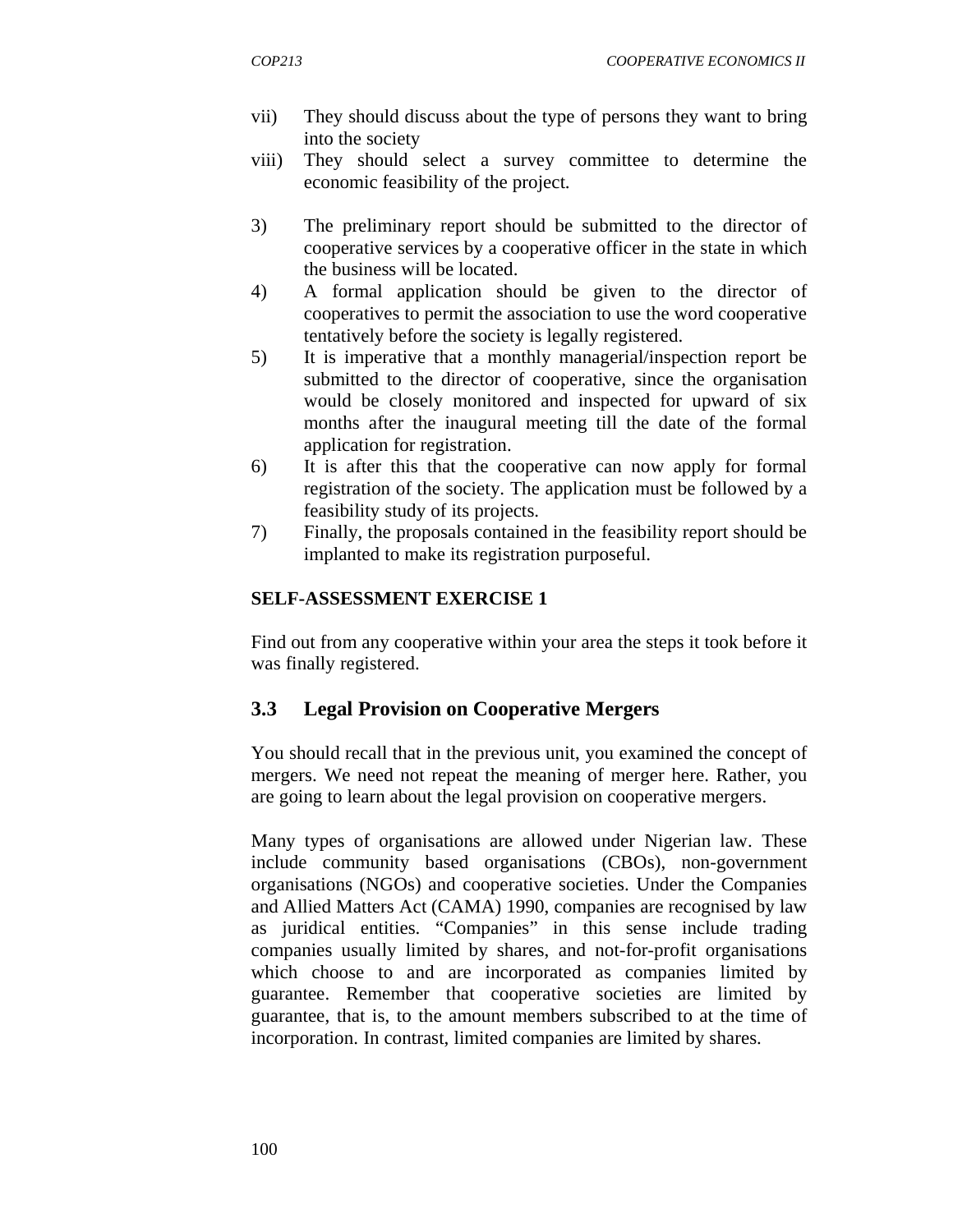# **3.3.1 Mergers and Split-ups**

There is no specific statutory provision regulating mergers and split-ups of cooperatives. But it appears that if the members of a society decide to pursue a merger or split up, they can indeed creatively utilise the existing provisions. In respect of a society which incorporation is limited by guarantee, the members can, with a merger or split-up in view, vote to dissolve the organisation on the ground that ("it is just and equitable in all the circumstances") to do so. This is a section in CAMA 1990 which is applicable to mergers and split-ups.

The members can then (as allowed by s. 691(4) of CAMA 1990 vote to transfer the property, or an agreed part of the property, of the organisation to the new organisation-which must obtain a fresh incorporation- representing a fusion or merger of two or more former societies (organisations). The same process can be used to facilitate a split-up. What is clear, however, is that the existing law does not contemplate the phenomenon of cooperative mergers and split-ups.

### **3.4 The Need for Mergers in Cooperative**

We may ask at this juncture, why should cooperatives contemplate merging together? The following are the reasons why cooperatives seek mergers.

- 1) To seek improved financial performance.
- 2) To benefit from economies of scale. This is because combined cooperatives reducefixed costs by removing duplicate departments or operations, lowering the costs of the society relative to the same revenue stream, thus increasing profit (surplus) margins.
- 3) Increased revenue or market share.
- 4) Crossed selling-e.g. a saving and thrift society buying a farmers' cooperative could then sell its saving products to the farmers
- 5) There could be synergy such as managerial economies, purchasing economies, etc.
- 6) Geographical or other diversification.
- 7) Resource transfer between the two merging cooperatives.

### **SELF-ASSESSMENT EXERCISE 2**

Look around you and find out if cooperatives have merged. Find out the reasons behind their merger.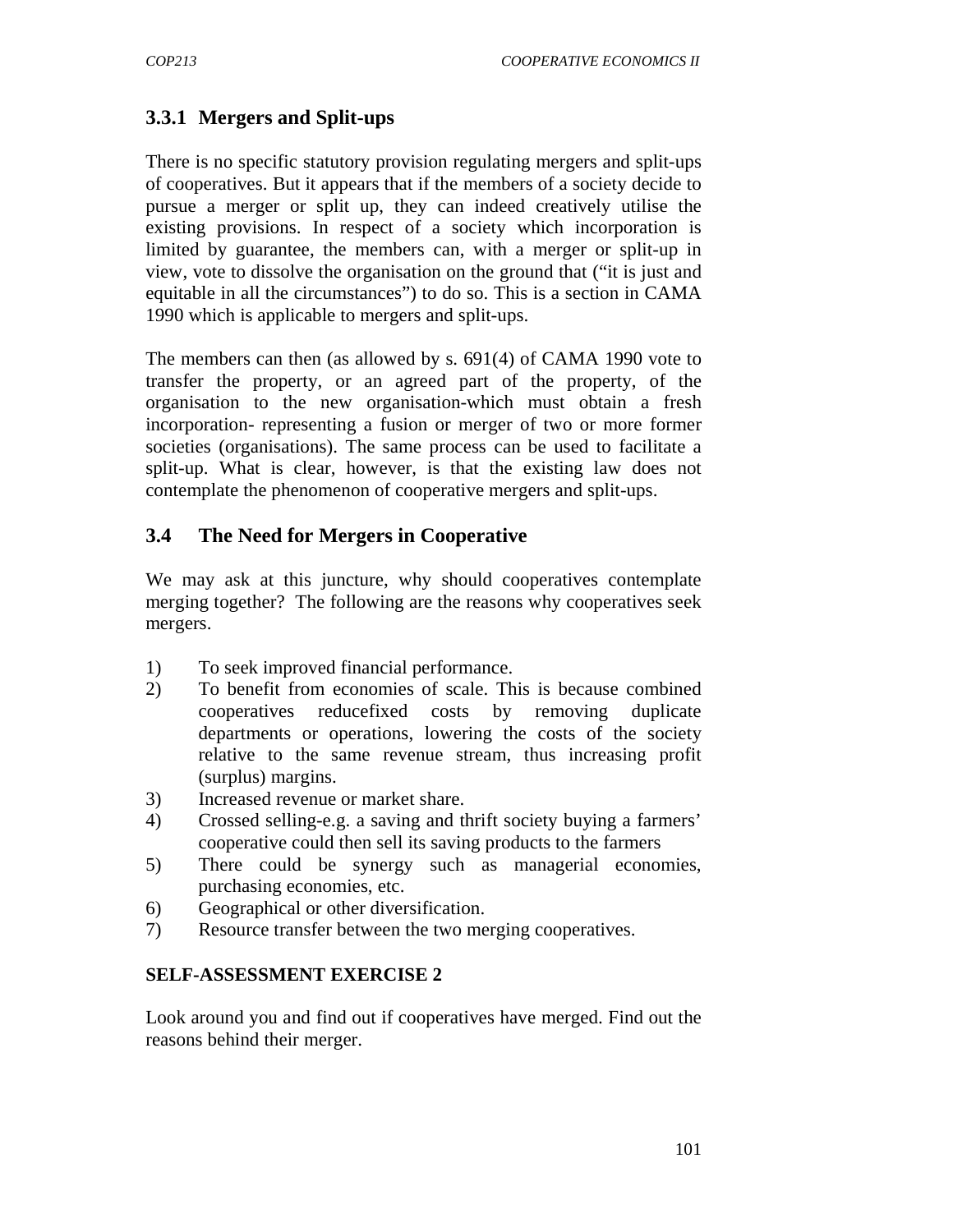## **3.5 Problems Associated with Mergers in Cooperatives**

Remember that a merger happens when two cooperatives often of the same size, agree to go forward as a single new society rather than remain separately owned and operated. You should note that this kind of action is more precisely referred to as a "merger of equals". In practice however, actual mergers of equals do not happen very often. Usually, one society will buy another and, as part of the terms, simply allow the acquired cooperative to proclaim that the action is a merger of equals, even if it is technically an acquisition.

Being bought out often carries negative connotations, therefore, by describing the deal euphemistically as a merger, deal makers and managers of the merging cooperatives try to make the takeover more palatable. Merging of cooperatives, therefore, have some disadvantages (problems associated with mergers). Some of these problems are as follows.

- 1. The completion of a merger does not ensure the success of the resulting cooperative.
- 2. It could lead to net loss of value, due to problems.
- 3. There is problem of incompatibility- whether of technology, equipment, or corporate culture.
- 4. It diverts resources away from new investment in trying to correct the problem at number 3 above.
- 5. The problems may be exacerbated by inadequate research or by concealment of losses or liabilities by one of the partners (i.e. one of the merging cooperatives may not give full disclosures of its activities).
- 6. Overlapping subsidiaries or redundant staff may be allowed to continue, creating inefficiency.
- 7. Conversely, the new management may cut too many operations or personnel, losing expertise and disrupting employees.

### **4.0 CONCLUSION**

In this unit, you had learnt the legal provision on cooperative mergers and the problems associated with them. For the merger not to be considered a failure, the merging cooperatives must give full disclosures of all their activities, including assets and liabilities. You have been exposed to the various legal provisions on cooperative mergers.